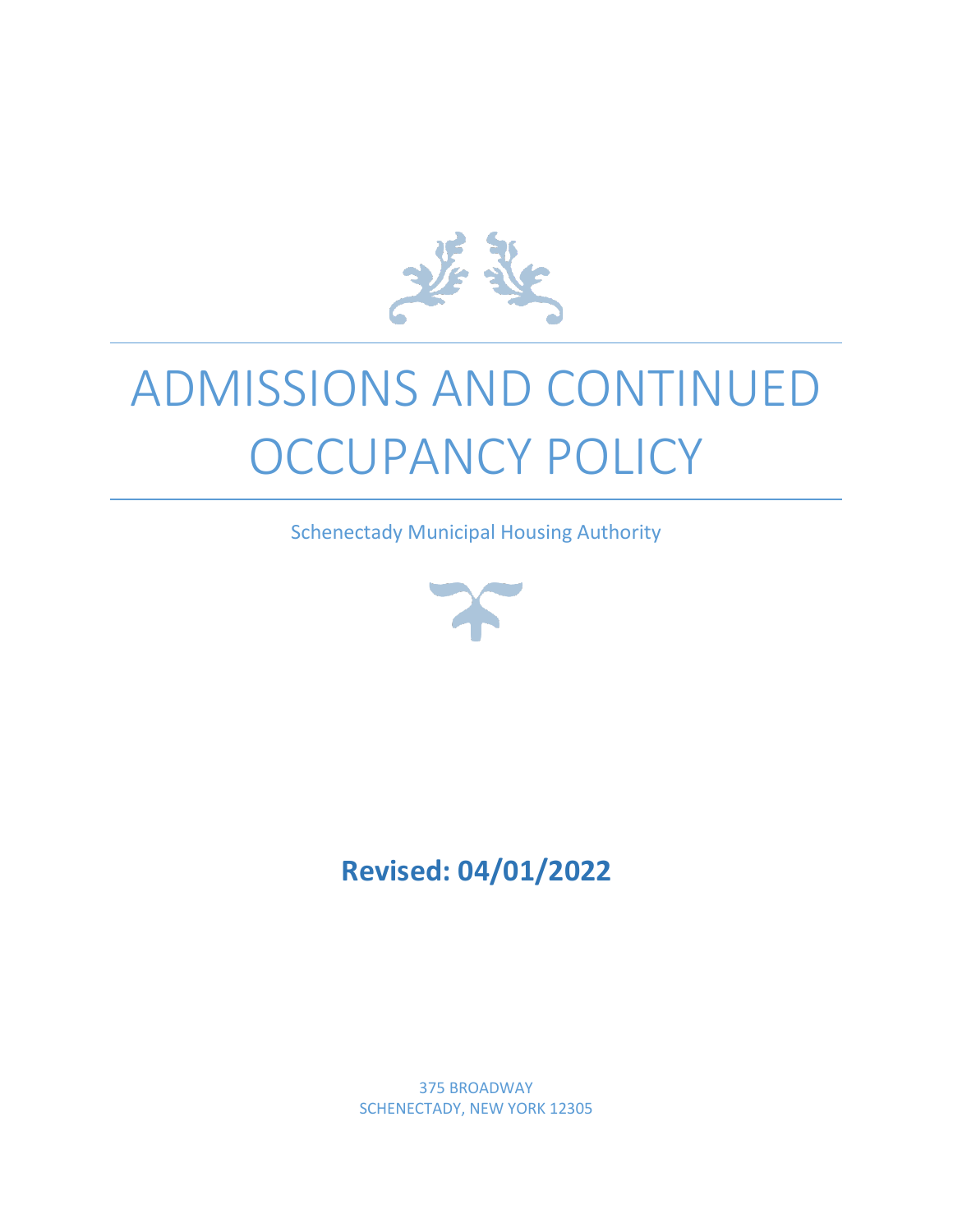# **TABLE OF CONTENTS**

| 1.0 |  |
|-----|--|
| 1.1 |  |
| 1.2 |  |
| 1.3 |  |
| 2.0 |  |
| 2.1 |  |
| 2.2 |  |
| 3.0 |  |
| 4.0 |  |
| 5.0 |  |
| 6.0 |  |
| 7.0 |  |
| 8.0 |  |
| 8.1 |  |
| 8.2 |  |
| 8.3 |  |
| 8.4 |  |
| 8.5 |  |
| 9.0 |  |
| 9.1 |  |
| 9.2 |  |
| 9.3 |  |
| 9.4 |  |
| 9.5 |  |
| 9.6 |  |
|     |  |
|     |  |
|     |  |
|     |  |
|     |  |
|     |  |
|     |  |
|     |  |
|     |  |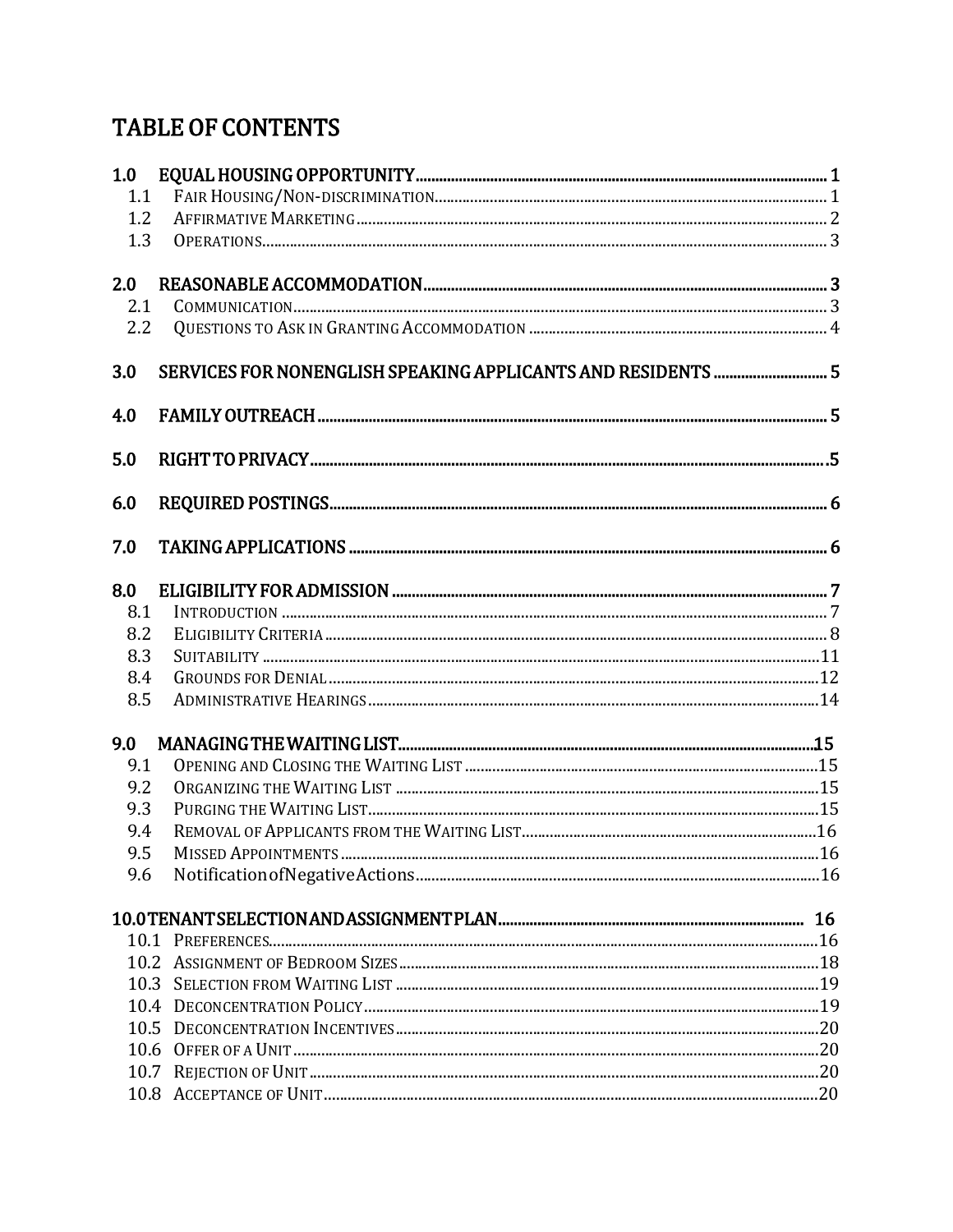|      | 11.0 INCOME, EXCLUSIONS FROM INCOME, AND DEDUCTIONS FROM INCOME 21             |  |
|------|--------------------------------------------------------------------------------|--|
|      |                                                                                |  |
|      |                                                                                |  |
|      |                                                                                |  |
|      |                                                                                |  |
|      |                                                                                |  |
|      |                                                                                |  |
|      |                                                                                |  |
|      |                                                                                |  |
|      |                                                                                |  |
|      |                                                                                |  |
|      | 13.0 DETERMINATION OF TOTAL TENANT PAYMENT AND TENANT RENT 37                  |  |
|      |                                                                                |  |
|      |                                                                                |  |
|      |                                                                                |  |
|      |                                                                                |  |
|      |                                                                                |  |
|      |                                                                                |  |
|      |                                                                                |  |
| 14.0 |                                                                                |  |
|      |                                                                                |  |
|      |                                                                                |  |
|      |                                                                                |  |
|      |                                                                                |  |
|      |                                                                                |  |
|      |                                                                                |  |
|      |                                                                                |  |
|      |                                                                                |  |
|      |                                                                                |  |
|      | 15.8 EFFECTIVE DATE OF RENT CHANGES DUE TO INTERIM OR SPECIAL REEXAMINATIONS50 |  |
|      |                                                                                |  |
|      |                                                                                |  |
|      |                                                                                |  |
|      |                                                                                |  |
|      |                                                                                |  |
|      |                                                                                |  |
|      |                                                                                |  |
|      |                                                                                |  |
|      |                                                                                |  |
|      |                                                                                |  |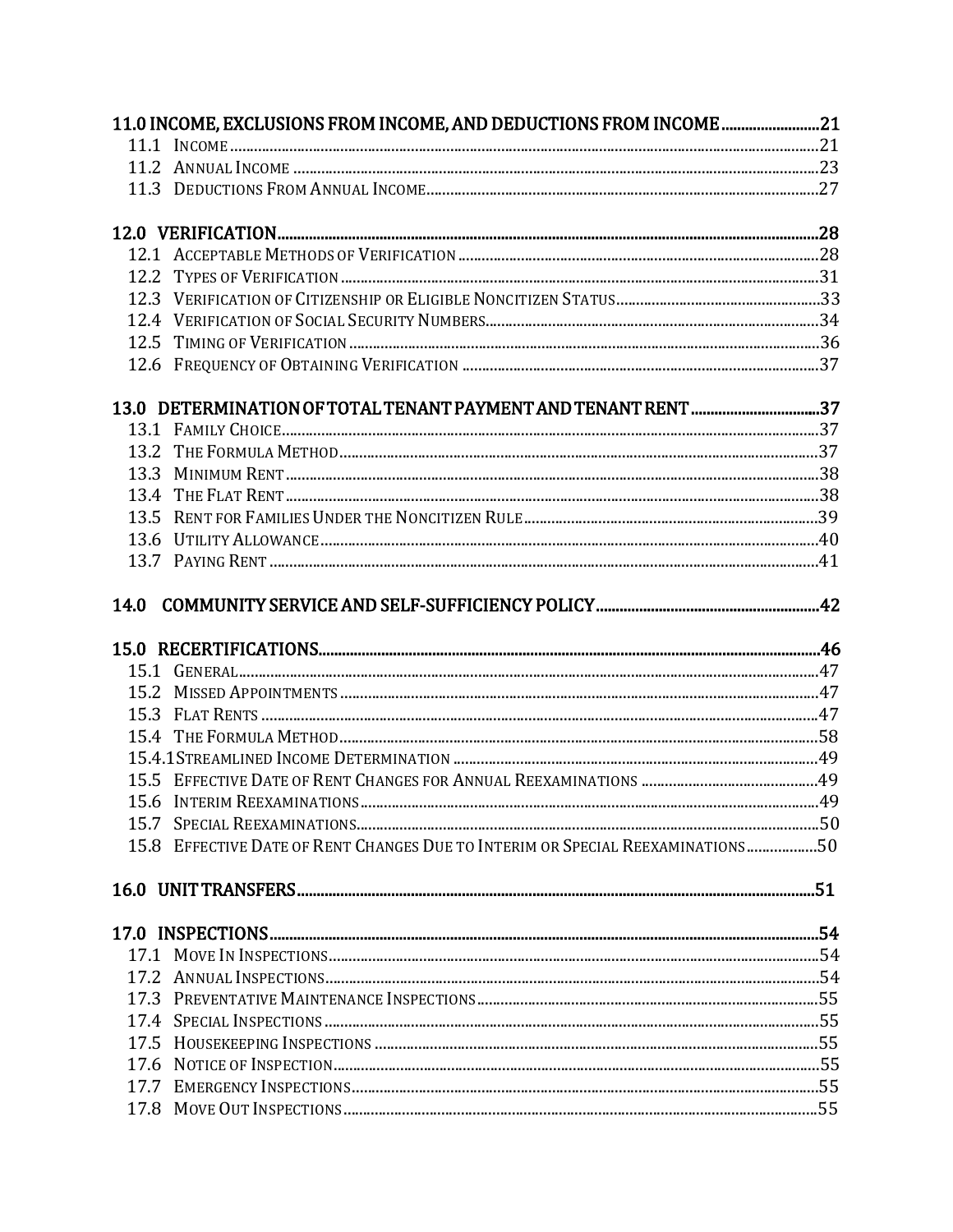| 19.0 CRIMINAL, DRUG TREATMENT, & REGISTERED SEX OFFENDER CLASS58 |    |
|------------------------------------------------------------------|----|
|                                                                  |    |
|                                                                  |    |
|                                                                  |    |
|                                                                  |    |
|                                                                  |    |
|                                                                  |    |
|                                                                  |    |
|                                                                  |    |
|                                                                  |    |
|                                                                  |    |
|                                                                  |    |
|                                                                  |    |
|                                                                  |    |
|                                                                  |    |
|                                                                  |    |
|                                                                  |    |
|                                                                  |    |
| 28.0 SPECIAL CHARGES TO TENANTS FOR REPAIR OF DAMAGES            | 78 |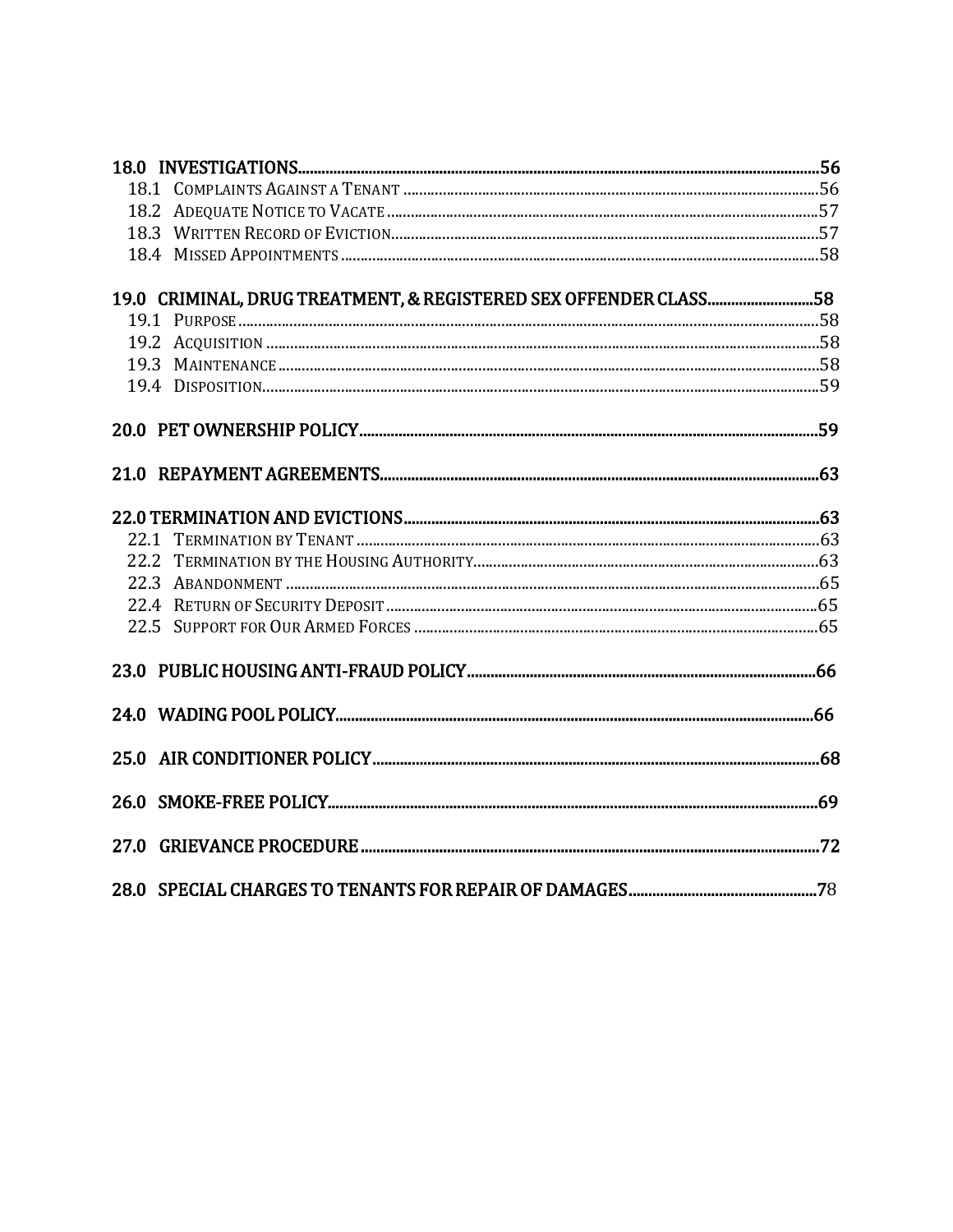This Admissions and Continued Occupancy Policy defines the Schenectady Municipal Housing Authority's policies for the operation for the Public Housing Program, incorporating Federal, State and local law. If there is any conflict between this policy and laws or regulations or the Lease Agreement, the laws and regulations and Lease Agreement will prevail.

# **1.0 EQUAL HOUSING OPPORTUNITY**

### *1.1 FAIR HOUSING / NON-DISCRIMINATION*

It is the policy of the Schenectady Municipal Housing Authority to fully comply with Title VI of the Civil Rights Act of 1964, Title VIII and Section 3 of the Civil Rights Act of 1968 (as amended), Executive Order 11063, Section 504 of the Rehabilitation Act of 1973, the Age Discrimination Act of 1975, and any legislation protecting the individual rights of resident, applicants or staff which may be subsequently enacted.

The Schenectady Municipal Housing Authority shall not discriminate because of race, color, religion, familial status, disability, handicap or national origin in the leasing, rental or other Disposition of housing or related facilities, including land, included in any development or developments under its jurisdiction.

 . The Schenectady Municipal Housing Authority shall not take any of the following actions on account of race, color, sex, religion, familial status, disability, handicap or national origin.

- A. Deny to any family the opportunity to apply for housing, nor deny to any eligible applicant the opportunity to lease housing suitable to its needs.
- B. Provide housing which is different than that provided others.
- C. Subject a person to segregation or disparate treatment.
- D. Restrict a person=s access to any benefit enjoyed by others in connection with any program operated by the Housing Authority.
- E. Treat a person differently in determining eligibility or other requirement for admission.
- F. Deny a person access to the same level of services.
- G. Deny a person the opportunity to participate in a planning or advisory group which is an integral part of the public housing or tenant-based housing programs.

The Housing Authority shall not automatically deny admission to a particular group or category or otherwise eligible applicants (e.g. families with children born to unmarried parents elderly pet owners). Each applicant in a particular group or category will be treated on an individual basis in the normal processing routine.

The Housing Authority will seek to identify and eliminate situations or procedures that create a barrier to equal housing opportunity for all. In accordance with Section 504 of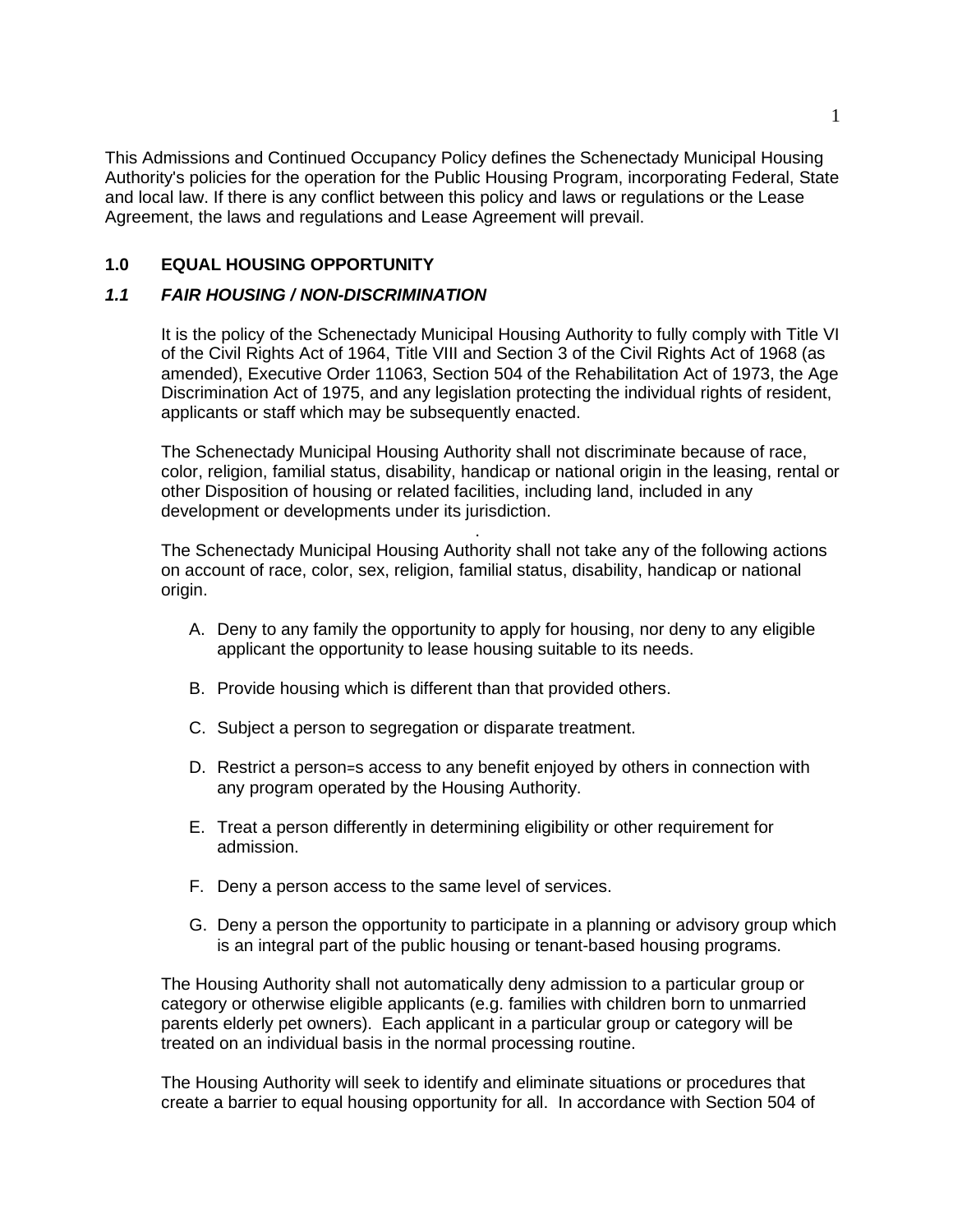the Rehabilitation Act of 1973, the Housing Authority will make such physical or procedural changes as will reasonably accommodate people with disabilities. Housing Authority records with respect to applications for admission shall indicate for each application the date of receipt: the determination of eligibility or non-eligibility: the preference rating, and the date, location, identification and circumstances of each vacancy offered and whether that vacancy was accepted or rejected.

To further its commitment to full compliance with applicable Civil Rights laws, the Schenectady Municipal Housing Authority will provide Federal/State/local information to applicants/tenants of the Public Housing Program regarding discrimination and any recourse available to them if they believe they may be victims of discrimination. Such information will be made available with the application, and all applicable Fair Housing Information and Discrimination Complaint Forms will be made available at the Schenectady Municipal Housing Authority office. In addition, all written information and advertisements will contain the appropriate Equal Opportunity language and logo.

The Schenectady Municipal Housing Authority will assist any family that believes they have suffered illegal discrimination by providing copies of the appropriate housing discrimination forms. The Schenectady Municipal Housing Authority will also assist them in completing the forms if requested, and will provide them with the address of the nearest HUD office of Fair Housing and Equal Opportunity.

#### *1.2 AFFIRMATIVE MARKETING*

As conditions may require, the Schenectady Municipal Housing Authority will post notices of housing availability in particular agencies or development to encourage fuller participation. The Housing Authority may issue public announcements of availability to encourage applications for public housing and other services. Among the marketing efforts the Housing Authority may engage in depending on the situation are the following:

- A. Send informational spots to local media such as newspaper or other periodicals for broadcast or publication.
- B. Special outreach to minorities, persons with disabilities and very low-income families.
- C. Distribute pamphlets and brochures to agencies, discharge workers, etc.
- D. Post notices in places of employment, unemployment and employment placement offices, welfare offices, post offices, grocery stores, churches, community halls, buses and other public transportation centers.
- E. Outreach to organizations which assist people with disabilities, or that work with the elderly, students, immigrants, homeless people and victims of domestic violence.

The Housing Authority will monitor the benefits received, as a result of the above activities, increase or decrease the outreach activities accordingly, or modify the design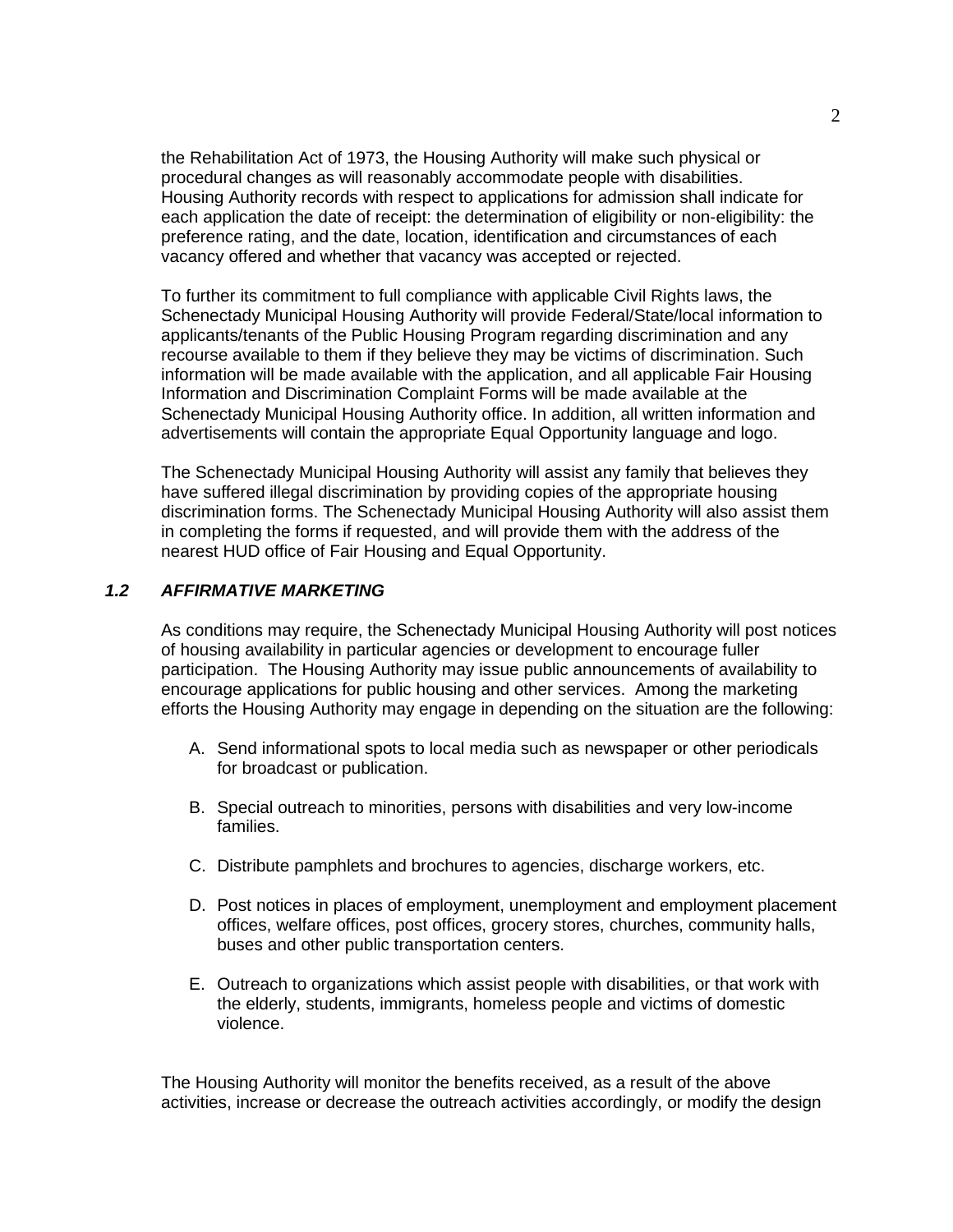of the outreach program.

To reach minority groups, it may be necessary to canvas neighborhoods or make mass mailings to areas with a heavy concentration of minority citizens. If language is a barrier, the Housing Authority will put out foreign language notices and communicate with agencies that specialize in working with minority populations.

#### *1.3 OPERATIONS*

In order to further the objectives of non-discrimination, the Housing Authority shall:

- A. Include in the admissions briefings for all Housing Authority programs a section on compliance with Civil Rights laws. The briefing shall carefully explain to all participants what should be done if they believe they have been discriminated against.
- B. Prominently display a Fair Housing Poster in the Authority=s central office.
- C. Use the Equal Housing Opportunity logo and/or statement in all advertising and in all marketing publication of the Housing Authority. The Housing Authority shall be particularly conscious of human models used in its publications so as to avoid signaling any sense of discrimination.
- D. The Housing Authority shall maintain a TDD Machine or an acceptable alternative for the use of the hearing impaired.
- E. As many publications as feasible shall be printed in both English and Spanish or any other language commonly spoken in the locality.

### **2.0 REASONABLE ACCOMMODATION**

Sometimes people with disabilities need a reasonable accommodation in order to take full advantage of the Schenectady Municipal Housing Authority housing programs and related services. When such accommodations are granted, they do not confer special treatment or advantage for the person with a disability; rather, they make the program accessible to them in a way that would otherwise not be possible due to their disability. This policy clarifies how people can request accommodations and the guidelines the Schenectady Municipal Housing Authority will follow in determining whether it is reasonable to provide a requested accommodation. Because disabilities are not always apparent, the Schenectady Municipal Housing Authority will ensure that all applicants/tenants are aware of the opportunity to request reasonable accommodations.

#### *2.1 COMMUNICATION*

All applications have space provided to request Reasonable Accommodations. Notifications of reexamination, inspection, appointment, or eviction will include information about requesting a reasonable accommodation. Any notification requesting action by the tenant will include information about requesting a reasonable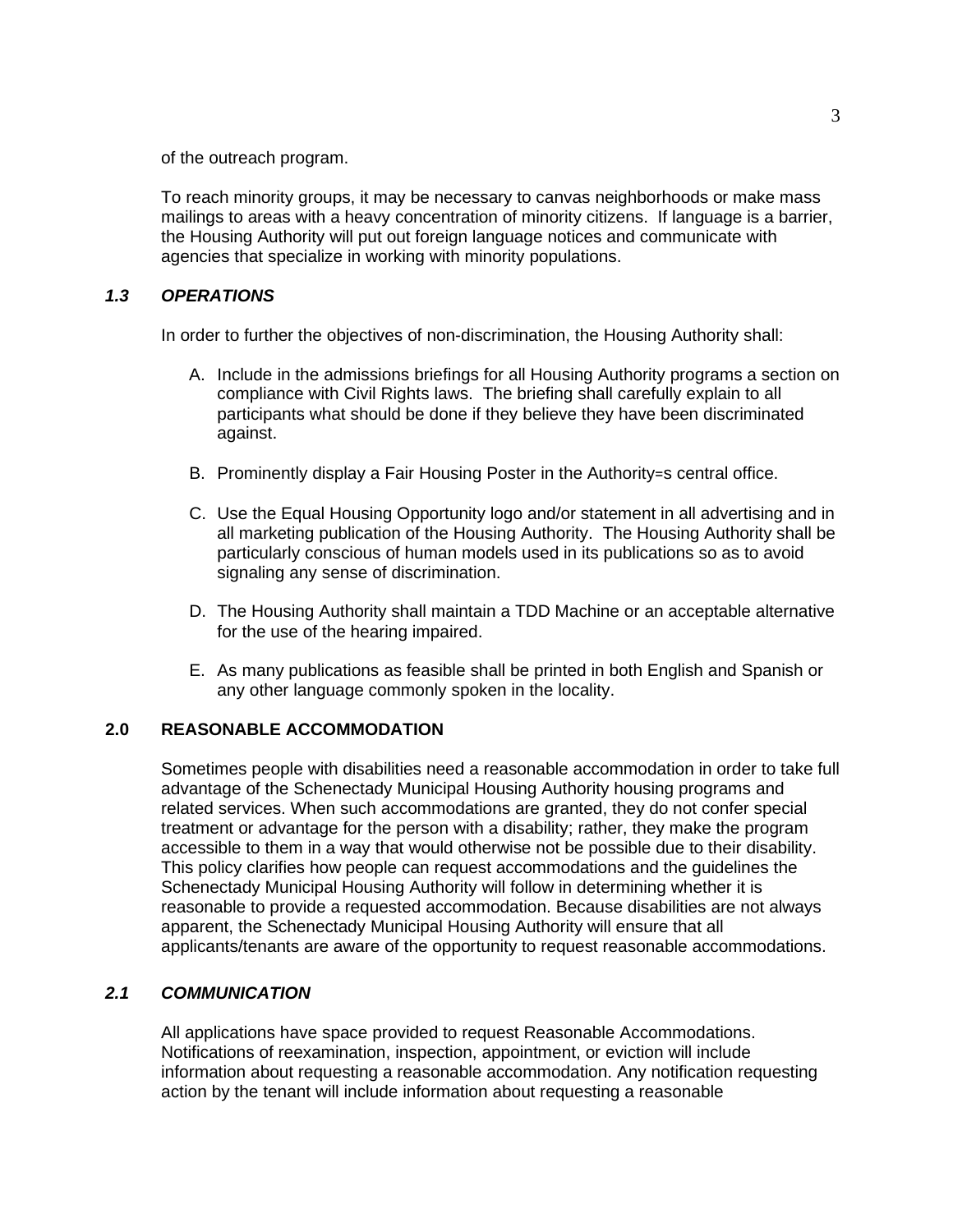accommodation. All decisions granting or denying requests for reasonable accommodations will be in writing.

#### *2.2 QUESTIONS TO ASK IN GRANTING THE ACCOMMODATION*

- A. Is the requestor a person with disabilities? For this purpose the definition of person with disabilities is different than the definition used for admission. The Fair Housing definition used for this purpose is:
	- A person with a physical or mental impairment that substantially limits one or more major life activities, has a record of such an impairment, or is regarded as having such an impairment. (The disability may not be apparent to others, i.e., a heart condition).

If the disability is apparent or already documented, the answer to this question is yes. It is possible that the disability for which the accommodation is being requested is a disability other than the apparent disability. If the disability is not apparent or documented, the Schenectady Municipal Housing Authority will obtain verification that the person is a person with a disability.

- B. Is the requested accommodation related to the disability? If it is apparent that the request is related to the apparent or documented disability, the answer to this question is yes. If it is not apparent, the Schenectady Municipal Housing Authority will obtain documentation that the requested accommodation is needed due to the disability. The Schenectady Municipal Housing Authority will not inquire as to the nature of the disability.
- C. Is the requested accommodation reasonable? In order to be determined reasonable, the accommodation must meet two criteria:
	- 1) Would the accommodation constitute a fundamental alteration? The Schenectady Municipal Housing Authority's business is housing. If the request would alter the fundamental business that the Schenectady Municipal Housing Authority conducts, that would not be reasonable. For instance, the Schenectady Municipal Housing Authority would deny a request to have the Schenectady Municipal Housing Authority do grocery shopping for a person with disabilities.
	- 2) Would the requested accommodation create an undue financial hardship or administrative burden? Frequently the requested accommodation costs little or nothing. If the cost would be an undue burden, the Schenectady Municipal Housing Authority may request a meeting with the individual to investigate and consider equally effective alternatives.
- D. Generally the individual knows best what it is they need; however, the Schenectady Municipal Housing Authority retains the right to be shown how the requested accommodation enables the individual to access or use the Schenectady Municipal Housing Authority's programs or services.

If more than one accommodation is equally effective in providing access to the Schenectady Municipal Housing Authority=s programs and services, the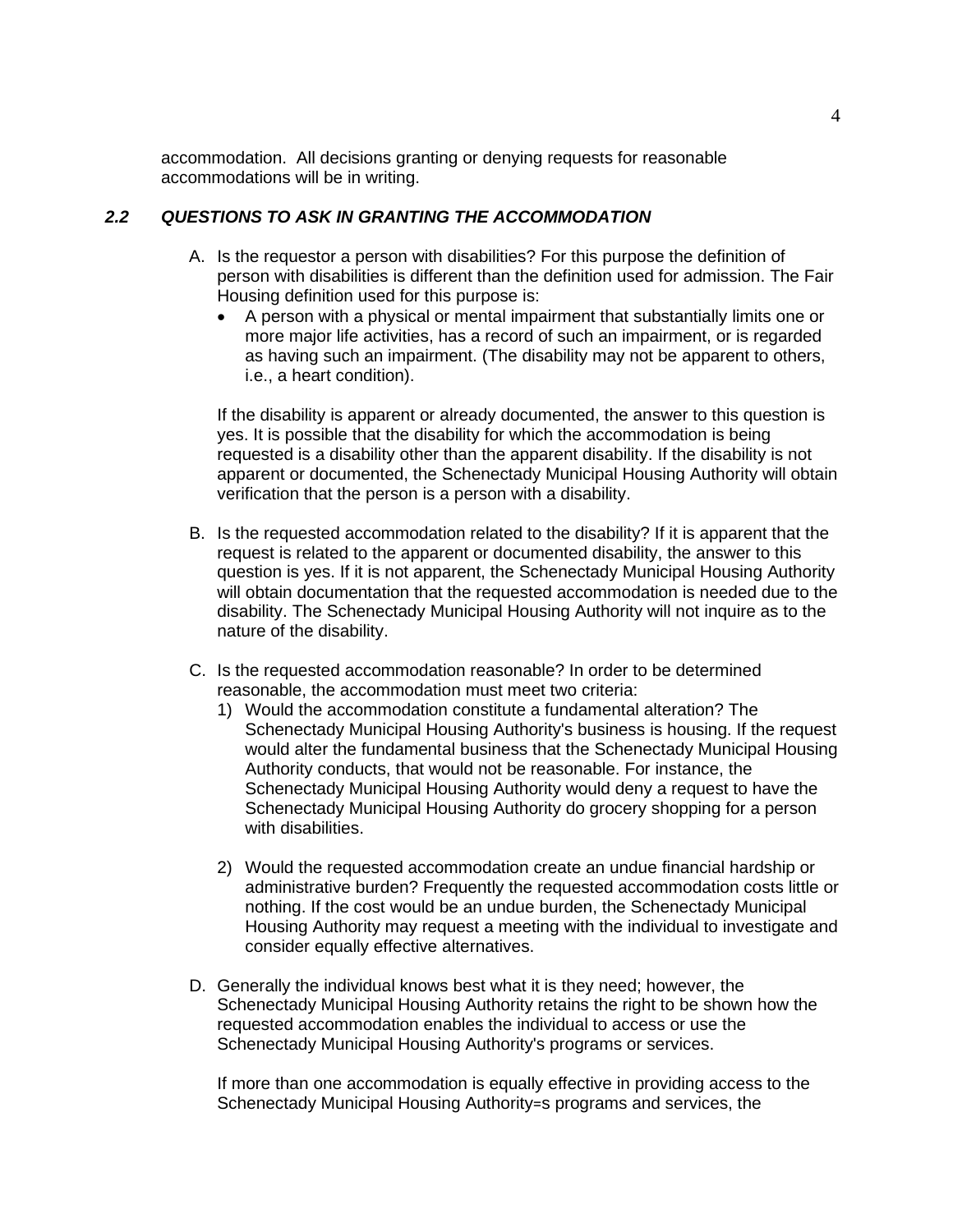Schenectady Municipal Housing Authority retains the right to select the most efficient or economic choice.

The cost necessary to carry out approved requests, including requests for physical modifications, will be borne by the Schenectady Municipal Housing Authority if there is no one else willing to pay for the modifications. If another party pays for the modification, the Schenectady Municipal Housing Authority will seek to have the same entity pay for any restoration costs.

If the tenant requests as a reasonable accommodation that they be permitted to make physical modifications at their own expense, the Schenectady Municipal Housing Authority will generally approve such request if it does not violate codes or affect the structural integrity of the unit.

Any request for an accommodation that would enable a tenant to materially violate essential lease terms will not be approved, i.e., allowing nonpayment of rent, destruction of property, disturbing the peaceful enjoyment of others, etc.

#### **3.0 SERVICES FOR NON-ENGLISH-SPEAKING APPLICANTS AND RESIDENTS**

The Schenectady Municipal Housing Authority will endeavor to have bilingual staff or access to people who speak languages other than English in order to assist non-English speaking families. The Schenectady Municipal Housing Authority will utilize agencies that perform these services.

The Schenectady Municipal Housing Authority will provide language services according to its Language Access Plan.

#### **4.0 FAMILY OUTREACH**

The Schenectady Municipal Housing Authority will publicize the availability and nature of the Public Housing Program for extremely low-income, very low and low-income families in a newspaper of general circulation, minority media, and by other suitable means.

To reach people who cannot or do not read the newspapers, the Schenectady Municipal Housing Authority will distribute fact sheets to community service personnel. The Schenectady Municipal Housing Authority will also try to utilize public service announcements.

The Schenectady Municipal Housing Authority will communicate the status of housing availability to other service providers in the community and inform them of housing eligibility factors and guidelines so they can make proper referrals for the Public Housing Program.

### **5.0 RIGHT TO PRIVACY**

All adult members of both applicant and tenant households are required to sign form HUD-9886, Authorization for Release of Information and Privacy Act Notice. The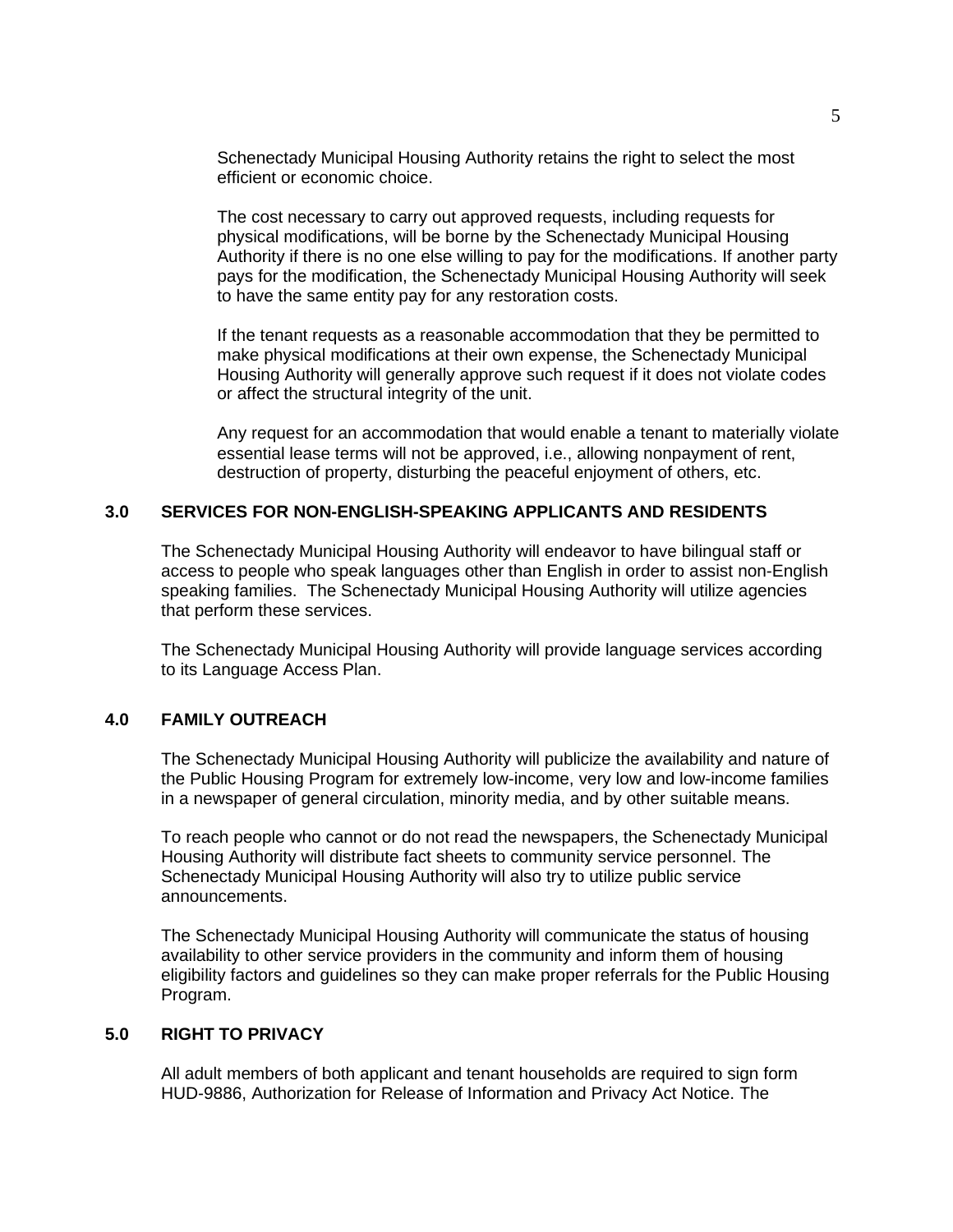Authorization for Release of Information and Privacy Act Notice states how family information will be released and includes the Federal Privacy Act Statement.

Any request for applicant or tenant information will not be released unless there is a signed release of information request from the applicant or tenant.

#### **6.0 REQUIRED POSTINGS**

The Schenectady Municipal Housing Authority will post, in a conspicuous place and at a height easily read by all persons including persons with mobility disabilities, the following information:

- A. Statement of Policies and Procedures governing Admission and Continued **Occupancy**
- B. Notice of the status of the waiting list (opened or closed)
- C. A listing of all the developments by name, office hours, telephone numbers, TDD numbers, Resident Facilities and operation numbers.
- D. Income Limits for Admission
- E. Excess Utility Charges
- F. Utility Allowance Schedule
- G. Current Schedule of Routine Maintenance Charges
- H. Dwelling Lease
- I. Grievance Procedure
- J. Fair Housing Poster
- K. Equal Opportunity in Employment Poster
- L. Any current Schenectady Municipal Housing Authority Notices

#### **7.0 TAKING APPLICATIONS**

Families wishing to apply for the Public Housing Program will be required to complete an application for housing assistance.

Applications can be completed using our on-line portal at: www.SMHA1.apply4housing.com. Individuals that do not have access to the on-line portal may visit our offices at 375 Broadway to use our kiosk to apply. Regular business hours for the Schenectady Municipal Housing Authority's main office located at 375 Broadway, Schenectady, NY 12305, are Monday through Friday, 8:00 am to Noon, and 1:00 pm to 4:00 pm.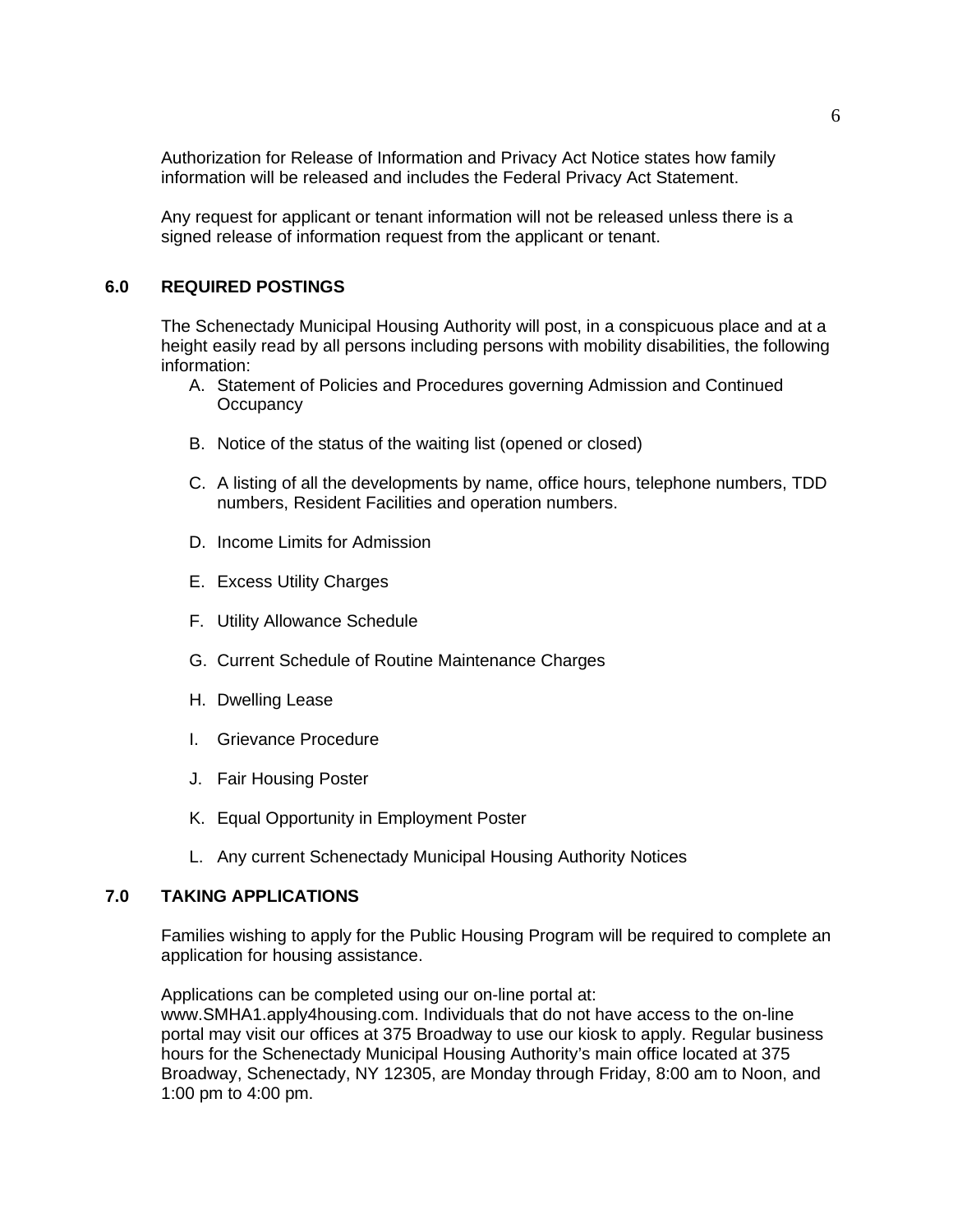Applications are taken to compile a waiting list. Due to the demand for housing in the Schenectady Municipal Housing Authority jurisdiction, the Schenectady Municipal Housing Authority may take applications on an open enrollment basis, depending on the length of the waiting list.

Completed applications will be accepted for all applicants and the Schenectady Municipal Housing Authority will verify the information.

Persons with disabilities who require a reasonable accommodation in completing an application may call the Schenectady Municipal Housing Authority to make special arrangements.

The application process will involve two phases. The first phase is the initial application for housing assistance.

The application requires the family to provide limited basic information establishing any preferences to which they may be entitled. This first phase results in the family's placement on the waiting list.

If the Schenectady Municipal Housing Authority determines the family to be ineligible, the notice will state the reasons therefore and will offer the family the opportunity of an Administrative Hearing of the determination.

The applicant may at any time report changes in their applicant status including changes in family composition, income, or preference factors. The Schenectady Municipal Housing Authority will annotate the applicant=s file and will update their place on the waiting list.

Any changes that have to be changed on an application, are the sole responsibility of the applicant whereas the applicant must contact the Housing Authority with these changes.

The second phase is the final determination of eligibility. The Schenectady Municipal Housing Authority will ensure that verification of all preferences, eligibility, suitability and selection factors are current in order to determine the family's final eligibility for admission into the Public Housing Program.

#### **8.0 ELIGIBILITY FOR ADMISSION**

#### *8.1 INTRODUCTION*

There are five eligibility requirements for admission to public housing: qualifies as a family, has an income within the income limits, meets citizenship/eligible immigrant criteria, provides documentation of Social Security numbers, and signs consent authorization documents. In addition to the eligibility criteria, families must also meet the Schenectady Municipal Housing Authority screening criteria in order to be admitted to public housing.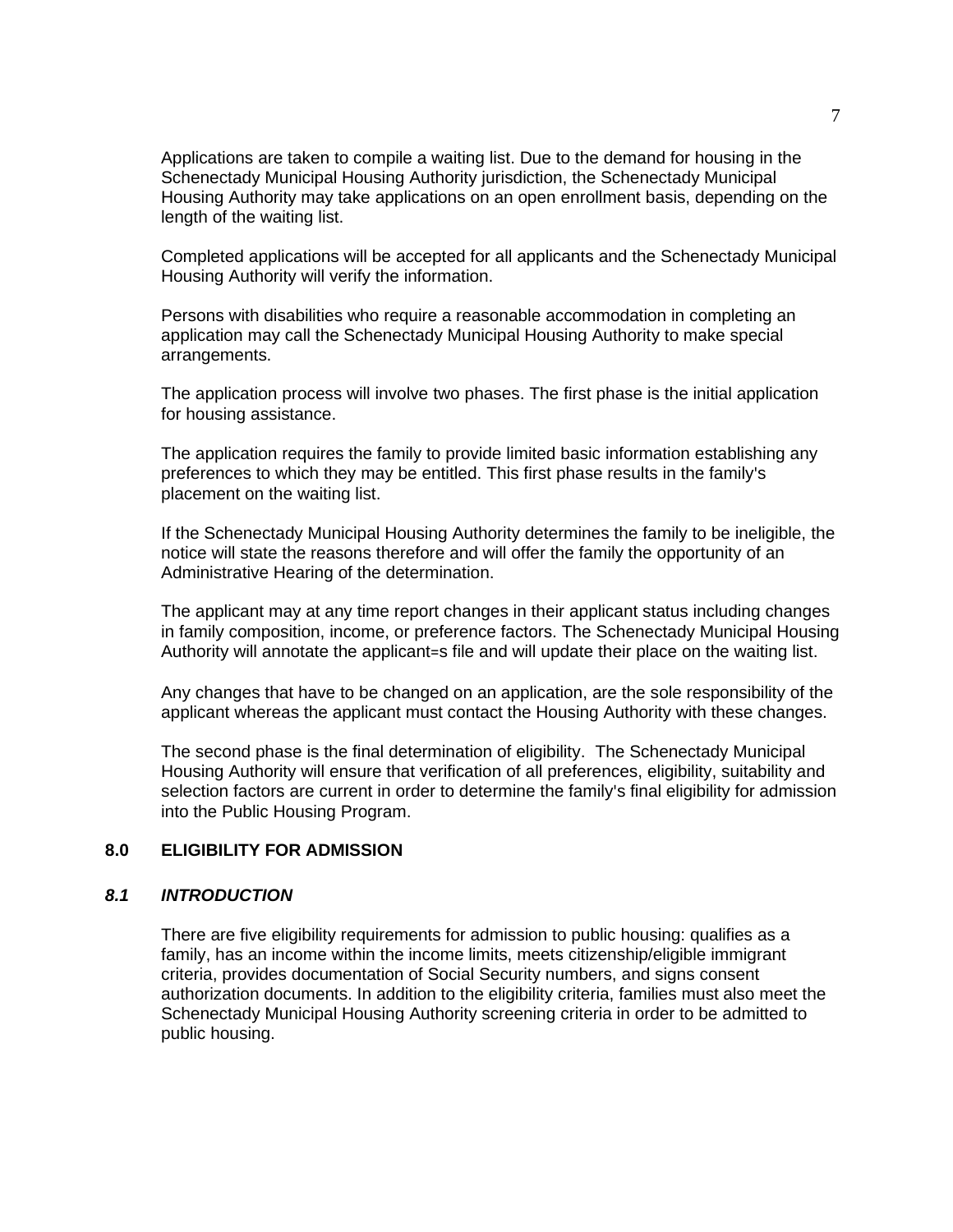#### *8.2 ELIGIBILITY CRITERIA*

Eligibility criteria:

A. Family status.

The term "family" includes, but is not limited to the following, regardless of actual or perceived sexual orientation, gender identity, or marital status.

- 1. A family with or without children. Such a family is defined as a group of people related by blood, marriage, adoption or affinity that live together in a stable family relationship.
	- a. Children temporarily absent from the home due to placement in foster care are considered family members.
	- b. Unborn children and children in the process of being adopted are considered family members for the purpose of determining bedroom size but are not considered family members for determining income limit.
- 2. An elderly family, which is:
	- a. A family whose head, spouse, or sole member is a person who is at least 62 years of age;
	- b. Two or more persons who are at least 62 years of age living together; or
	- c. One or more persons who are at least 62 years of age living with one or more live-in aides.
- 3. A near-elderly family, which is:
	- a. A family whose head, spouse, or sole member is a person who is at least 50 years of age but below the age of 62;
	- b. Two or more persons, who are at least 50 years of age but below the age of 62, living together; or
	- c. One or more persons, who are at least 50 years of age but below the age of 62, living with one or more live-in aides.
	- 4. A disabled family, which is:
		- a. A family whose head, spouse, or sole member is a person with disabilities;
		- b. Two or more persons with disabilities living together; or
		- c. One or more persons with disabilities living with one or more live-in aides.
	- 5. A displaced family, which is a family in which each member, or whose sole member, has been displaced by governmental action, or whose dwelling has been extensively damaged or destroyed as a result of a disaster declared or otherwise formally recognized pursuant to Federal disaster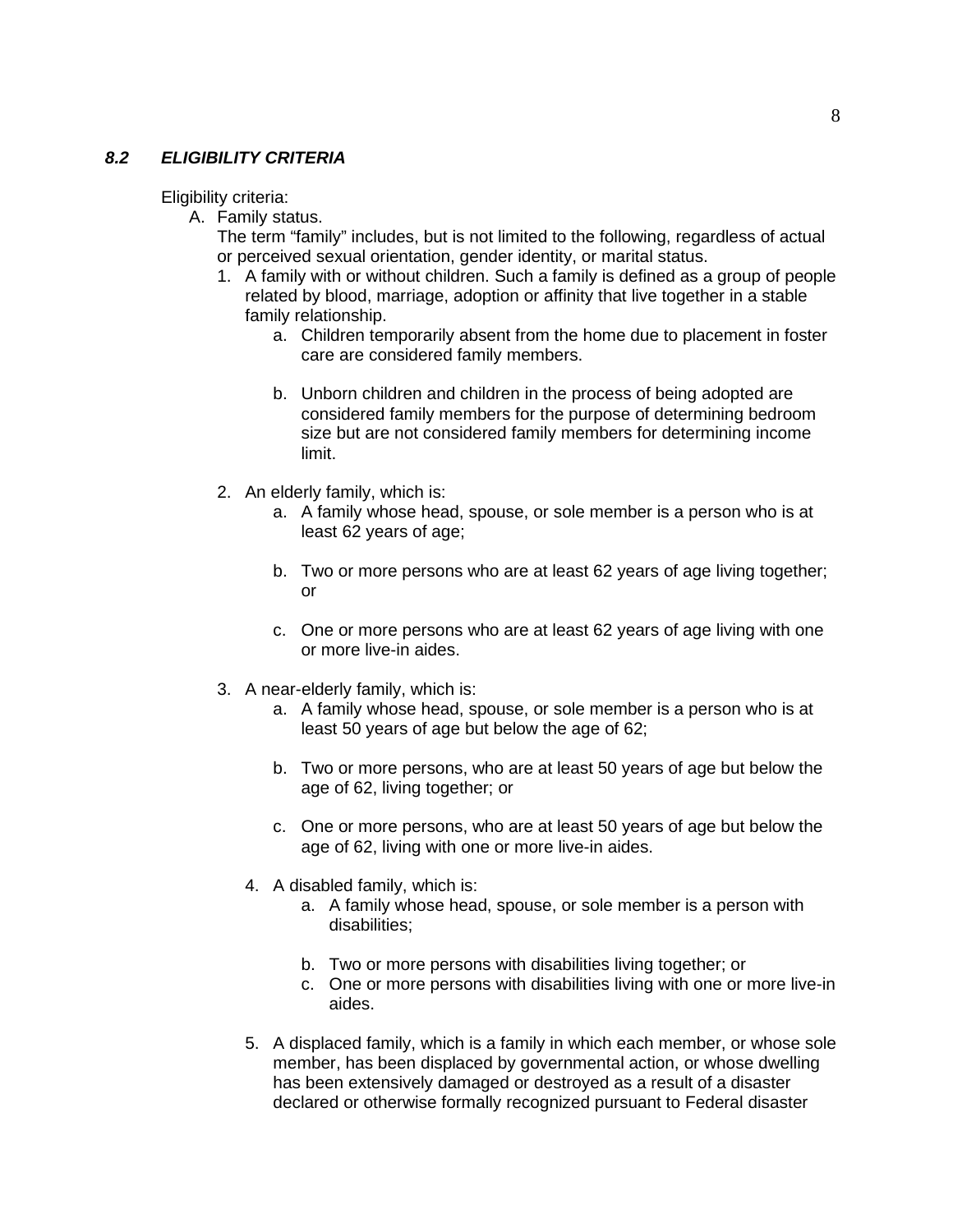relief laws.

- 6. A remaining member of a tenant family, 18 years or older.
- 7. A single person who is not an elderly or displaced person, a person with disabilities, or the remaining member of a tenant family.
- B. Income eligibility
	- 1. To be eligible for admission to developments or scattered-site units that were available for occupancy before 10/1/81, the family's annual income must be within the low-income limit set by HUD. This means the family income cannot exceed 80 percent of the median income for the area.
	- 2. To be eligible for admission to developments or scattered-site units that became available on or after 10/1/81, the family's annual income must be within the very low-income limit set by HUD, unless HUD grants an exception. This means that without a HUD exception, the family income cannot exceed 50 percent of the median income for the area.
	- 3. Income limits for continued occupancy: After a family's income has exceeded 120 percent ("Over-Income") of the area median income (AMI) (or a different limitation as may be established by the secretary) for two consecutive years (the "grace period"), SMHA must terminate the family's tenancy within six (6) months of the second income determination, or charge the family a monthly rent equal to the greater of: (1) the applicable Fair Market Rent (FMR); or (2) the amount of monthly subsidy for the unit, including amounts from the operating and capital fund, as determined by regulations.
		- a. SMHA will document and record in the family's tenant file, if upon an interim or annual recertification, it is determined that the family is "Over-Income."
		- b. If one year after the initial over-income finding, the family's income continues to exceed the over-income limit, SMHA will provide written notice to the family that it's income has exceeded the overincome limit for one year, and if the family's income continues to exceed the over-income limit for the next twelve (12) consecutive months, the family will be subject to either a higher rent or termination based on SMHA's policies. If the initial over-income determination was made during an interim reexamination, SMHA will conduct a second interim income reexamination on that date one year later.
		- c. If SMHA discovers through an annual or interim reexamination that a previously over-income family has income that is now below the over-income limit, the family is no longer subject to these provisions.
	- 4. A family may not be admitted to the public housing program from another assisted housing program (e.g., tenant-based Section 8) or from a public housing program operated by another housing authority without meeting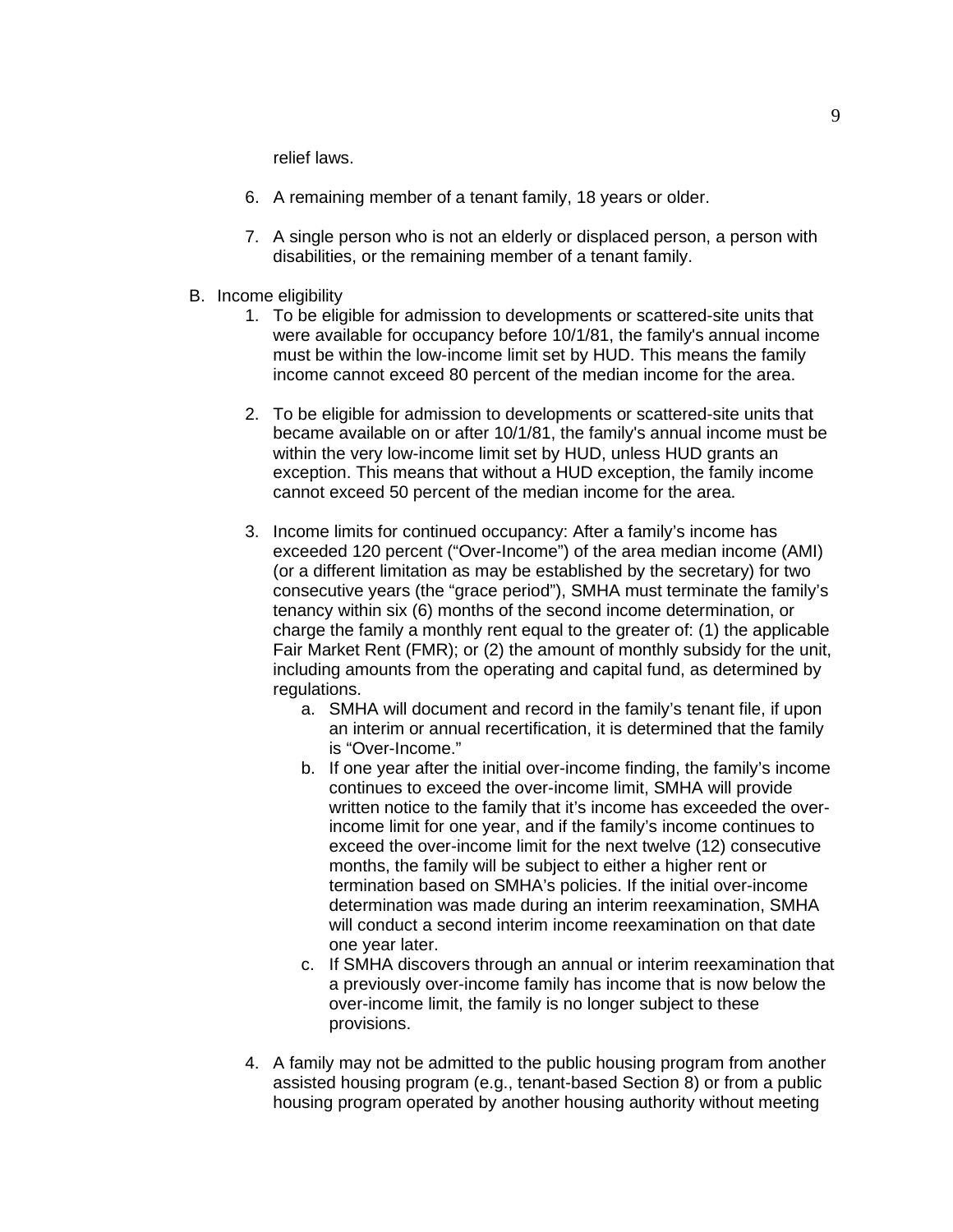the income requirements of the Schenectady Municipal Housing Authority.

- 5. If the Schenectady Municipal Housing Authority acquires a property for federal public housing purposes, the families living there must have incomes within the low-income limit in order to be eligible to remain as public housing tenants.
- 6. Income limit restrictions do not apply to families transferring within our Public Housing Program.
- C. Citizenship/Eligibility Status

To be eligible each member of the family must be a citizen, national, or a noncitizen who has eligible immigration status under one of the categories set forth in Section 214 of the Housing and Community Development Act of 1980 (see 42 U.S.C. 1436a(a)) or a citizen of the Republic of Marshall Islands, the Federal States of Micronesia, or the Republic of Palau. However, people in the last category are not entitled to housing assistance in preference to any Unites States citizen of national resident within Guam.

- 1. Family eligibility for assistance.
	- a. A family shall not be eligible for assistance unless every member of the family residing in the unit is determined to have eligible status, with the exception noted below.
	- b. See Section 13.6 for calculating rents under the noncitizen rule. Despite the ineligibility of one or more family members, a mixed family may be eligible for one of three types of assistance.
	- c. A family without any eligible members and receiving assistance on June 19, 1995 may be eligible for temporary deferral of termination of assistance.
- D. Social Security Number Documentation

To be eligible, all family members including children must provide a Social Security number and valid verification. Refer to Section 12.4, Verification of Social Security Numbers.

- E. Signing Consent Forms
	- 1. In order to be eligible, each member of the family who is at least 18 years of age, and each family head and spouse regardless of age, shall sign one or more consent forms.
	- 2. The consent form must contain, at a minimum, the following:
		- a. A provision authorizing HUD or the Schenectady Municipal Housing Authority to obtain from State Wage Information Collection Agencies (SWICAs) any information or materials necessary to complete or verify the application for participation or for eligibility for continued occupancy; and
		- b. A provision authorizing HUD or the Schenectady Municipal Housing Authority to verify with previous or current employers income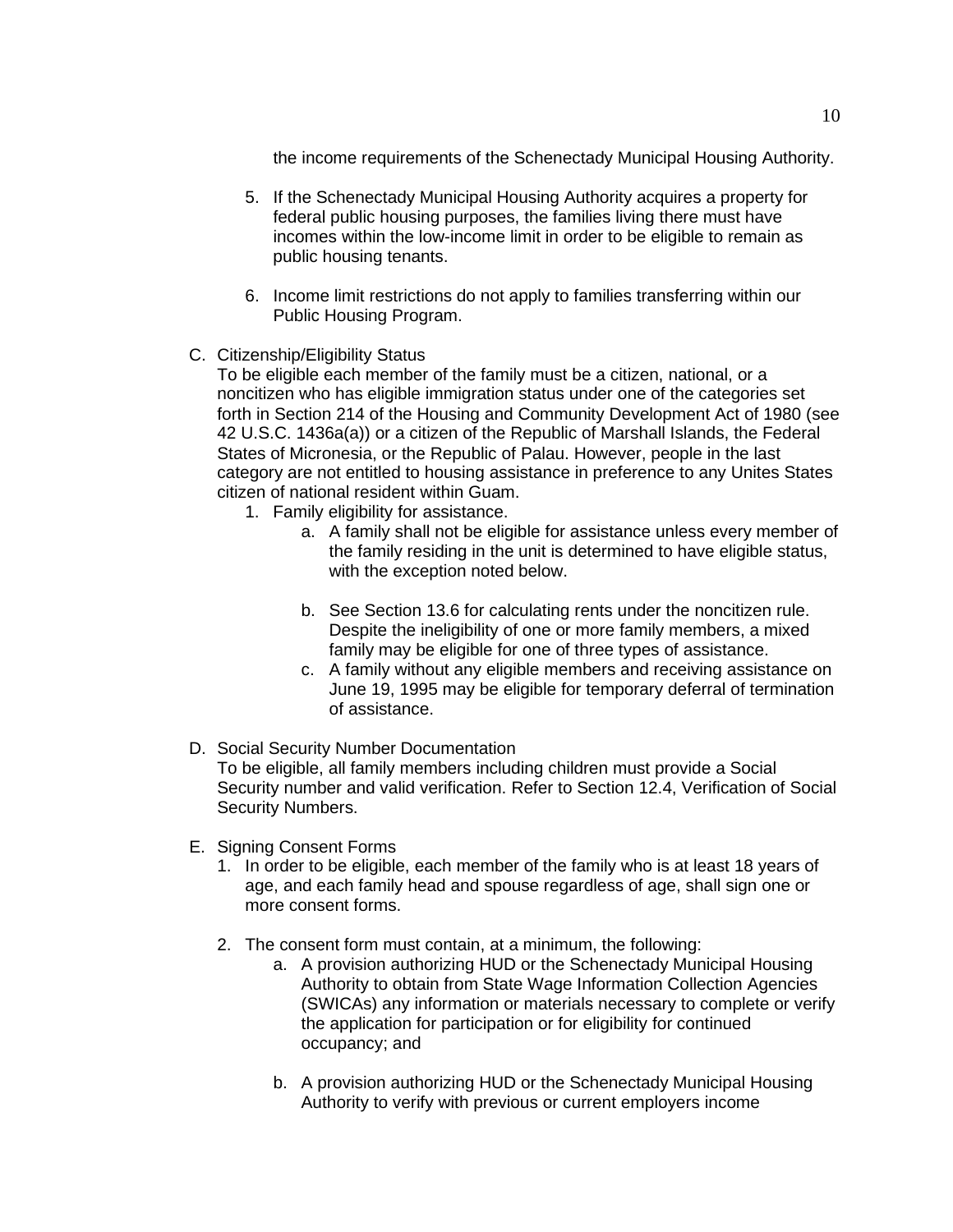information pertinent to the family's eligibility for or level of assistance;

- c. A provision authorizing HUD to request income information from the IRS and the SSA for the sole purpose of verifying income information pertinent to the family's eligibility or level of benefits; and
- d. A statement that the authorization to release the information requested by the consent form expires 15 months after the date the consent form is signed.

# *8.3 SUITABILITY*

Applicant families will be evaluated to determine whether, based on their recent behavior, such behavior could reasonably be expected to result in noncompliance with the public housing lease. The Schenectady Municipal Housing Authority will look at past conduct as an indicator of future conduct. Emphasis will be placed on whether a family's admission could reasonably be expected to have a detrimental effect on the development environment, other tenants, Schenectady Municipal Housing Authority employees, or other people residing in the immediate vicinity of the property. Otherwise eligible families will be denied admission if they fail to meet the suitability criteria.

- A. The Schenectady Municipal Housing Authority will consider objective and reasonable aspects of the family's background, including the following:
	- 1. History of meeting financial obligations, especially rent;
	- 2. Ability to maintain (or with assistance would have the ability to maintain) their housing in a decent and safe condition based on living or housekeeping habits and whether such habits could adversely affect the health, safety, or welfare of other tenants;
	- 3. History of criminal activity by any household member involving crimes of physical violence against persons or property and any other criminal activity including drug-related criminal activity that would adversely affect the health, safety, or well-being of other tenants or staff or cause damage to the property;
	- 4. History of disturbing neighbors or destruction of property;
	- 5. Having committed fraud in connection with any Federal housing assistance program, including the intentional misrepresentation of information related to their housing application or benefits derived there from; and
	- 6. History of abusing alcohol in a way that may interfere with the health, safety, or right to peaceful enjoyment by others.
- B. The Schenectady Municipal Housing Authority will ask applicants to provide information demonstrating their ability to comply with the essential elements of the lease. The Schenectady Municipal Housing Authority will verify the information provided. Such verification may include but may not be limited to the following:
	- 1. Schenectady Municipal Housing Authority may conduct a credit check of the head, spouse and co-head;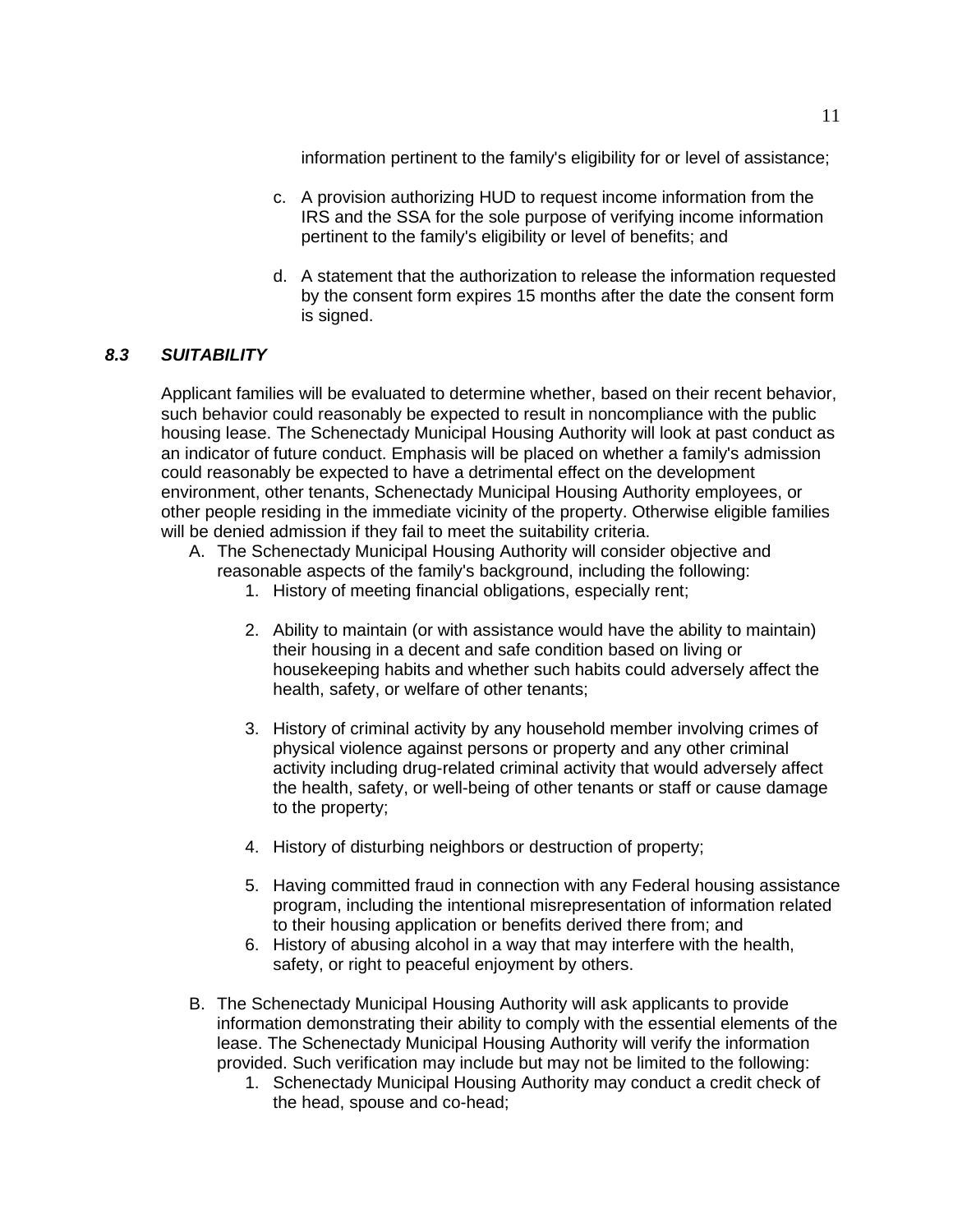- 2. A rental history check of all adult family members;
- 3. A criminal background check on all adult household members, including live-in aides. This check may be made through State or local law enforcement or court records in those cases where the household member has lived in the local jurisdiction for the last three years. Where the individual has lived outside the local area, the Schenectady Municipal Housing Authority may contact law enforcement agencies where the individual had lived or request a check through the FBI's National Crime Information Center (NCIC);
- 4. A home visit may be conducted. The home visit provides the opportunity for the family to demonstrate their ability to maintain their home in a safe and sanitary manner. This inspection considers cleanliness and care of rooms, appliances, and appurtenances, and the presence of roaches, bed bugs and other bugs or infestations that may be transported to public housing property upon moving. If roaches, bed bugs and/or other bugs are discovered during the home visit, the applicant shall provide proof from a certified pest control professional that the applicant's dwelling was treated and bugs were eradicated prior to admission. The inspection may also consider any evidence of criminal activity, and
- 5. A check of the State's lifetime sex offender registration program for each adult household member, including live-in aides. No individual registered with this program will be admitted to public housing.

#### *8.4 GROUNDS FOR DENIAL*

The Schenectady Municipal Housing Authority is not required or obligated to assist applicants who:

- A. Do not meet any one or more of the eligibility criteria;
- B. Do not supply information or documentation required by the application process;
- C. Have failed to respond to a written request for information or a request to declare their continued interest in the program;
- D. Have a history of not meeting financial obligations, especially rent;
- E. Do not have the ability to maintain (with assistance) their housing in a decent and safe condition where such habits could adversely affect the health, safety, or welfare of other tenants;
- F. Is currently engaging in, has engaged in, or have a history of criminal activity by any household member involving violent criminal activity, drug-related criminal activity, or other criminal activity that would adversely affect or threaten the health, safety, right of peaceful enjoyment or well-being of other tenants, residents, any PHA or owner or any contractors or staff, or cause damage to the property;
	- 1. An applicant may not have engaged in such criminal activity within three (3) years of the projected date of admission to the program.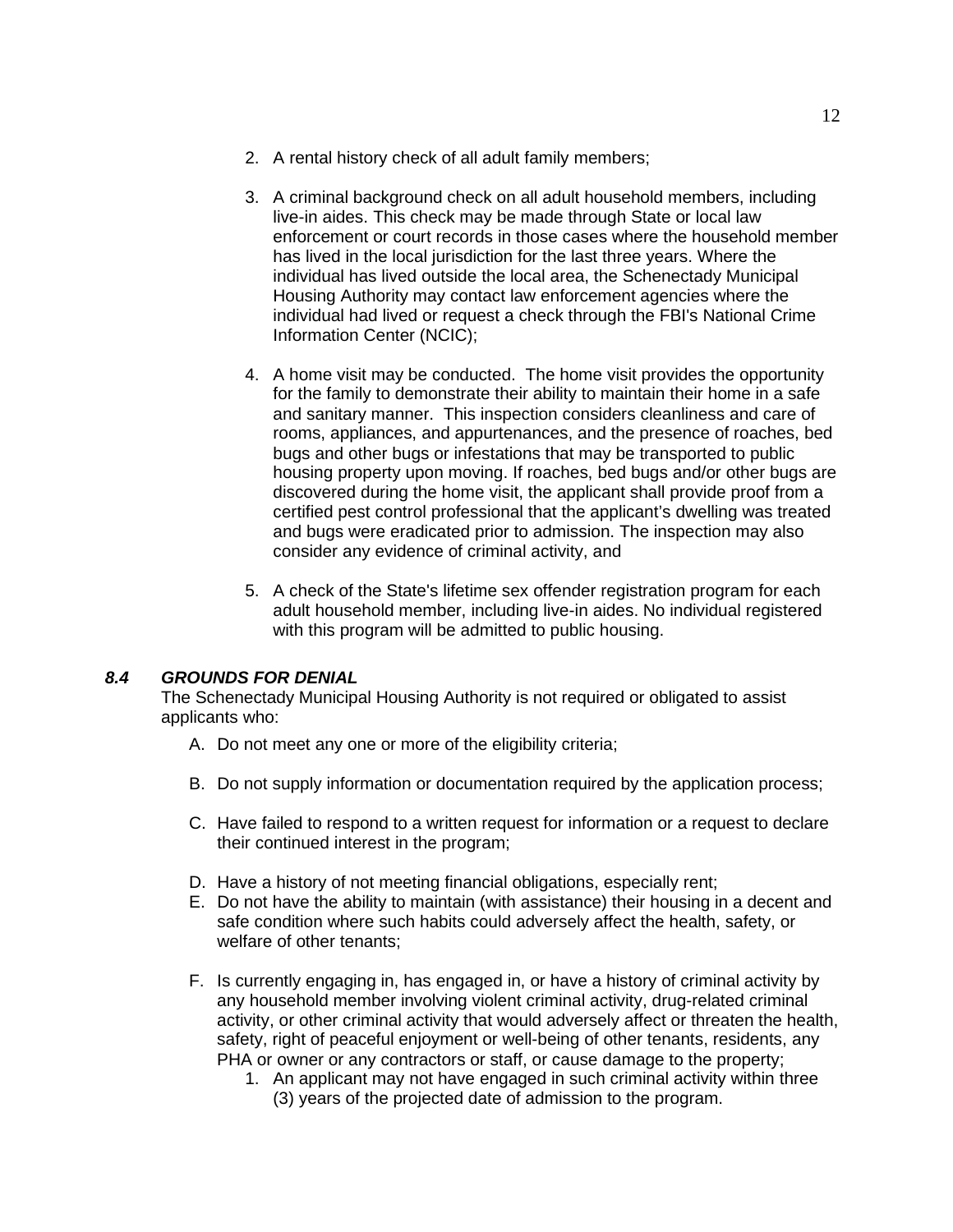- 2. The three (3) year period begins on the latest of the following dates as applicable:
	- a. Date of most recent criminal activity as described in section 8.4F;
	- b. Date of arrest;
	- c. Date of conviction;
	- d. Release from incarceration;
	- e. Release from parole, or
	- f. Release from probation
- G. Have a history of disturbing neighbors or destruction of property;
- H. Currently owes rent or other amounts to any housing authority in connection with their public housing or Section 8 programs;
- I. Have committed fraud, bribery or any other corruption in connection with any Federal housing assistance program, including the intentional misrepresentation of information related to their housing application or benefits derived there from within five (5) years of the projected date of admission to the program;
- J. Were evicted from assisted housing within three years of the projected date of admission because of drug-related criminal activity involving the personal use or possession for personal use;
- K. Were evicted from assisted housing within five years of the projected date of admission because of drug-related criminal activity involving the illegal manufacture, sale, distribution, or possession with the intent to manufacture, sell, distribute a controlled substance as defined in Section 102 of the Controlled Substances Act, 21 U.S.C. 802;
- L. Are illegally using a controlled substance or are abusing alcohol in a way that may interfere with the health, safety, or right to peaceful enjoyment of the premises by other residents. The Schenectady Municipal Housing Authority may waive this requirement if:
	- 1. The person demonstrates to the Schenectady Municipal Housing Authority's satisfaction that the person is no longer engaging in drugrelated criminal activity or abuse of alcohol;
	- 2. Has successfully completed a supervised drug or alcohol rehabilitation program;
	- 3. Has otherwise been rehabilitated successfully; or
	- 4. Is participating in a supervised drug or alcohol rehabilitation program.
- M. Have engaged in or threatened abusive or violent behavior towards any Schenectady Municipal Housing Authority staff or residents;
- N. Have a household member who has been evicted from public housing within three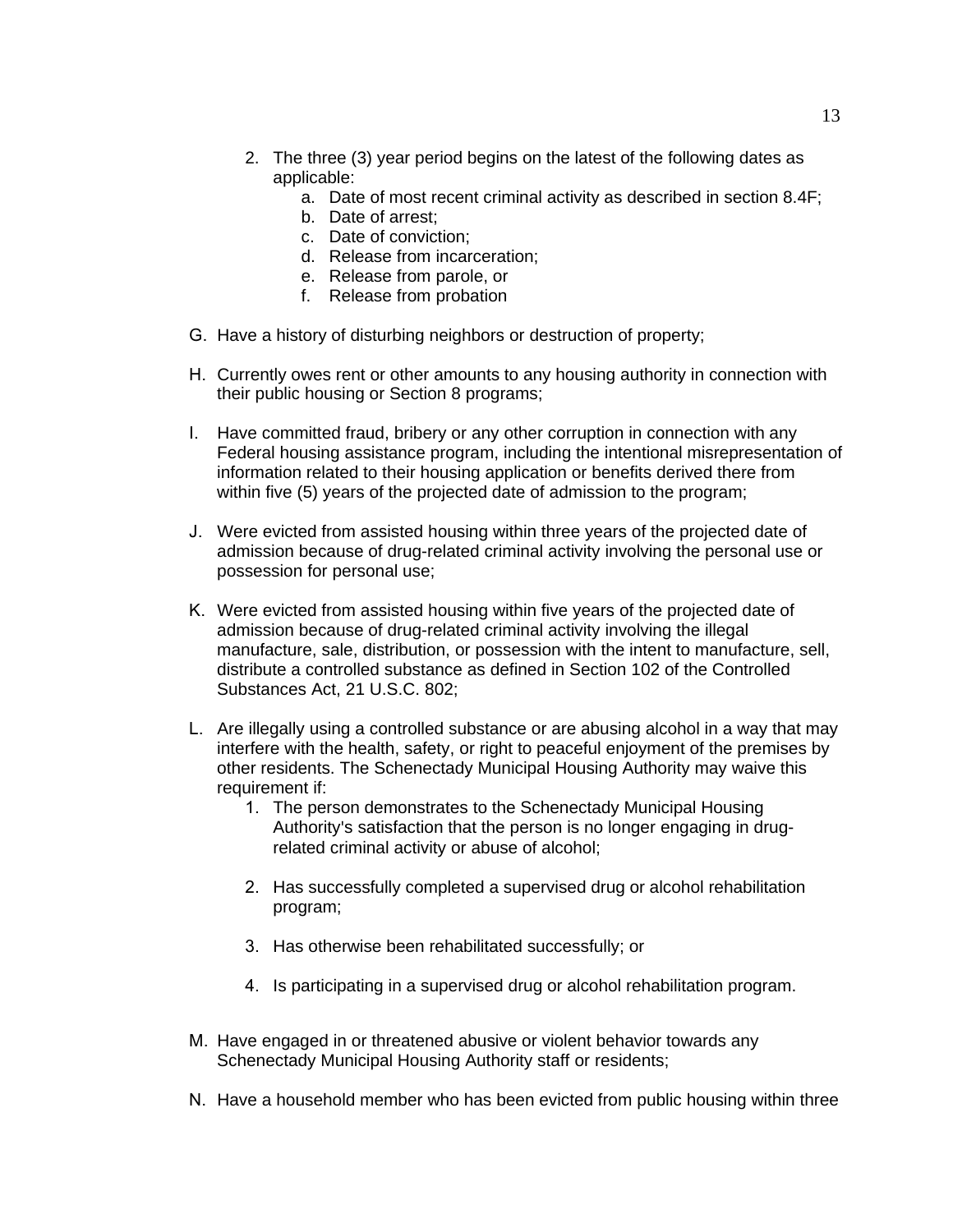(3) years of the projected date of admission to the program;

- O. Have a family household member who has been terminated under the voucher program within five (5) years of the projected date of admission to the program;
- P. Denied for Life: If any family member has been convicted of manufacturing or producing methamphetamine;
- Q. Is currently subject to any registration requirement under a State sex offender registration program;
- R. Denied for Life: Has a lifetime registration requirement under a State sex offender registration program.

Notwithstanding the foregoing, an applicant will not be denied participation on the basis that the applicant was involved in a past or pending landlord-tenant action or summary proceeding under article seven of the New York State Real Property Actions and Proceedings law.

### *8.5 ADMINISTRATIVE HEARING*

If the Schenectady Municipal Housing Authority determines that an applicant does not meet the criteria for receiving public housing assistance, the Schenectady Municipal Housing Authority will promptly provide the applicant with written notice of the determination. The notice must contain a brief statement of the reason(s) for the decision and state that the applicant may request an Administrative Hearing of the decision within 10 business days of the denial (this request must be in writing). The Schenectady Municipal Housing Authority will describe how to obtain the Administrative Hearing.

The Administrative Hearing may be conducted by any person designated by the Schenectady Municipal Housing Authority, other than a person who made or approved the decision under review or subordinate of this person. The applicant must be given the opportunity to present written or oral objections to the Schenectady Municipal Housing Authority's decision. The Schenectady Municipal Housing Authority must notify the applicant of the final decision within 10 calendar days after the Administrative Hearing, including a brief statement of the reasons for the final decision.

The participant family may request that the Schenectady Municipal Housing Authority provide for an Administrative Hearing after the family has notification of an INS decision on their citizenship status on appeal, or in lieu of request of appeal to the INS. This request must be made by the participant family within 30 days of receipt of the Notice of Denial or Termination of Assistance, or within 30 days of receipt of the INS appeal decision.

For the participant families, the Administrative Hearing Process above will be utilized with the exception that the participant family will have up to 30 days of receipt of the Notice of Denial or Termination of Assistance, or of the INS appeal decision.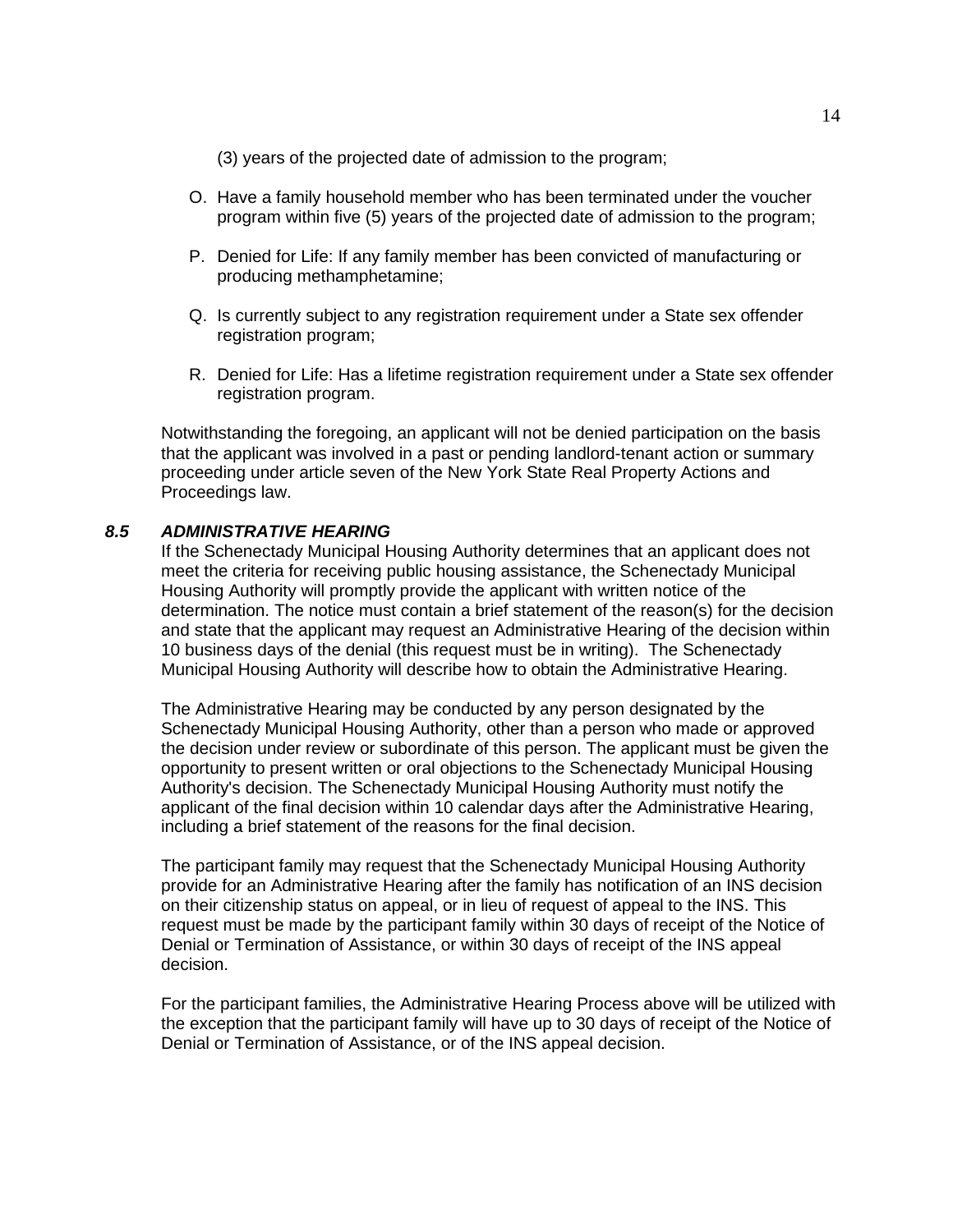### **9.0 MANAGING THE WAITING LIST**

### *9.1 OPENING AND CLOSING THE WAITING LIST*

Opening of the waiting list will be announced with a public notice stating that applications for public housing will again be accepted. The public notice will state where, when, and how to apply. The notice will be published in a local newspaper of general circulation and also by any available minority media. The public notice will state any limitations to who may apply.

The notice will state that applicants already on waiting lists for other housing programs must apply separately for this program and such applicants will not lose their place on other waiting lists when they apply for public housing. The notice will include the Fair Housing logo and slogan and will be in compliance with Fair Housing requirements. Closing of the waiting list will also be announced with a public notice. The public notice will state the date the waiting list will be closed and for what bedroom sizes. The public notice will be published in a local newspaper of general circulation and also by any available minority media.

# *9.2 ORGANIZATION OF THE WAITING LIST*

The waiting list will be maintained in accordance with the following guidelines:

- A. The application will be a maintained pursuant to the records retention schedule;
- B. All applications will be electronically maintained in order according to bedroom size, preference, and then in order of date and time of application; and
- C. Any contacts between the Schenectady Municipal Housing Authority and the applicant will be documented in the applicant file.

### *9.3 PURGING THE WAITING LIST*

The Schenectady Municipal Housing Authority will update and purge its waiting list at least annually to ensure that the pool of applicants reasonably represents interested families. Purging also enables the Housing Authority to update the information regarding address, family composition, income category and preferences.

The purge will be done by mail. If the housing Authority does not receive a reply from the applicant within ten (10) days from the date on the purge letter, we shall assume that the applicant is no longer interested in obtaining assisted housing and will remove the applicant from the waiting list (postmark on envelope will determine the date received). This requirement can be waived if:

- A. The applicant certifies that an emergency of other critical situation beyond the applicants control caused a delay in returning the purge letter. An extension period of fourteen (14) days will be allowed for this purpose.
- B. The applicant provides proof that a hospital stay caused a delay in returning the purge letter. An extension period of thirty (30) days will be allowed for this purpose.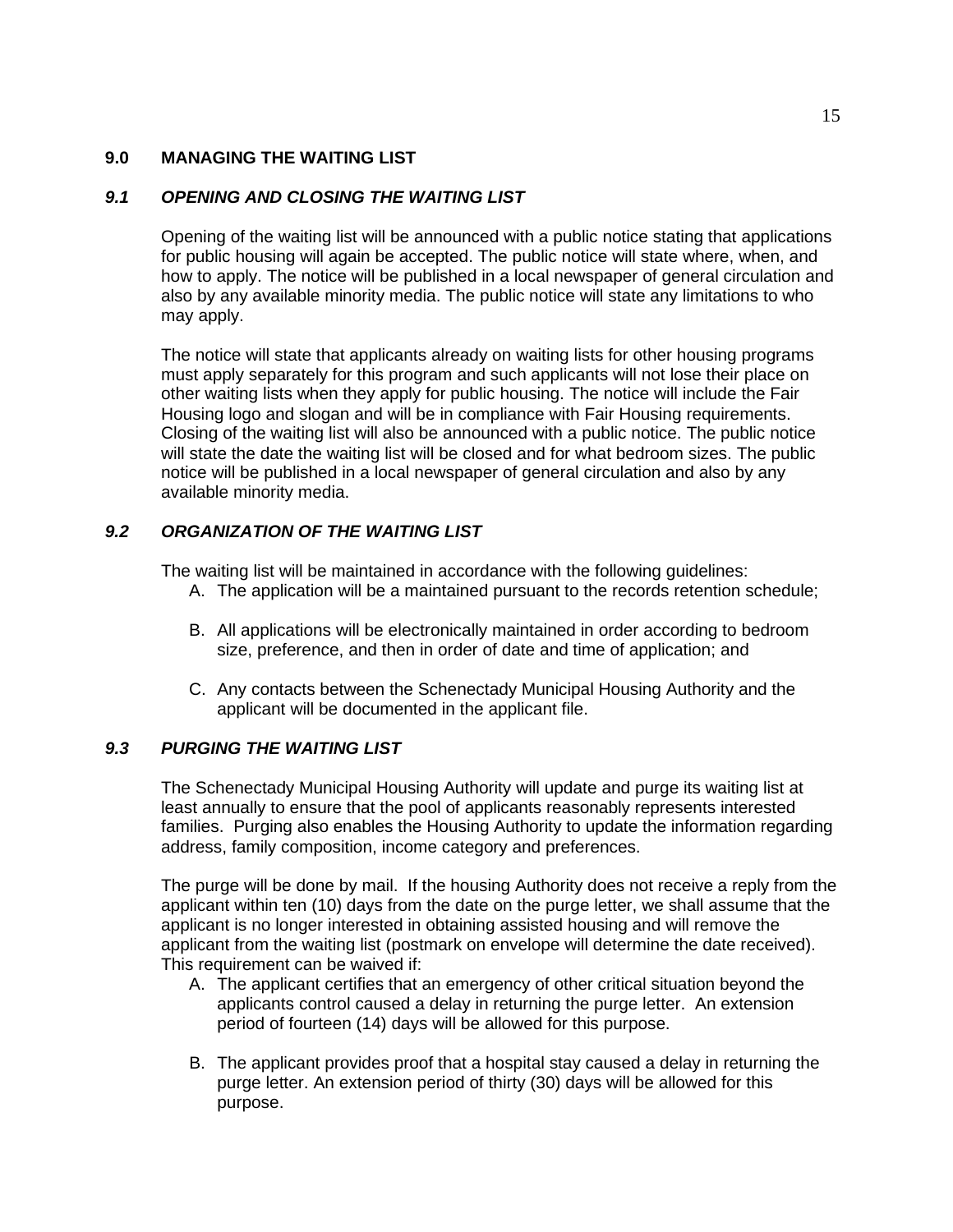#### *9.4 REMOVAL OF APPLICANTS FROM THE WAITING LIST*

The Schenectady Municipal Housing Authority will not remove an applicant=s name from the waiting list unless:

- A. The applicant requests in writing that the name be removed;
- B. The applicant fails to respond to a written request for information or a request to declare their continued interest in the program; or
- C. The applicant does not meet either the eligibility or suitability criteria for the program.
- D. Removal as result of the purge.

# *9.5 MISSED APPOINTMENTS*

All applicants who fail to keep a scheduled appointment with the Schenectady Municipal Housing Authority will be sent a notice of termination of the process for eligibility.

The Schenectady Municipal Housing Authority will allow the family to reschedule for good cause. Generally, no more than one opportunity will be given to reschedule without good cause, and no more than two opportunities will be given for good cause. When good cause exists for missing an appointment, the Schenectady Municipal Housing Authority will work closely with the family to find a more suitable time.

#### *9.6 NOTIFICATION OF NEGATIVE ACTIONS*

The Schenectady Municipal Housing Authority system of removing applicant names from the waiting list will not violate the rights of persons with disabilities. If an applicant claims that their failure to respond to a request for information or updates was caused by a disability, the Schenectady Municipal Housing Authority will verify that there is in fact a disability and the disability caused the failure to respond, and provide a reasonable accommodation. An example of a reasonable accommodation would be to reinstate the applicant on the waiting list based on the date and time of the original application.

All eligible families on the waiting list will be solely responsible to contact the Housing Authority if any changes occur in family income, size or other factors affecting preferences which could affect the family's status and eligibility for housing.

#### **10.0 TENANT SELECTION AND ASSIGNMENT PLAN**

#### *10.1 PREFERENCES*

The Schenectady Municipal Housing Authority will select families based on the following preferences within each bedroom size category:

A. Applicants have a preference according to where they reside as follows:

1. First Priority: Applicant will be given preference if the Head of Household maintains primary residence within the boundaries of the City of Schenectady at the time of application. To qualify for such preference, the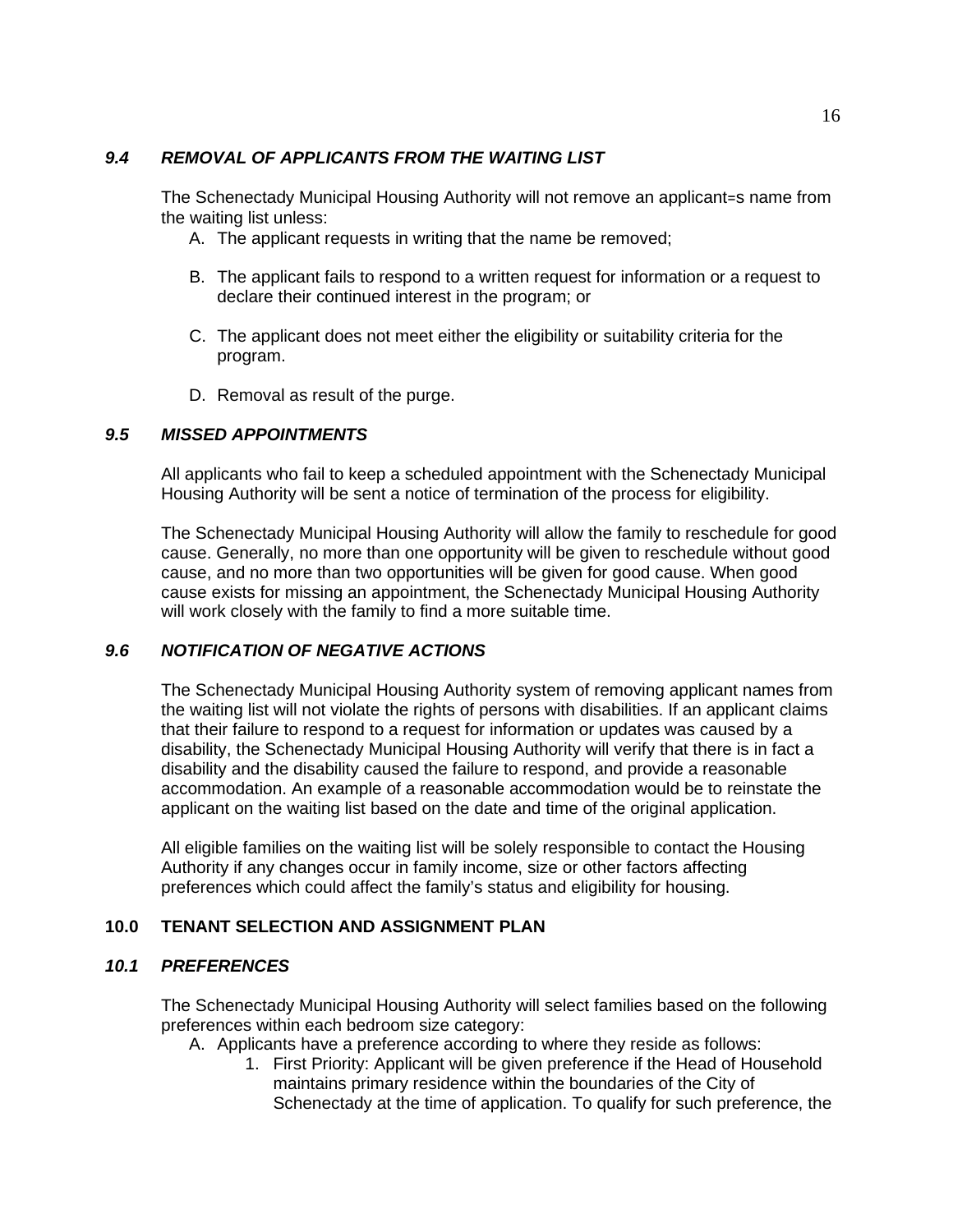applicant must submit proof of residency by providing a photocopy of a document offering proof of residence, including, but not limited to, one of the following:

- a. Driver's License
- b. Car Registration
- c. Voter Registration
- d. Police ID
- e. Bank Statement showing address
- f. Bill showing address
- g. Rent Receipt
- 2. Second Priority: Applicants living outside the City of Schenectady but within the County of Schenectady
- 3. Third Priority: Applicants living anywhere other than the City of Schenectady or County of Schenectady.
- B. Job Market Participant: The term Job Market Participant applies only to the person listed on the application as the Head of Household (HOH). To qualify, the HOH Must fall into a least one of the following categories:
	- a. HOH now employed more than 15 hours/week
	- b. HOH was recently employed, but is now receiving unemployment insurance
	- c. HOH is enrolled in high school, or an accredited ABE/GED program, a vocational training program, is taking college courses (at least 12 credits/year), and if receiving Public Assistance HOH is in good standing with DSS or SJTA.
	- d. HOH is unable to work due to a disability, and is collecting SSI or SSD
	- e. HOH is 62 years of age or older
- C. Local Preference for Single Persons: Single persons who are 62 or older, displaced by governmental action or persons with disabilities will have admissions priority over other single persons not so categorized.
- D. All other applicants.

Based on the above preferences, all families in preference A will receive two (2) preference points for the First Priority status, one (1) preference point for the Second Priority status, and zero (0) points for the Third Priority status.

All families in preference B will receive one (1) preference point for meeting at least one of the listed categories.

Accessible Units: Accessible units will be first offered to families who may benefit from the accessible features. Applicants for these units will be selected utilizing the same preference system as outlined above. If there are no applicants who would benefit from the accessible features, the units will be offered to other applicants in the order that their names come to the top of the waiting list. Such applicants, however, must sign a release form stating they will accept a transfer (at their own expense) if, at a future time, a family requiring an accessible feature applies. Any family required to transfer will be given a 30 day notice.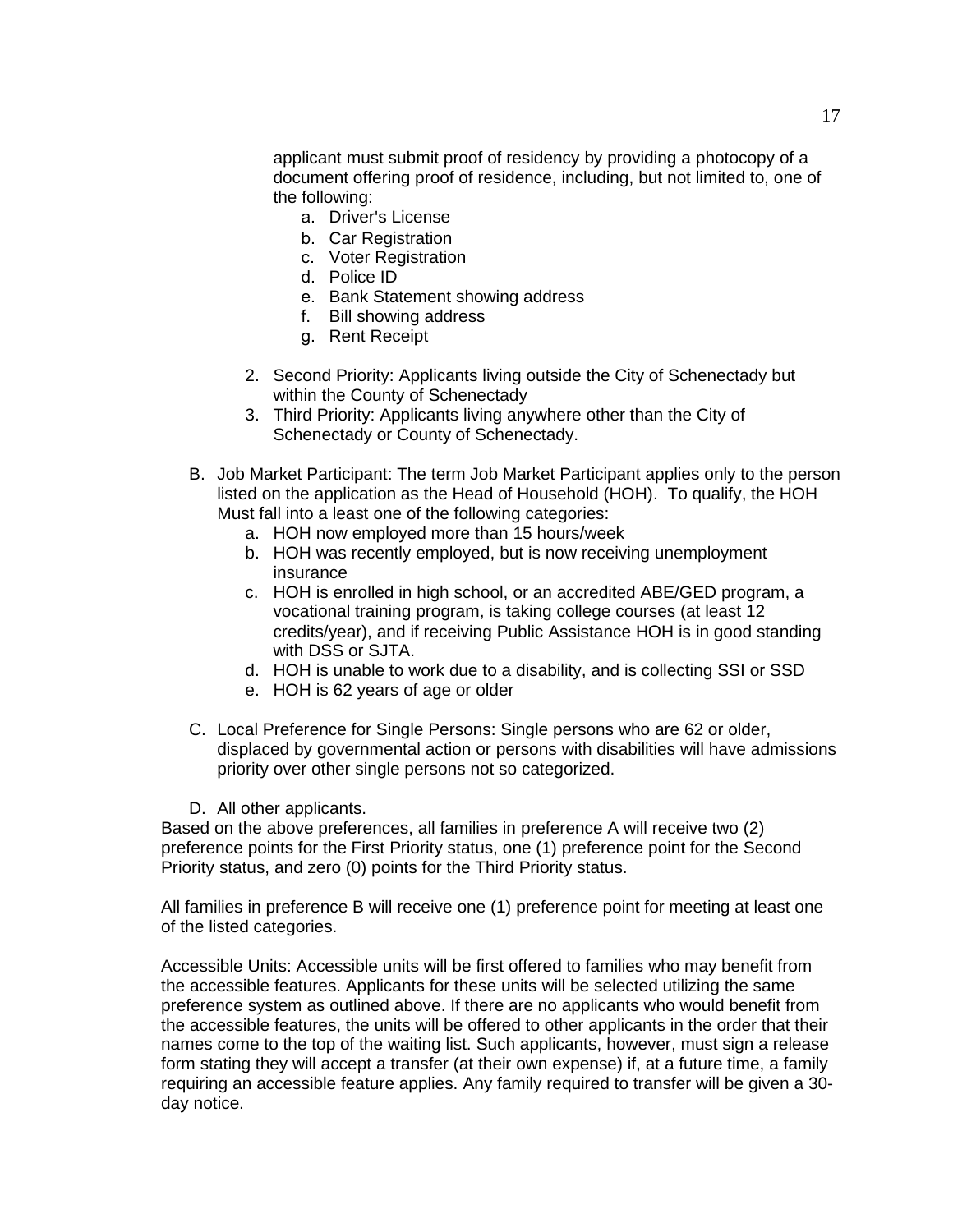#### *10.2 ASSIGNMENT OF BEDROOM SIZES*

| Number of Bedrooms | <b>Number of Persons</b> |         |
|--------------------|--------------------------|---------|
|                    | Minimum                  | Maximum |
|                    |                          |         |
|                    |                          | 2       |
|                    | 2                        |         |
|                    | ว                        | հ       |
|                    |                          | я       |

The following guidelines will determine each family=s unit size without overcrowding or over-housing:

These standards are based on the assumption that each bedroom will accommodate no more than two (2) persons. Zero bedroom units will only be assigned to one-person families. Two adults will share a bedroom unless related by blood.

In determining bedroom size, the Schenectady Municipal Housing Authority will include the presence of children to be born to a pregnant woman, children who are in the process of being adopted, children whose custody is being obtained, children who are temporarily away at school, or children who are temporarily in foster-care.

In addition, the following considerations may be taken in determining bedroom size:

- A. Children of the same sex will share a bedroom.
- B. Children of the opposite sex, both under the age of five (5) may share a bedroom.
- C. Adults and children will not be required to share a bedroom.
- D. Foster B adults and/or foster children will not be required to share a bedroom with family members.
- E. Live-in aides will get a separate bedroom.

Visitors will be allowed for up to a two week visit during any 12 (twelve month period. If a visit needs to extend this allowable time frame, the Occupancy Department must be notified and approval must be granted. If a visitor stays longer than this without approval or for more than once a year, tenant will be sited for an AUnauthorized Person@ and eviction may commence.

Exceptions to normal bedroom size standards include the following:

A. Units larger than assigned through the above guidelines B A family may request a larger unit size than the guidelines allow. The Schenectady Municipal Housing Authority will allow the larger size unit if the family provides a verified medical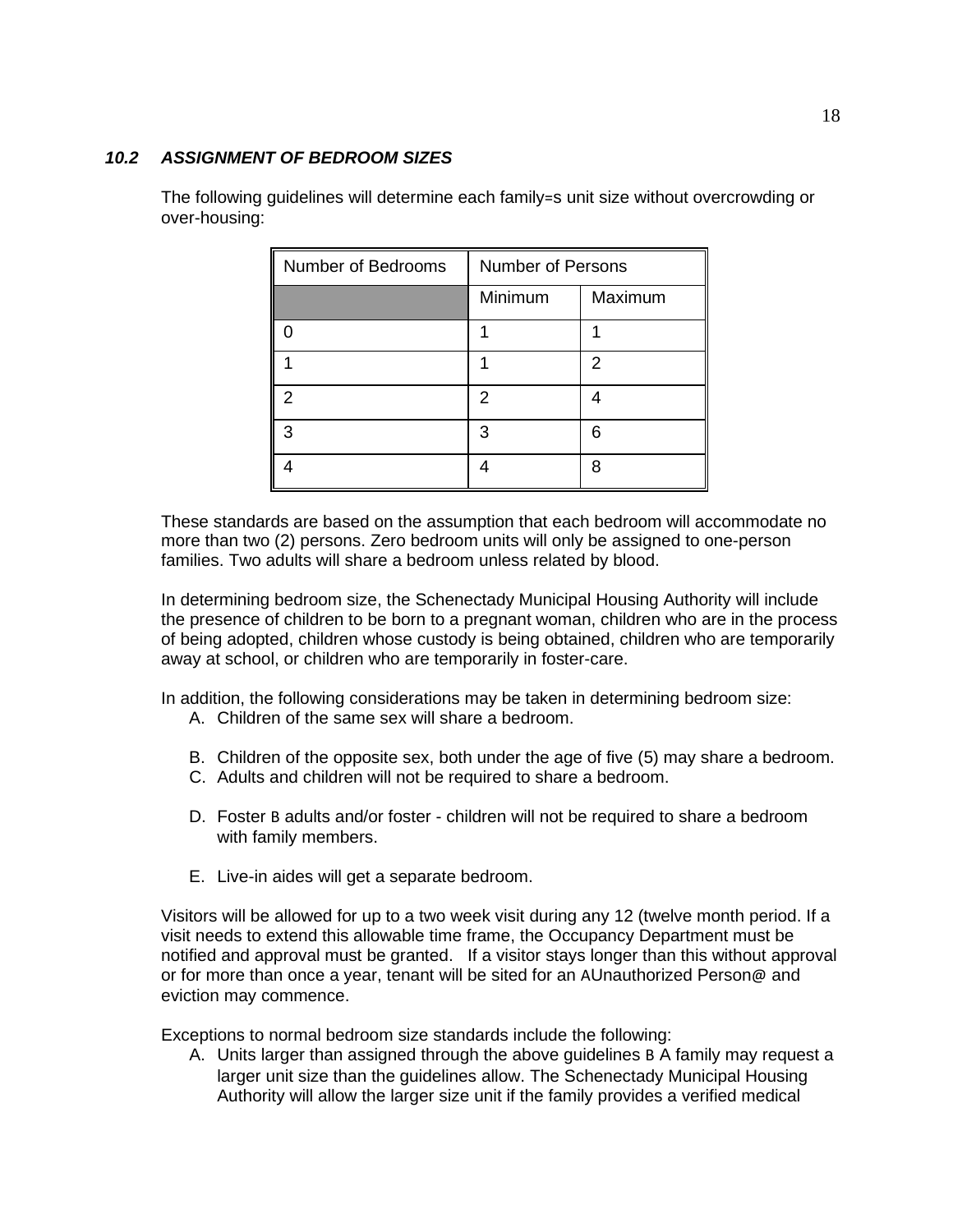need that the family be housed in a larger unit.

- B. If there are no families on the waiting list for a larger size, smaller families may be housed if they sign a release form stating they will transfer (at the family=s own expense) to the appropriate size unit when an eligible family needing the larger unit applies. The family transferring will be given a 30-day notice before being required to move.
- **C.** Larger units may be offered in order to improve the marketing of a development suffering a high vacancy rate.

#### *10.3 SELECTION FROM THE WAITING LIST*

Families will be sequenced and selected from the waiting list according to the number of preferences points they have. Applicants with more preference points will be selected before applicants with less preference points. The date and time of application will be utilized to determine the sequence within the above-prescribed preferences.

Notwithstanding the above, if necessary to meet the statutory requirement that 40% of newly admitted families in any fiscal year be families who are extremely low-income, the Schenectady Municipal Housing Authority retains the right to skip higher income families on the waiting list to reach extremely low-income families. This measure will only be taken if it appears the goal will not otherwise be met. To ensure this goal is met, the Housing Authority will monitor income of newly admitted families and the income of the families on the waiting list.

If there are not enough extremely low-income families on the waiting list, we will conduct outreach on a not-discriminatory basis to attract extremely low-income families to reach the statutory requirement.

#### *10.4 DECONCENTRATION POLICY*

It is Schenectady Municipal Housing Authority's policy to provide for deconcentration of poverty and encourage income mixing by bringing higher income families into lower income developments and lower income families into higher income developments. Toward this end, we will skip families on the waiting list to reach other families with a lower or higher income. We will accomplish this in a uniform and non-discriminating manner.

The Schenectady Municipal Housing Authority will affirmatively market our housing to all eligible income groups. Lower income residents will not be steered toward lower income developments and higher income people will not be steered toward higher income developments.

Prior to the beginning of each fiscal year, we will analyze the income levels of families residing in each of our developments, the income levels of census tracts in which our developments are located, and the income levels of the families on the waiting list. Based on this analysis, we will determine the level of marketing strategies and deconcentration incentives to implement.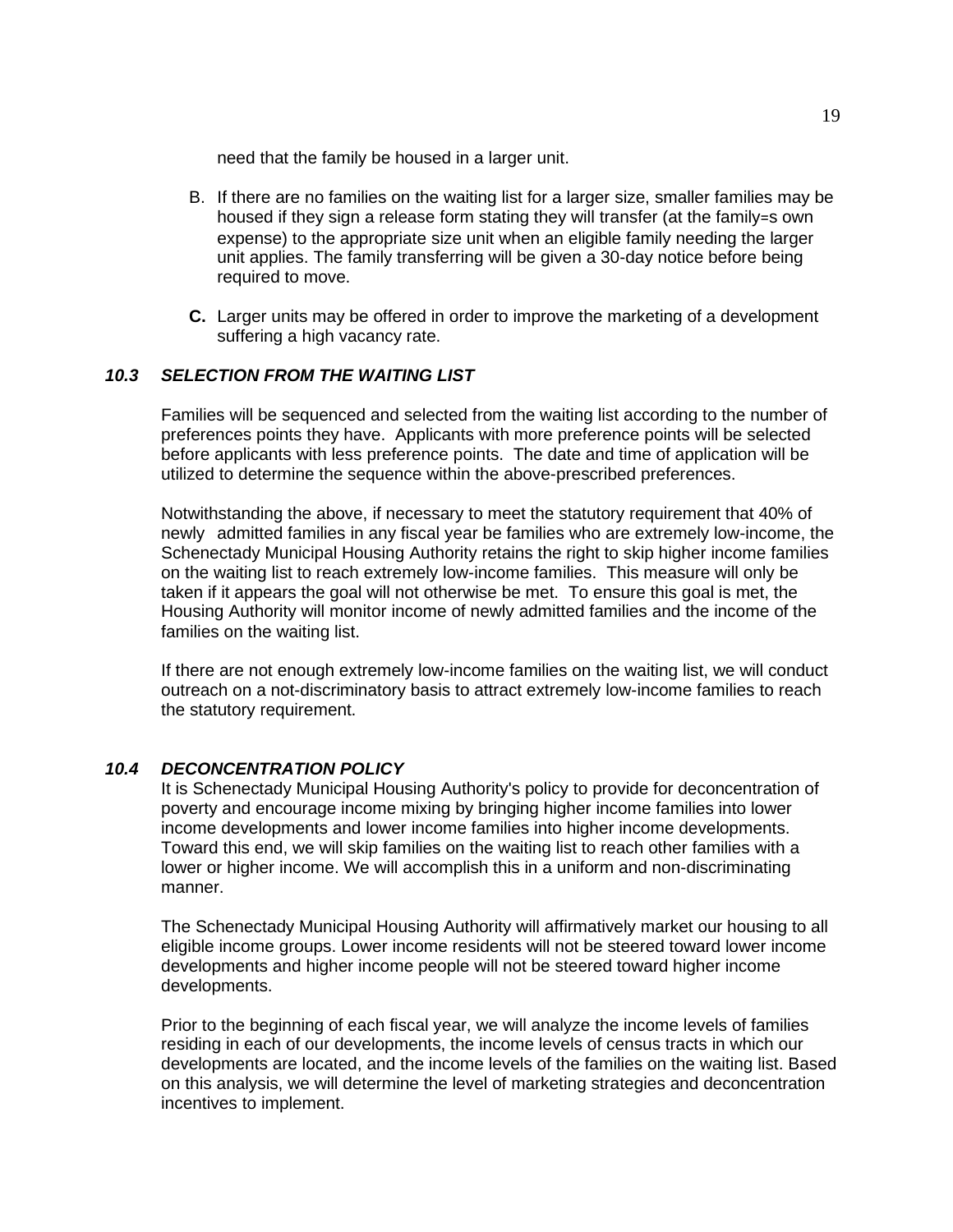#### *10.5 DECONCENTRATION INCENTIVES*

The Schenectady Municipal Housing Authority may offer one or more incentives to encourage applicant families whose income classification would help to meet the deconcentration goals of a particular development.

Various incentives may be used at different times, or under different conditions, but will always be provided in a consistent and nondiscriminatory manner.

#### *10.6 OFFER OF A UNIT*

When the Schenectady Municipal Housing Authority discovers that a unit will become available, we will contact the first family on the waiting list who has the highest priority for this type of unit or development and whose income category would help to meet the deconcentration goal and/or the income targeting goal.

The family will be notified of a unit offer via first class mail.

The family will be offered the opportunity to view the unit.

#### *10.7 REJECTION OF UNIT*

If in making the offer to the family the Schenectady Municipal Housing Authority skipped over other families on the waiting list in order to meet their deconcentration goal or offered the family any other deconcentration incentive and the family rejects the unit, the family will not lose their place on the waiting list and will not be otherwise penalized.

If the Schenectady Municipal Housing Authority did not skip over other families on the waiting list to reach this family, did not offer any other deconcentration incentive, and the family rejects the unit without good cause, the family will be removed from the waiting list. Those removed from the list may reapply at any time, however will forfeit their original application date and time.

If the family rejects with good cause any unit offered, they will not lose their place on the waiting list. Good cause includes reasons related to health, proximity to work, school, and childcare (for those working or going to school). The family will be offered the right to an administrative conference to review their application status.

#### *10.8 ACCEPTANCE OF UNIT*

The family will be required to sign a lease.

Prior to signing the lease all families (head of household) and other adult family members will be required to attend the Lease and Occupancy Orientation when they are initially accepted for occupancy. The family will not be housed if they have not attended the orientation. Applicants who provide prior notice of an inability to attend the orientation will be rescheduled. Failure of an applicant to attend the orientation, without good cause, may result in the cancellation of the occupancy process.

The applicant will be provided a copy of the lease, the grievance procedure, utility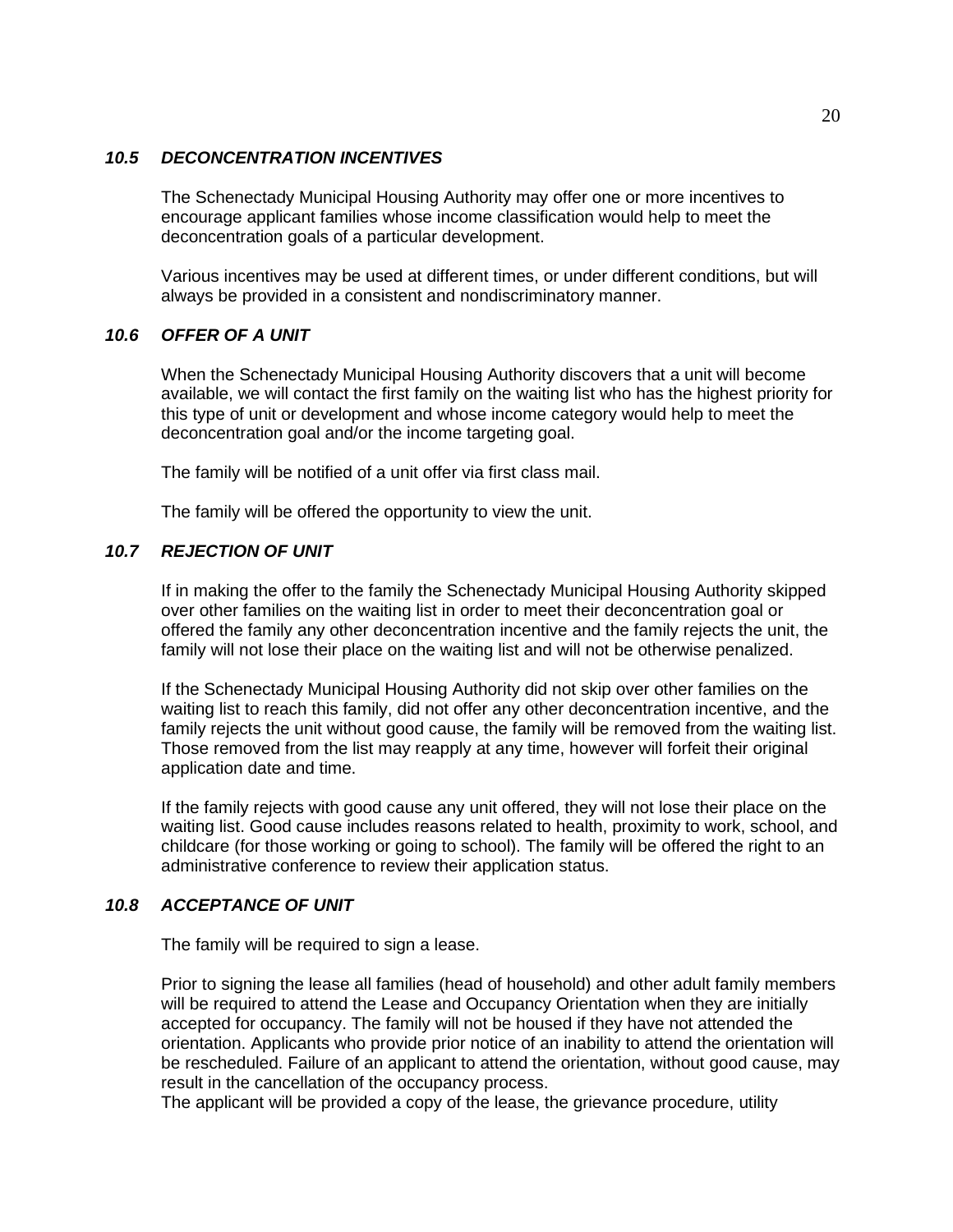allowances, utility charges, and the current schedule of routine maintenance charges. These documents will be explained in detail. The applicant will sign a certification that they have received these documents and that they have reviewed them with Housing Authority personnel. The certification will be filed in the tenant=s file.

The signing of the lease and the review of financial information are to be privately handled. The head of household and all adult family members will be required to execute the lease prior to admission. One executed copy of the lease will be furnished to the head of household and the Schenectady Municipal Housing Authority will retain the original executed lease in the tenant's file.

The family will pay a security deposit. The security deposit will be equal to one month's total tenant payment.

In the case of a move within public housing, the security deposit for the first unit will be transferred to the second unit. Additionally, if the security deposit for the second unit is greater than that for the first, the difference will be collected from the family.

In the event there are costs attributable to the family for bringing the first unit into condition for re-renting, the family shall be billed for these charges.

#### **11.0 INCOME, EXCLUSIONS FROM INCOME, AND DEDUCTIONS FROM INCOME**

To determine annual income, the Schenectady Municipal Housing Authority counts the income of all family members, excluding the types and sources of income that are specifically excluded. Once the annual income is determined, the Schenectady Municipal Housing Authority subtracts all allowable deductions (allowances) to determine the Total Tenant Payment.

#### *11.1 INCOME*

Annual income means all amounts, monetary or not, that:

- A. Go to (or on behalf of) the family head or spouse (even if temporarily absent) or to any other family member; or
- B. Are anticipated to be received from a source outside the family during the 12 month period following admission or annual reexamination effective date; and
- C. Are not specifically excluded from annual income.

Annual income includes, but is not limited to:

- A. The full amount, before any payroll deductions, of wages and salaries, overtime pay, commissions, fees, tips and bonuses, and other compensation for personal services.
- B. The net income from the operation of a business or profession. Expenditures for business expansion or amortization of capital indebtedness are not used as deductions in determining net income. An allowance for depreciation of assets used in a business or profession may be deducted, based on straight-line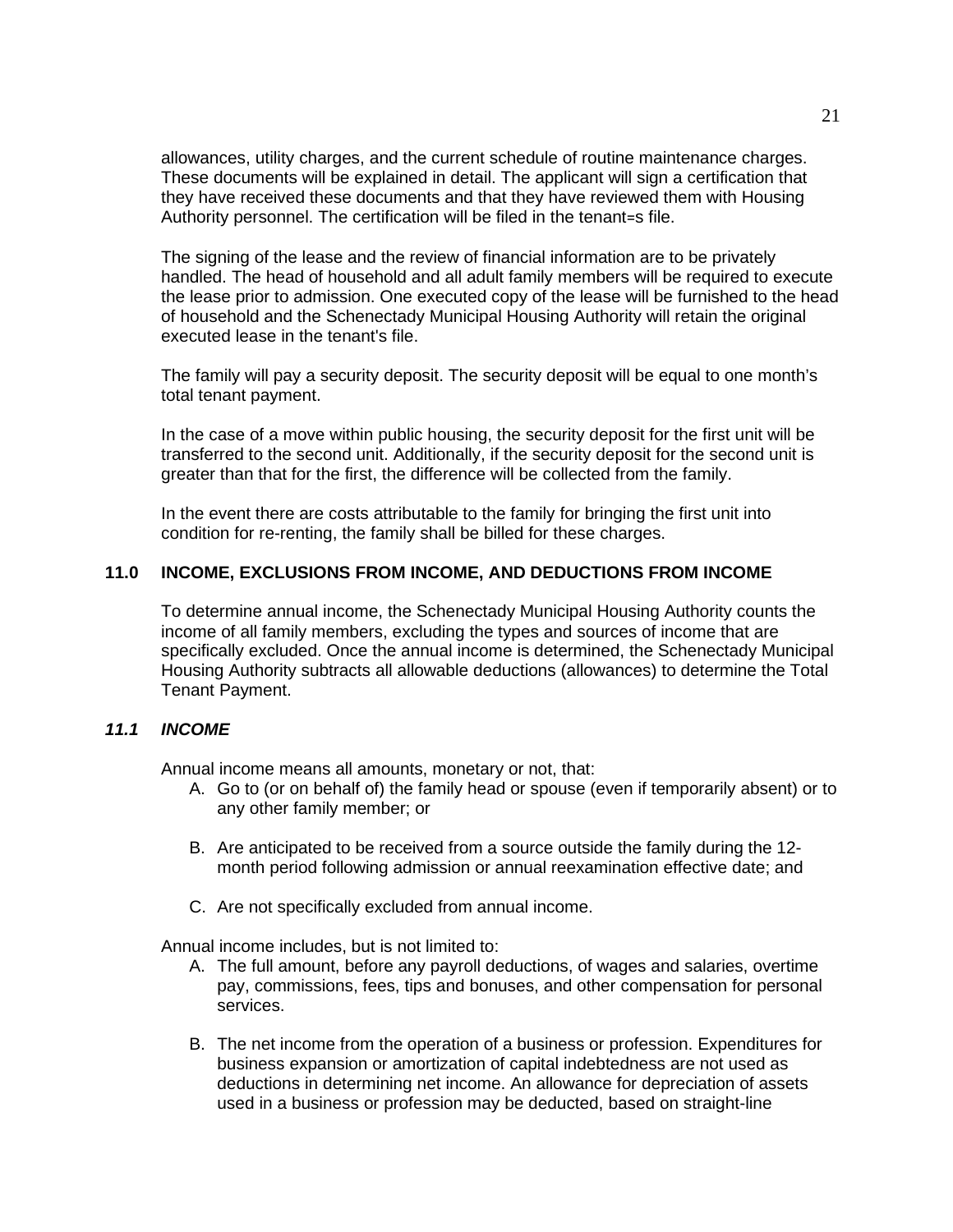depreciation, as provided in Internal Revenue Service regulations. Any withdrawal of cash or assets from the operation of a business or profession is included in income, except to the extent the withdrawal is a reimbursement of cash or assets invested in the operation by the family.

- C. For a family with net assets equal to or less than \$5,000, SMHA will accept a family's declaration that it has net assets equal to or less than \$5,000, without taking additional steps to verify the accuracy of the declaration. The declaration must state the amount of income the family expects to receive from such assets, and this amount must be included in the family's income. SMHA must obtain thirdparty verification of all family assets every three (3) years. The family's declaration of total assets must show each asset, and the amount of income expected from all asset. The total amount of expected income from assets will be the family's "final asset income." All family members 18 years of age and older must sign the family's declaration of total assets. Whenever a family member is added, SMHA must obtain third-party verification of that family member's assets.
- D. The full amount of periodic amounts received from Social Security, annuities, insurance policies, retirement funds, pensions, disability or death benefits, and other similar types of periodic receipts, including a lump-sum amount or prospective monthly amounts for the delayed start of a periodic amount. (However, deferred periodic amounts from supplemental security income and Social Security benefits that are received in a lump sum amount or in prospective monthly amounts are excluded.)
- E. Payments in lieu of earnings, such as unemployment and disability compensation, worker's compensation, and severance pay. (However, lump sum additions such as insurance payments from worker's compensation are excluded.)
- F. Welfare assistance. If the welfare assistance payment includes an amount specifically designated for shelter and utilities that is subject to adjustment by the welfare assistance agency in accordance with the actual cost of shelter and utilities, the amount of welfare assistance income to be included as income consists of:
	- 1. The amount of the allowance or grant exclusive of the amount specifically designated for shelter or utilities; plus
	- 2. The maximum amount that the welfare assistance agency could in fact allow the family for shelter and utilities. If the family's welfare assistance is ratably reduced from the standard of need by applying a percentage, the amount calculated under this requirement is the amount resulting from one application of the percentage.
	- 3. If the amount of welfare is reduced due to an act of fraud by a family member or because of any family member's failure to comply with requirements to participate in an economic self-sufficiency program or work activity, the amount of rent required to be paid by the family will not be decreased. In such cases, the amount of income attributable to the family will include what the family would have received had they complied with the welfare requirements and/or had not committed an act of fraud.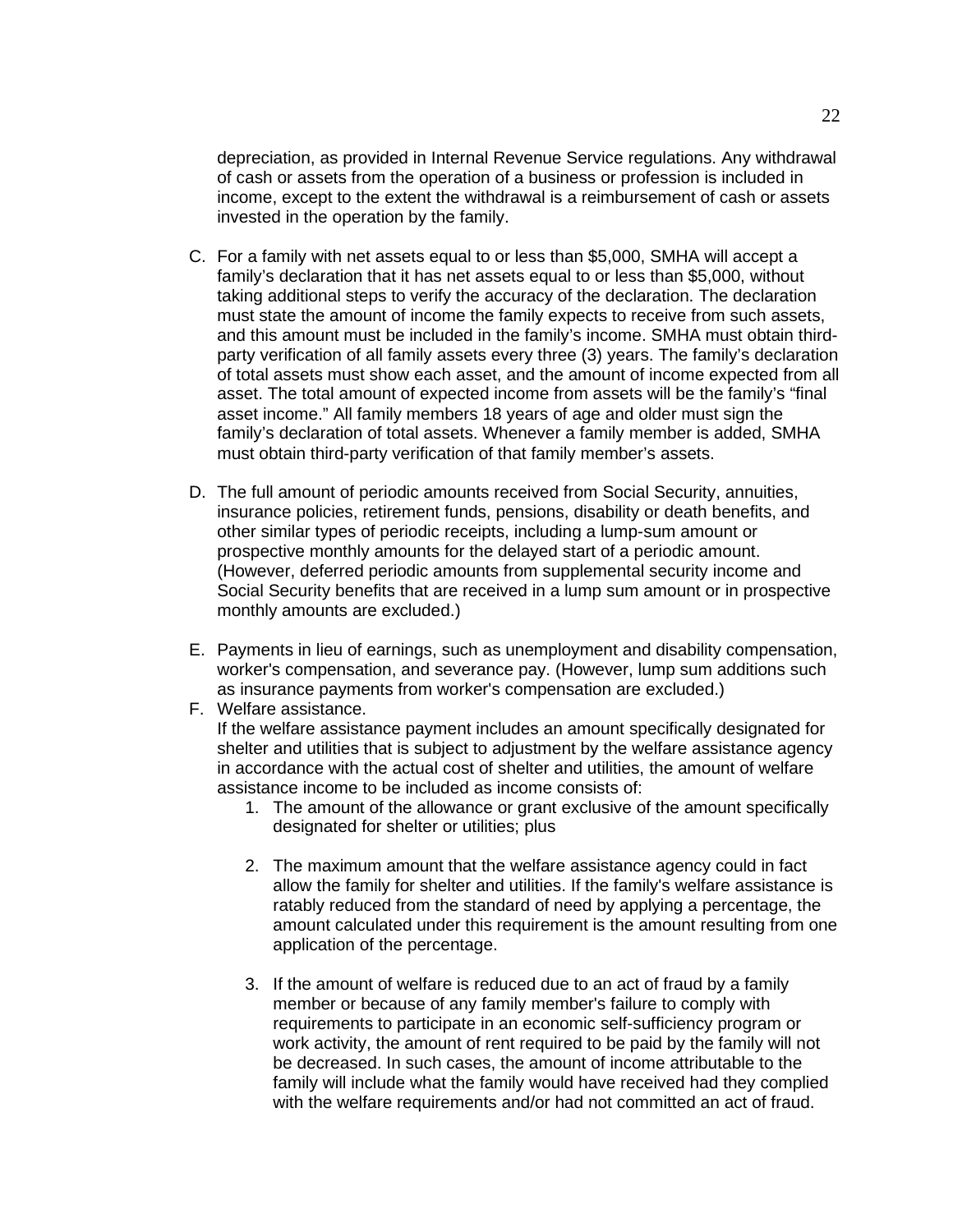- 4. If the amount of welfare assistance is reduced as a result of a lifetime time limit, the reduced amount is the amount that shall be counted as income.
- 5. Welfare assistance rent contract
- 6. Periodic and determinable allowances, such as alimony, child support payments, and regular contributions or gifts received from organizations or from persons not residing in the dwelling.
- 7. All regular pay, special pay, and allowances of a member of the Armed Forces. (Special pay to a member exposed to hostile fire is excluded.)

#### *11.2 ANNUAL INCOME*

Annual income does not include the following:

- A. Income from employment of children (including foster children) under the age of 18 years;
- B. Payments received for the care of foster children or foster adults (usually persons with disabilities, unrelated to the tenant family, who are unable to live alone);
- C. Lump-sum additions to family assets, such as inheritances, insurance payments (including payments under health and accident insurance and worker's compensation), capital gains, and settlement for personal or property losses;
- D. Amounts received by the family that are specifically for, or in reimbursement of, the cost of medical expenses for any family member;
- E. Income of a live-in aide;
- F. The full amount of student financial assistance paid directly to the student or to the educational institution;
- G. The special pay to a family member serving in the Armed Forces who is exposed to hostile fire;
- H. The amounts received from the following programs:
	- 1. Amounts received under training programs funded by HUD;
	- 2. Amounts received by a person with a disability that are disregarded for a limited time for purposes of Supplemental Security Income eligibility and benefits because they are set aside for use under a Plan to Attain Self-Sufficiency (PASS);
	- 3. Amounts received by a participant in other publicly assisted programs that are specifically for or in reimbursement of out-of-pocket expenses incurred (special equipment, clothing, transportation, child care, etc.) and that are made solely to allow participation in a specific program;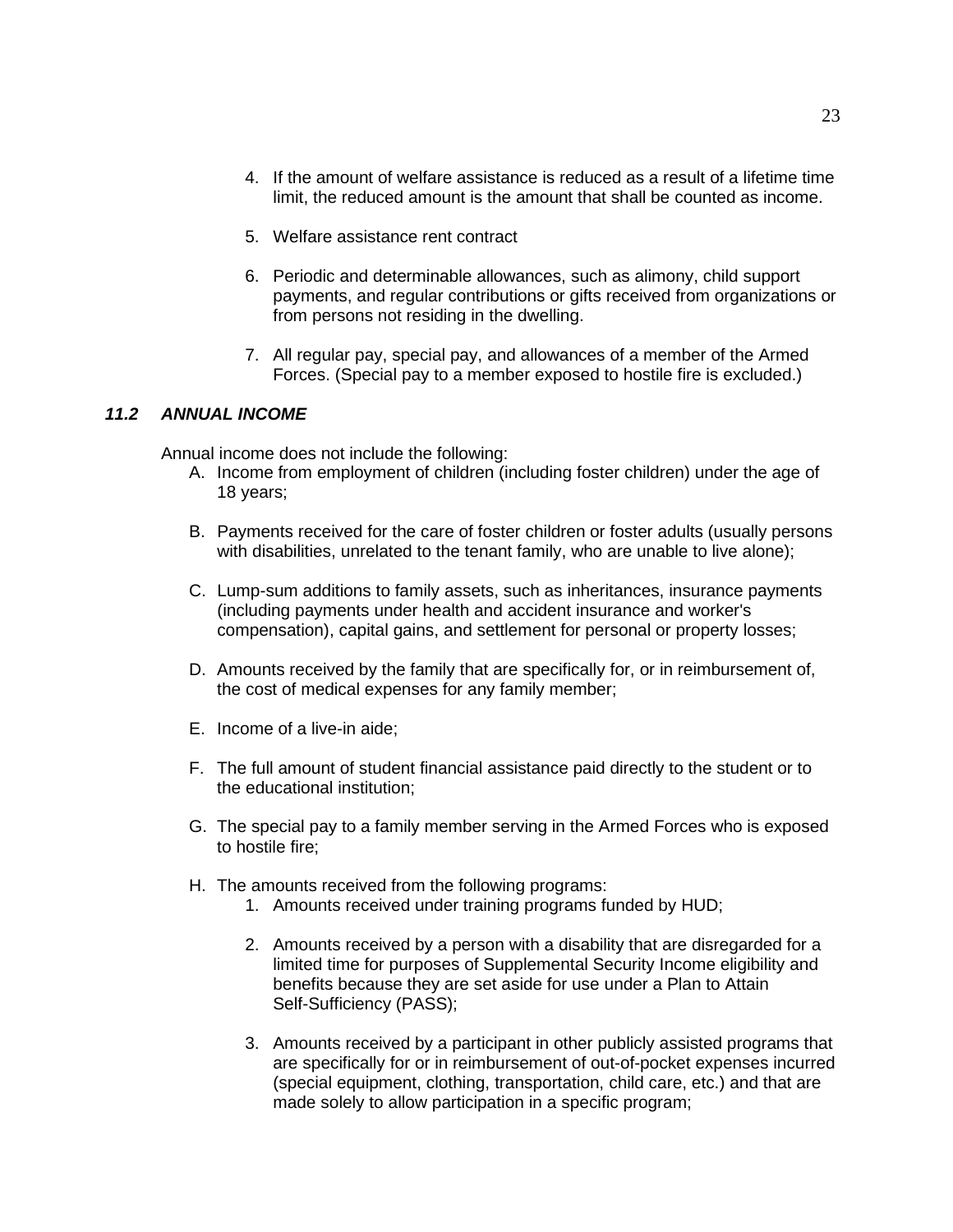- 4. Amounts received under a resident service stipend. A resident service stipend is a modest amount (not to exceed \$200 per month) received by a resident for performing a service for the Housing Authority or owner, on a part-time basis, that enhances the quality of life in the development. Such services may include, but are not limited to, fire patrol, hall monitoring, lawn maintenance, and resident initiatives coordination. No resident may receive more than one such stipend during the same period of time;
- 5. Incremental earnings and benefits resulting to any family member from participation in qualifying State or local employment training programs (including training programs not affiliated with a local government) and training of a family member as resident management staff. Amounts excluded by this provision must be received under employment training programs with clearly defined goals and objectives and are excluded only for the period during which the family member participates in the employment training program;
- 6. Temporary, nonrecurring or sporadic income (including gifts);
- 7. Reparation payments paid by a foreign government pursuant to claims filed under the laws of that government by persons who were persecuted during the Nazi era;
- 8. Earnings in excess of \$480 for each full-time student 18 years old or older (excluding the head of household and spouse);
- 9. Adoption assistance payments in excess of \$480 per adopted child;
- 10. For family members who enrolled in certain training programs prior to 10/1/99, the earnings and benefits resulting from the participation if the program provides employment training and supportive services in accordance with the Family Support Act of 1988, Section 22 of the 1937 Act (42 U.S.C. 1437t), or any comparable Federal, State, or local law during the exclusion period. For purposes of this exclusion the following definitions apply:
	- a. Comparable Federal, State or local law means a program providing employment training and supportive services that:
		- i. Is authorized by a Federal, State or local law;
		- ii. Is funded by the Federal, State or local government;
		- iii. Is operated or administered by a public agency; and
		- iv. Has as its objective to assist participants in acquiring employment skills.
	- b. Exclusion period means the period during which the family member participates in a program described in this section, plus 18 months from the date the family member begins the first job acquired by the family member after completion of such program that is not funded by public housing assistance under the 1937 Act. If the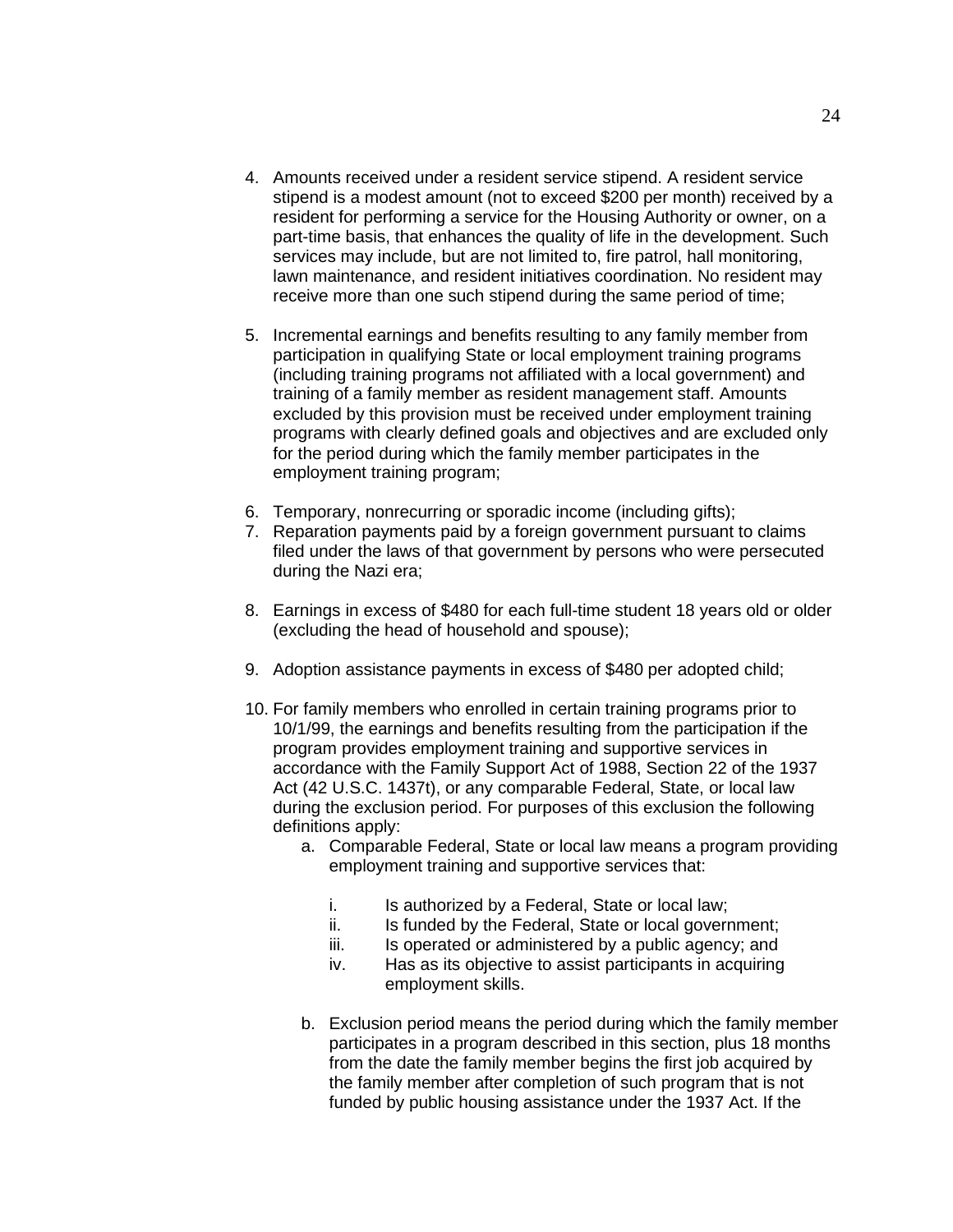family member is terminated from employment with good cause, the exclusion period shall end.

- c. Earnings and benefits means the incremental earnings and benefits resulting from a qualifying employment training program or subsequent job.
- 11. Earned Income Disallowance: This disallowance will not apply for any family who concurrently is eligible for exclusion #10, above. This exclusion is only available to qualified families:

A qualified family is a family residing in Public Housing:

- a. Whose annual income increases as a result of employment of a family member who was unemployed for one or more years previous to employment;
- b. Whose annual income increases as a result of increased earnings by a family member during participation in any economic selfsufficiency or other job training program; or
- c. Whose annual income increases, as a result of new employment or increased earnings of a family member, during or within six months after receiving assistance, benefits or services under any state program for temporary assistance for needy families funded under Part A of Title IV of the Social Security Act, as determined by SMHA in consultation with the local agencies administering temporary assistance for needy families (TANF) and Welfare-to-Work (WTW) programs. The TANF program is not limited to monthly income maintenance, but also includes such benefits and services as one-time payments, wage subsidies and transportation assistance, provided that the total amount over a six-month period is at least \$500.

Tracking the disallowance of earned income:

- a. Initial 12-Month Exclusion: During the 12-month period beginning on the date on which a member of a qualified family is first employed or the family first experiences an increase in annual income attributable to employment, SMHA must exclude from the annual income of a qualified family any increase in the income of the family member as a result of employment over the baseline income of that family member. Baseline Income is the annual income immediately prior to implementation of the disallowance of a person who is a member of a qualified family.
- b. Phase-In of Rent Increase: Upon the expiration of the initial 12 month period, and for the subsequent 12-month period, the SMHA must exclude from the annual income of a qualified family at least 50 percent of any increase in income of such family member as a result of employment over the family member's baseline income.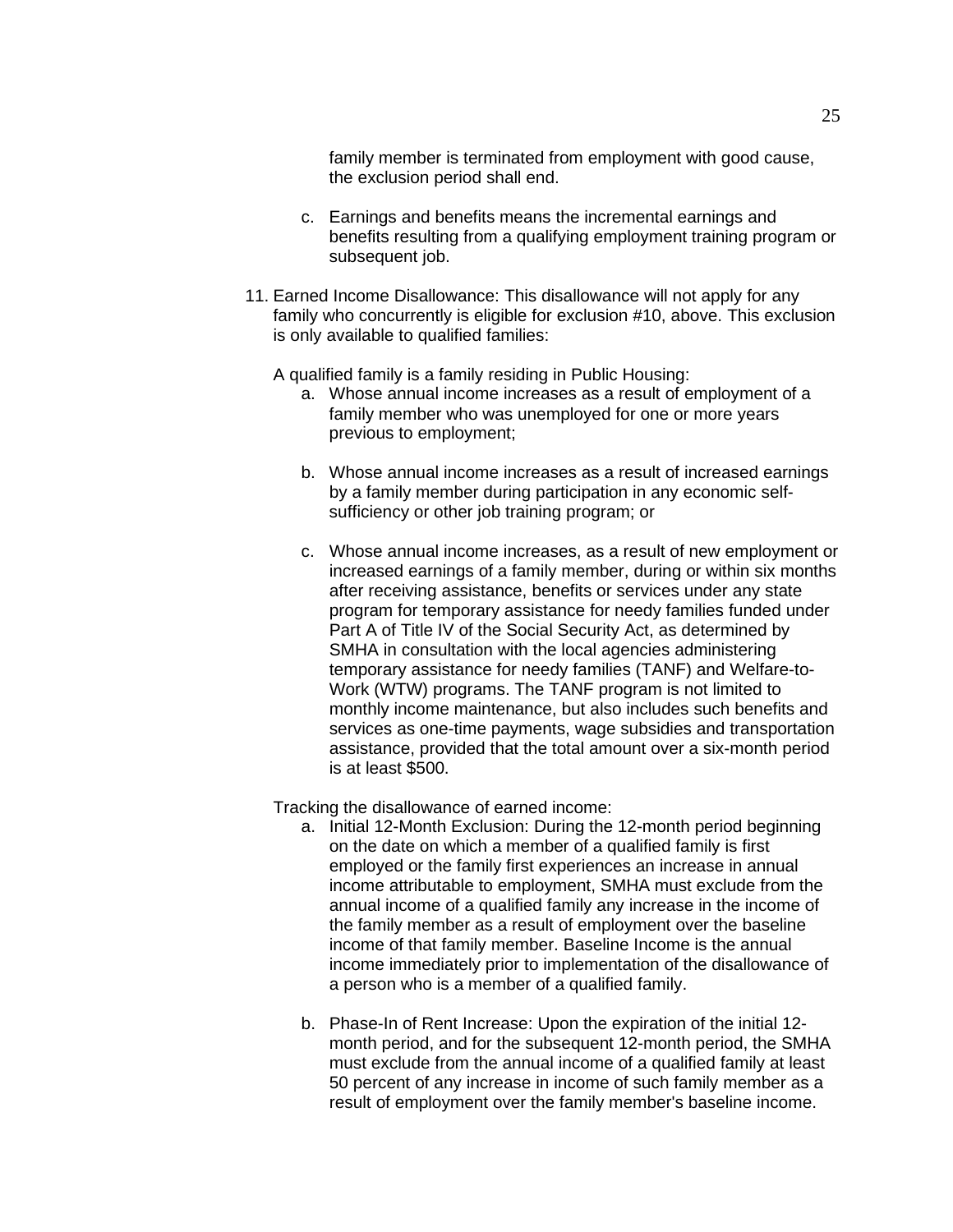c. Maximum 2-Year Disallowance: The disallowance of increased income of an individual family member is limited to a lifetime straight 24-month period. The straight 24-month period starts at the beginning of the initial 12-month exclusion.

Families eligible for and participating in the disallowance of earned income under this section prior to April 1, 2017, will continue to be governed by this section in effect as it existed immediately prior to that date.

The disallowance of increases in income as a result of employment under this section does not apply for purposes of admission to the program (including the determination of income eligibility and income targeting).

- 12. Deferred periodic amounts from supplemental security income and Social Security benefits that are received in a lump sum amount or in prospective monthly amounts;
- 13. Amounts received by the family in the form of refunds or rebates under State or local law for property taxes paid on the dwelling unit;
- 14. Amounts paid by a State agency to a family with a member who has a developmental disability and is living at home to offset the cost of services and equipment needed to keep the developmentally disabled family member at home; or
- 15. Amounts specifically excluded by any other Federal statute from consideration as income for purposes of determining eligibility or benefits. These exclusions include:
	- a. The value of the allotment of food stamps
	- b. Payments to volunteers under the Domestic Volunteer Services Act of 1973
	- c. Payments received under the Alaska Native Claims Settlement Act
	- d. Income from sub marginal land of the U.S. that is held in trust for certain Indian tribes
	- e. Payments made under HEAP (Low-Income Energy Assistance Program)
	- f. Payments received under the Job Training Partnership Act
	- g. Income from the disposition of funds of the Grand River Band of Ottawa Indians
	- h. The first \$2000 per capita received from judgment funds awarded for certain Indian claims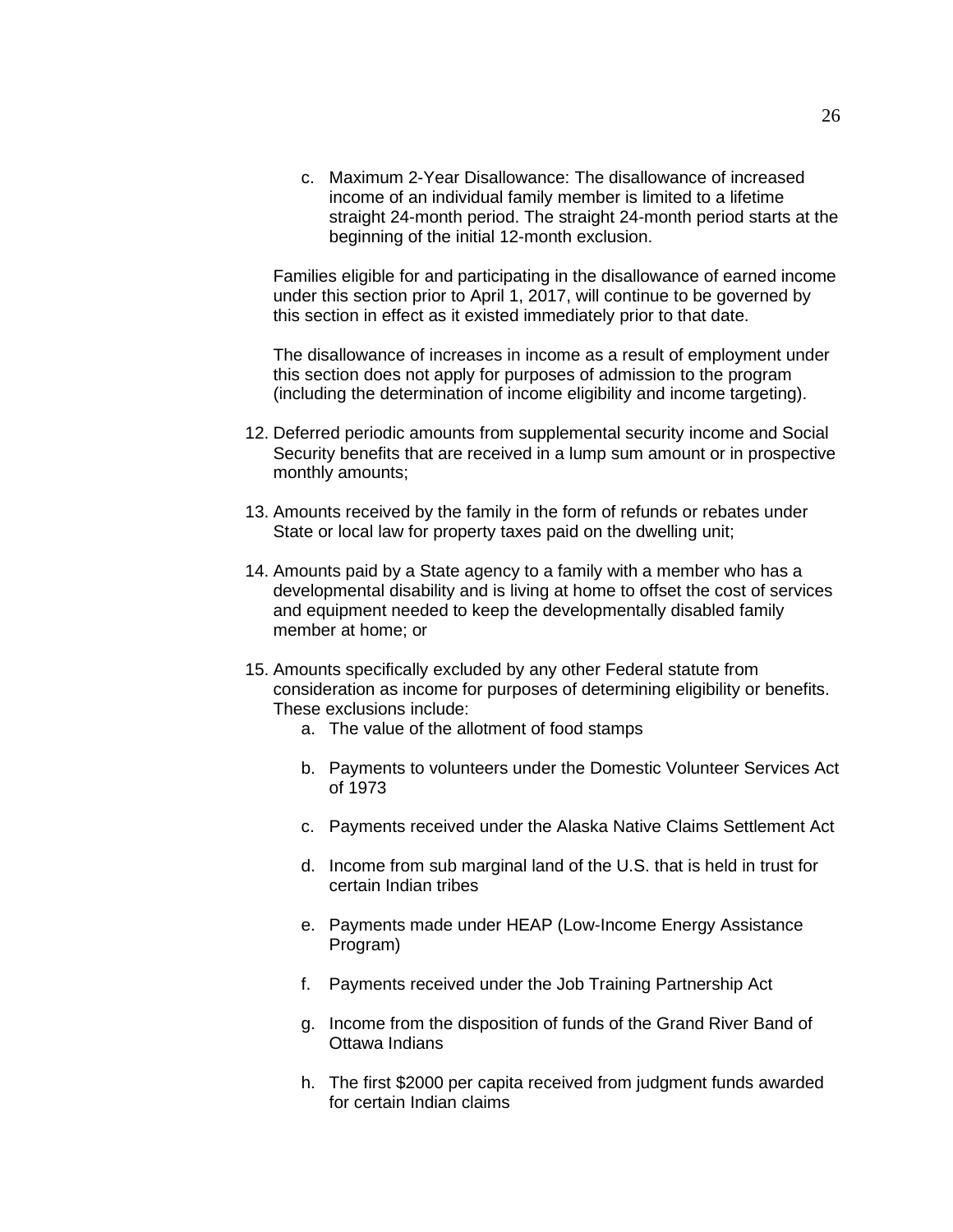- i. Amount of scholarships awarded under Title IV including Work **Study**
- j. Payments received under the Older Americans Act of 1965
- k. Payments from Agent Orange Settlement
- l. Payments received under the Maine Indian Claims Act
- m. The value of child care under the Child Care and Development Block Grant Act of 1990
- n. Earned income tax credit refund payments
- o. Payments for living expenses under the Americorps Program
- p. Additional income exclusions provided by and funded by the Schenectady Municipal Housing Authority

The Schenectady Municipal Housing Authority will not provide exclusions from income in addition to those already provided for by HUD.

#### *11.3 DEDUCTIONS FROM ANNUAL INCOME*

The following deductions will be made from annual income:

- A. \$480 for each dependent;
- B. \$400 for any elderly family or disabled family;
- C. For any family that is not an elderly or disabled family but has a member (other than the head or spouse) who is a person with a disability, disability assistance expenses in excess of 3% of annual income. This allowance may not exceed the employment income received by family members who are 18 years of age or older as a result of the assistance to the person with disabilities.
- D. For any elderly or disabled family:
	- 1. That has no disability assistance expenses, an allowance for medical expenses equal to the amount by which the medical expenses exceed 3% of annual income;
	- 2. That has disability expenses greater than or equal to 3% of annual income, an allowance for disability assistance expenses computed in accordance with paragraph C, plus an allowance for medical expenses that equal the family's medical expenses;
	- 3. That has disability assistance expenses that are less than 3% of annual income, an allowance for combined disability assistance expenses and medical expenses that is equal to the total of these expenses less 3% of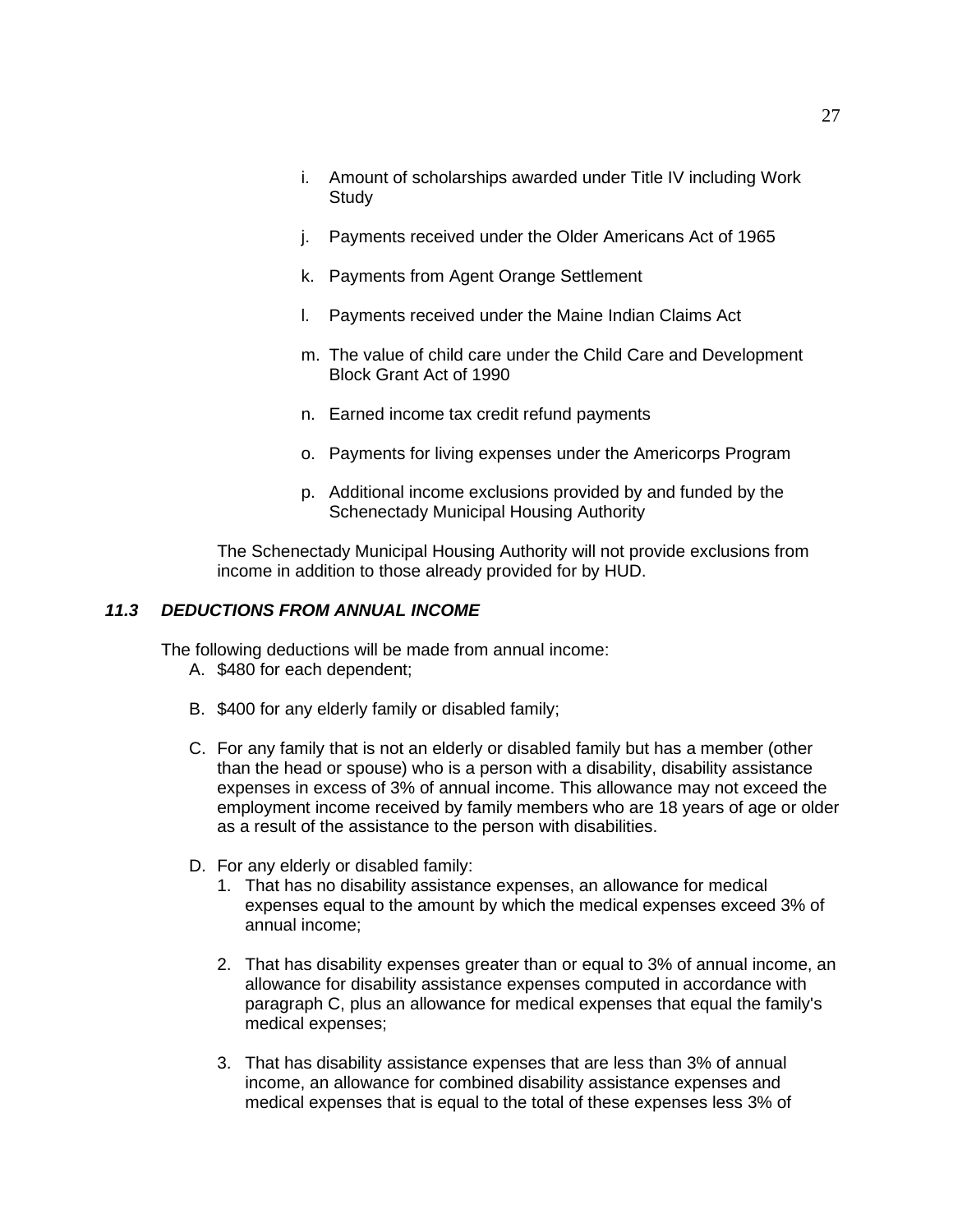annual income.

- E. Childcare expenses.
	- 1. Anticipated expenses for the care of children under age 13 (including foster children) may be deducted from annual income if all the following are true:
		- a. The care is necessary to enable a family member to work, seek employment, or further his/her education (academic or vocational).
		- b. The family has determined there is no adult family member capable of providing care during the hours care is needed.
		- c. The expenses are not paid to a family member living in the unit.
		- d. The amount deducted reflects reasonable charges for childcare.
		- e. The expense is not reimbursed by an agency or individual outside the family.
		- f. Childcare expenses incurred to permit a family member to work must not exceed the amount earned by the family member made available to work during the hours for which childcare is paid.
	- 2. When childcare enables a family member to work or go to school, the rule limiting the deduction to the amount earned by the family member made available to work applies only to childcare expenses incurred while the individual is at work. The expense for childcare while that family member is at school or looking for work is not limited.

#### **12.0 VERIFICATION**

The Schenectady Municipal Housing Authority will verify information related to waiting list preferences, eligibility, admission, and level of benefits prior to admission. Periodically during occupancy, items related to eligibility and rent determination shall also be reviewed and verified. Income, assets, and expenses will be verified, as well as disability status, need for a live-in aide and other reasonable accommodations; full time student status of family members 18 years of age and older; Social Security numbers; and citizenship/eligible noncitizen status. Age and relationship will only be verified in those instances where needed to make a determination of level of assistance.

#### *12.1 ACCEPTABLE METHODS OF VERIFICATION*

Age, relationship, U.S. citizenship, and Social Security numbers will generally be ascertained with documentation provided by the family. For citizens, the family's certification will be accepted. For non-citizens documentation such as listed below, under 12.3, Verification of Citizenship or Eligible Noncitizen INS status will be required. Verification of these items will include photocopies of the Social Security cards and other documents presented by the family, the INS SAVE approval code, and forms signed by the family.

Other information will be verified by the following verification methods acceptable to HUD, in order of preference indicated:

1. Up-front Income Verification (UIV)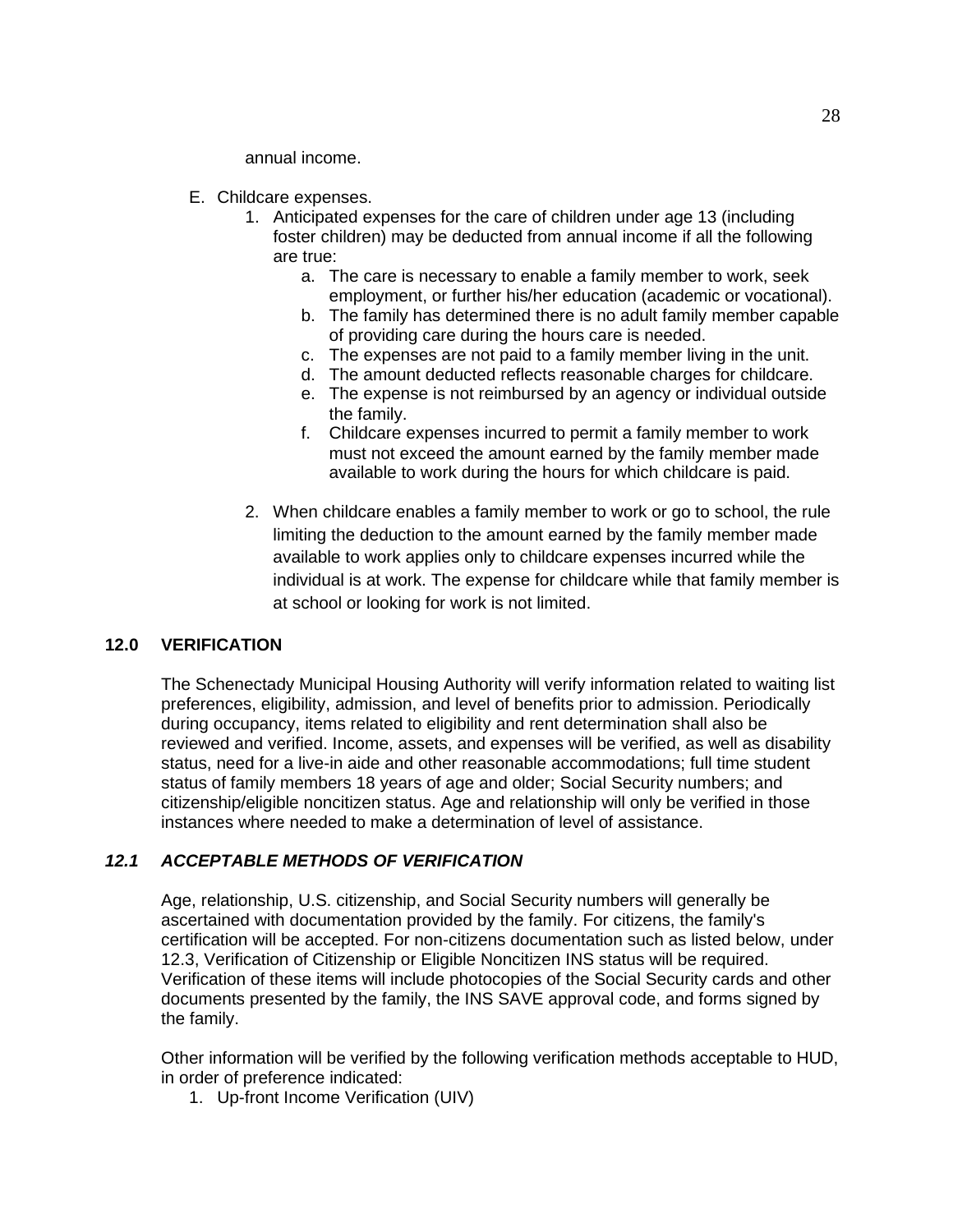UIV is the verification of income through an independent source that systematically maintains income information in computerized form for a large numbers of individuals.

Current UIV resources include the following:

- a. Tenant Assessment Subsystem (TASS) HUD's online system for Social Security and Supplemental Security Income (SSI) information.
- b. State Wage Information Collection Agencies (SWICA's)
- c. State systems for the Temporary Assistance for Needy Families (TANF) program.
- d. Credit Bureau Information (CBA) credit reports.
- e. Internal Revenue Service (IRS) Letter 1722
- f. Private sector database (e.g. The Work Number).

The Schenectady Municipal Housing Authority will use additional UIV resources as they become available. This will be done before, during and/or after examinations and/or re-examinations of household income as appropriate.

It is important to note that UIV data will only be used to verify a participant's eligibility for participation in a rental assistance program and to determine the level of assistance the participant is entitled to receive and only by properly trained persons whose duties require access to this information. Any other use, unless approved by the HUD Headquarters UIV Security System Administrator, is specifically prohibited and will not occur.

No adverse action can be taken against a participant until the Schenectady Municipal Housing Authority has independently verified the UIV information and the participant has been granted an opportunity to contest any adverse findings through the established grievance procedure. The consequences of adverse findings may include the SMHA requiring the immediate payment of any oversubsidy, the entering into a repayment agreement, eviction, criminal prosecution, or any other appropriate remedy.

Furthermore, the information the SMHA derives from the UIV system will be protected to ensure that it is utilized solely for official purposes and not disclosed in any way that would violate the privacy of the affected individuals.

Once the data has served its purpose, it shall be destroyed by either burning or shredding the data.

2. Third Party Written Verifications

Other information will be verified by third party verification. This type of verification includes written documentation with forms sent directly to and received directly by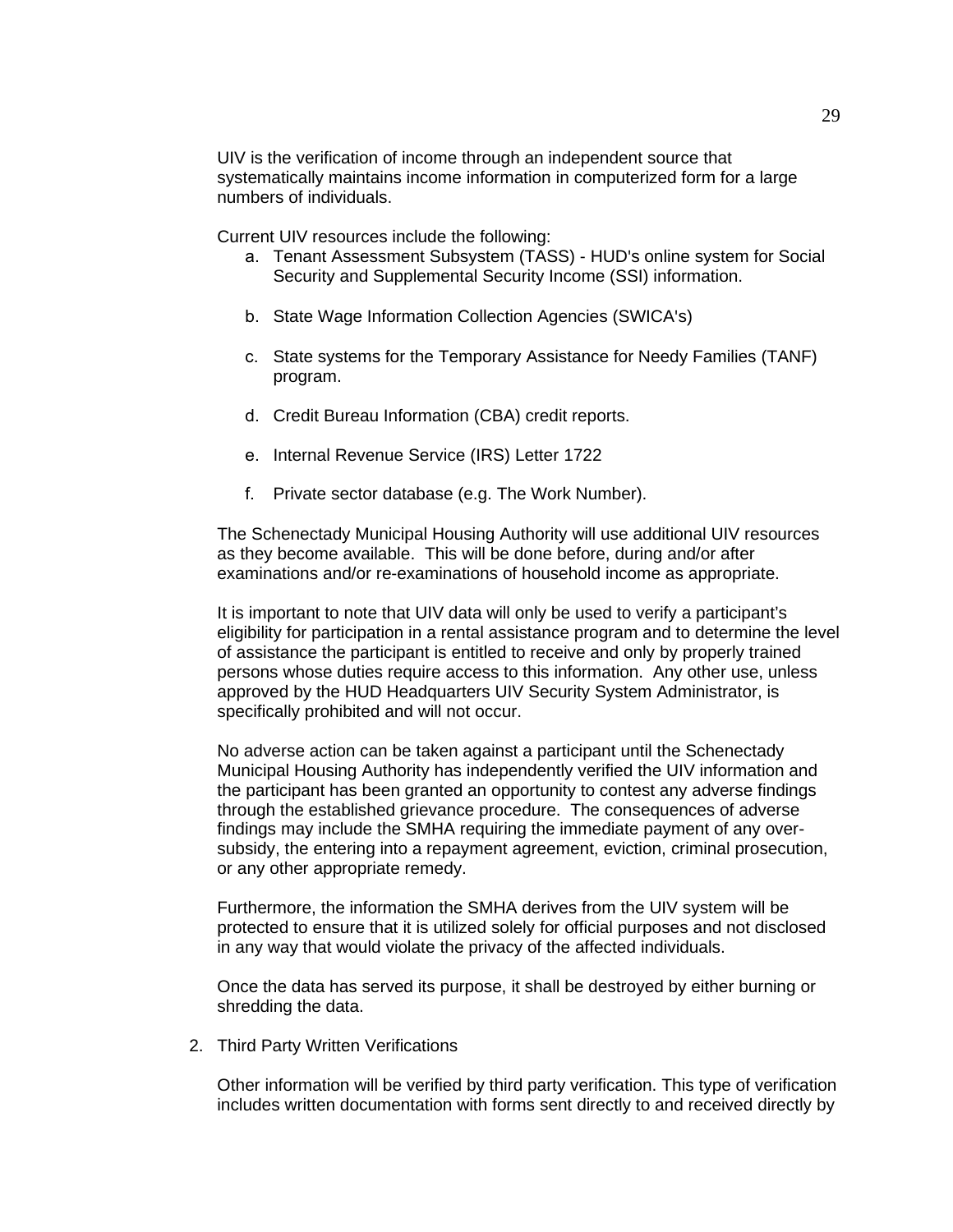a source, not passed through the hands of the family. This verification may also be direct contact with the source, in person or by telephone. It may also be a report generated by a request from the Schenectady Municipal Housing Authority or automatically by another government agency, i.e. the Social Security Administration. Verification forms and reports received will be contained in the applicant/tenant file.

Third party written verifications may also be used to supplement Up-front Income Verifications. They will be utilized when there is a discrepancy of \$200.00 a month or more and the participant disputes the UIV results.

Third party verification of SS and SSI benefits shall be obtained by getting a copy of an official Social Security Administration letter of benefits from the person receiving the benefits and verification from HUD's on line system. If either of these forms of Verification are not obtainable, than the file shall be documented as to why third party verification was not used.

The SMHA will allow two (2) weeks for the return of third party written verification prior to continuing on the on the next type of verification. When third party verification cannot be obtained, the Schenectady Municipal Housing Authority will accept documentation received from the applicant/tenant. Hand-carried documentation will be accepted if the Schenectady Municipal Housing Authority has been unable to obtain third party verification in a 2-week period of time. Photocopies of the documents provided by the family will be maintained in the file.

When neither third party verification nor hand-carried verification can be obtained, the Schenectady Municipal Housing Authority will accept a notarized statement signed by the head, spouse or co-head. Such documents will be maintained in the file.

3. Third Party Oral Verification

This type of verification includes direct contact with the source, in person or by telephone. When this method is used, staff members will be required to document in writing with whom they spoke, the date of the conversation and the facts obtained.

The SMHA will allow three (3) business days for the documentation of third party oral verification prior to continuing on to the next type of verification.

When neither third party verification nor hand-carried verification can be obtained, the Schenectady Municipal Housing Authority will accept a notarized statement signed by the head, spouse or co-head. Such documents will be maintained in the file.

#### 4. Review of Documents

When UIV, written and oral third party verification are not available within the two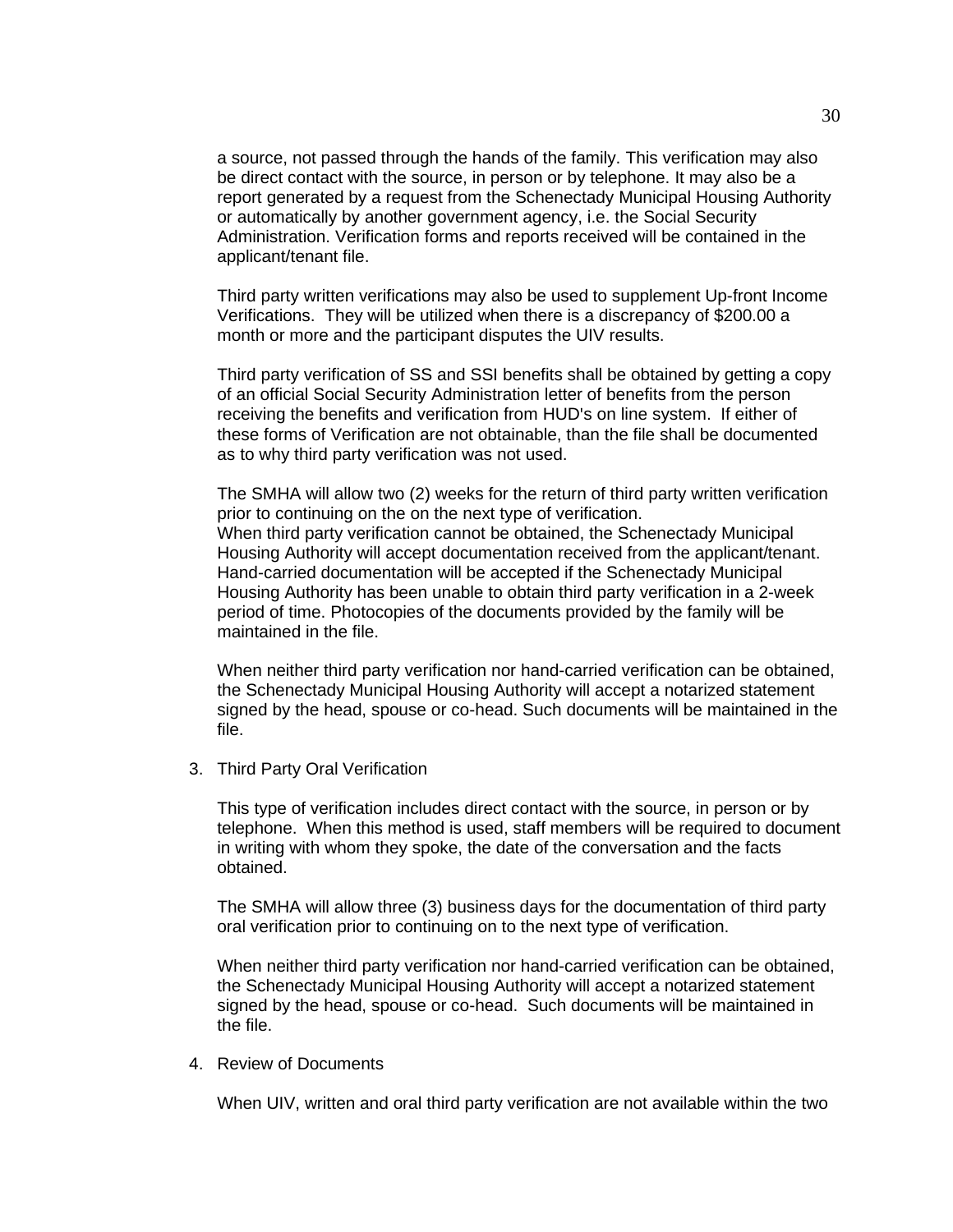(2) weeks and three (3) business days period allowed, as stated in paragraphs above, the SMHA will use the information received from the family, provided that the documents provide complete information. Photocopies of the documents, excluding government checks, provided by the family will be maintained in the file. In cases in which documents are viewed and cannot be photocopied, staff reviewing the documents will complete a written statement as to the contents of the document(s).

# *12.2 TYPES OF VERIFICATION*

The chart below outlines the factors that may be verified and gives common examples of the verification that will be sought. To obtain written third party verification, the Schenectady Municipal Housing Authority will send a request form to the source along with a release form signed by the applicant/tenant via first class mail.

| Verification Requirements for Individual Items |                                                                                                                                            |                                                                                                         |  |  |  |
|------------------------------------------------|--------------------------------------------------------------------------------------------------------------------------------------------|---------------------------------------------------------------------------------------------------------|--|--|--|
| <b>Item to Be Verified</b>                     | 3rd party verification                                                                                                                     | <b>Hand-carried verification</b>                                                                        |  |  |  |
| <b>General Eligibility Items</b>               |                                                                                                                                            |                                                                                                         |  |  |  |
| <b>Social Security Number</b>                  | Refer to Section 12.4, Verification of<br><b>Social Security Numbers</b>                                                                   | Refer to Section 12.4,<br>Verification of Social Security<br><b>Numbers</b>                             |  |  |  |
| Citizenship                                    | N/A                                                                                                                                        | Signed certification, voter's<br>registration card, birth<br>certificate, etc.                          |  |  |  |
| Eligible immigration status                    | <b>INS SAVE confirmation #</b>                                                                                                             | <b>INS</b> card                                                                                         |  |  |  |
| <b>Disability</b>                              | Letter from medical professional,<br>SSI, etc.                                                                                             | Proof of SSI or Social Security<br>disability payments                                                  |  |  |  |
| Full time student status (if<br>>18            | Letter from school                                                                                                                         | For high school students, any<br>document evidencing<br>enrollment                                      |  |  |  |
| Need for a live-in aide                        | Letter from doctor or other<br>professional knowledgeable of<br>condition                                                                  | N/A                                                                                                     |  |  |  |
| Child care costs                               | Letter from care provider                                                                                                                  | <b>Bills and receipts</b>                                                                               |  |  |  |
| Disability assistance<br>expenses              | Letters from suppliers, care givers,<br>etc.                                                                                               | Bills and records of payment                                                                            |  |  |  |
| Medical expenses                               | Letters from providers,<br>prescription record from pharmacy,<br>medical professional's letter stating<br>assistance or a companion animal | Bills, receipts, records of<br>payment, dates of trips,<br>mileage log, receipts for fares<br>and tolls |  |  |  |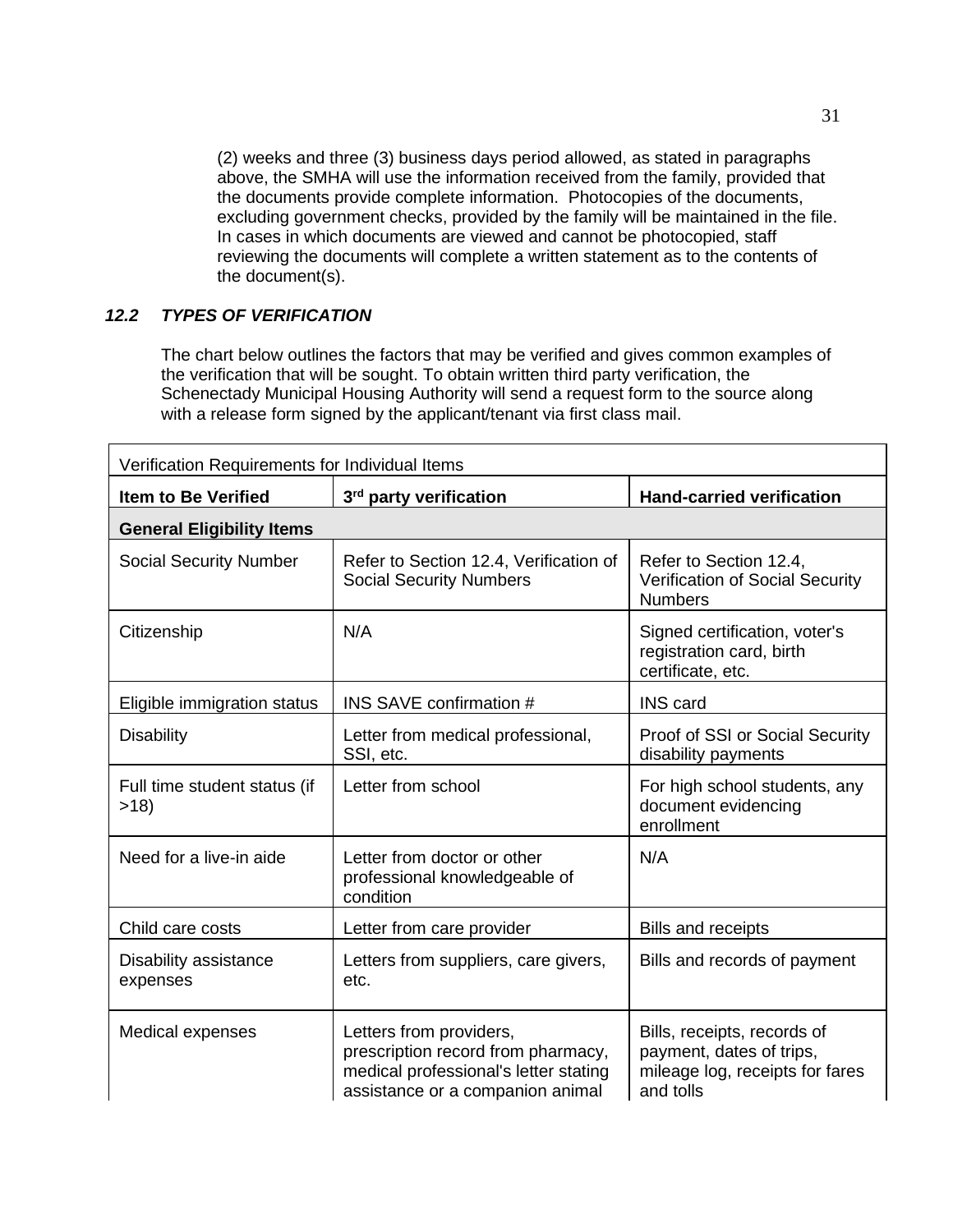| Verification Requirements for Individual Items                             |                                                                                                                                                             |                                                                                                             |  |  |  |
|----------------------------------------------------------------------------|-------------------------------------------------------------------------------------------------------------------------------------------------------------|-------------------------------------------------------------------------------------------------------------|--|--|--|
| <b>Item to Be Verified</b>                                                 | 3rd party verification                                                                                                                                      | <b>Hand-carried verification</b>                                                                            |  |  |  |
|                                                                            | is needed                                                                                                                                                   |                                                                                                             |  |  |  |
| <b>Value of and Income from Assets</b>                                     |                                                                                                                                                             |                                                                                                             |  |  |  |
| Savings, checking<br>accounts                                              | Letter from institution                                                                                                                                     | Passbook, most current<br>statements                                                                        |  |  |  |
| CDS, bonds, etc                                                            | Letter from institution                                                                                                                                     | Tax return, information<br>brochure from institution, the<br>CD, the bond                                   |  |  |  |
| <b>Stocks</b>                                                              | Letter from broker or holding<br>company                                                                                                                    | Stock or most current<br>statement, price in newspaper<br>or through Internet                               |  |  |  |
| Real property                                                              | Letter from tax office, assessment,<br>etc.                                                                                                                 | Property tax statement (for<br>current value), assessment,<br>records or income and<br>expenses, tax return |  |  |  |
| Personal property                                                          | Assessment, bluebook, etc.                                                                                                                                  | Receipt for purchase, other<br>evidence of worth                                                            |  |  |  |
| Cash value of life<br>insurance policies                                   | Letter from insurance company                                                                                                                               | <b>Current statement</b>                                                                                    |  |  |  |
| Assets disposed of for<br>less than fair market value                      | N/A                                                                                                                                                         | Original receipt and receipt at<br>disposition, other evidence of<br>worth                                  |  |  |  |
| <b>Income</b>                                                              |                                                                                                                                                             |                                                                                                             |  |  |  |
| Earned income                                                              | Letter from employer                                                                                                                                        | Multiple pay stubs                                                                                          |  |  |  |
| Self-employed                                                              | N/A                                                                                                                                                         | Tax return from prior year,<br>books of accounts                                                            |  |  |  |
| Regular gifts and<br>contributions                                         | Letter from source, letter from<br>organization receiving gift (i.e., if<br>grandmother pays day care<br>provider, the day care provider<br>could so state) | Bank deposits, other similar<br>evidence                                                                    |  |  |  |
| Alimony/child support                                                      | Court order, letter from source,<br>letter from Human Services                                                                                              | Record of deposits, divorce<br>decree                                                                       |  |  |  |
| Periodic payments (i.e.,<br>social security, welfare,<br>pensions, workers | Letter or electronic reports from the<br>source                                                                                                             | Award letter, letter announcing<br>change in amount of future<br>payments                                   |  |  |  |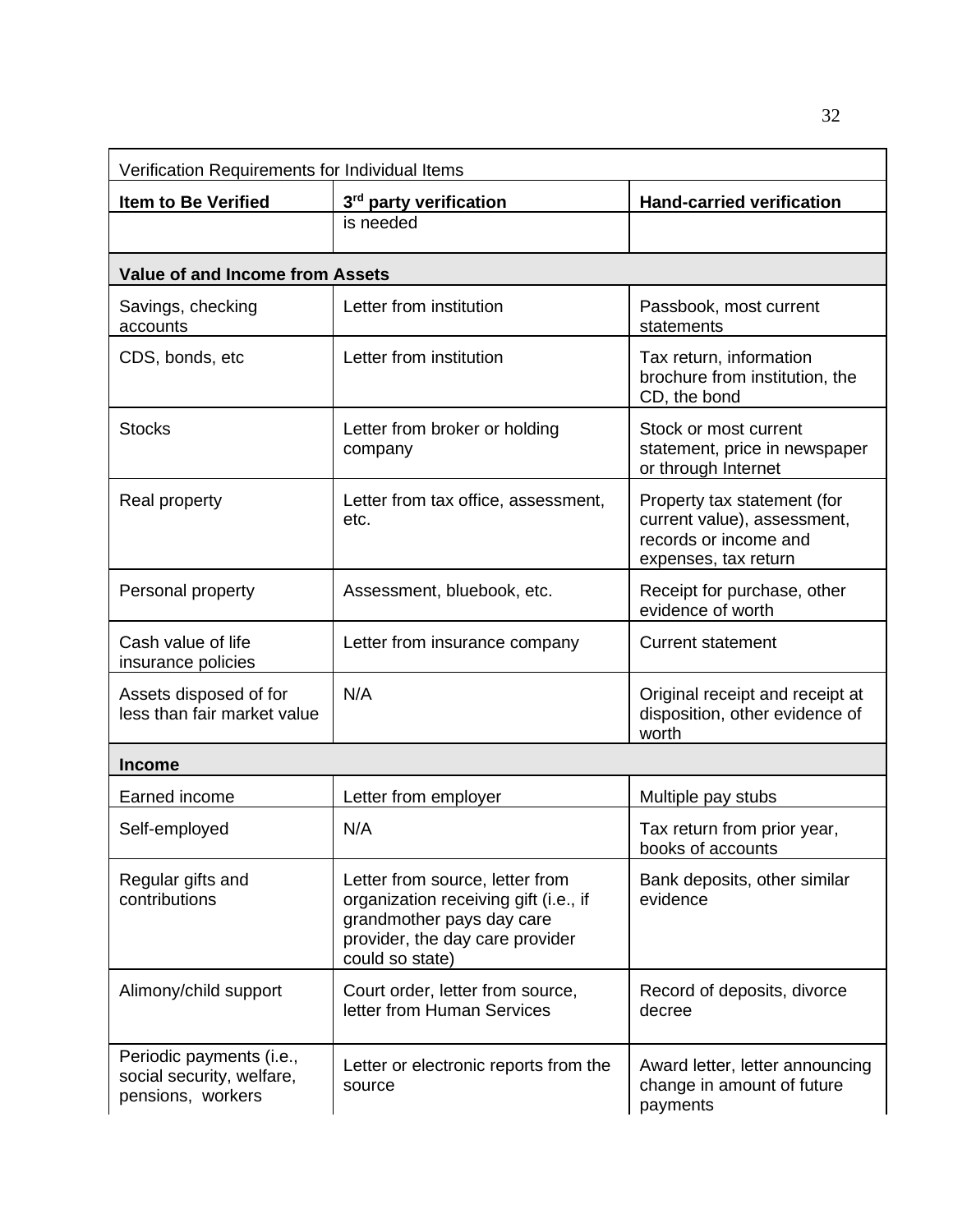| Verification Requirements for Individual Items |                                                                                                                                                                                                                                                                                                                                                                                                                                                                                                 |                                  |
|------------------------------------------------|-------------------------------------------------------------------------------------------------------------------------------------------------------------------------------------------------------------------------------------------------------------------------------------------------------------------------------------------------------------------------------------------------------------------------------------------------------------------------------------------------|----------------------------------|
| <b>Item to Be Verified</b>                     | 3 <sup>rd</sup> party verification                                                                                                                                                                                                                                                                                                                                                                                                                                                              | <b>Hand-carried verification</b> |
| compensation,<br>unemployment)                 |                                                                                                                                                                                                                                                                                                                                                                                                                                                                                                 |                                  |
| Training program<br>participation              | Letter from program provider<br>indicating<br>- whether enrolled or completed<br>- whether training is HUD-funded<br>- whether Federal, State, local govt.,<br>or local program<br>- whether it is employment training<br>- whether it has clearly defined<br>goals and objectives<br>- whether program has supportive<br>services<br>- whether payments are for out-of-<br>pocket expenses incurred in order<br>to participate in a program<br>- date of first job after program<br>completion | N/A<br>Evidence of job start     |

## *12.3 VERIFICATION OF CITIZENSHIP OR ELIGIBLE NONCITIZEN STATUS*

The citizenship/eligible noncitizen status of each family member regardless of age must be determined. Prior to being admitted, or at the first reexamination, all citizens and nationals will be required to sign a declaration under penalty of perjury. They will be required to show proof of their status by such means as a Social Security card, birth certificate, military ID, or military DD 214 Form.

Prior to being admitted or at the first reexamination, all eligible noncitizens who are 62 years of age or older will be required to sign a declaration under penalty of perjury. They will also be required to show proof of age.

Prior to being admitted or at the first reexamination, all eligible noncitizens must sign a declaration of their status and a verification consent form and provide their original INS documentation. The Schenectady Municipal Housing Authority will make a copy of the individual's INS documentation and place the copy in the file. The Schenectady Municipal Housing Authority will also verify their status through the INS SAVE system. If the INS SAVE system cannot confirm eligibility, the Schenectady Municipal Housing Authority will mail information to the INS in order that a manual check can be made of INS records.

Family members who do not claim to be citizens, nationals, or eligible noncitizens must be listed on a statement of non-eligible members and the list must be signed by the head of the household.

Noncitizen students on student visas, though in the country legally, are not eligible to be admitted to public housing.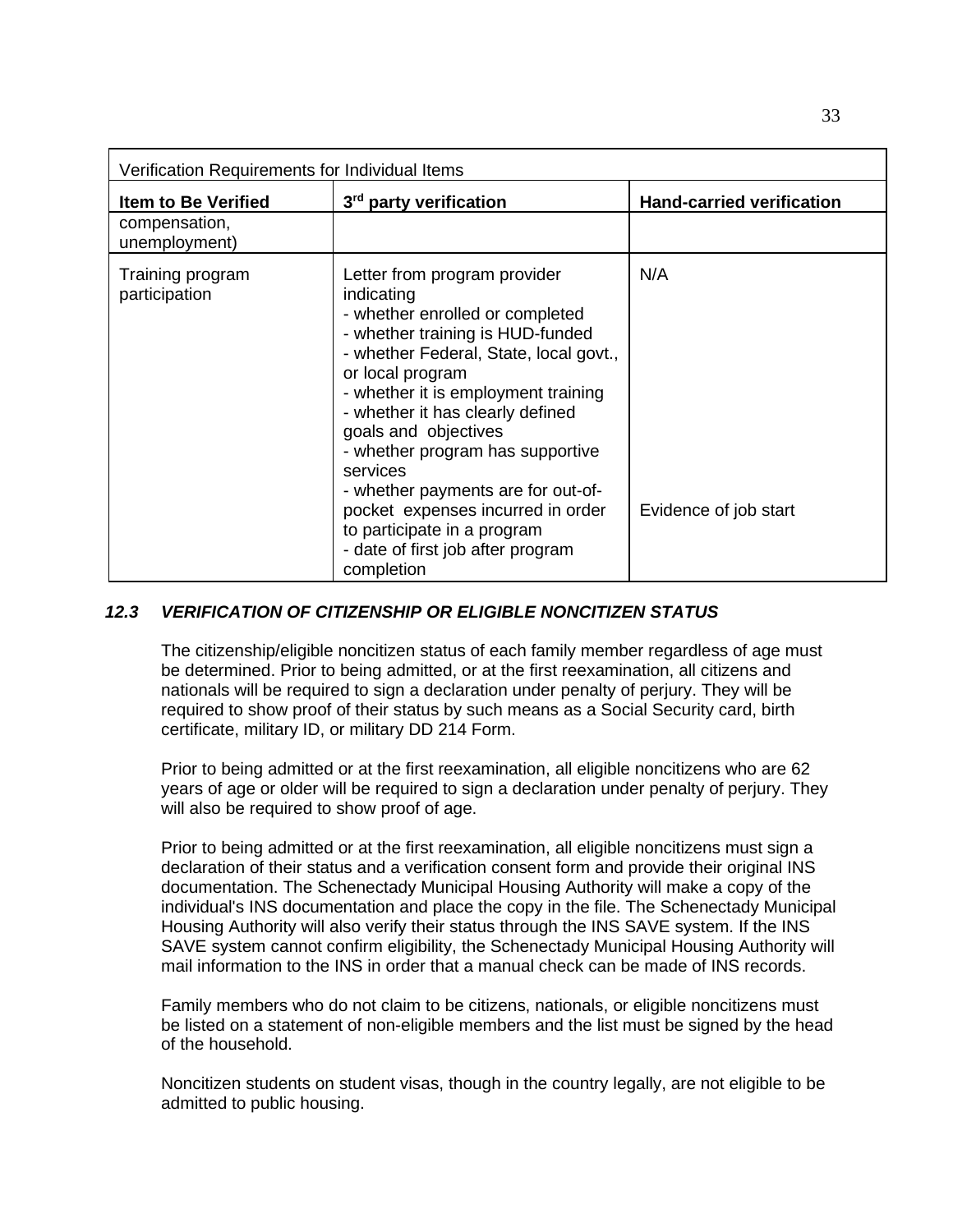Any family member who does not choose to declare their status must be listed on the statement of non-eligible members.

If no family member is determined to be eligible under this section, the family's eligibility will be denied.

The family's assistance will not be denied, delayed, reduced, or terminated because of a delay in the process of determining eligible status under this section, except to the extent that the delay is caused by the family.

If the Schenectady Municipal Housing Authority determines that a family member has knowingly permitted an ineligible noncitizen (other than any ineligible noncitizens listed on the lease) to permanently reside in their public housing unit, the family will be evicted. Such family will not be eligible to be readmitted to public housing for a period of 24 months from the date of eviction or termination.

## *12.4 VERIFICATION OF SOCIAL SECURITY NUMBERS*

A. GENERAL

The requirements of this section apply to applicants and participants as described in this section, except that this section does not apply to individuals who do not contend eligible immigration status.

## B. DISCLOSURE REQUIRED OF APPLICANTS

- 1. Each applicant must submit the following information to SMHA when the applicant's eligibility under the program involved is being determined:
	- a. The complete and accurate SSN assigned to the assistance applicant and to each member of the assistance applicant's household; and
	- b. The documentation referred to in Section D of this section to verify each such SSN.

### C. DISCLOSURE REQUIRED OF PARTICIPANTS

- 1. INITIAL DISCLOSURE
	- a. Each participant must submit the information described in paragraph C.1.b. of this section, if the participant has:
		- i. Not previously disclosed a SSN;
		- ii. Previously disclosed a SSN that HUD or the SSA determined was invalid; or
		- iii. Been issued a new SSN.
	- b. Each participant subject to the disclosure requirements under paragraph C.1.a. of this section must submit the following information at the next interim or regularly scheduled reexamination or recertification of family composition or income, or other reexamination or recertification for the program involved:
		- i. The complete and accurate SSN assigned to the participant and to each member of the participant's household; and
		- ii. The documentation referred to in paragraph D.1. of this section to verify each such SSN.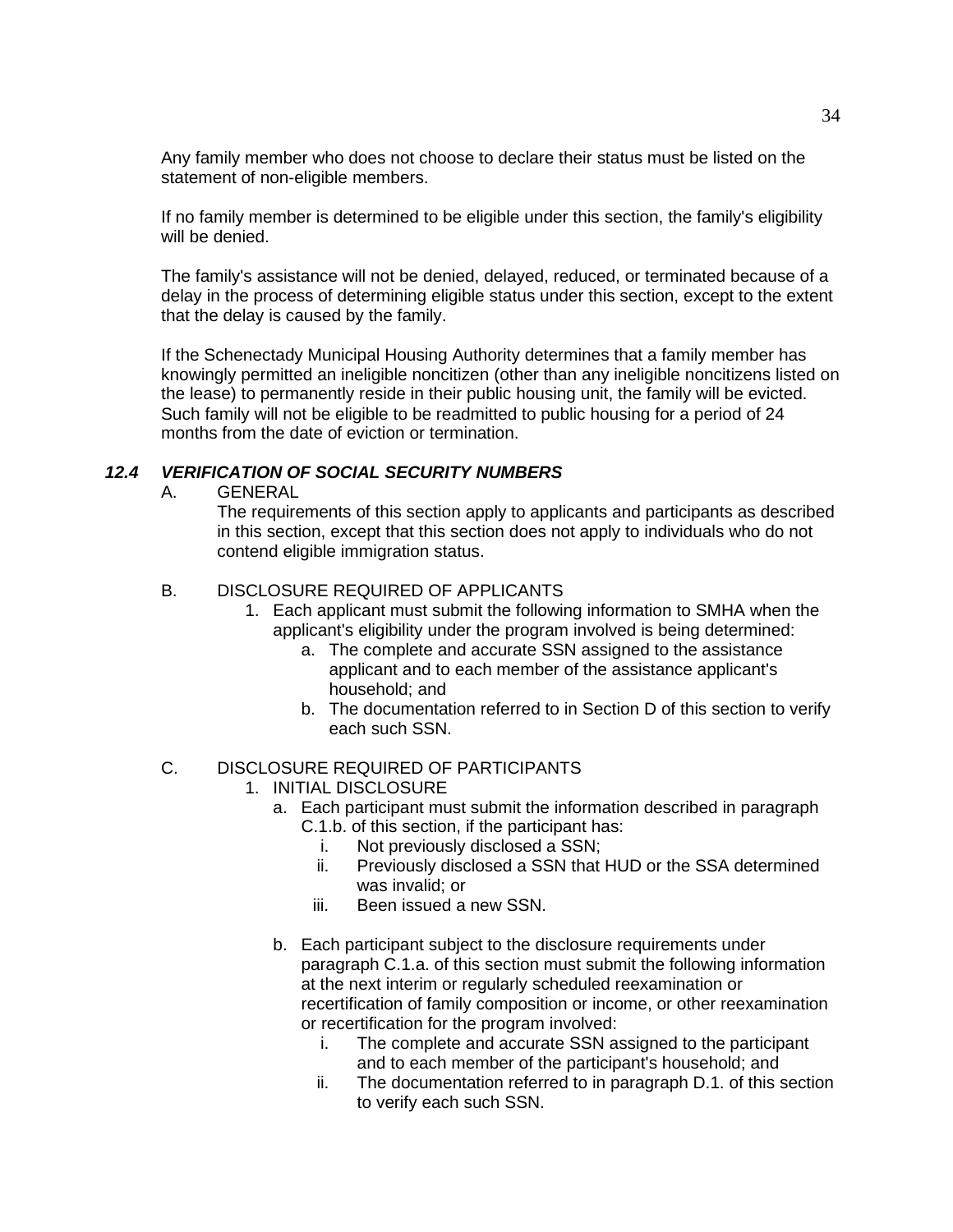### 2. SUBSEQUENT DISCLOSURE

- a. Once a participant has disclosed and SMHA has verified each SSN, the following rules apply:
	- i. *Addition of new household member who is at least 6 years of age or under the age of 6 and has an assigned SSN.*
		- 1) When the participant requests to add a new household member who is at least 6 years of age, or is under the age of 6 and has an assigned SSN, the participant must provide the following to SMHA at the time of the request, or at the time of processing the interim reexamination or recertification of family composition that includes the new member(s):
			- a) The complete and accurate SSN assigned to each new member; and
			- b) The documentation referred to in paragraph D.1. of this section to verify the SSN for each new member.
	- ii. *Addition of new household member who is under the age of 6 and has no assigned SSN.*
		- 1) When a participant requests to add a new household member who is under the age of 6 and has not been assigned a SSN, the participant shall be required to provide the complete and accurate SSN assigned for each new child and the documentation referred to in paragraph D.1. of this section to verify the SSN for each new child within 90 calendar days of the child being added to the household.
		- 2) SMHA shall grant an extension of one additional 90-day period if SMHA, in its discretion, determines that the participant's failure to comply was due to circumstances that could not have reasonably been foreseen and were outside the control of the participant. During the period that SMHA is awaiting documentation of a SSN, SMHA shall include the child as part of the assisted household and the child shall be entitled to all the benefits of being a household member. If, upon expiration of the provided time period, the participant fails to produce a SSN, SMHA shall follow the provisions of 24 CFR 5.218.
	- iii. *Assignment of new SSN.*
		- 1) If the participant or any member of the participant's household has been assigned a new SSN, the participant must submit the following to SMHA at the time of receipt of the new SSN, or at the next interim or regularly scheduled reexamination or recertification of family composition or income, or other reexamination or recertification:
			- a) The complete and accurate SSN assigned to the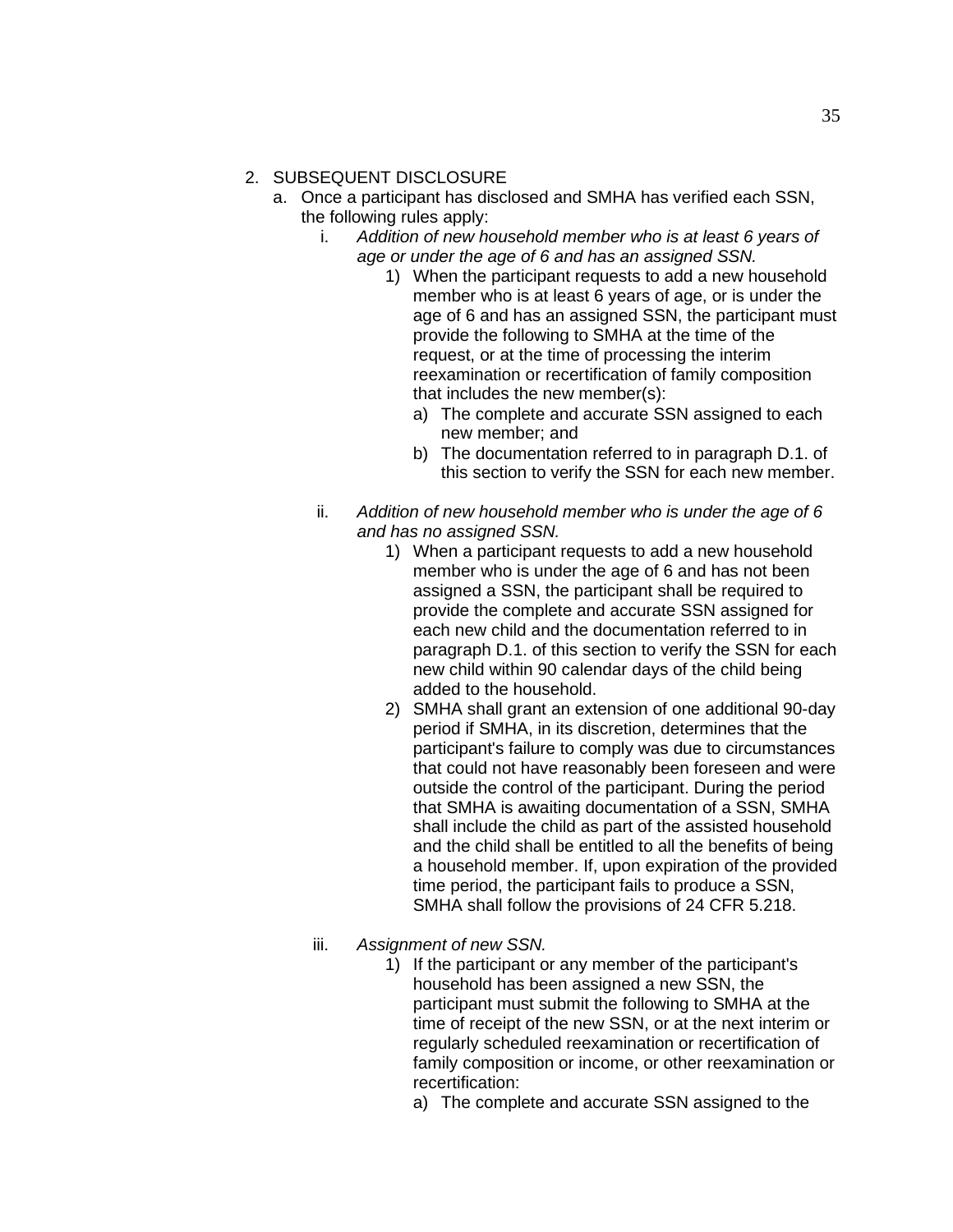participant or household member involved; and

b) The documentation referred to in paragraph D.1. of this section to verify the SSN of each individual.

## D. REQUIRED DOCUMENTATION

- 1. The documentation necessary to verify the SSN of an individual who is required to disclose his or her SSN under paragraphs A through C of this section is:
	- a. A valid SSN card issued by the SSA;
	- b. An original document issued by a federal or state government agency, which contains the name of the individual and the SSN of the individual, along with other identifying information of the individual; or
	- c. Such other evidence of the SSN as HUD may prescribe in administrative instructions.

# E. EFFECT ON ASSISTANCE APPLICANTS

- 1. Except as provided in paragraph E.2, below, if SMHA determines that the applicant is otherwise eligible to participate in a program, the applicant may retain its place on the waiting list for the program but cannot become a participant until it can provide the documentation referred to in paragraph D.1. of this section to verify the SSN of each member of the household.
- 2. If a child under the age of 6 years was added to the applicant household within the 6-month period prior to the household's date of admission, the applicant may become a participant, so long as the documentation required in paragraph D.1. of this section is provided to SMHA within 90 calendar days from the date of admission into the program. SMHA must grant an extension of one additional 90-day period if it determines that, in its discretion, the applicant's failure to comply was due to circumstances that could not reasonably have been foreseen and were outside the control of the applicant. If the applicant family fails to produce the documentation required in paragraph D.1. of this section within the required time period, SMHA must follow the provisions of 24 CFR 5.218.

### F. REJECTION OF DOCUMENTATION SMHA must not reject documentation referred to in paragraph D. of this section, except as HUD may otherwise prescribe through publicly issued notice.

## *12.5 TIMING OF VERIFICATION*

Verification information must be dated within ninety (90) days of certification or reexamination. If the verification is older than this, the source will be contacted and asked to provide information regarding any changes.

When an interim reexamination is conducted, the Housing Authority will verify and update all information related to family circumstances and level of assistance. (Or, the Housing Authority will only verify and update those elements reported to have changed.)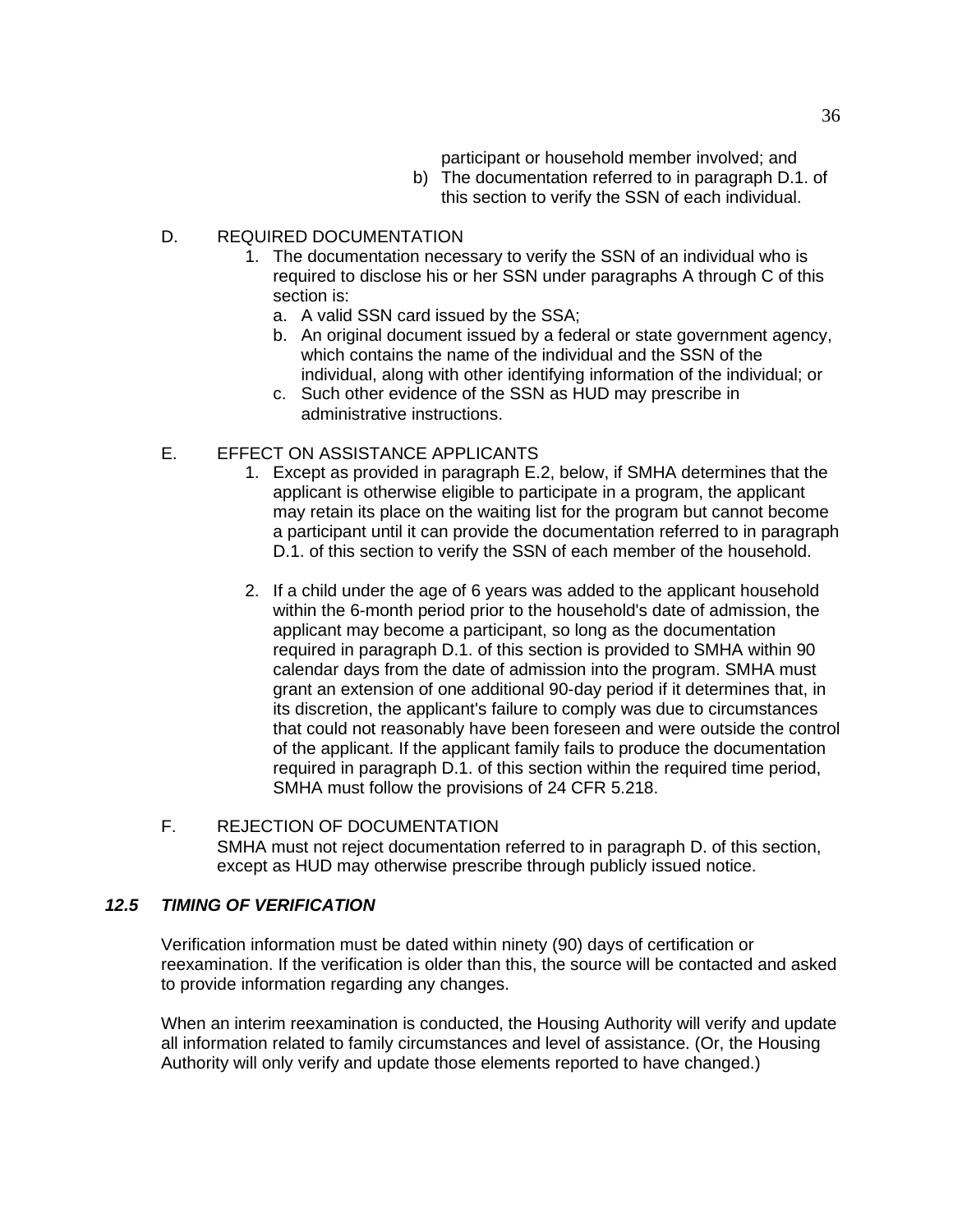## *12.6 FREQUENCY OF OBTAINING VERIFICATION*

For each family member, citizenship/eligible noncitizen status will be verified only once. This verification will be obtained prior to admission. If the status of any family member was not determined prior to admission, verification of their status will be obtained at the next regular reexamination. Prior to a new member joining the family, their citizenship/eligible noncitizen status will be verified.

# **13.0 DETERMINATION OF TOTAL TENANT PAYMENT AND TENANT RENT**

## *13.1 FAMILY CHOICE*

At admission and each year in preparation for their annual reexamination, each family is given the choice of having their rent determined under the formula method or having their rent set at the flat rent amount.

- A. Families who opt for the flat rent will be required to go through the income reexamination process every three years, rather than the annual review they would otherwise undergo.
- B. Families who opt for the flat rent may request to have a reexamination and return to the formula based method at any time for any of the following reasons:
	- 1. The family's income has decreased.
	- 2. The family's circumstances have changed increasing their expenses for child care, medical care, etc.
	- 3. Other circumstances creating a hardship on the family such that the formula method would be more financially feasible for the family.

## *13.2 THE FORMULA METHOD*

The total tenant payment is equal to the highest of:

- A. 10% of monthly income;
- B. 30% of adjusted monthly income; or
- C. The welfare rent.

The family will pay the greater of the total tenant payment or the minimum rent of \$50.00. In the case of a family who has qualified for the income exclusion at Section 11.2(H)(11), upon the expiration of the 12-month period described in that section, an additional rent benefit accrues to the family. If the family member's employment continues, then for the 12-month period following the 12-month period of disallowance, the resulting rent increase will be capped at 50 percent of the rent increase the family would have otherwise received.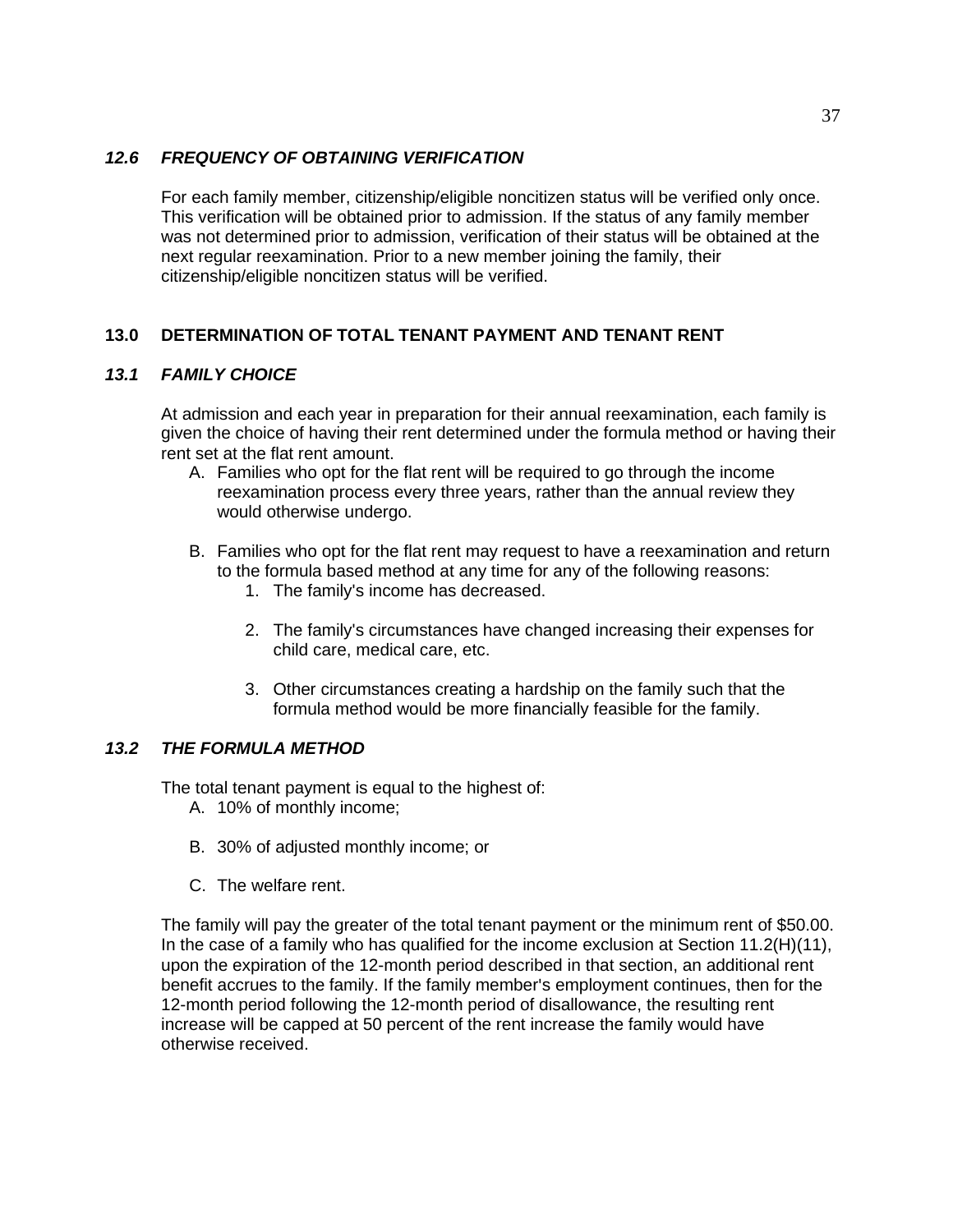### *13.3 MINIMUM RENT*

The Schenectady Municipal Housing Authority has set the minimum rent at \$50.00. However if the family requests a hardship exemption, the Schenectady Municipal Housing Authority will immediately suspend the minimum rent for the family until the Housing Authority can determine whether the hardship exists and whether the hardship is of a temporary or long-term nature.

- A. A hardship exists in the following circumstances:
	- 1. When the family has lost eligibility for or is waiting an eligibility determination for a Federal, State, or local assistance program;
	- 2. When the family would be evicted as a result of the imposition of the minimum rent requirement;
	- 3. When the income of the family has decreased because of changed circumstances, including loss of employment;
	- 4. When the family has an increase in expenses because of changed circumstances, for medical costs, childcare, transportation, education, or similar items;
	- 5. When a death has occurred in the family.
- B. No hardship. If the Housing Authority determines there is no qualifying hardship, the minimum rent will be reinstated, including requiring back payment of minimum rent for the time of suspension.
- C. Temporary hardship. If the Housing Authority reasonably determines that there is a qualifying hardship but that it is of a temporary nature, the minimum rent will be not be imposed for a period of 90 days from the date of the family's request. At the end of the 90-day period, the minimum rent will be imposed retroactively to the time of suspension. The Housing Authority will offer a repayment agreement in accordance with the Section 19 of this policy for any rent not paid during the period of suspension. During the suspension period the Housing Authority will not evict the family for nonpayment of the amount of tenant rent owed for the suspension period.
- D. Long-term hardship. If the Housing Authority determines there is a long-term hardship, the family will be exempt from the minimum rent requirement until the hardship no longer exists.
- E. Appeals. The family may use the grievance procedure to appeal the Housing Authority's determination regarding the hardship. No escrow deposit will be required in order to access the grievance procedure.

## *13.4 THE FLAT RENT*

The Schenectady Municipal Housing Authority will set the flat rental amount for each public housing unit that complies with the statutory requirement that all flat rents be set at no less than 80% of the applicable Fair market Rent adjusted, if necessary, to account for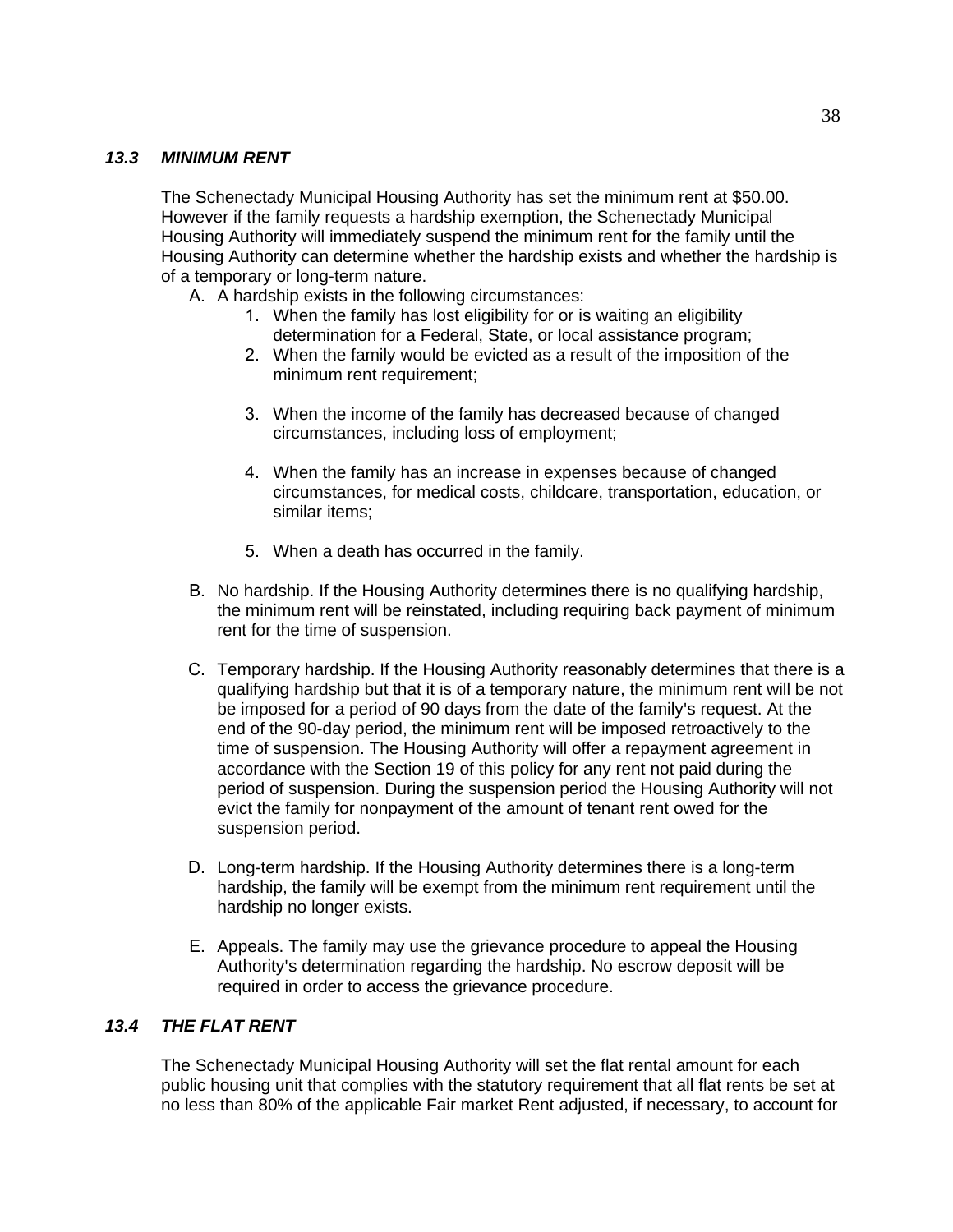reasonable utility costs. The revised flat rent schedule will take effect upon the next annual rent redetermination of income for public housing families beginning on June 1, 2014, with a minimum of 30 days' notice. If the new flat rent amount will increase a family's rent payment by more than 35 percent, an exception will allow for the new flat rent amount to be phased in to ensure the family rent payment will not increase more than 35 percent annually.

Flat rent may exceed 80% of the applicable Fair Market Rent after the Schenectady Municipal Housing Authority has considered the size and type of the unit, as well as its condition, amenities, services, and neighborhood, and has determined the market value of the unit and set the rent at market value. The amount of the flat rent will be reevaluated annually and adjustments applied. Affected families will be given a 30-day notice of any rent change.

The Schenectady Municipal Housing Authority will post the flat rents at the central office and are incorporated in this policy upon approval by the Board of Commissioners.

## *13.5 RENT FOR FAMILIES UNDER THE NONCITIZEN RULE*

A mixed family will receive full continuation of assistance if all of the following conditions are met:

- A. The family was receiving assistance on June 19, 1995;
- B. The family was granted continuation of assistance before November 29, 1996;
- C. The family's head or spouse has eligible immigration status; and
- D. The family does not include any person who does not have eligible status other than the head of household, the spouse of the head of household, any parent of the head or spouse, or any child (under the age of 18) of the head or spouse.

If a mixed family qualifies for prorated assistance but decides not to accept it, or if the family has no eligible members, the family may be eligible for temporary deferral of termination of assistance to permit the family additional time for the orderly transition of some or all of its members to locate other affordable housing. Under this provision, the family receives full assistance. If assistance is granted under this provision prior to November 29, 1996, it may last no longer than three (3) years. If granted after that date, the maximum period of time for assistance under the provision is eighteen (18) months. The Schenectady Municipal Housing Authority will grant each family a period of six (6) months to find suitable affordable housing. If the family cannot find suitable affordable housing, the Schenectady Municipal Housing Authority will provide additional search periods up to the maximum time allowable.

Suitable housing means housing that is not substandard and is of appropriate size for the family. Affordable housing means that it can be rented for an amount not exceeding the amount the family pays for rent, plus utilities, plus 25%.

The family's assistance is prorated in the following manner:

Step 1. Determine the total tenant payment in accordance with 24 CFR §5.628. (Annual income includes income of all family members, including any family member who has not established eligible immigration status.)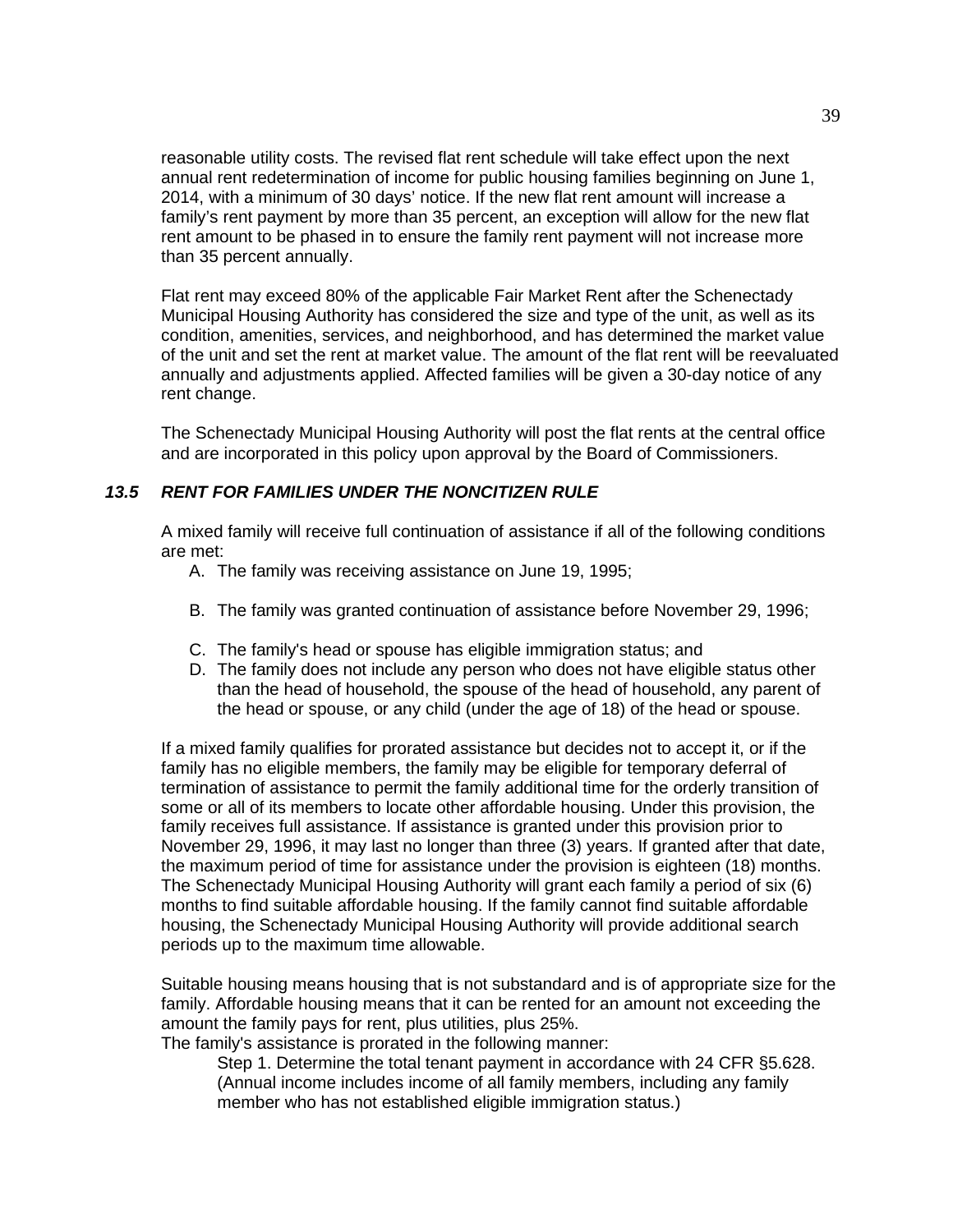Step 2. Family maximum rent is equal to the applicable flat rent for the unit size to be occupied by the family.

Step 3. Subtract the total tenant payment from the family maximum rent. The result is the maximum subsidy for which the family could qualify if all members were eligible ("family maximum subsidy").

Step 4. Divide the family maximum subsidy by the number of persons in the family (all persons) to determine the maximum subsidy per each family member who has citizenship or eligible immigration status ("eligible family member"). The subsidy per eligible family member is the "member maximum subsidy."

Step 5. Multiply the member maximum subsidy by the number of family members who have citizenship or eligible immigration status ("eligible family members"). The product of this calculation is the "eligible subsidy."

Step 6. The mixed family TTP is the maximum rent minus the amount of the eligible subsidy.

Step 7. Subtract any applicable utility allowance from the mixed family TTP. The result of this calculation is the mixed family tenant rent.

When the mixed family's TTP is greater than the maximum rent, the PHA must use the TTP as the mixed family TTP.

This method of prorating assistance applies to new admissions and annual reexaminations after the effective date of the regulation.

### *13.6 UTILITY ALLOWANCE (Maryvale Apartments Only)*

The Schenectady Municipal Housing Authority shall establish a utility allowance for all check-metered utilities and for all tenant-paid utilities. The allowance will be based on a reasonable consumption of utilities by an energy-conservative household of modest circumstances consistent with the requirements of a safe, sanitary, and healthful environment. In setting the allowance, the Schenectady Municipal Housing Authority will review the actual consumption of tenant families as well as changes made or anticipated due to modernization (weatherization efforts, installation of energy-efficient appliances, etc.). Allowances will be evaluated at least annually as well as any time utility rate changes by 10% or more since the last revision to the allowances.

The utility allowance will be subtracted from the family's formula or flat rent to determine the amount of the Tenant Rent. The Tenant Rent is the amount the family owes each month to the Schenectady Municipal Housing Authority.

Where the utility allowance for a unit exceeds the total tenant payment for the family occupying the unit, SMHA will provide a Utility Reimbursement payment each month directly to the utility supplier to pay the utility bill on behalf of the family. The Housing Authority will send the tenant notification of the amount paid to the utility supplier on their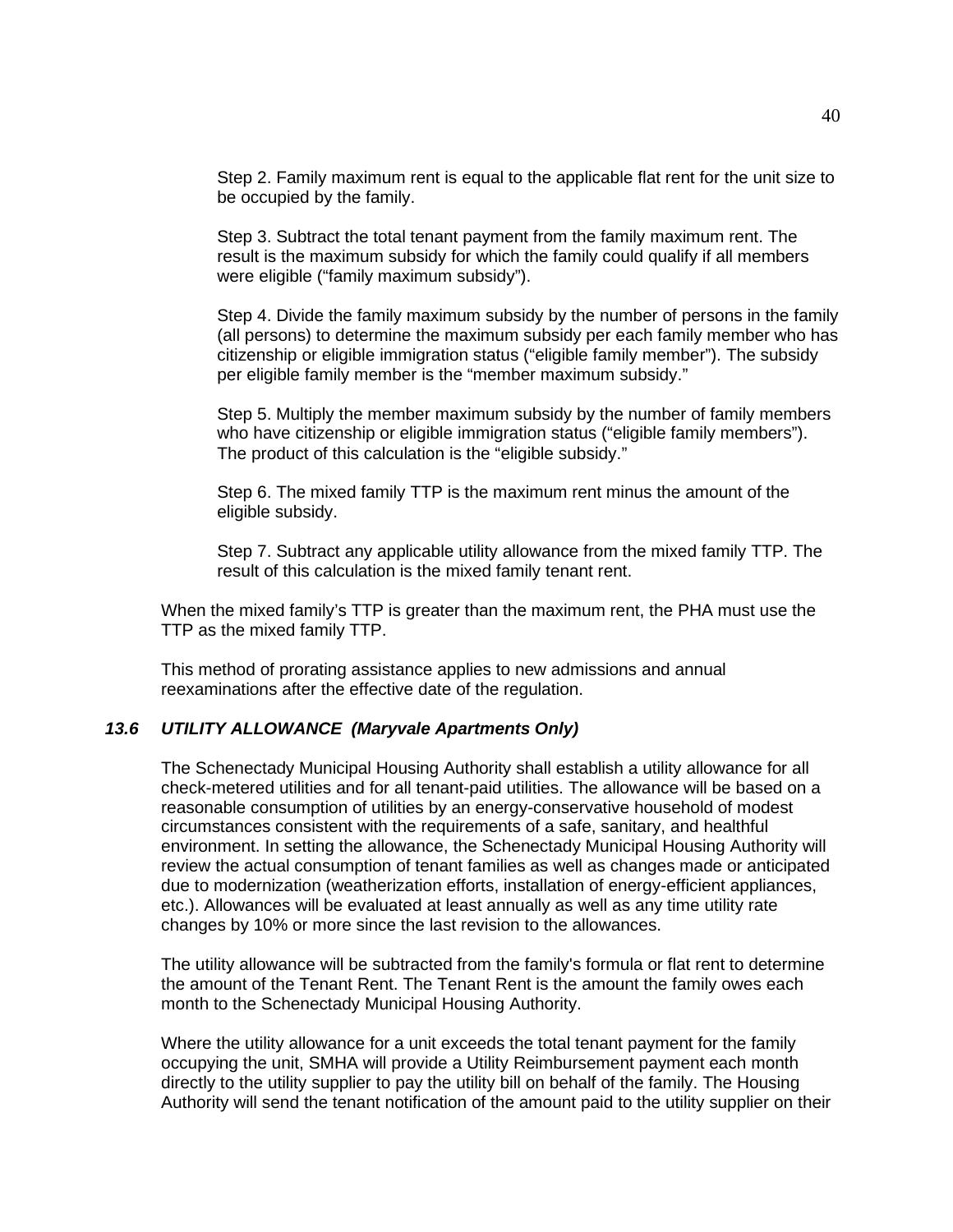behalf. Whenever there is a change in the amount to be paid to the utility supplier, the tenant will be notified in writing of the new amount. The Housing Authority will only make payments on behalf of subsidized units.

The following process will be implemented when a family qualifies for a Utility Reimbursement Payment:

- 1. The family will provide the Housing Authority with a copy of their most recent utility bill;
- 2. The account number will be entered in the Housing Authority database;
- 3. Utility Reimbursement Payments will be made to the utility supplier using the account number provided by the family;
- 4. It is the family's responsibility to notify the Housing Authority regarding any changes to the utility supplier account.

For Schenectady Municipal Housing Authority paid utilities, the Schenectady Municipal Housing Authority will monitor the utility consumption of each household. Any consumption in excess of the allowance established by the Schenectady Municipal Housing Authority will be billed to the tenant monthly.

Utility allowance revisions based on rate changes shall be effective retroactively to the first day of the month following the month in which the last rate change took place. Revisions based on changes in consumption or other reasons shall become effective at each family's next annual reexamination.

Families with high utility costs are encouraged to contact the Schenectady Municipal Housing Authority for an energy analysis. The analysis may identify problems with the dwelling unit that once corrected will reduce energy costs. The analysis can also assist the family in identifying ways they can reduce their costs.

Requests for relief from surcharges for excess consumption of Schenectady Municipal Housing Authority purchased utilities or from payment of utility supplier billings in excess of the utility allowance for tenant-paid utility costs may be granted by the Schenectady Municipal Housing Authority on reasonable grounds. Requests shall be granted to families that include an elderly member or a member with disabilities. Requests by the family shall be submitted under the Reasonable Accommodation Policy. Families shall be advised of their right to individual relief at admission to public housing and at time of utility allowance changes.

### *13.7 PAYING RENT*

Rent and other charges are due and payable on the first day of the month. Rent payments are accepted online by visiting [https://smha1.myhousing.com/Account/Login,](https://smha1.myhousing.com/Account/Login) or by bringing payment to 375 Broadway, Schenectady, New York 12305. If the rent is not paid by the fifth (5th) of the month, a late notice will be issued. Should rent be paid with a personal check and the check is returned for insufficient funds, a personal check will no longer be accepted from that tenant, this will also be considered non-payment of rent and eviction proceedings may commence.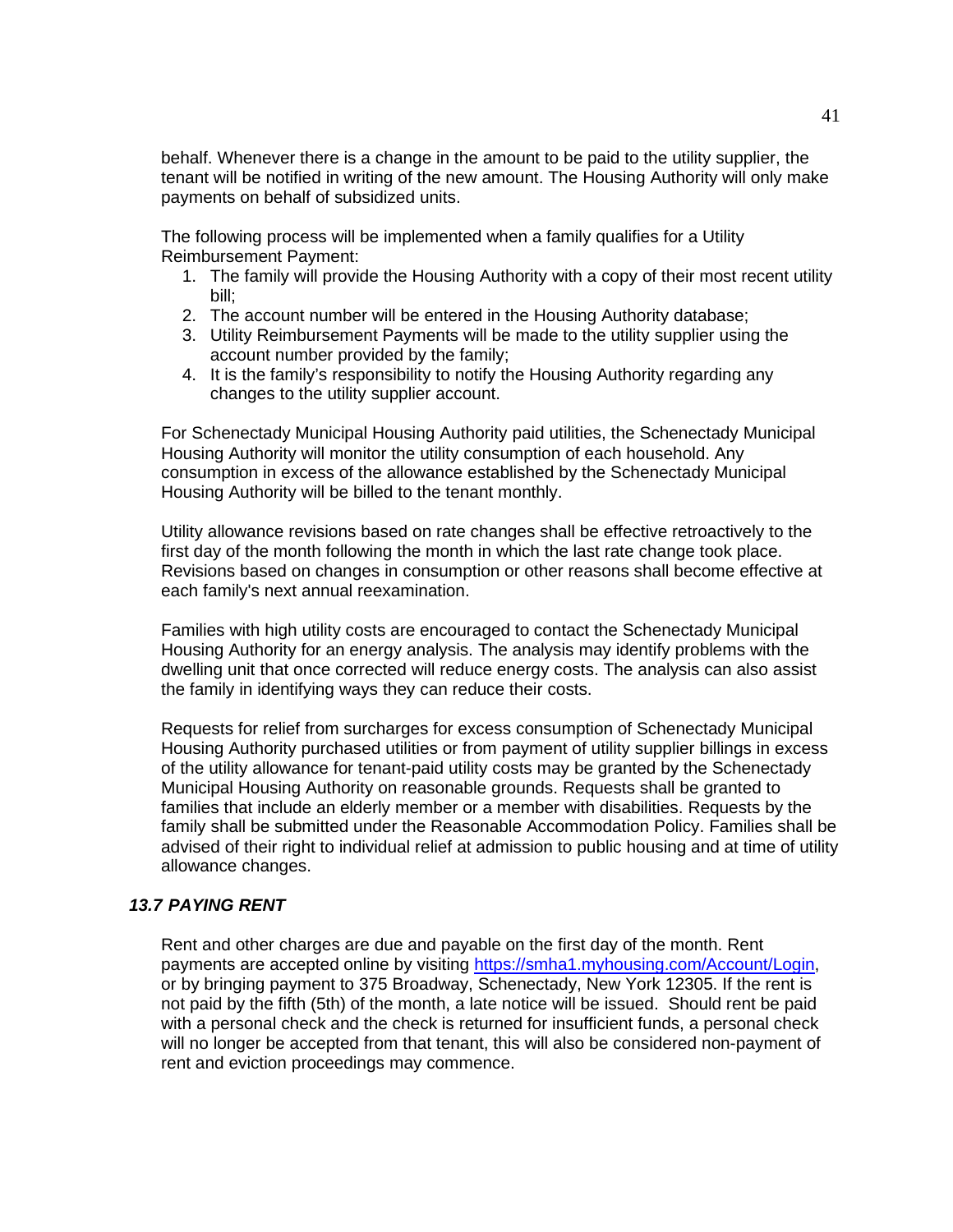# **14.0 COMMUNITY SERVICE AND SELF SUFFICIENCY POLICY**

The Quality Housing and Work Responsibility Act of 1998, as amended, mandates that every non-exempt adult resident of public housing is required to perform eight (8) hours of community service each month or participate in a self-sufficiency program for at least eight (8) hours each month or a combination of the two totaling at least eight (8) hours each month. The required community service or self-sufficiency activity may be completed at 8 hours each month or may be aggregated across a year. Any blocking of hours is acceptable as long as 96 hours is completed by each annual certification. These requirements will be referred to as CSSR in the policy (Community Service and Self-Sufficiency Requirements).

# A. EXEMPT RESIDENTS

Residents exempt from the requirement are those who are:

- 1. 62 years of age or older;
- 2. a) Blind or disabled, as defined under 216(i)(1) or 1614 of the Social Security Act (42 U.S.C. Section 416(i)(1); Section 1382c), and who certify that, because of this disability, he/she is unable to comply with the service provisions of this subpart, or b) Is a primary caretaker of such individual;
- 3. Engaged in work activities. In order for an individual to be exempt from the CSSR requirement because he/she is "engaged in work activities," the person must be participating, at a minimum of 30 hours per week, in an activity that meets one of the following definitions of "work activity" contained in Section 407(d) of the Social Security Act (42 U.S.C. Section 607(d)):
	- a) Unsubsidized employment;
	- b) Subsidized private-sector employment;
	- c) Subsidized public-sector employment;
	- d) Work experience (including work associated with the refurbishing of publicly assisted housing) if sufficient private sector employment is not available;
	- e) On-the-job-training;
	- f) Job-search;
	- g) Community service programs;
	- h) Vocational educational training (not to exceed 12 months with respect to any individual);
	- i) Job-skills training directly related to employment;
	- j) Education directly related to employment in the case of a recipient who has not received a high school diploma or a certificate of high school equivalency;
	- k) Satisfactory attendance at secondary school or in a course of study leading to a certificate of general equivalency, in the case of a recipient who has not completed secondary school or received such a certificate;
- 4. Able to meet requirements under a State program funded under part A of title IV of the Social Security Act (42 U.S.C. Section 601 et seq.) or under any other welfare program of the State including a State-administered Welfare-to-Work program; or,
- 5. A member of a family receiving assistance, benefits, or services under a State program funded under part A of title IV of the Social Security Act (42 U.S.C.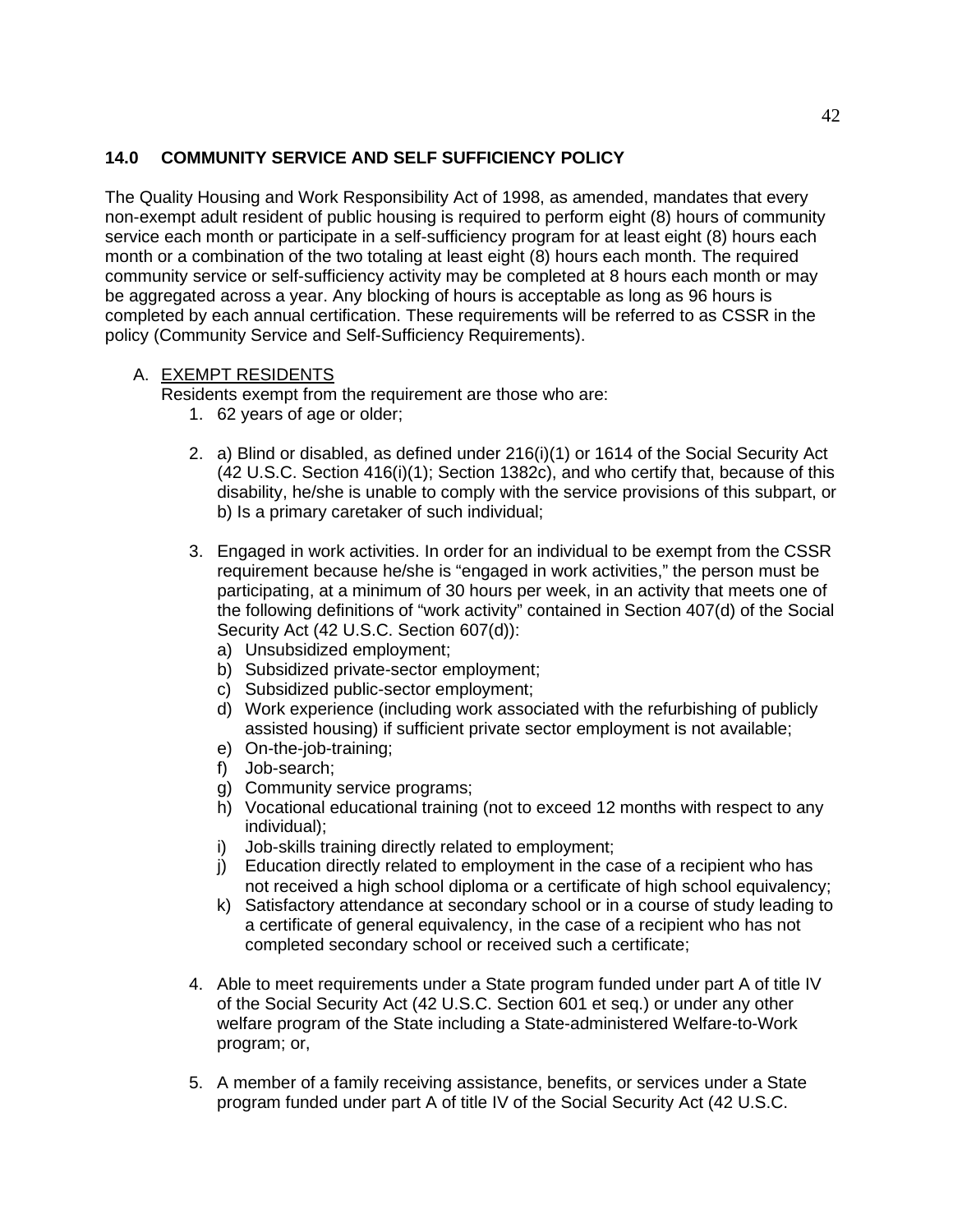Section 601 et seq.), or under any other welfare program of the State, including a State-administered Welfare-to-Work program, and has not been found by the State or other administering entity to be in noncompliance with such a program.

6. HUD has determined that the Supplemental Nutrition Assistance Program (SNAP) qualifies as a welfare program of the State. Therefore, if a resident is a member of a family receiving assistance under SNAP, and has been found by the administering State to be in compliance with the program requirements, that resident is exempt from the CSSR.

## B. PROCESS FOR DETERMINING WHICH RESIDENTS ARE EXEMPT

In compliance with nondiscriminatory and equal opportunity requirements of Federal, state and local laws, and HUD rules regulating CSSR, SMHA will determine which residents are subject to or exempt from the CSSR.

For each resident whose name appears on the Lease Agreement that is at least eighteen (18) years of age, if a resident claims an exemption from the CSSR, the head of household must show third-party documentation that the resident claiming exemption meets one of the exemption classifications set forth in Section A of this policy. All adult residents not claiming an exemption or who do not have proof that they are exempt will be deemed eligible to perform the CSSR.

For purposes of CSSR exemption, third-party documentation may include, but is not limited to:

- 1. A birth certificate or some other form of government identification;
- 2. Some form of verification of disability as defined under 216 or 1614 under the 1982 Social Security Act and a written certification from the person claiming the disability that because of the disability she or he cannot comply with the CSSR.
- 3. A written certification that the resident is the primary caretaker for a disabled family member and the documents certifying the disability of the family member for whom care is being provided.
- 4. Proof of employment.
- 5. Proof of exemption from having to work under a State program funded under Part A of title IV of the Social Security Act.
- 6. Proof of participation in the State of New York's Welfare to Work program.

SMHA makes the final determination whether to grant an exemption from CSSR. If a Resident does not agree with SMHA's determination, the resident may dispute the decision through SMHA's Grievance Procedure.

### C. PROCESS FOR DETERMINING CHANGES TO EXEMPT STATUS

When a non-exempt resident becomes exempt, it is his or her responsibility to report this to SMHA and provide third-party documentation. When an exempt Resident becomes non-exempt, he or she shall report this to SMHA within fourteen (14) days.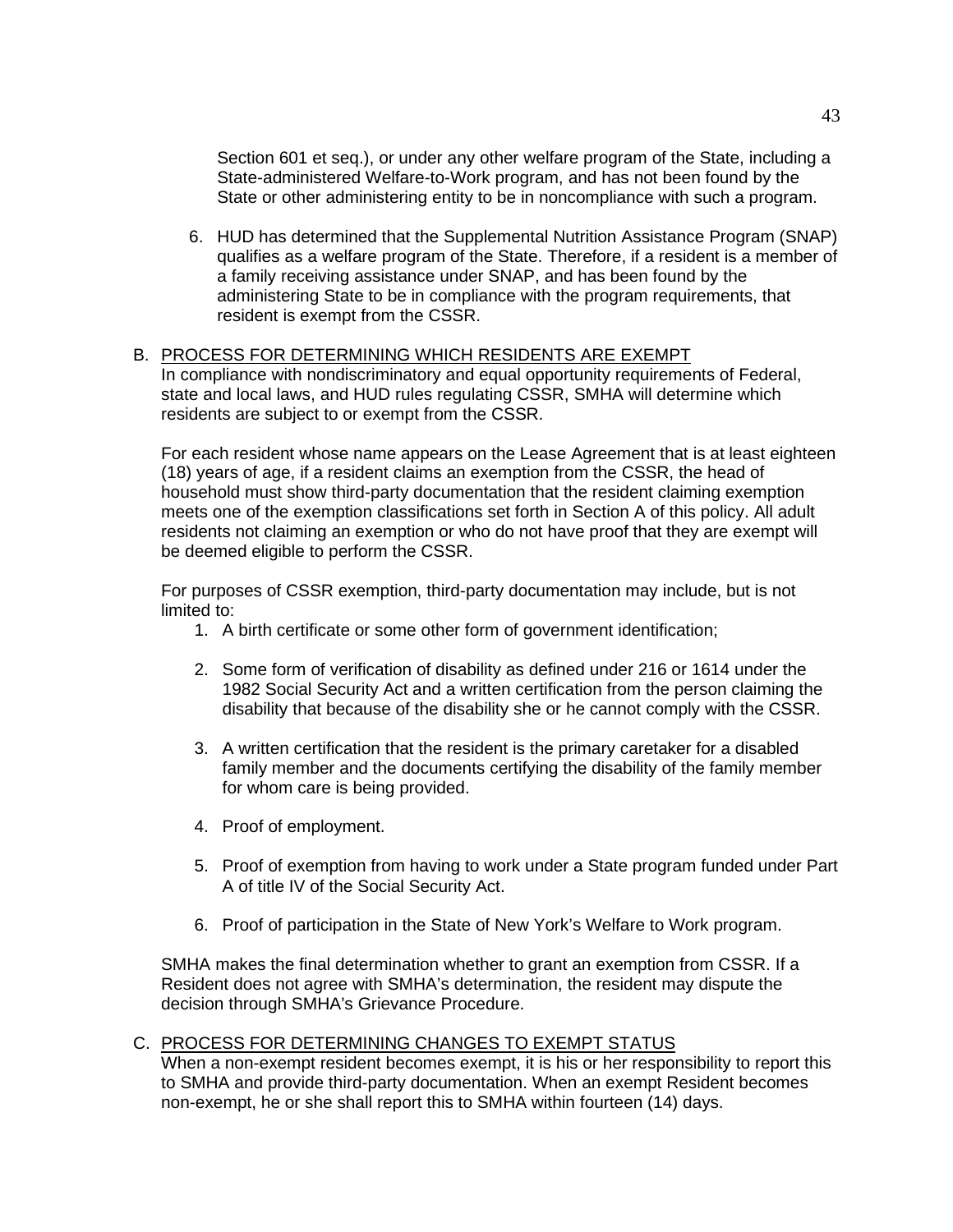## D. COMMUNITY SERVICE

Eligible community service activities include, but are not limited to, serving at:

- 1. Local public or nonprofit institutions, such as schools, Head Start Programs, before-or after-school programs, childcare centers, hospitals, clinics, hospices, nursing homes, recreation centers, senior centers, adult daycare programs, homeless shelters, feeding programs, food banks, (distributing either donated or commodity foods), faith based organizations or clothes closets (distributing donated clothing);
- 2. Nonprofit organizations serving SMHA residents or their children, such as: Boy or Girl Scouts, Boys or Girls Club, 4-H Clubs, Police Activities League (PAL), organized children's recreation, mentoring, or education programs, Big Brothers or Big Sisters, Garden Centers, community clean-up programs, beautification programs;
- 3. Programs funded under the Older Americans Act, such as Green Thumb, Service Corps of Retired Executives, senior meals programs, senior centers, Meals on Wheels;
- 4. Public or nonprofit organizations dedicated to seniors, youth, children, residents, citizens, special-needs populations or with missions to enhance the environment, historic resources, cultural identities, neighborhoods or performing arts;
- 5. SMHA housing to improve grounds or provide gardens (so long as such work does not alter SMHA's insurance coverage); or work through resident organizations to help other residents with problems, including serving on the Resident Advisory Board, outreach and assistance with SMHA-run self-sufficiency activities including supporting computer learning centers; and,
- 6. Care for the children of other residents so parents may volunteer.
- 7. Residents may perform community service on SMHA property or with or through SMHA programs to assist with or enhance work done by a SMHA employee.

## E. SELF-SUFFICIENCY

Eligible self-sufficiency activities include, but are not limited to:

- 1. Job readiness or job training while not employed;
- 2. Training programs through local One-Stop Career Centers, Workforce Investment Boards (local entities administered through the U.S. Department of Labor), or other training providers;
- 3. Higher education: Residents who are students of a college or university meet the CSSR requirement as long as their educational activities total at least ninety-six (96) hours per year. Educational activities include class participation in classes, studying, and other activities related to course curriculum while a college student.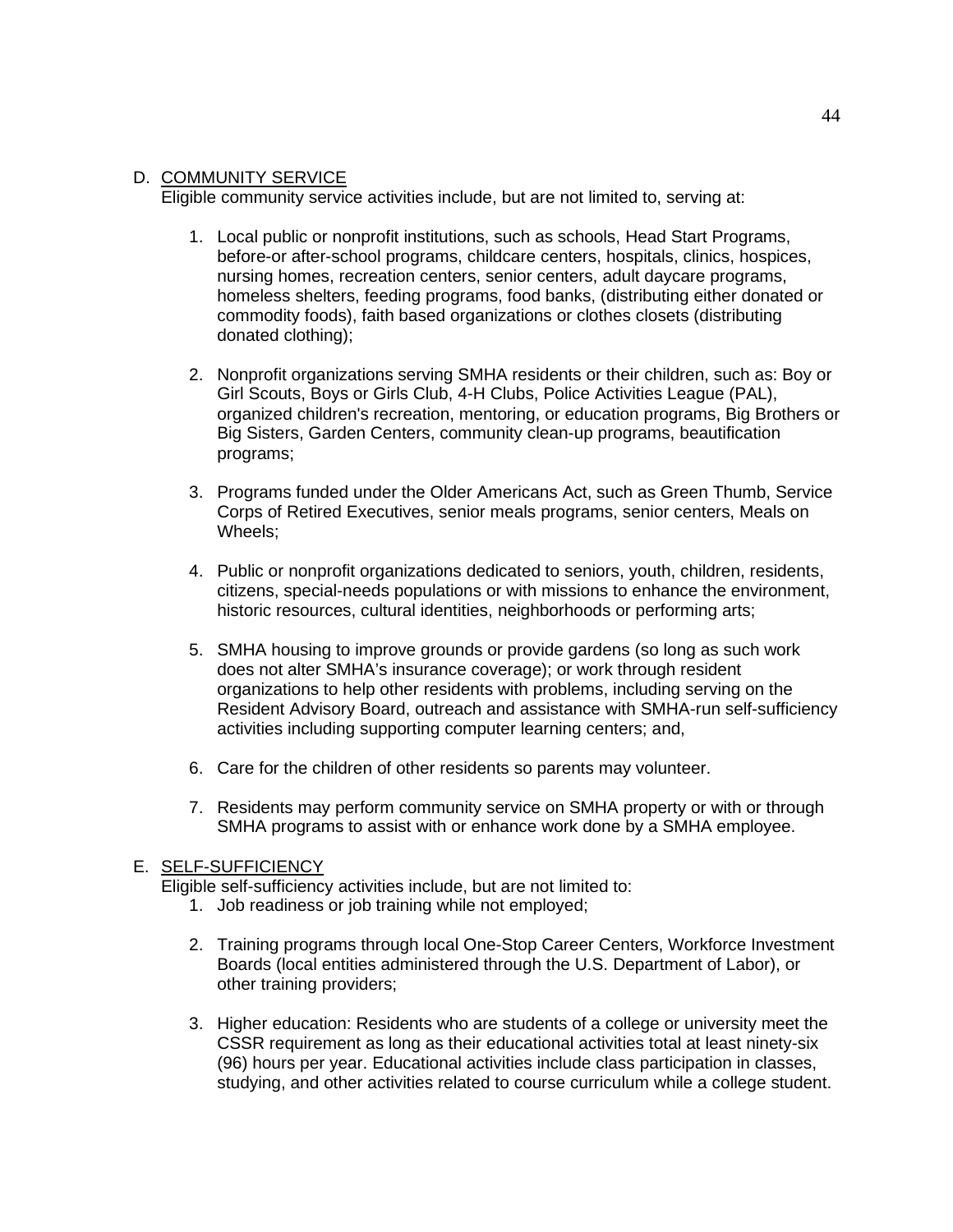- 4. Apprenticeships (formal or informal);
- 5. Substance abuse or mental health counseling;
- 6. Reading, financial and/or computer literacy classes;
- 7. English as a second language and/or English proficiency classes;
- 8. Budgeting and credit counseling.

### F. THIRD-PARTY VERIFICATION

All residents performing community service activities or who are participating in an economic self-sufficiency program must show written proof, on a standardized form provided by SMHA, of CSSR activities performed over the last twelve (12) months. The standardized form shall have places for signature confirmation by supervisors, instructors, or counselors certifying the number of hours contributed, and must have the certifying official's telephone number. Additional supporting documentation may be requested of the resident to verify CSSR participation or exempt status. Copies of the certification forms and supporting documentation shall be retained in SMHA files.

### G. RESIDENT RESPONSIBILITIES AT LEASE EXECUTION

At lease execution, all adult Residents must:

- 1. Provide documentation, if applicable, that they qualify for an exemption; and,
- 2. Sign a certification that they have received and read the CSSR policy and understand that if they are not exempt, failure to comply with CSSR will result in nonrenewal of their lease, per 24 CFR 966.4(l)(2)(iii)(D).

## H. RESIDENT RESPONSIBILITIES AT REEXAMINATION

No later than thirty (30) days prior to the date of the resident's next annual reexamination of income and family composition, each nonexempt family member must present documentation of activities performed over the previous 12 months, pursuant to Section F, Third-Party Verification.

## I. ANNUAL REVIEW OF CSSR COMPLIANCE

SMHA's annual review to verify CSSR compliance will be conducted at least thirty (30) days before the end of the twelve (12) month Lease Agreement term. SMHA will retain documentation of each non-exempt resident's performance in complying with this policy or, if applicable, exemption status, in the Resident's file.

## J. NON-COMPLIANT RESIDENTS

SMHA annually reviews resident compliance at least thirty (30) days prior to the end of the twelve-month lease. If SMHA finds a resident is noncompliant with CSSR, then written notice from SMHA to the resident shall state:

- 1. Briefly describe the finding of non-compliance with CSSR.
- 2. State that SMHA will not renew the resident's Lease Agreement at the end of the twelve (12) month Lease Agreement term unless: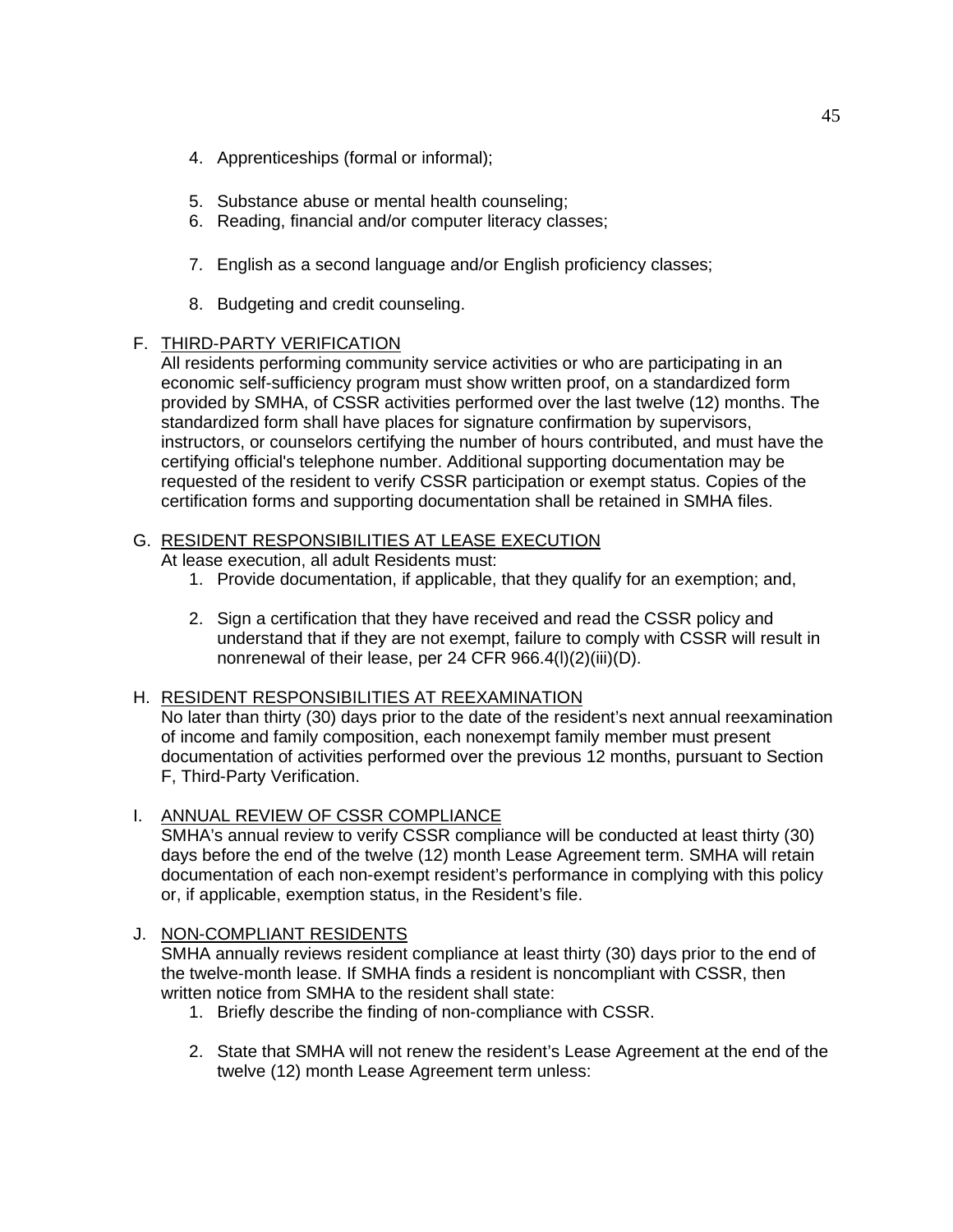- (a) Noncompliant resident enters into a written CSSR Compliance Agreement with SMHA to cure such noncompliance, or
- (b) The head of household provides written assurance, satisfactory to SMHA that the noncompliant resident no longer resides in the household.
- 3. State that the resident may request a grievance hearing on the determination, in accordance with 24 CFR Part 966, subpart B, and that the resident may exercise any available judicial remedy to seek timely redress for SMHA's non-renewal of the lease because of such determination.

### K. CSSR COMPLIANCE AGREEMENT

If a non-exempt adult resident violates the CSSR, upon expiration of the Lease Agreement, SMHA will not renew the resident's Lease Agreement unless the head of household and any noncompliant resident enters into a written CSSR Compliance Agreement with SMHA, in the form and manner required by SMHA, to cure the noncompliance by completing the additional hours of community service or economic self-sufficiency activity needed to make up the total number of hours required over the twelve (12) month term of the new Lease Agreement;

The head of household shall certify to SMHA that all other non-exempt family members are currently in compliance or are no longer residing in the household.

If a non-exempt resident violates the requirements of the CSSR Compliance Agreement, at the expiration of the twelve (12) month term covered by the agreement, SMHA will not renew the Lease Agreement and the family will be subject to eviction proceedings.

### L. ENFORCEMENT DOCUMENTATION

Should a resident refuse to sign a written Compliance Agreement, or fail to comply with the terms of the Compliance Agreement, SMHA will not renew the lease at the end of the current 12-month lease term due to the fact that the family is failing to comply with lease requirements. When initiating this action, SMHA will provide the following procedural safeguards:

- 1. Adequate notice to the resident of the grounds for terminating the tenancy and for non-renewal of the lease;
- 2. Right of the resident to be represented by counsel;
- 3. Opportunity for the resident to refute the evidence presented by SMHA, including the right to confront and cross-examine witnesses and present any affirmative legal or equitable defense which the tenant may have; and,
- 4. A decision on the merits.

## **15.0 RECERTIFICATIONS**

At least annually, the Schenectady Municipal Housing Authority will conduct a reexamination of family income and circumstances. The results of the reexamination determine (1) the rent the family will pay, and (2) whether the family is housed in the correct unit size.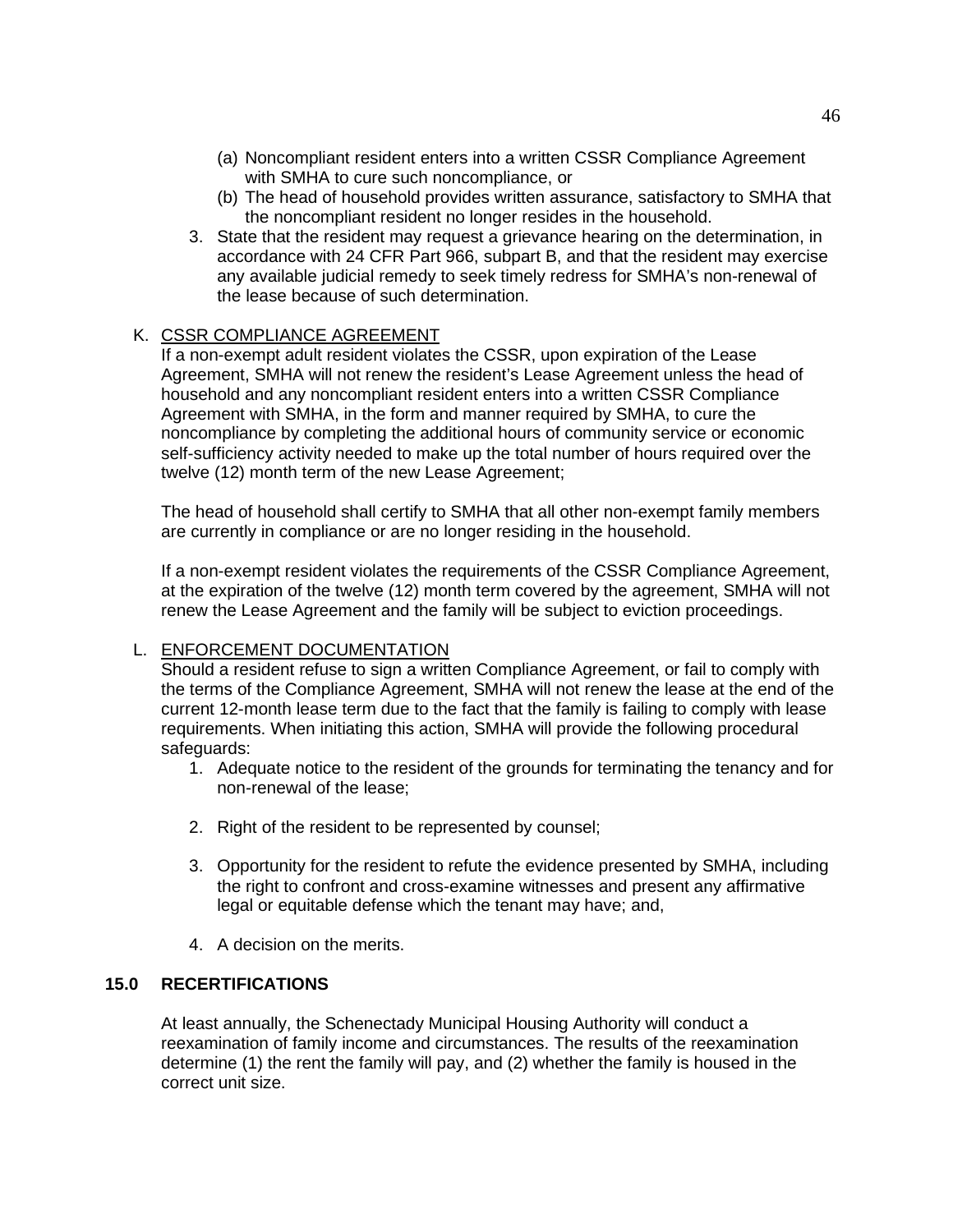## *15.1 GENERAL*

The Schenectady Municipal Housing Authority will send a reexamination notice to the family letting them know that it is time for their annual reexamination, giving them the option of selecting either the flat rent or formula method. Families who choose (or continue to choose) the formula method will be directed to the Schenectady Municipal Housing Authority's online recertification portal to complete their annual reexamination. The letter includes instructions explaining how to complete the process and what supporting documents will need to be provided by the household. The notice includes instructions permitting the family to schedule an interview appointment if necessary. The notice tells families who may need to make alternate arrangements due to a disability that they may contact staff to request an accommodation of their needs. The notice will establish a deadline for compliance with the reexamination requirements. (If the family thinks they may want to switch from a flat rent to a formula rent, they should contact their Occupancy Specialist and/or request an appointment. The appointment may be conducted in person or virtually (phone or video conference)). At the appointment, the family can make their final decision regarding which rent method they will choose.

During the reexamination, the Schenectady Municipal Housing Authority will determine whether family composition may require a transfer to a different bedroom size unit, and if so, the family's name will placed on the transfer list.

# *15.2 MISSED APPOINTMENTS*

If the family fails to respond to the notice and fails to complete the recertification process, a second notice will be mailed. The second notice will advise of a new deadline, allowing for the same considerations for scheduling and accommodation as above. The notice will also advise that failure by the family to comply with the recertification requirements will result in the Schenectady Municipal Housing Authority taking eviction actions against the family.

## *15.3 FLAT RENTS*

The annual letter to flat rent payers regarding the reexamination process will state the following:

- A. Each year at the time of the annual reexamination, the family has the option of selecting a flat rent amount in lieu of completing the reexamination process and having their rent based on the formula amount.
- B. The amount of the flat rent.
- C. A fact sheet about formula rents that explains the types of income counted, the most common types of income excluded, and the categories allowances that can be deducted from income.
- D. Families who opt for the flat rent will be required to go through the income reexamination process every three years, rather than the annual review they otherwise would undergo.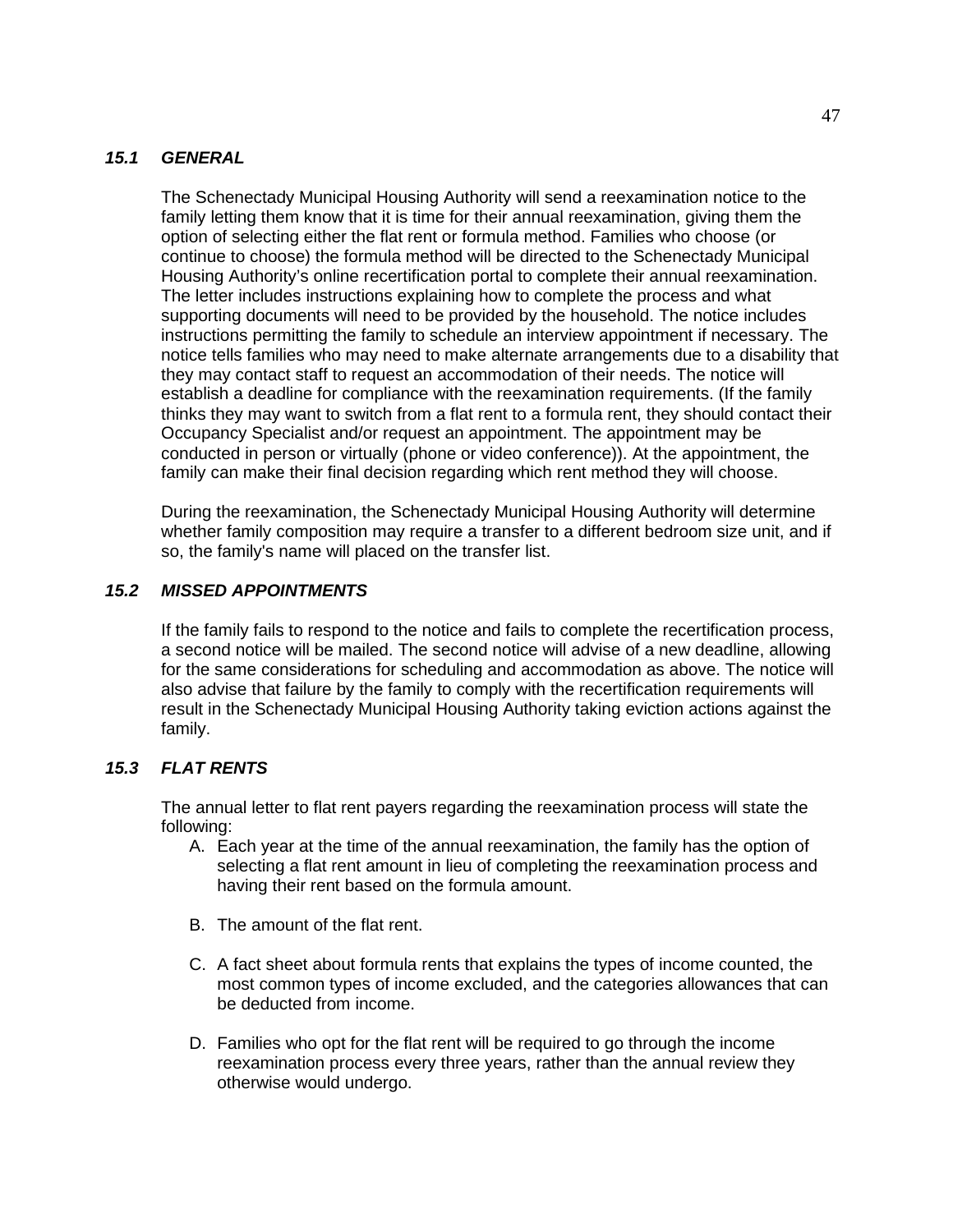- E. Families who opt for the flat rent may request to have a reexamination and return to the formula-based method at any time for any of the following reasons:
	- 1. The family's income has decreased.
	- 2. The family's circumstances have changed increasing their expenses for child care, medical care, etc.
	- 3. Other circumstances creating a hardship on the family such that the formula method would be more financially feasible for the family.
- F. The dates upon which the Schenectady Municipal Housing Authority expects to review the amount of the flat rent, the approximate rent increase the family could expect, and the approximate date upon which a future rent increase could become effective.
- G. The name and phone number of an individual to call to get additional information or counseling concerning flat rents.
- H. A certification for the family to sign accepting or declining the flat rent.

Each year prior to their anniversary date, Schenectady Municipal Housing Authority will send a reexamination letter to the family offering the choice between a flat or a formula rent. The opportunity to select the flat rent is available only at this time. .The Schenectady Municipal Housing Authority may assist the family in identifying the rent method that would be most advantageous for the family. If the family wishes to select the flat rent method without meeting with the Schenectady Municipal Housing Authority representative, they may make the selection on the form and return the form to the Schenectady Municipal Housing Authority.

## *15.4 THE FORMULA METHOD*

The family will provide all information regarding income, assets, expenses, and other information necessary to determine the family's share of rent. The family will sign the HUD consent form and other consent forms that later will be mailed to the sources that will verify the family circumstances.

Upon receipt of verification, the Schenectady Municipal Housing Authority will determine the family's annual income and will calculate their rent as follows.

The total tenant payment is equal to the highest of:

- A. 10% of monthly income;
- B. 30% of adjusted monthly income; or
- C. The welfare rent.

The family will pay the greater of the total tenant payment or the minimum rent of \$50.00.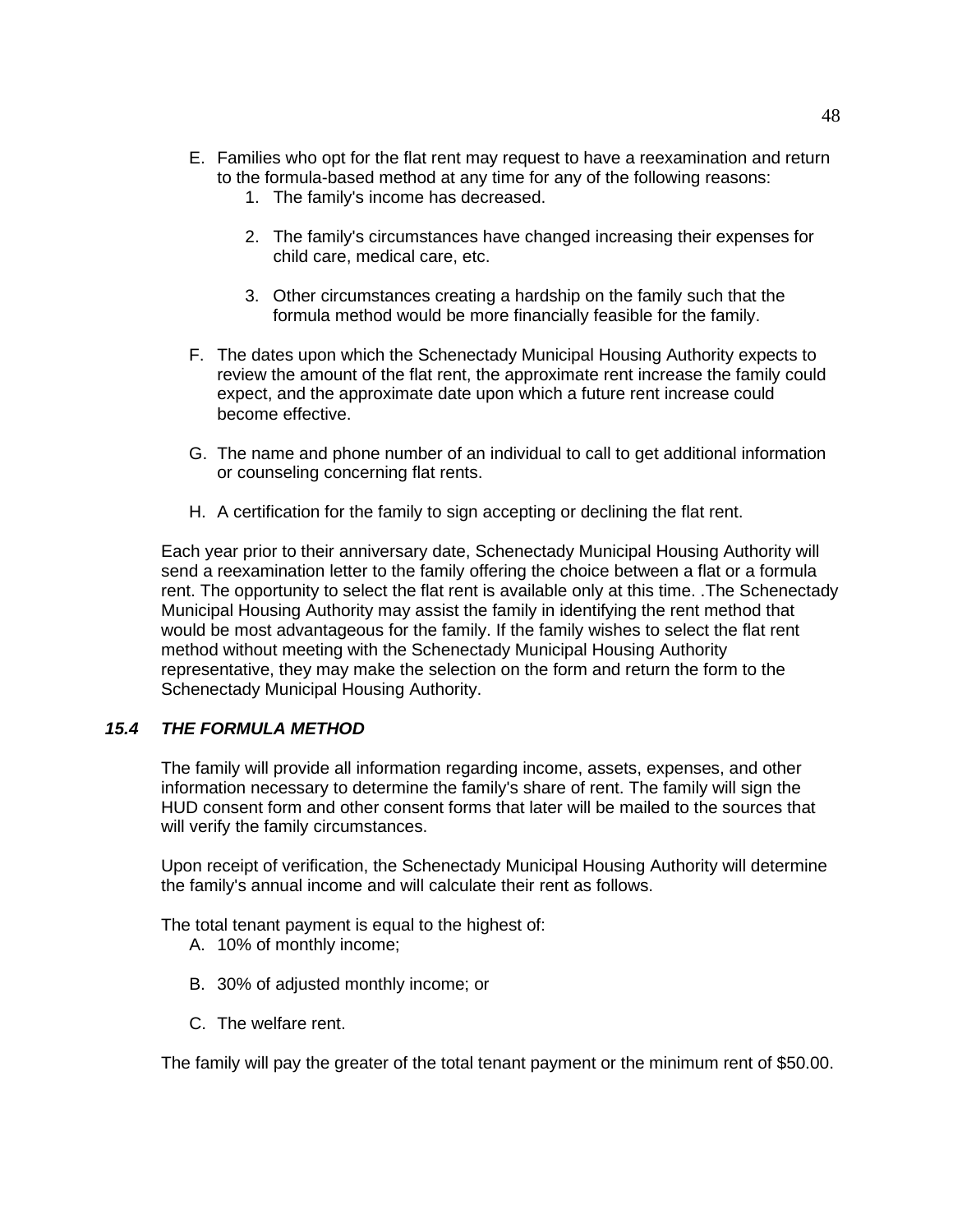### *15.4.1 STREAMLINED INCOME DETERMINATION*

For any family member with a fixed source of income, SMHA may elect to determine that family member's income by means of a streamlined income determination. A streamlined income determination will be conducted by applying, for each fixed-income source, the verified cost of living adjustment (COLA) or current rate of interest to the previously verified or adjusted income amount. A fixed income source is any income source that includes periodic payments at reasonably predictable levels and is subject to adjustment by a verifiable COLA or rate of interest (ex: Social Security, Pensions, Annuities, etc.).

For any family member whose income is determined pursuant to a streamlined income determination, SMHA will obtain third-party verification of all income amounts every three (3) years.

# *15.5 EFFECTIVE DATE OF RENT CHANGES FOR ANNUAL REEXAMINATIONS*

The new rent will generally be effective upon the anniversary date. If the rent determination is delayed due to a reason beyond the control of the family, then any rent increase will be effective the first of the month after the month in which the family receives a notice of the amount. If the new rent is a reduction and the delay is beyond the control of the family, the reduction will be effective as scheduled on the anniversary date.

If the family caused the delay, then any increase will be effective on the anniversary date. Any reduction will be effective the first of the month after the rent amount is determined.

## *15.6 INTERIM REEXAMINATIONS*

During an interim reexamination, only the information affected by the changes being reported will be reviewed and verified. If household income is affected, all household income will be reviewed and verified.

Families will not be required to report any increase in income or decreases in allowable expenses between annual reexaminations unless they are currently paying minimum rent or have had a reduction in rent since their last annual reexamination.

Families are required to report the following changes to the Schenectady Municipal Housing Authority between regular reexaminations. If the family's rent is being determined under the formula method, these changes will trigger an interim reexamination. The family shall report these changes within ten (10) days of their occurrence.

- A. A member has been added to the family through birth or adoption or courtawarded custody.
- B. A household member is leaving or has left the family unit.
- C. A household is paying the minimum rent and experiences an increase in household income;
- D. A household has had a previous reduction in rent since their last reexamination,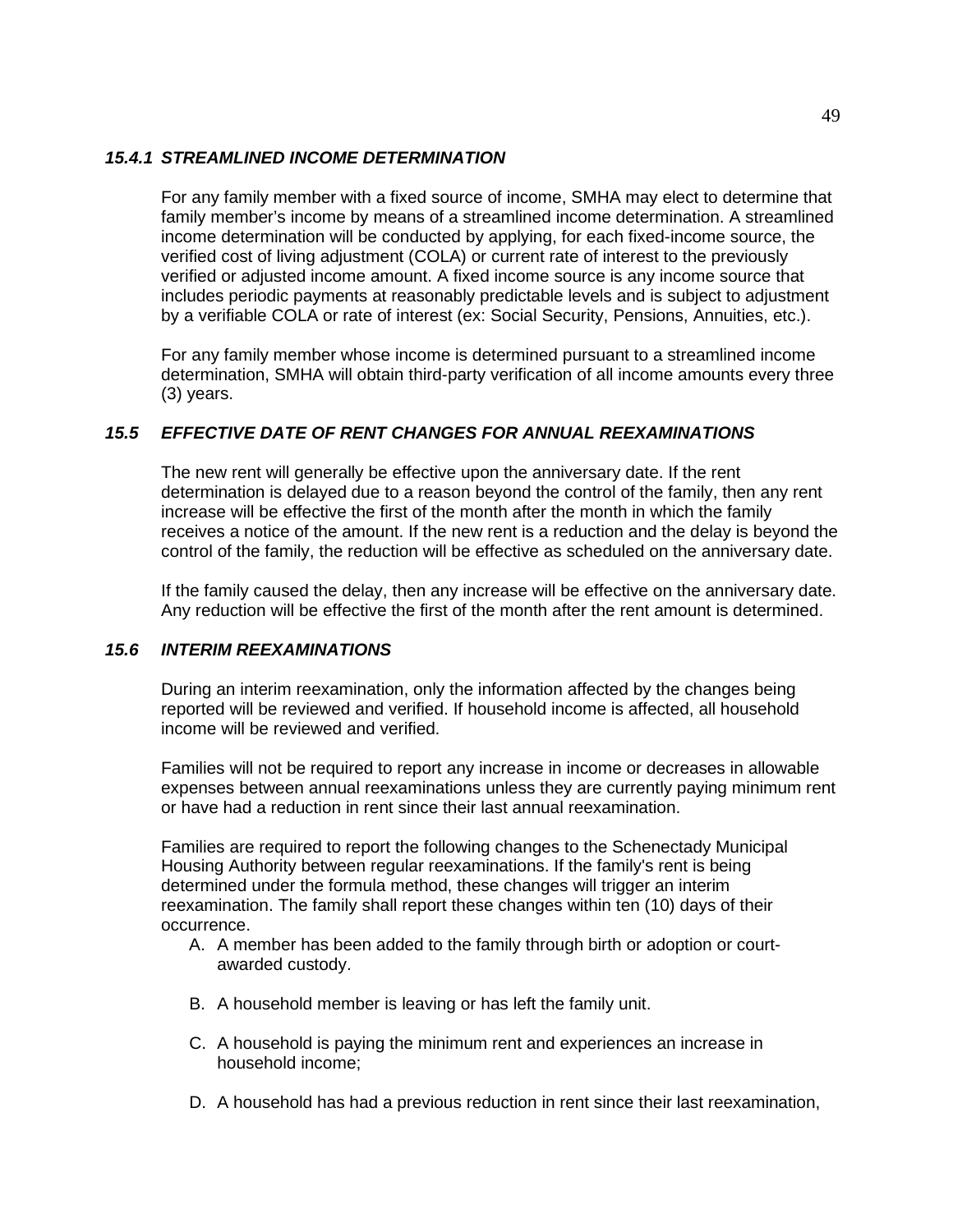and experiences an increase in household income.

E. A household begins receiving shelter assistance from the Department of Social Services.

In order to add a household member other than through birth or adoption (including a livein aide), the family must request that the new member be added to the lease. Before adding the new member to the lease, the individual must complete an application form stating their income, assets, and all other information required of an applicant. The individual must provide their Social Security number (Refer to Section 12.4, Verification of Social Security Numbers), and must verify their citizenship/eligible immigrant status. (Their housing will not be delayed due to delays in verifying eligible immigrant status other than delays caused by the family.) The new family member will go through the screening process similar to the process for applicants. The Schenectady Municipal Housing Authority will determine the eligibility of the individual before adding them to the lease. If the individual is found to be ineligible or does not pass the screening criteria, they will be advised in writing and given the opportunity for an Administrative Hearing. If they are found to be eligible and do pass the screening criteria, their name will be added to the lease. At the same time, if the family=s rent is being determined under the formula method, the family's annual income will be recalculated taking into account the circumstances of the new family member. The effective date of the new rent will be in accordance with paragraph below 15.8.

Families are not required to, but may at any time, request an interim reexamination based on a decrease in income, an increase in allowable expenses, or other changes in family circumstances. Upon such request, the Schenectady Municipal Housing Authority will take timely action to process the interim reexamination and recalculate the tenant's rent.

## *15.7 SPECIAL REEXAMINATIONS*

If a family's income is too unstable to project for twelve (12) months, including families that temporarily have no income (minimum renters) or have a temporary decrease in income, the Schenectady Municipal Housing Authority may schedule special reexaminations every sixty (60) days until the income stabilizes and an annual income can be determined.

### *15.8 EFFECTIVE DATE OF RENT CHANGES DUE TO INTERIM OR SPECIAL REEXAMINATIONS*

Unless there is a delay in reexamination processing caused by the family, any rent increase will be effective the first of the second month after the month in which the family receives notice of the new rent amount. If the family causes a delay, then the rent increase will be effective on the date it would have been effective had the process not been delayed (even if this means a retroactive increase).

If the new rent is a reduction and any delay is beyond the control of the family, the reduction will be effective the first of the month after the interim reexamination should have been completed.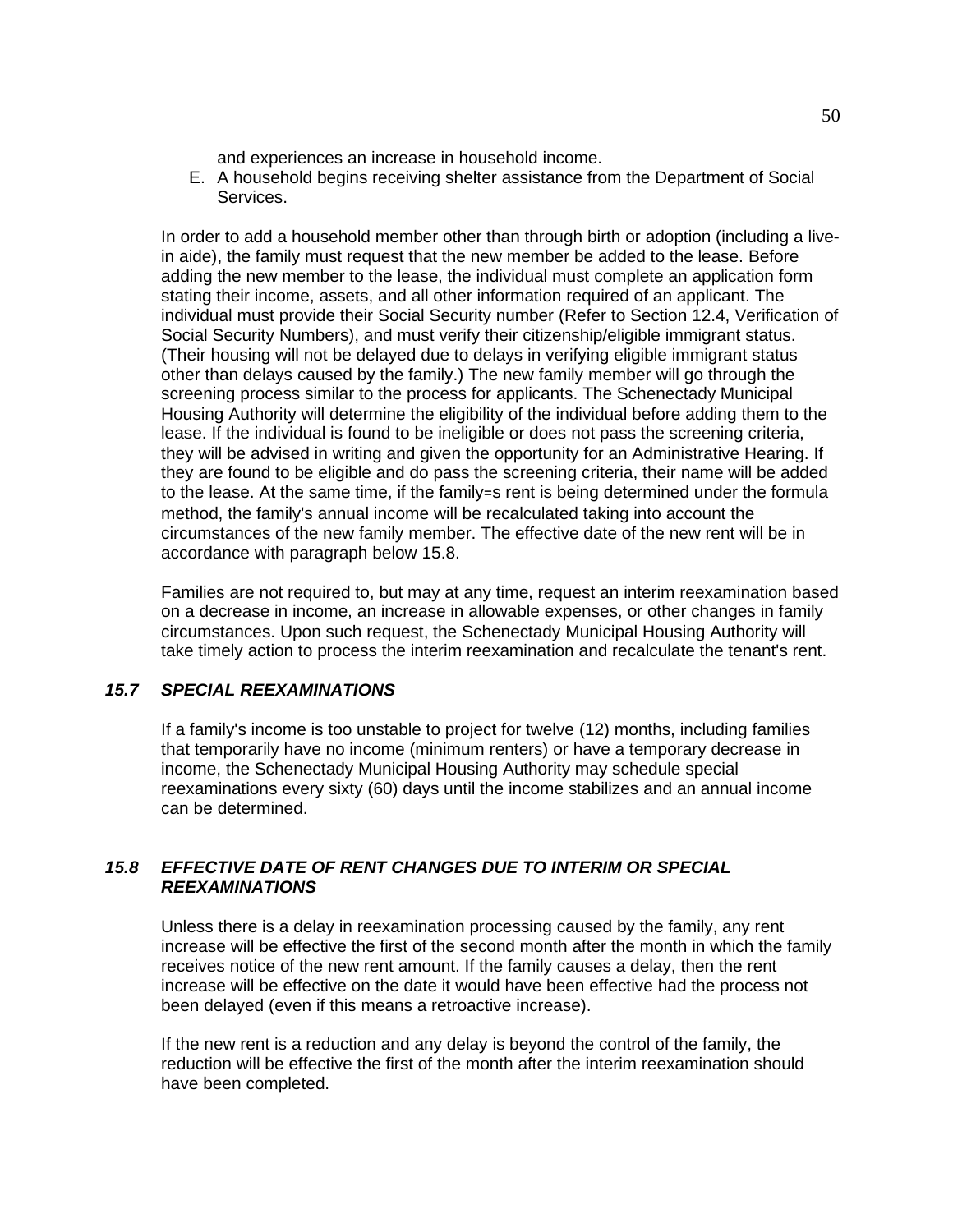If the new rent is a reduction and the family caused the delay or did not report the change in a timely manner, the change will be effective the first of the month after the rent amount is determined.

### **16.0 UNIT TRANSFERS**

### A. **General Transfer Policy**

- 1. Transfers will be made without regard to race, color, national origin, sex, religion, or familial status. Residents can be transferred to accommodate a disability.
- 2. Residents will not be transferred to a dwelling unit of equal size except to alleviate hardship of the resident or other undesirable conditions as determined by the Executive Director or designee.
- 3. Residents will receive one offer of a transfer. Refusal of that offer without good cause will result in lease termination for mandatory transfers or the removal of the household from the transfer list for voluntary transfers.

### B. **Types of Transfers**

- 1. The order in which families are transferred shall be subject to the hierarchy by category set forth below.
	- a. Emergency Transfers are **mandatory** when SMHA determines that conditions pose an immediate threat to resident life, health or safety. Emergency transfers may be made to: permit repair of unit defects hazardous to life, health, or safety; alleviate verified disability problems of a life threatening nature; or protect members of the household from attack by the criminal element in a particular property or neighborhood.

## **These transfers shall take priority over new admissions.**

b. Category 1 Administrative transfers include **mandatory** transfers to: remove residents who are witnesses to crimes and may face reprisals; provide housing options to residents who are victims of hate crimes or extreme harassment; alleviate verified medical problems of a serious (but not life-threatening) nature; permit modernization or demolition of units; perform work (e.g., repair, modernization, or lead hazard reduction work) above a specified scale and duration that disturbs lead-based paint or controls lead based paint hazards; when a family is residing in a site that does not allow children, and has or adopts a child; or permit a family that requires a unit with accessible features to occupy such a unit.

Requests for these transfers will be made to the manager with necessary documentation to substantiate the need for such transfers. Transfers may also be initiated by SMHA (e.g. moving a person with mobility problems to a unit with accessible features or temporarily moving residents to a unit free of lead-based paint hazards).

### **These transfers shall take priority over new admissions.**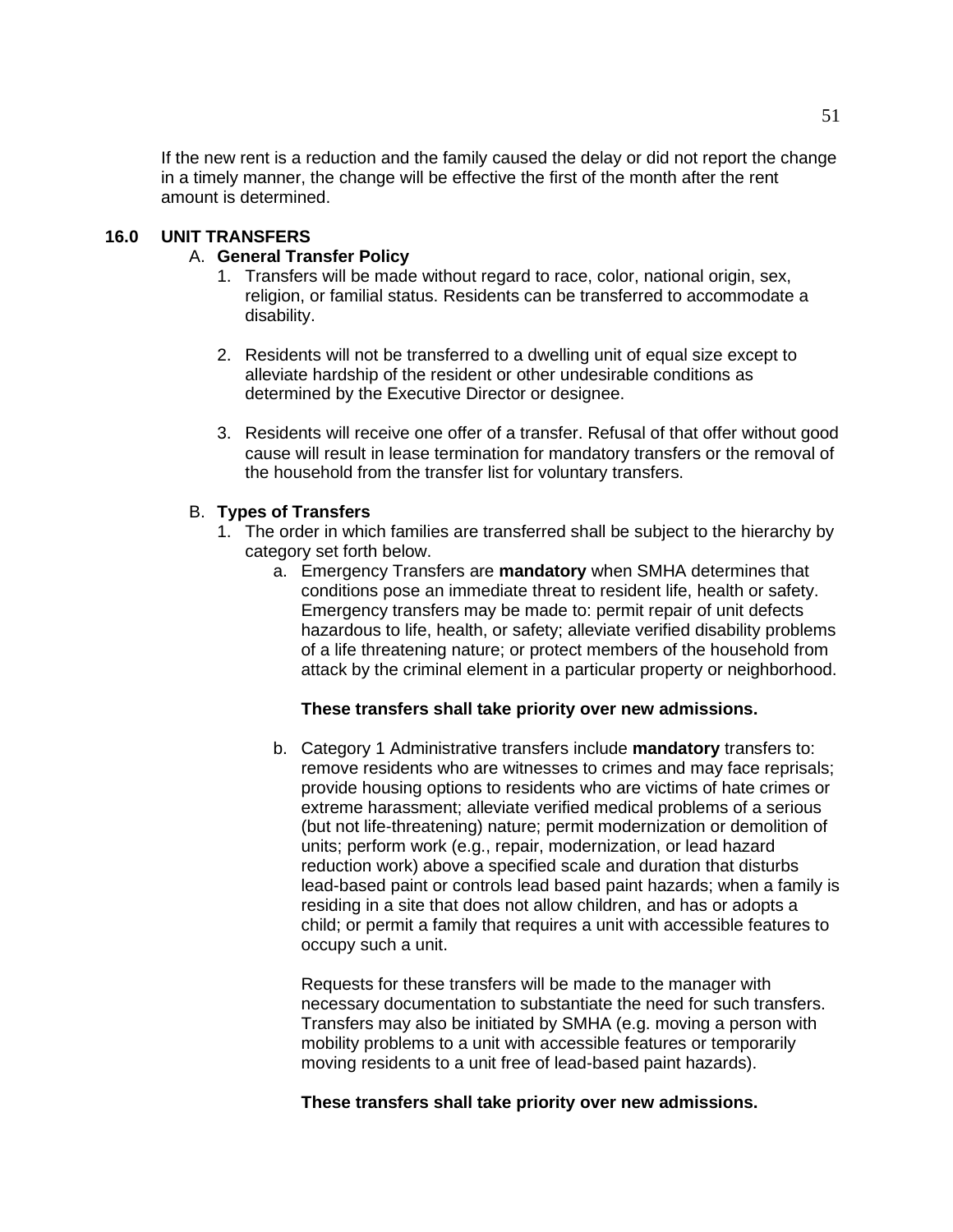c. Category 2 Administrative transfers correct serious occupancy standards problems.

Category 2 transfers will only be made if the family size is so small that it includes fewer persons than the number of bedrooms, or so large that the household members over age 4 would equal more than two persons per bedroom.

If a family's size is between the smallest and largest size permissible for the unit, the family may request a transfer, but it shall be considered a Category 3 transfer.

Tenant agrees that if SMHA determines that the size or design of the dwelling unit is no longer appropriate to Tenant's needs, SMHA shall send Tenant written notice and tenant must accept a new lease for a different dwelling unit of the appropriate size or design. This transfer shall occur at Tenant's expense.

### **These transfers will take priority over new admissions in a manner that minimizes impact on vacant units. These transfers are mandatory.**

d. Category 3 Administrative transfers may be made to: avoid concentration of the most economically and socially deprived families or address situations that interfere with peaceful enjoyment of the premises.

### **These transfers will not take priority over new admissions. They will be processed at the rate of approximately one transfer to four admissions.**

2. Whenever feasible, transfers will be made within a resident's area.

### C. **Processing Transfers**

- 1. A centralized transfer waiting list will be administered by the Project Managers.
- 2. Transfers will be sorted into their appropriate categories by the Occupancy staff. Admissions will be made in the following order:
	- a. First: Emergency transfers, then
	- b. Category 1 Administrative Transfers,
	- c. Category 2 Administrative Transfers,
	- d. Applicants, and, at a rate of approximately four applicants to every transfer,
	- e. Category 3 Administrative Transfers

Within each category, transfer applications will be sorted by the date the completed file (including any verification needed) is received by the manager.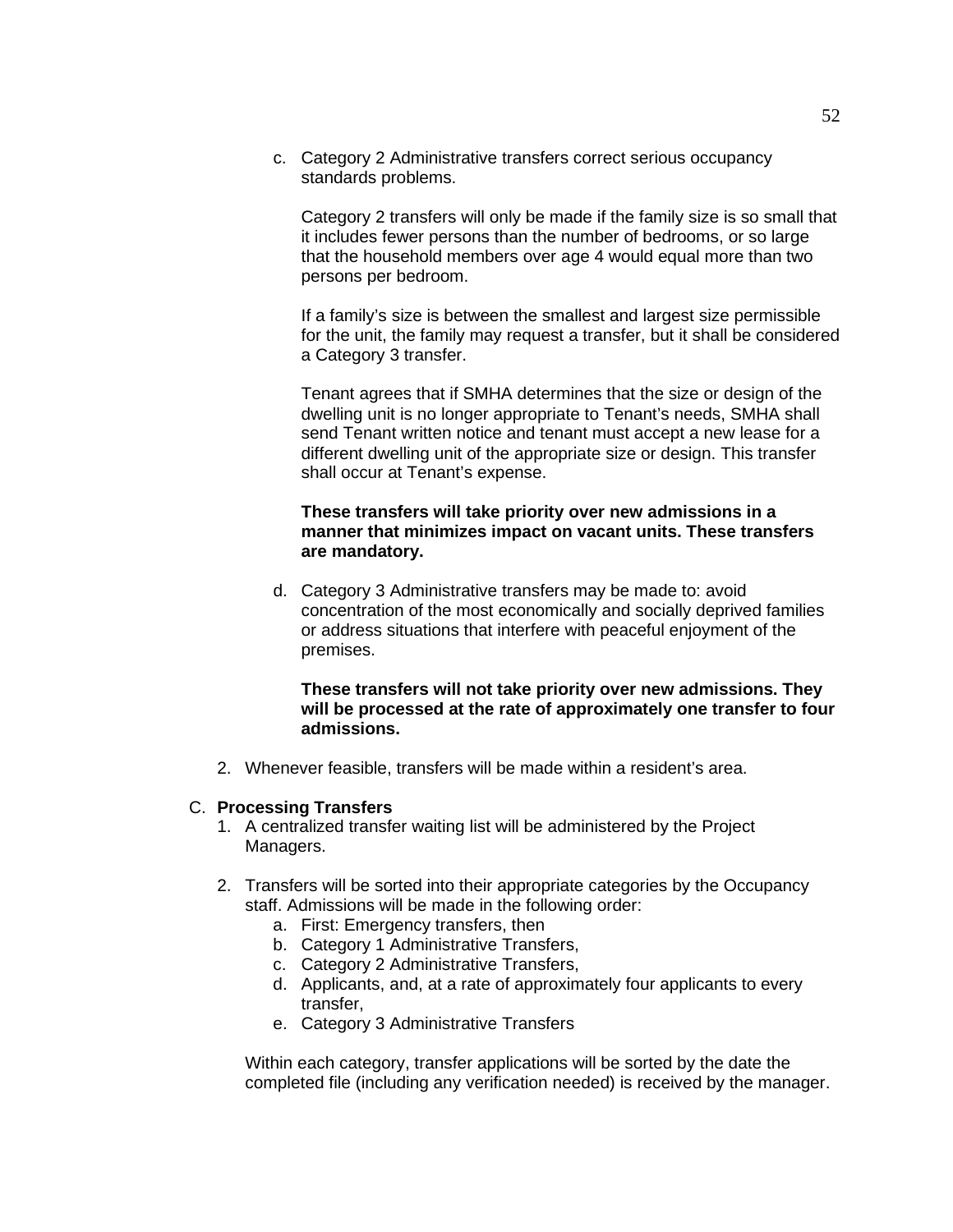- 3. Category 2 transfers to correct occupancy standards may be recommended at time of re-examination or interim redetermination.
- 4. Residents in a Category 2 over/under housed status will be advised in their 30 day "Notice of Result of Reexamination" that a transfer is recommended and that the family has been placed on the transfer list.
- 5. For family sites that allows children only: When a head of a household is housed in a one bedroom unit by him/herself, has or adopts a child, the family will not be approved for a Category 2 transfer until the child is two (2) years of age. Exceptions: spouse or partner returns to the unit, marriage takes place, or family decides to remain in the unit and the unit is large enough (using the smallest-unit standard) to accommodate the number of persons now in the household. When a family is residing in a site that does not allow children, and has or adopts a child, the family will be placed on the Category 1 Administrative Transfer list and will be transferred to a site that allows children at the first opportunity.

### D. **Good Record Requirement for Transfers**

- 1. In general, and in all cases of all resident-requested transfers, residents will be considered for transfers only if the head of household and any other family members for the past two years:
	- o have not engaged in criminal activity that threatens the health and safety of residents and staff;
	- o do not owe back rent or other charges, or evidence a pattern of late payment;
	- o meet reasonable housekeeping standards and have no housekeeping lease violations; and
	- o can get utilities turned on in the name of the head of household (applicable only to properties with tenant-paid utilities).
- 2. Exceptions to the good record requirements may be made for emergency transfers or when it is to SMHA's advantage to make the transfer. The exception to the good record requirement will be made by the Project Manager.

Absent a determination of exception, the following policy applies to transfers:

- o If back rent is owed, the resident will not be transferred until back rent is paid in full.
- o A resident with housekeeping standards violations will not be transferred until he/she passes a follow-up housekeeping inspection.

### E. **Paying for Transfers**

- 1. The cost of transfers shall be as follows:
	- a. SMHA will bear reasonable costs for transfers that it initiates, such as demolition, revitalization, rehabilitation, building system failures or other emergency conditions not caused by the tenant.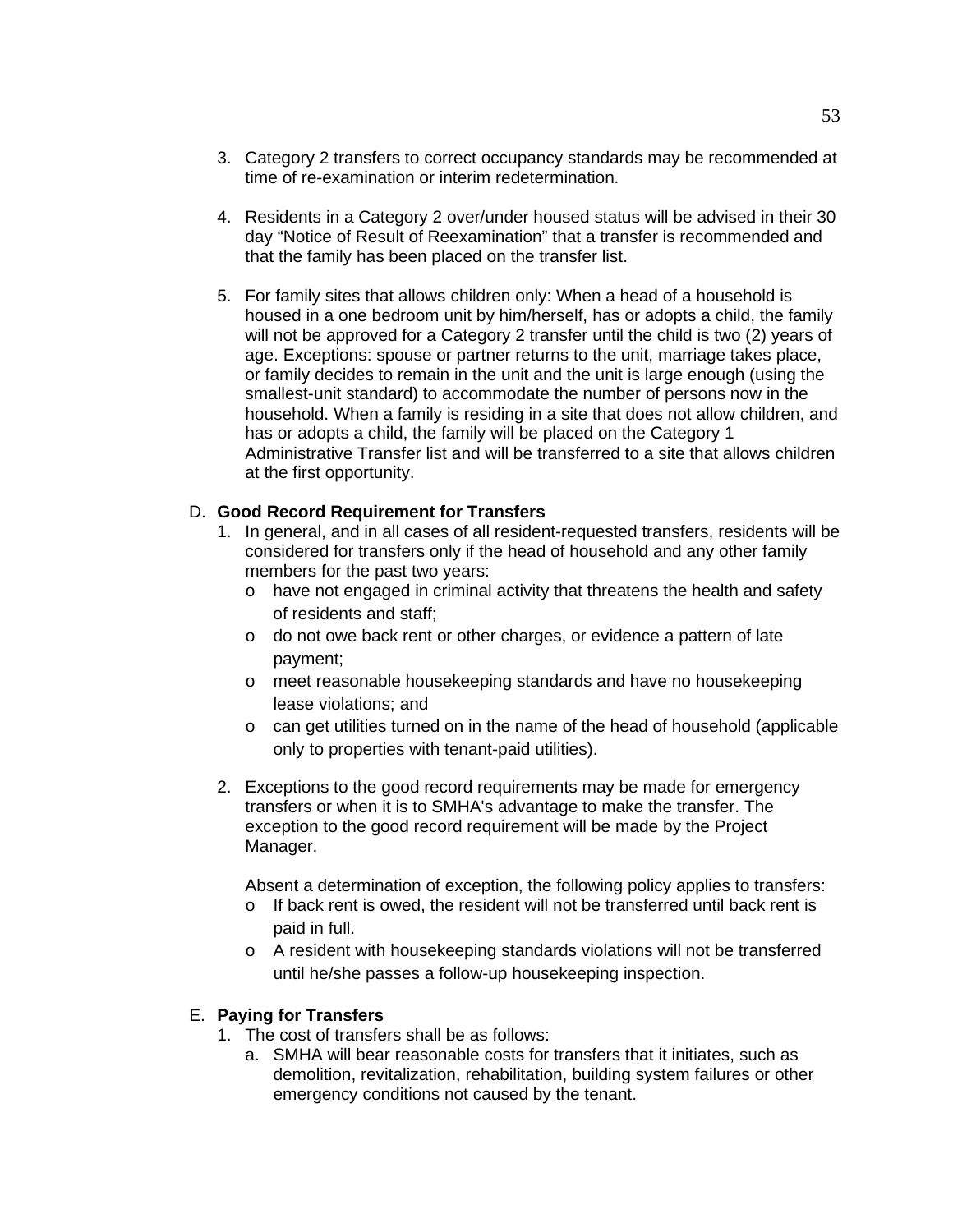- b. Tenants will bear the costs for transfers made to comply with occupancy standards (increase or decrease in family size), or when the action or inaction of a family caused the unit to be unsafe or uninhabitable, or when a tenant without disabilities that is housed in a unit with special features must transfer to a unit without such features should a tenant with disabilities need their unit.
- c. The responsibility for transfer costs in other circumstances will be determined on a case-by-case basis.
- d. The security deposit for the unit the tenant is transferring from (first unit) will be transferred to the unit the tenant is transferring to (second unit). If the security deposit for the second unit is greater than the security deposit calculated for the first unit, the tenant shall pay the greater security deposit.
- e. In the event there are costs for bringing the unit the tenant is transferring from into acceptable condition for leasing, including tenant caused deficiencies and damages that are beyond ordinary wear-and-tear, the tenant shall be responsible for paying the costs.

### F. **Grievance Procedure**

Involuntary transfers are subject to the Grievance Procedure, and no such transfers may be made until either the time to request a Grievance has expired or the procedure has been completed.

## **17.0 INSPECTIONS**

An authorized representative of the Schenectady Municipal Housing Authority and an adult family member will inspect the premises prior to commencement of occupancy. A written statement of the condition of the premises will be made, all equipment will be provided, and the statement will be signed by both parties with a copy retained in the Schenectady Municipal Housing Authority file and a copy given to the family member. An authorized Schenectady Municipal Housing Authority representative will inspect the premises at the time the resident vacates and will furnish a statement of any charges to be made provided the resident turns in the proper notice under State law. The resident's security deposit can be used to offset against any Schenectady Municipal Housing Authority damages to the unit.

# *17.1 MOVE-IN INSPECTIONS*

The Schenectady Municipal Housing Authority and an adult member of the family will inspect the unit prior to signing the lease. Both parties will sign a written statement of the condition of the unit. A copy of the signed inspection will be given to the family and the original will be placed in the tenant file.

## *17.2 ANNUAL INSPECTIONS*

The Schenectady Municipal Housing Authority will inspect each public housing unit annually to ensure that each unit meets the Schenectady Municipal Housing Authority's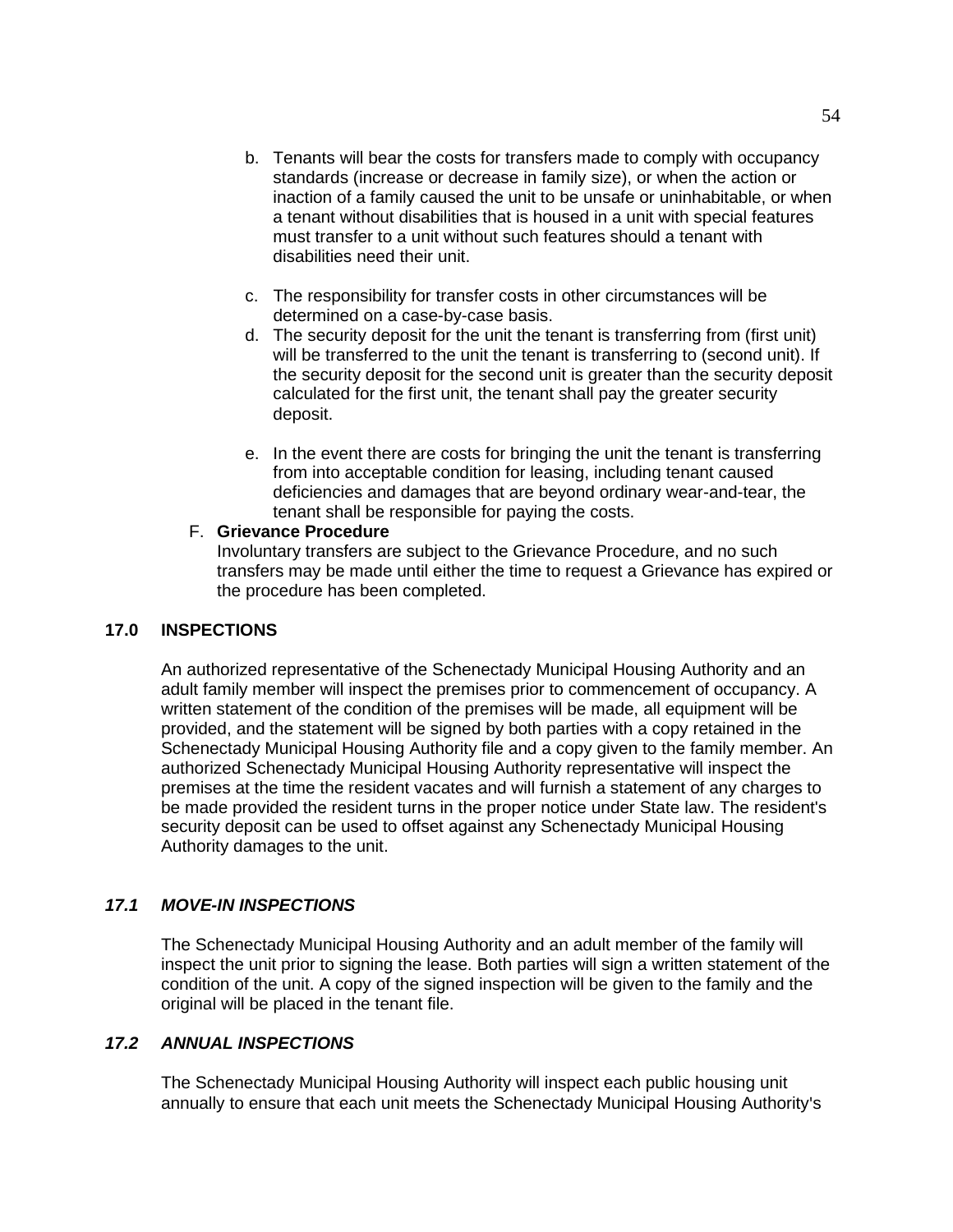housing standards. Work orders will be submitted and completed to correct any deficiencies.

## *17.3 PREVENTATIVE MAINTENANCE INSPECTIONS*

This is generally conducted along with the annual inspection. This inspection is intended to keep items in good repair. It checks weatherization; checks the condition of the smoke detectors, water heaters, furnaces, automatic thermostats and water temperatures; checks for leaks; and provides an opportunity to change furnace filters and provide other minor servicing that extends the life of the unit and its equipment.

### *17.4 SPECIAL INSPECTIONS*

- 1. A special inspection may be scheduled to enable HUD or others to inspect a sample of the housing stock maintained by the Schenectady Municipal Housing Authority.
- 2. Occupancy inspection for any reported or suspected violation of the lease.

## *17.5 HOUSEKEEPING INSPECTIONS*

Generally, at the time of annual reexamination, or at other times as necessary, the Schenectady Municipal Housing Authority will conduct a housekeeping inspection to ensure the family is maintaining the unit in a safe and sanitary.

### *17.6 NOTICE OF INSPECTION*

For inspections defined as annual inspections, preventative maintenance inspections, special inspections, and housekeeping inspections the Schenectady Municipal Housing Authority will give the tenant at least two (2) days written notice, unless waiver of 2day inspection has been signed.

## *17.7 EMERGENCY INSPECTIONS*

If any employee and/or agent of the Schenectady Municipal Housing Authority has reason to believe that an emergency exists within the housing unit, the unit can be entered without notice. The person(s) that enters the unit will leave a written notice to the resident that indicates the date and time the unit was entered and the reason why it was necessary to enter the unit.

## *17.8 MOVE-OUT INSPECTIONS*

Within a reasonable time after notification of either party's intention to terminate tenancy, SMHA shall notify the tenant of tenant's right to request an inspection before vacating the premises and of the tenant's right to be present at the inspection. If the tenant requests such inspection SMHA will provide the tenant with an itemized statement specifying repairs or cleaning that are proposed to be the basis of any deduction from the tenant's deposit.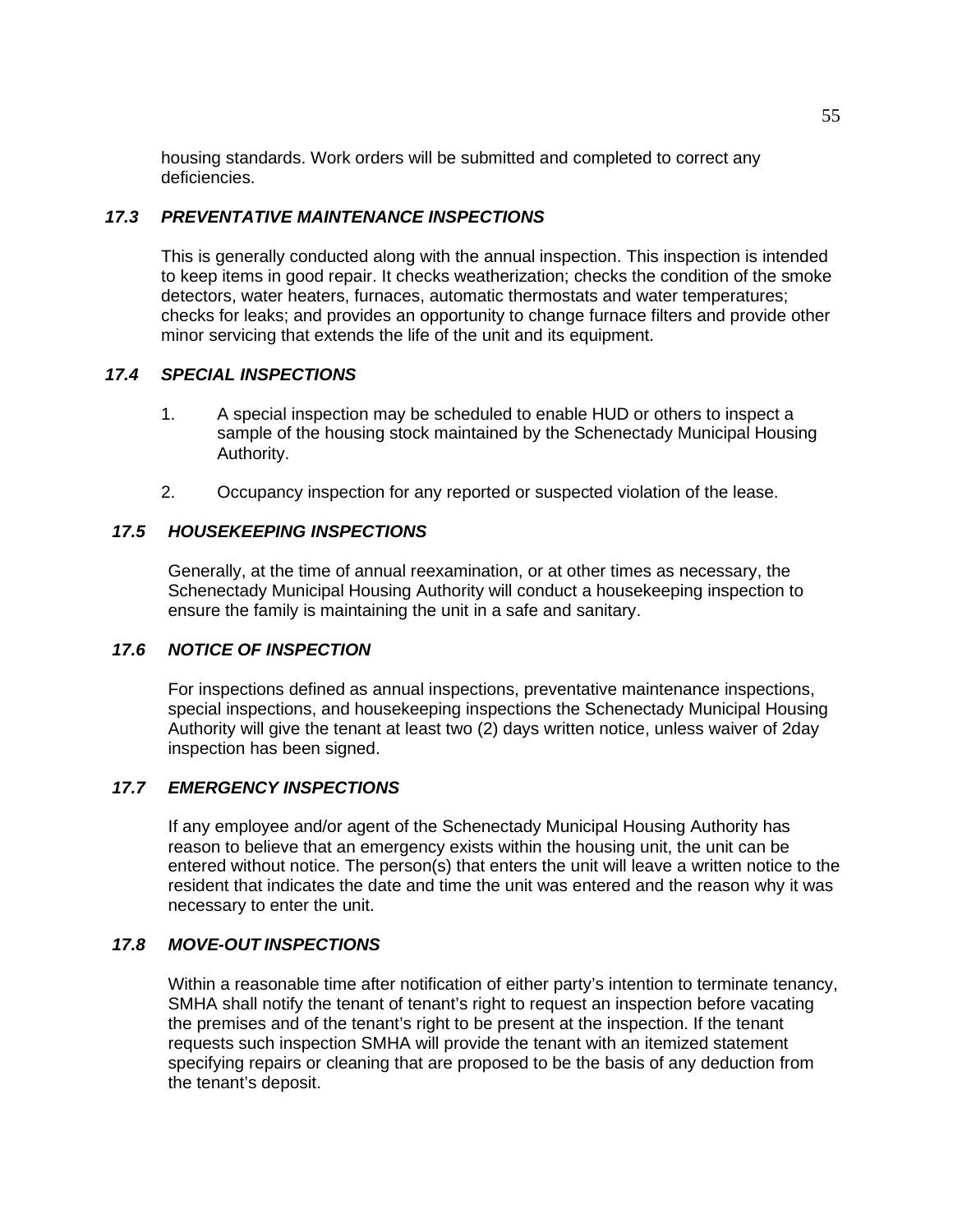#### **18.0 INVESTIGATIONS**

## *18.1 COMPLAINTS AGAINST A TENANT*

When a complaint is made against a certain tenant by another tenant or when reliable information is received by the Authority regarding the tenancy of a specific family housed in one of the Authority's developments, an employee from the Occupancy Department in cooperation with the Authority's Security Coordinator and Tenant Investigator shall institute an investigation to gain information as to possible lease violations, breaches of the Authority's Rules and Regulations, or other matters as sited in the Sections of Evictions, that can lead to the institution of summary evictions proceedings.

- 1. These investigations may include verification of employment status, verification of income, interviews with complainant or other persons to establish matters of fact in determining whether the behavior of the certain tenant indeed constitutes a material violation of the lease. The investigation may also involve an inspection of the tenant's apartment with adequate notice as stipulated in the lease.
- 2. It shall be the case that in due course, an employee of the Occupancy Department of the Authority, having gathered preliminary information concerning possible lease violations of a tenant, shall call in the tenant for an Administrative Conference. At that time, the tenant shall be apprised of the information we have gathered concerning possible lease violations, and given an opportunity to respond to certain allegations, or respond to factual material. At the end of the Conference the Authority may enter into an agreement with the tenant as to future conduct, such as Rent Repayment Agreement, or agreements to remove a pet that do not meet pet policy requirements and the Occupancy employee shall explain any further action that they feel obliged to take (a physical inspection, notice of intention to seek eviction, etc.)
- 3. When the investigation involves a physical inspection of an apartment, written notice of the intended inspection shall be sent to the tenant The communication shall give the tenant 48 hour notice of the Authoritys intent to inspect, and shall give reason(s) for the inspection, (possible lease violations).
- 4. When the tenant occupies housing on a conditional basis as stipulated by an agreement entered into or the decision of a Hearing Officer as a part of the findings of a Fair Hearing (to stay or avoid an eviction notice), the tenant may waive their rights to such advance notice of inspection only with tenants Legal Counsel and Hearing Officer present.
- 5. If the physical inspection of an apartment is being carried out in connection with complaints, allegations, or information involving the possession, use or sale of illegal substance or other criminal activities covered under >Zero Tolerance= policy. A drug sniffing dog and a handler may accompany Occupancy and Security employees of the Authority. Suspected drugs and/or materials may be confiscated and removed as found in the course of the inspection of the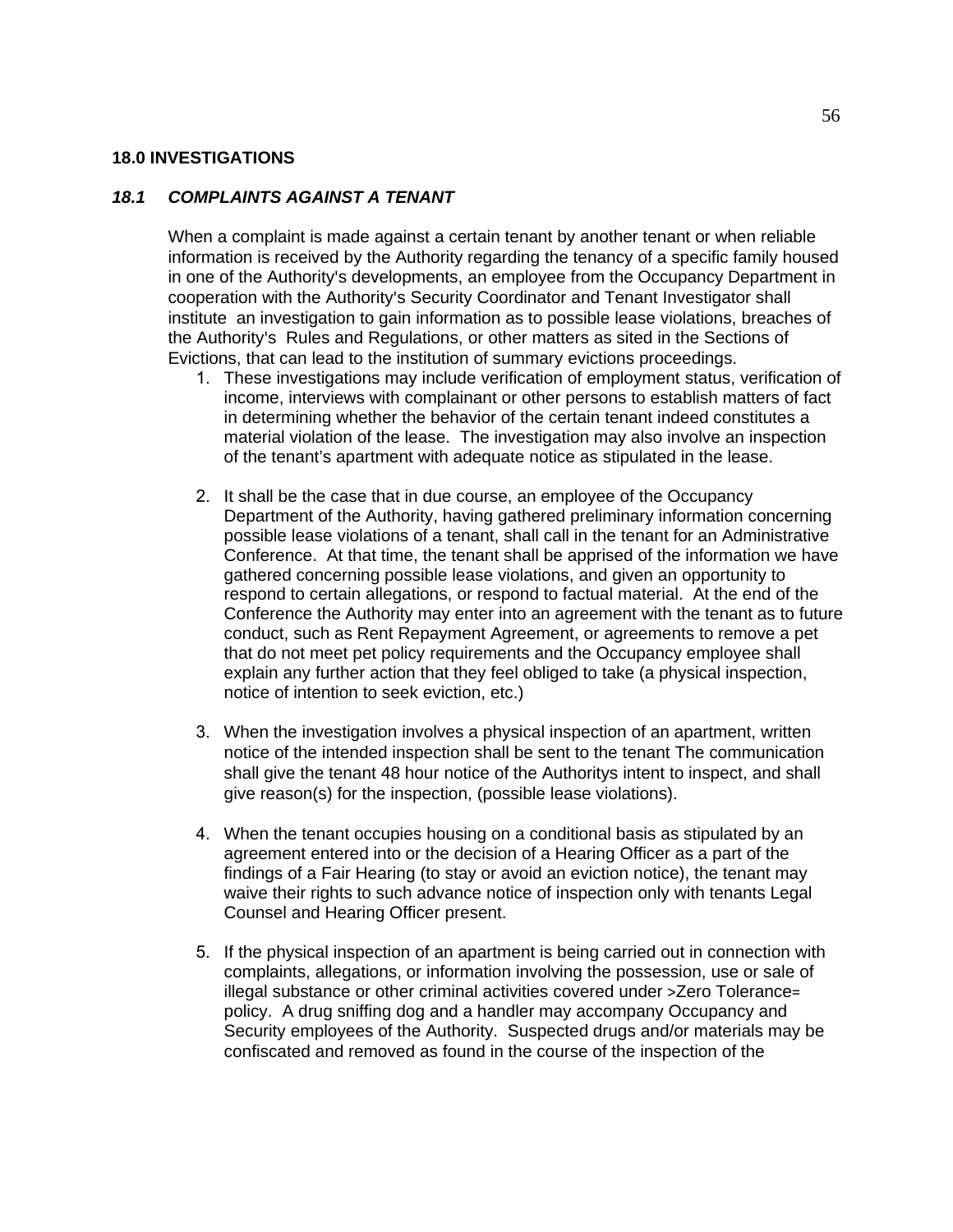apartment and the premises, and be tested for positive identification of illegal substance for lease violation (s). It is not the intent of the Authority to conduct a criminal investigation nor bring charges against our tenants, but rather ascertain whether or not there have been material breaches of the Authority=s lease agreement with the tenant.

- 6. In order to safeguard the rights and interests of the tenant(s) being investigated, the Authority shall limit physical inspections involving drug sniffing dogs to cases where at least one of the following criteria apply:
	- a. The Authority in the normal course of business has received at least two (2) separate anonymous complaints, from two (2) separate parties, which fail to provide a description of the activity or the subjects involved beyond the simple allegation of wrong doing, or
	- b. The Authority in the normal course of business has received at least one (1) anonymous complaint which describes in detail the alleged activity and includes the names or descriptions of certain individuals, vehicles, or plate numbers, or,
	- c. The Authority in the normal course of business has received at least one (1) complaint from an individual identifying him or herself, and alleging wrong doing on the part of a certain tenant , or
	- d. Any complaint or information received by the Authority in the normal course of business that alleges drug sale. It may be the practice of the Authority that this type of complaint may be referred to the police prior to the Authority taking any related action, giving the police a reasonable amount of time to develop a case, and take action themselves.

### *18.2 ADEQUATE NOTICE TO VACATE*

Except in cases of non-payment of rent, no resident shall be given notice to vacate without being told by the Authority in an Administrative Conference or other appropriate manner, the reason for the eviction, and given an opportunity to make such reply or explanation as he/she may wish.

### *18.3 WRITTEN RECORD OF EVICTION*

A written record of eviction shall be maintained by the Authority and all contain the following information:

- A. Name of resident and identification of unit occupied
- B. Date of Notice to Vacate
- C. Specific reason(s) for the Notice to Vacate. For example, if a tenant is being evicted because of undesirable behavior, the record should detail the actions which resulted in the determination that eviction should be instituted.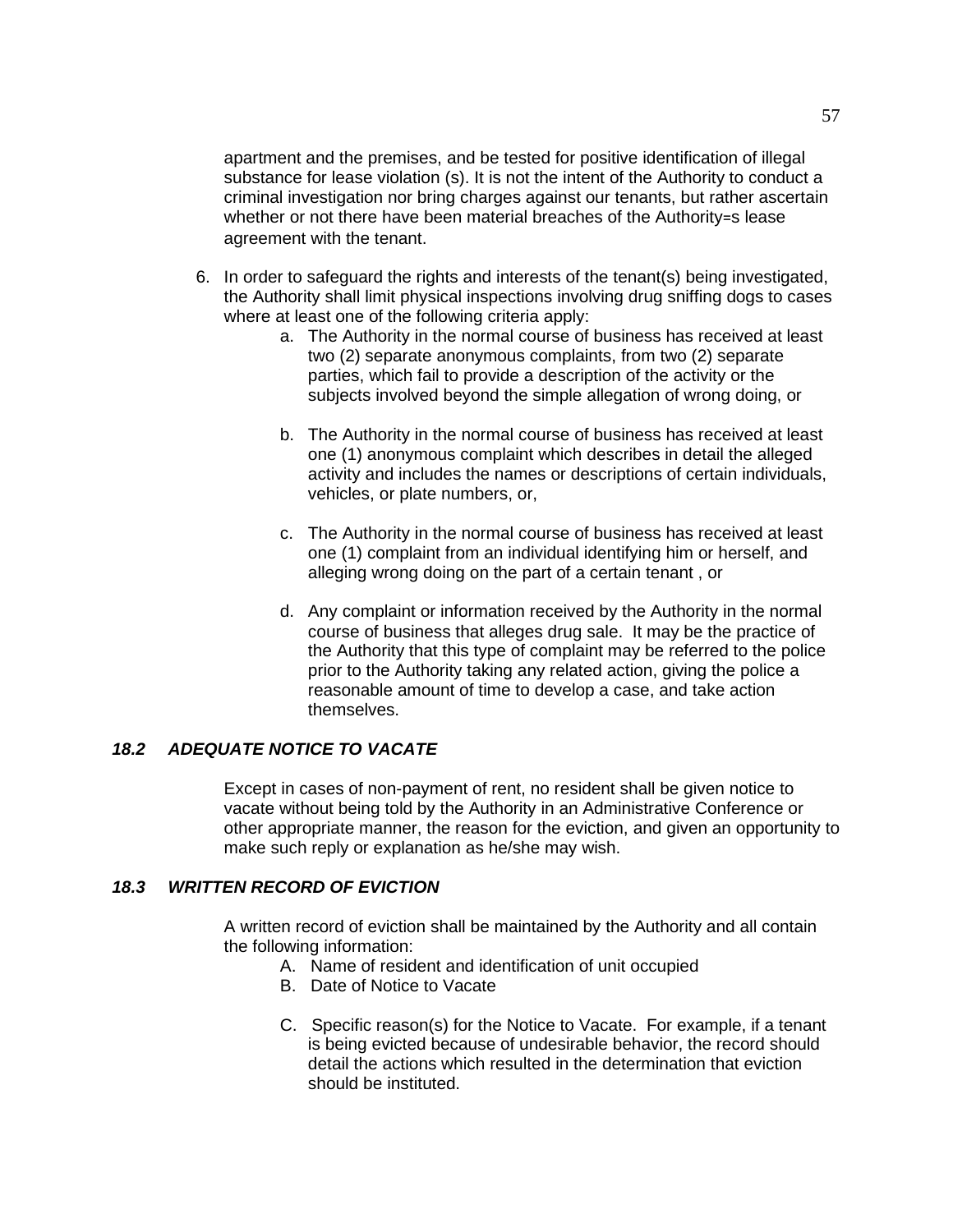D. Date and method of notifying residents with summary of any Administrative Conferences with residents, including the names of Conference participants.

### *18.4 MISSED APPOINTMENTS*

If the family fails to responds to the letter to attend scheduled conference, a second letter will advise of a new time and date for the conference, allowing for the same considerations for rescheduling and accommodations as in 15.2 of this plan. The letter will also advise that failure by the family to attend the second scheduled conference will result in the Schenectady Municipal Housing Authority taking eviction action against the family.

The tenant shall be entitled to discuss and resolve any grievance with management through the Grievance Procedure.

### **19.0 CRIMINAL, DRUG TREATMENT, AND REGISTERED SEX OFFENDER CLASSIFICATION RECORD MANAGEMENT POLICY**

### *19.1 PURPOSE*

In the course of its regular operations, the Schenectady Municipal Housing Authority comes into possession of criminal records as well as records of drug treatment or registered sex offender status of both residents and applicants. While necessary to accomplish Housing Authority business, these records shall be maintained under the strictest measures of confidentiality.

### *19.2 ACQUISITION*

All adult applicants and residents shall complete the Schenectady Municipal Housing Authority Authorization for Release of Police Records and Authorization of Release of Medical Records when they apply for housing. The Schenectady Municipal Housing Authority and the Schenectady Police Department have an agreement to check for criminal records of applicants. The Authority may check with any local jurisdictions, County, State, Federal Agency or courts for criminal records including other local police departments, NYS and other states and/or the Federal Government. This check is done for the purpose of screening applicants for housing for any criminal behavior.

All request for criminal records or records of drug treatment or registered sex offenders status will direct the records to be sent to the supervisor of the applications office (Director of Occupancy). The Director of Occupancy will assign the departments Investigator access to the records received. Both the Director of Occupancy and the Tenant Investigator shall discuss the records with other housing employees only as required to make a housing decision.

### *19.3 MAINTENANCE*

The Schenectady Municipal Housing Authority will keep all criminal record or records of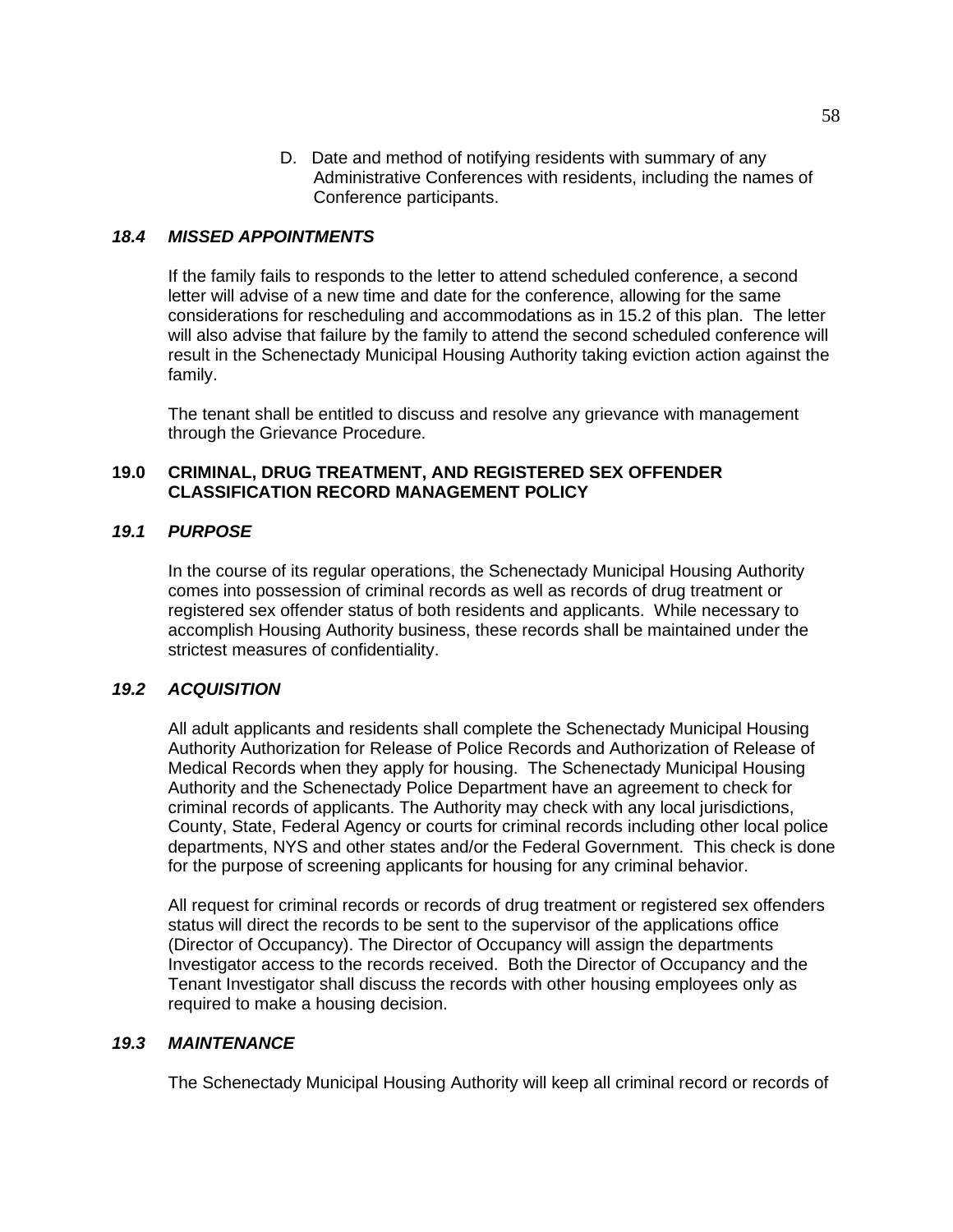drug treatment or sex offender status that are received confidential. These records will be used only to screen applicants for housing or to pursue evictions. The records will not be disclosed to any person or other entity except for official use in court proceedings. No copies will be made of the records except as required for official or court proceedings.

Criminal records or records of drug treatment or registered sex offender status will be kept in file separate from other application or eviction information. These files will be maintained in a different cabinet that is locked and kept in a secure location. Only specified employees shall have access to this cabinet.

#### *19.4 DISPOSITION*

.

The records shall be destroyed once action is taken on the application for housing and any grievance hearing or court proceeding has been completed and the action is finalized. A notification of destruction will be maintained.

## **20.0 PET OWNERSHIP POLICY**

#### **1. Introduction**

In accordance with HUD regulations, SMHA will attempt to accommodate pet owning applicants and Tenants according to our eligibility, selection, admissions and pet ownership policies. In order to be registered, pets must be appropriately inoculated against rabies, distemper and other conditions prescribed by state and/or local ordinances. They must comply with all other state and local public health, animal control, and anti-cruelty laws including any licensing requirements; valid license must be filed with SMHA. A certification signed by a licensed veterinarian or state or local official shall be annually filed with SMHA to attest to the inoculations.

#### **2. Assistive Animals**

This policy does not apply to service animals, support animals, assistance animals, or therapy animals that are used to assist persons with disabilities. These animals are allowed in all public housing facilities with no restrictions other than those imposed on all tenants to maintain their units and associated facilities in a decent, safe, and sanitary manner and to refrain from disturbing their neighbors. The person requesting this exclusion to the Pet Policy of this housing authority must have a disability and the accommodation must be necessary to afford the person with a disability an equal opportunity to use and enjoy a dwelling.

To show that a requested accommodation may be necessary, there must be an identifiable relationship, or nexus, between the requested accommodation and the person's disability. The Schenectady Municipal Housing Authority will verify the existence of the disability, and the need for the accommodation— if either is not readily apparent. Accordingly, persons who are seeking a reasonable accommodation for an emotional support animal will be required to provide documentation from a physician, psychiatrist, social worker, or other mental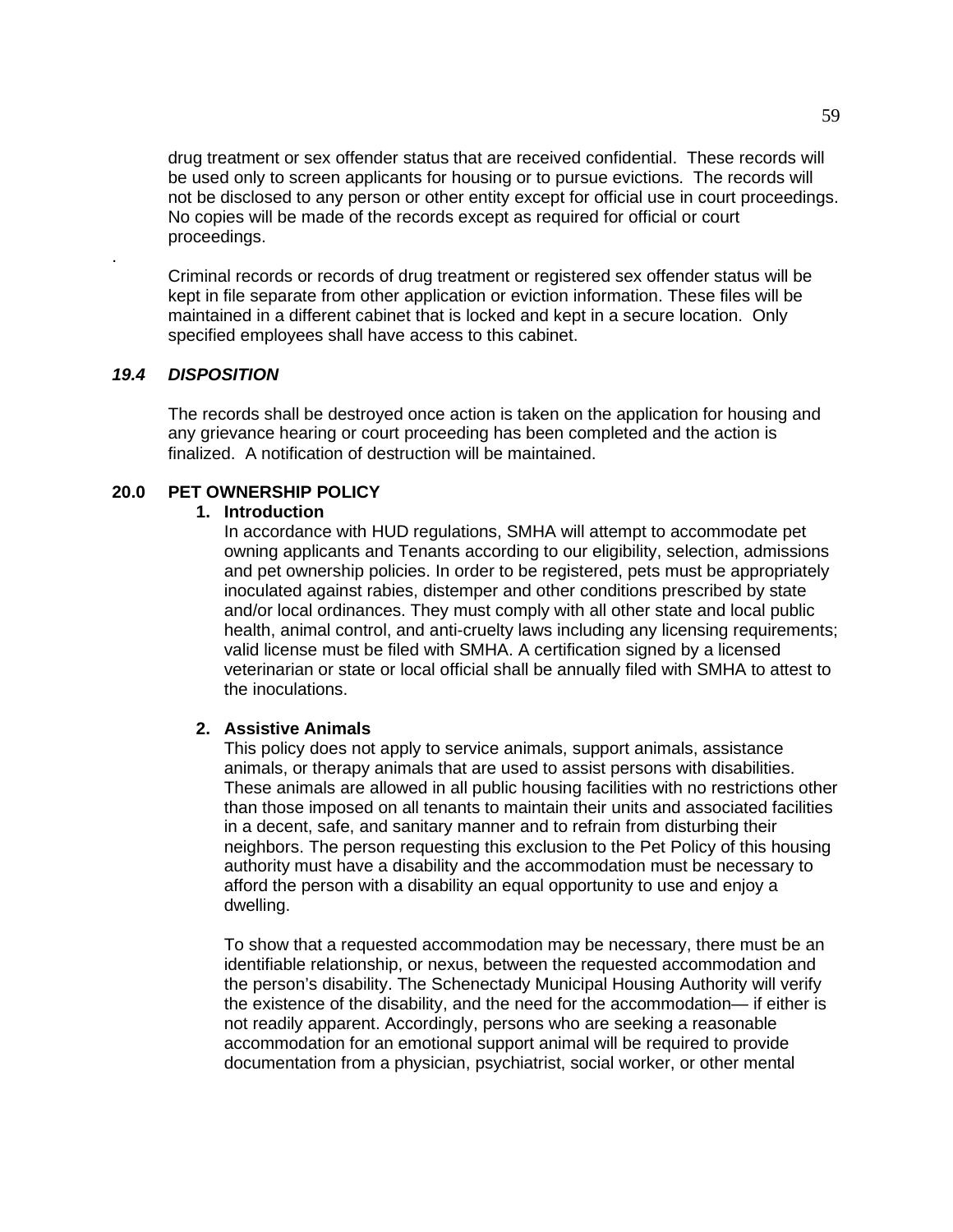health professional that the animal provides support that alleviates at least one of the identified symptoms or effects of the existing disability.

In addition, the Schenectady Municipal Housing Authority is not required to provide any reasonable accommodation that would pose a direct threat to the health or safety of others. Thus, if the particular animal requested by the individual with a disability has a history of dangerous behavior, we will not accept the animal into our housing. Moreover, we are not required to make a reasonable accommodation if the presence of the assistance animal would (1) result in substantial physical damage to the property of others unless the threat can be eliminated or significantly reduced by a reasonable accommodation; (2) pose an undue financial and administrative burden; or (3) fundamentally alter the nature of the provider's operations.

#### **3. Pet Defined**

SMHA will allow only common household pets. This means only domesticated animals such as a dog, cat, bird, caged rodent or fish in aquariums will be allowed in units. Common household pets do not include reptiles. If this definition conflicts with a state or local law or regulation, the state or local law or regulation shall govern.

Commercial breeding of any animal is prohibited.

All dogs and cats must be spayed or neutered before they become six months old. A licensed veterinarian must verify this fact.

#### **4. Approval**

Residents must have the prior written approval of SMHA before moving a pet into their unit. Residents must request approval on the Authorization for Pet Ownership Form that must be fully completed before SMHA will approve the request. Residents must give SMHA a picture of the pet so it can be identified.

#### **5. Pet Deposit**

A pet deposit of **\$100.00** is required at the time of registering a pet. The deposit is refundable when the pet or the family vacates the unit, less any amounts owed due to damage beyond normal wear and tear. If more than one pet is approved, a separate deposit is required for each pet. The deposit must be paid in full in advance of bringing a pet into an apartment.

#### **6. Designated Prohibited Areas**

Pets must be kept in the owner's apartment or on a leash at all times when outside the unit (no outdoor cages may be constructed). Pets will be allowed only in designated areas on the grounds of the property if SMHA designates a pet area for the particular site. Pet owners must clean up after their pets and are responsible for disposing of pet waste.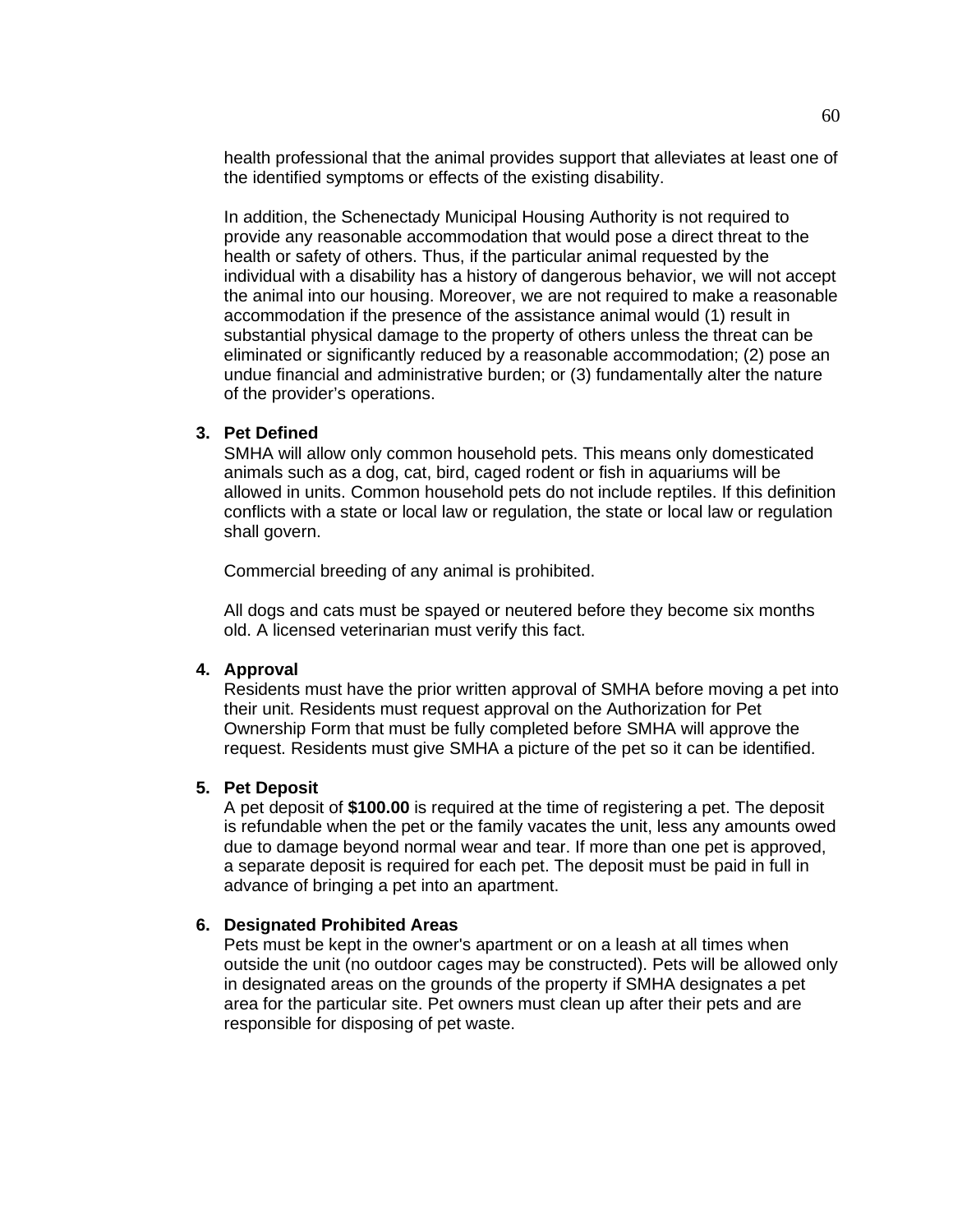With the exception of approved assistive animals, no pets shall be allowed in community rooms, community room kitchens, laundry rooms, public bathrooms, lobbies, hallways, playgrounds or offices in any of our sites.

To accommodate residents who have medically certified allergic or phobic reactions to dogs, cats, or other pets, those pets may be barred from certain wings (or floors) in our development(s)/(building(s)). This shall be implemented based on demand for this service.

#### **7. Requirements Placed on Pet Owners**

Only one (1) pet per apartment is allowed at any time unless permission is granted for additional pets by SMHA. Any request for additional pets shall be in writing stating the special conditions that exist to justify keeping more than one pet.

In order to be registered, pets must be appropriately inoculated against rabies, distemper and other conditions prescribed by state and/or local ordinances. They must comply with all other state and local public health, animal control, and anticruelty laws including any licensing requirements; valid license must be filed with SMHA. A certification signed by a licensed veterinarian or state or local official shall be annually filed with SMHA to attest to the inoculations.

At SMHA's request, a Tenant shall provide a statement from their physician verifying Tenant's ability to care for a pet.

Tenants owning a cat shall provide in the apartment a litter tray for the animal's use. Waste is to be separated daily, placed in a properly wrapped, non-absorbent bag and properly disposed of. Cat litter shall be changed frequently to avoid unsanitary conditions. Under no circumstances shall cat litter be flushed down any toilet or other household drain.

Any Tenant who owns or keeps a pet in their dwelling unit will be required to pay for any damages caused by the pet. Also, any pet-related insect infestation in the pet owner's unit will be the financial responsibility of the pet owner and SMHA reserves the right to exterminate and charge the resident.

A pet owner shall physically control or confine his/her pet during the times when SMHA employees, agents of SMHA or others must enter the pet owner's apartment to conduct business, provide services, enforce lease terms, etc.

If a pet causes harm to any person, the pet's owner shall be required to permanently remove the pet from SMHA's property within 24 hours of written notice from SMHA. The pet owner may also be subject to termination of his/her dwelling lease.

A pet owner who violated any other conditions of this policy may be required to remove his/her pet from the development within 10 days of written notice from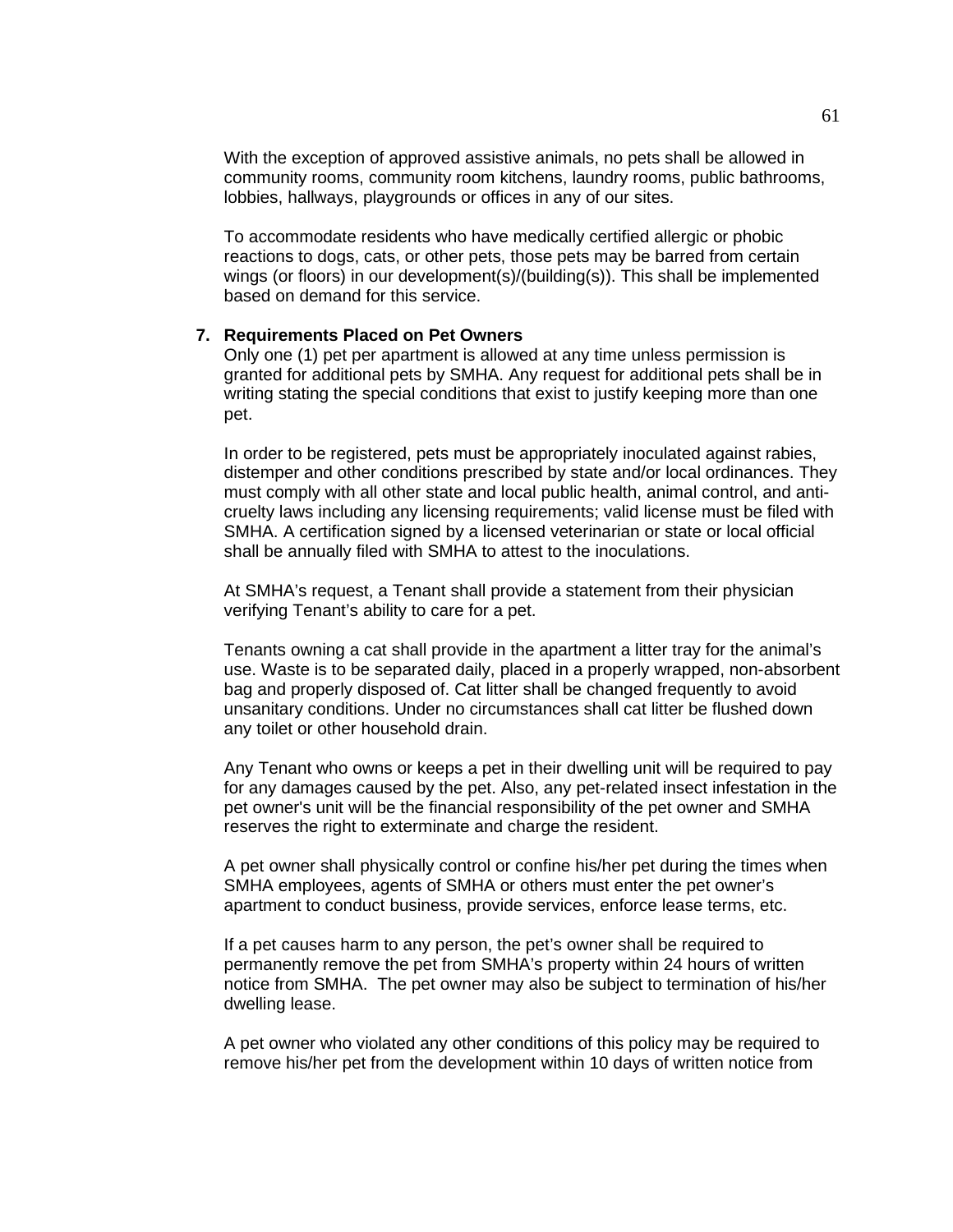SMHA. The pet owner may also be subject to termination of his/her dwelling lease.

SMHA's grievance procedures shall be applicable to all individual grievances or disputes arising out of violations or alleged violations of this policy.

The pet and its living quarters must be maintained in a manner to prevent odors and any other unsanitary conditions in the owner's unit and surrounding areas.

Repeated substantiated complaints by neighbors or SMHA personnel regarding pets disturbing the peace of neighbors through noise, odor, animal waste, or other nuisance may result in the owner having to remove the pet or move him/herself.

Pets that make noise continuously, including but not limited to barking, and/or incessantly for a period of 10 minutes or intermittently for one half hour or more to the disturbance of any person at any time of day or night shall be considered a nuisance.

#### **8. Restrictions on Certain Pets**

The keeping of snakes or any other reptiles is prohibited.

Any animal deemed to be potentially harmful or dangerous to the health or safety of others, including but not limited to attack or fight trained dogs, is prohibited.

Dogs weighing more than twenty (20) pounds at maturity are prohibited. SMHA shall not be responsible for forecasting the weight of a dog that is not full grown. If a growing dog weighing 20 pounds or less is approved by SMHA, and the dog matures to a weight greater than 20 pounds, the dog will be in the prohibited weight class and must be removed from SMHA property.

Fish tanks in excess of ten (10) gallons are prohibited.

#### **9. Removal of Pets**

SMHA, or an appropriate community authority, shall require the removal of any pet from an apartment or other SMHA property if the pet's conduct or condition is determined to be a nuisance or threat to the health or safety of other occupants of the property or of other persons in the community where the project is located, including SMHA staff and Contractors, or if the health and safety of the pet is at risk.

In the event of illness or death of pet owner, or in the case of an emergency which would prevent the pet owner from properly caring for the pet, SMHA has permission to call the emergency caregiver designated by the resident or the local Pet Law Enforcement Agency to take the pet and care for it until family or friends can claim the pet and assume responsibility for it. Any expenses incurred will by the responsibility of the original pet owner, or the new pet owner.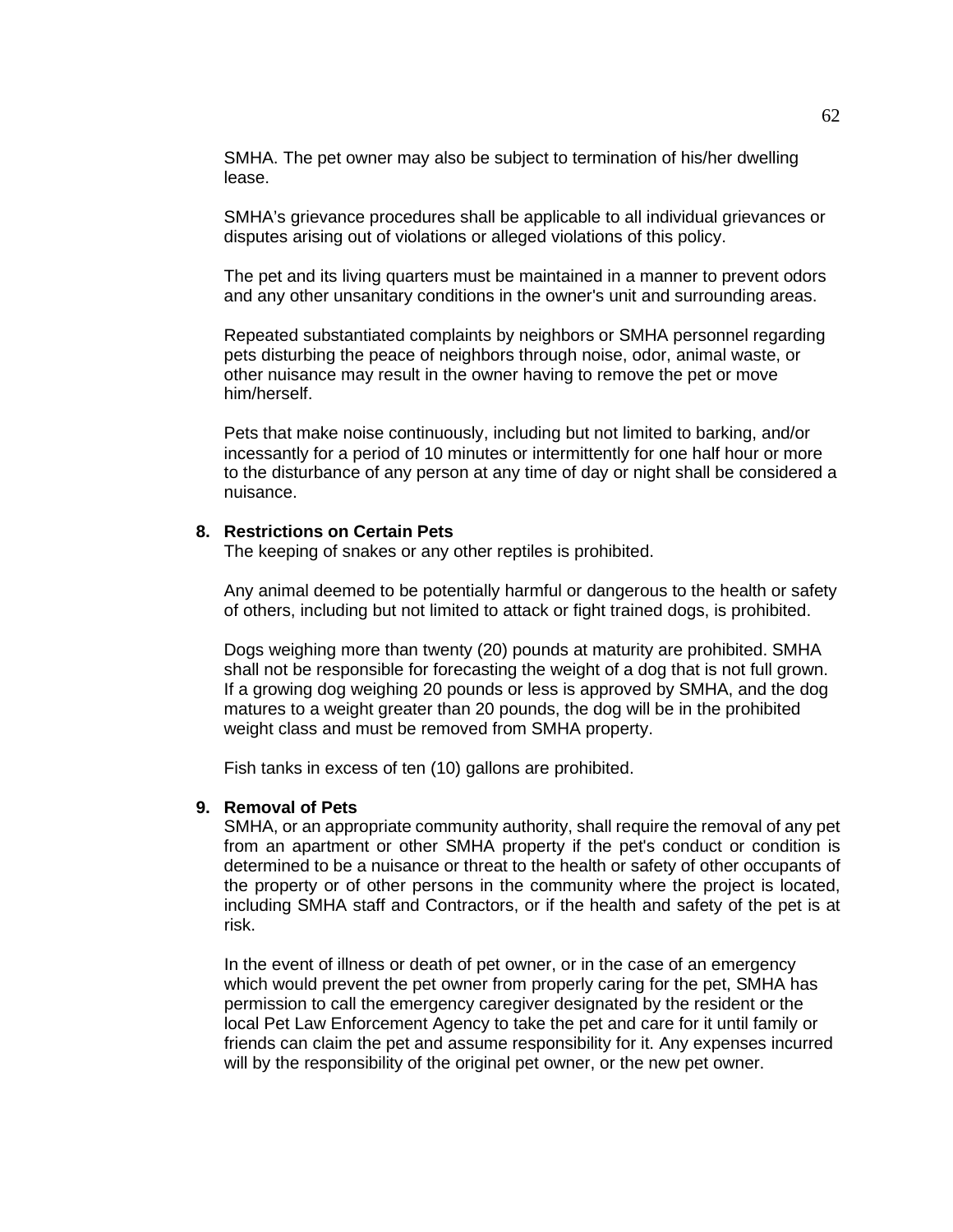### **21.0 REPAYMENT AGREEMENTS**

With the exception of cases of fraud, when a resident owes the Schenectady Municipal Housing Authority back charges and is unable to pay the balance by the due date, the resident may request that the Schenectady Municipal Housing Authority allow them to enter into a Repayment Agreement. The Schenectady Municipal Housing Authority has the sole discretion of whether to accept such an agreement. All Repayment Agreements must be in writing and signed by both parties. Failure to comply with the Repayment Agreement terms may subject the Resident to eviction procedures.

### **22.0 TERMINATION AND EVICTIONS**

### *22.1 TERMINATION BY TENANT*

The tenant may terminate the lease by submitting a Notice to Vacate, using the official SMHA Vacate Form identified as Notice of Intent to Voluntarily Vacate. This form must be filled with the required information, delivered in person to SMHA and signed in front of an SMHA employee. If the form is not witnessed by SMHA staff, then the official Notice of Intent to Voluntarily Vacate form must be notarized and mailed or hand delivered to SMHA.

Tenant shall give SMHA at least 30 days' notice in writing of intent to vacate prior to the termination of tenant's lease. A notice period must include a full month. Exceptions may be granted due to illness or death at the discretion of SMHA.

If the tenant vacates prior to the end of the above-mentioned notice period, tenant will be responsible for rent through the end of the notice period or until the unit is re-rented, whichever occurs first.

If the tenant decides to rescind the voluntary vacate, tenant must contact SMHA no later than fifteen (15) days before the vacate day, using the Notice of Intent to Voluntarily Vacate form.

## *22.2 TERMINATION BY THE HOUSING AUTHORITY*

The Schenectady Municipal Housing Authority after 10/01/2000 will not renew the lease of any family that is not in compliance with the community service requirement or an approved Agreement to Cure. If they do not voluntarily leave the property, eviction proceedings will begin.

The Schenectady Municipal Housing Authority will terminate the lease for serious or repeated violations of material lease terms. Such violations include but are not limited to the following:

A. Nonpayment of rent or other charges;

- B. A history of late rental payments;
- C. Failure to provide timely and accurate information regarding family composition, income circumstances, or other information related to eligibility or rent.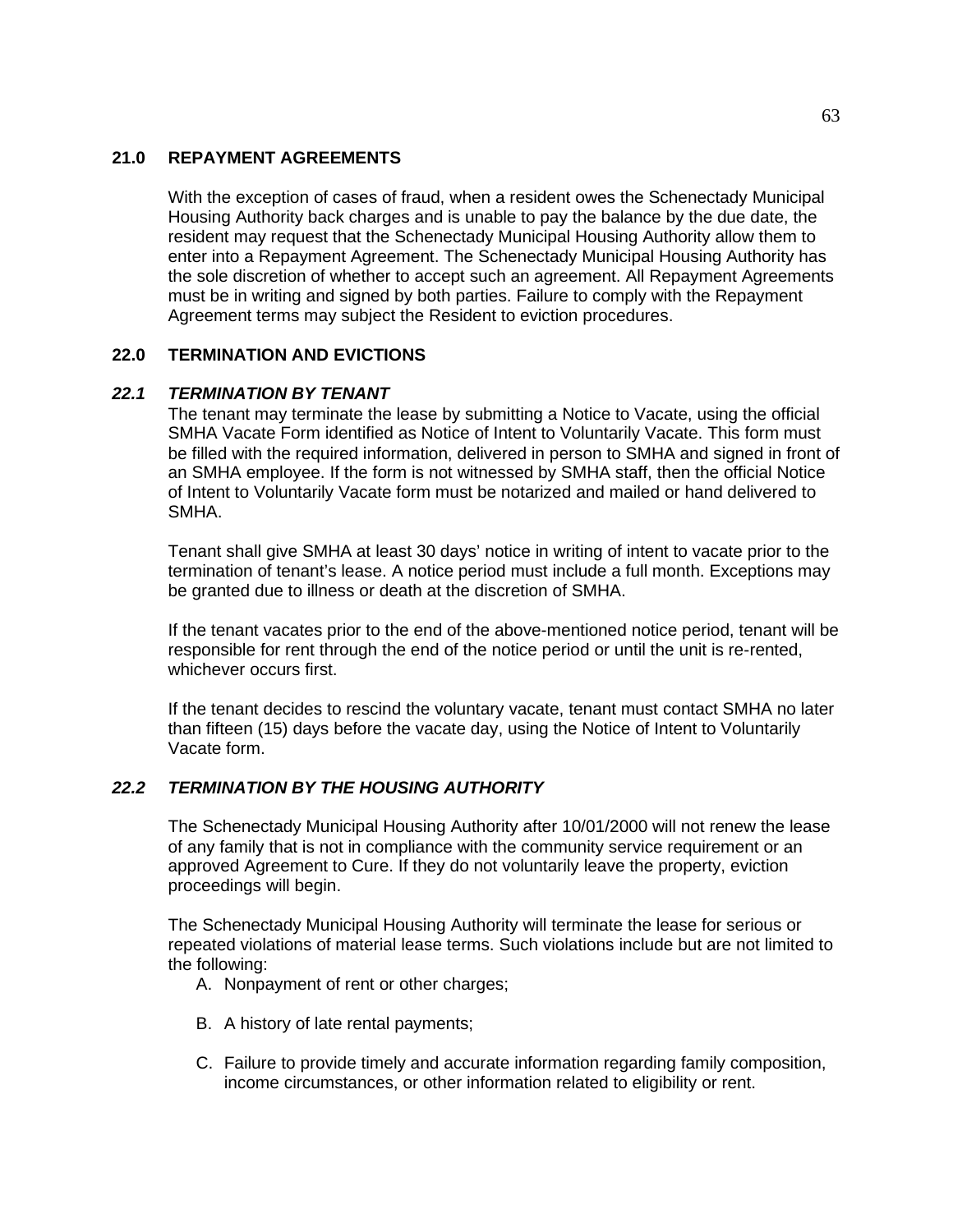- D. Failure to allow inspection of unit.
- E. Failure to maintain the unit in a safe and sanitary manner;
- F. Assignment or subletting of the premises;
- G. Use of the premises for purposes other than as a dwelling unit (other than for housing authority approved resident businesses);
- H. Destruction of property;
- I. Acts of destruction, defacement, or removal of any part of the premises or failure to cause guests to refrain from such acts;
- J. Any criminal activity on the property or drug-related criminal activity on or off the premises. This includes but is not limited to the manufacture of methamphetamine on the premises of the Schenectady Municipal Housing Authority;
- K. Non-compliance with Non-Citizen Rule requirements;
- L. Permitting persons not on the lease to reside in the unit more than fourteen (14) days each year without the prior written approval of the Housing Authority; and
- M. Breach of rules and regulations of tenancy.
- N. Under or over occupancy and reused offer of transfer, would include remaining member(s) of tenant family.
- O. Assignment of transfer of possession by tenant of record to person(s) without Authority permission or consent as defined in admission standards.
- P. Non-desirability as defined in admission standard.
- Q. Contingent liability arising from the use of the apartment for illegal purposes.
- R. Any violation of the Federal AOne Strike & You're Out@ policy in regards to substance abuse (Revised Sept. 19998)
- S. Any material violation of the Federal lease signed at admission.
- T. Being over the income limit for the program.
- U. Other good cause.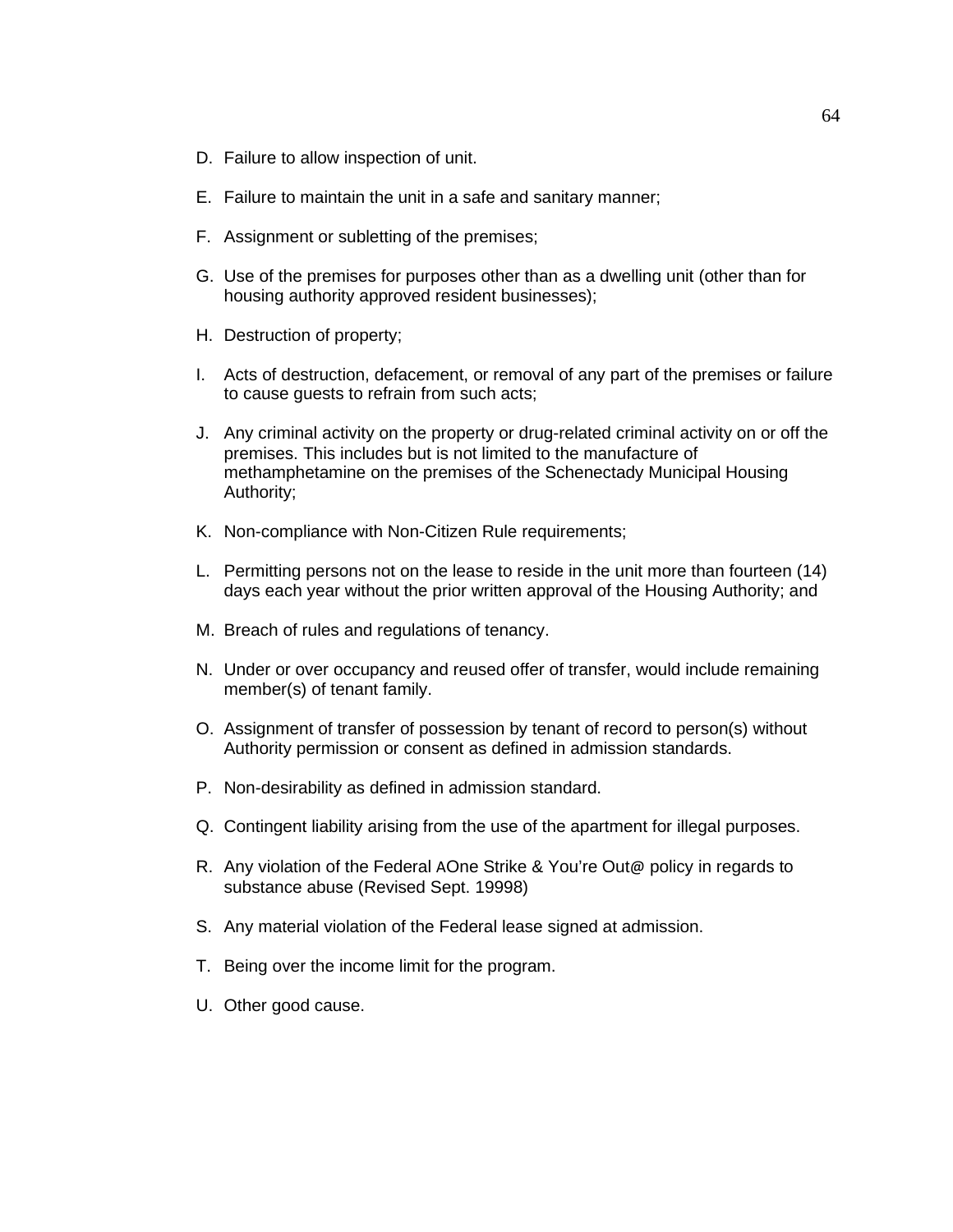The Schenectady Municipal Housing Authority will take immediate action to evict any household that includes an individual who is subject to a lifetime registration requirement under a State sex offender registration program.

### *22.3 ABANDONMENT*

The Schenectady Municipal Housing Authority will consider a unit to be abandoned when a resident has both fallen behind in rent and has clearly indicated by words or actions an intention not to continue living in the unit.

When a unit has been abandoned, an Schenectady Municipal Housing Authority will attempt to locate the tenant by thru mail or name listed as next of kin in the tenant file. If unsuccessful in locating the tenant, the Housing Authority will seek eviction thru the court system for non-payment of rent.

# *22.4 RETURN OF SECURITY DEPOSIT*

After a family moves out, the Schenectady Municipal Housing Authority will return the security deposit within fourteen days (14) or give the family a written statement of why all or part of the security deposit is being kept. The rental unit must be restored to the same conditions as when the family moved in, except for normal wear and tear. Deposits will not be used to cover normal wear and tear or damage that existed when the family moved in.

If State law requires the payment of interest on security deposits, it shall be complied with.

The Schenectady Municipal Housing Authority will be considered in compliance with the above if the required payment, statement, or both, are deposited in the U.S. mail with first class postage paid within fourteen (14) days.

## **22.5 SUPPORT FOR OUR ARMED FORCES**

A major and important component of our armed forces are the part-time military personnel that serve in various Reserve and National Guard units. The Schenectady Municipal Housing Authority is very supportive of these men and women. An unfortunate fact of service in both the Reserves and National Guard is that from time to time their personnel are activated to full-time status and asked to serve our country in a variety of ways and circumstances. Whenever the Federal Government activates Reserve and/or National Guard personnel, the Schenectady Municipal Housing Authority wants to support these brave warriors in the following manners:

- A. If a family finds it necessary for another adult to temporarily move into a unit solely to serve as a temporary guardian for children residing in the unit, the income received by the temporary guardian will not be counted in determining family income.
- B. Although typically a criminal background check is required before anyone before anyone can move into a public housing requirement will be waived for a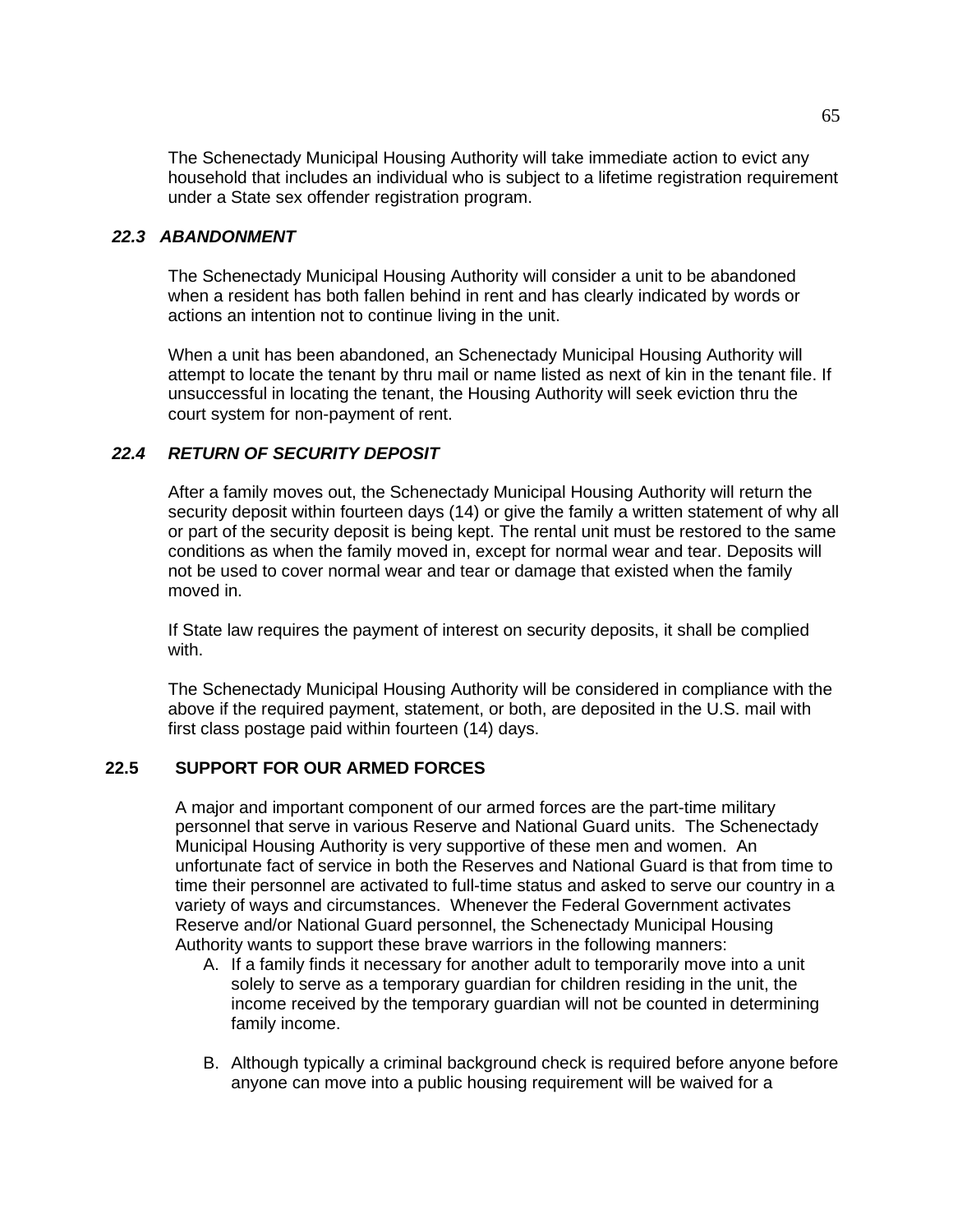temporary guardian. Instead, the background check will occur after the person moves in. If the results of the check dictate that the person is ineligible for public housing, the family shall be given a reasonable time to find a replacement temporary guardian.

- C. Recognizing that activation in the Reserves or National Guard can be very disruptive to a family=s income, the Schenectady Municipal Housing Authority will expeditiously re-evaluate a resident=s rent if requested to do so and will exercise reasonable restraint if the activated resident has trouble paying their rent.
- D. Typically a unit cannot be held by a family that is not residing in it as their primary residence. If all members of a military family are temporarily absent from the unit because a member of the family has been called to active duty, the family can retain control of the unit by paying the required rent and returning to the unit within 30 days of the conclusion of the active duty service.

### **23.0 PUBLIC HOUSING ANTI-FRAUD POLICY**

The Schenectady Municipal Housing Authority is fully committed to combating fraud in its public housing program. If defines fraud as a single act or pattern of actions that include false statements, the omission of information, or the concealment of a substantive fact made with the intention of deceiving or misleading the SMHA. It results in the inappropriate expenditure of public housing funds and/or violation of public housing requirements.

Although there are numerous different types of fraud that may be committed, the two most common are the failure to fully report all sources of income and the failure to accurately report who is residing in the residence. The SMHA shall aggressively attempt to prevent all cases of fraud.

When a fraudulent action is discovered, the SMHA shall take action by pursuing legal action to recover excess subsidies paid due to tenant fraud. Fraud is a crime and a crime of this nature should be pursued by a law enforcement agency, and a conviction for fraud of this nature regularly results in legal restitution to SMHA, whereas a repayment agreement can be abandoned leaving us with a more difficult process of recovering funds in full, and creating and monitoring a repayment agreement is a time consuming administrative task, and, under a court ordered restitution, payment is monitored and made directly to SMHA by the probation department.

#### **24.0 WADING POOL, TRAMPOLINE, OUTDOOR STRUCTURE, BOUNCE HOUSE POLICY**

The following policies are for the protection and benefit of all Schenectady Municipal Housing Authority residents, and by recommendation of SMHA's liability insurance provider.

A. WADING POOLS

a. Permanent swimming pools are not allowed.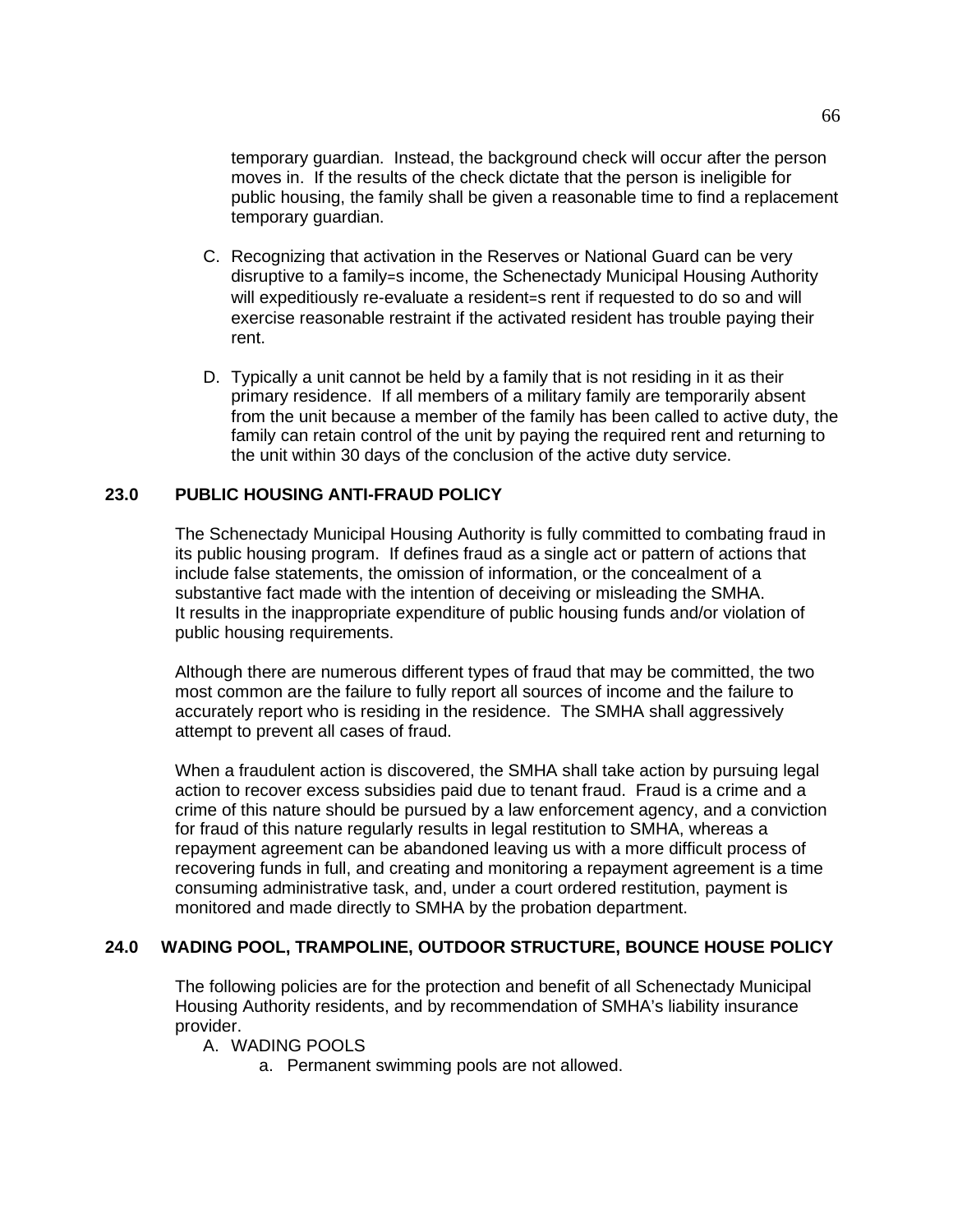- b. Wading pools shall not extend beyond six (6) feet in diameter.
- c. Wading pool walls shall not extend beyond a height of fifteen (15) inches.
- d. Wading pools must not be used prior to June 1 or after September 15 of each year and must be stored at the end of each season. Wading pools may not be stored outside during the off-season.
- e. Wading pools must be emptied after each use.
- f. Wading pools must be emptied of water, removed and securely stored at the end of each day, before dark. Wading pools shall only be used during daylight hours.
- g. Wading pools in use or with any water in them must be under the constant supervision and observation of the adult pool owner or his/her adult designee. The supervising adult must, at all times, be in a clean line of sight and sound of the wading pool and no more than six (6) feet away.
- h. Resident/owner is responsible for any damage and/or injury caused by the pool. The cost of any damage to Schenectady Municipal Housing Authority property, such as damage to grass, may be charged to the resident/owner of the wading pool.
- i. The Schenectady Municipal Housing Authority reserves the right to remove from its property, without immediate notice to the resident/owner, any wading pool that is not in compliance with this policy.
- j. Tenant will be charged for the removal of a wading pool that is not in compliance with this policy. The charge will be based on the labor cost to remove and dispose of the pool.

## B. TRAMPOLINES

- a. Trampolines of any kind shall not be installed, set up, or in any way utilized on any Schenectady Municipal Housing Authority property.
- b. The Schenectady Municipal Housing Authority reserves the right to remove from its property, without immediate notice to the resident, any trampoline that is not in compliance with this policy. Tenant will be charged for the removal of a trampoline not in compliance with this policy. The charge will be based on the labor cost to remove and dispose of the trampoline.

## C. TEMPORARY OUTDOOR STRUCTURES

Temporary Outdoor Structures are identified as any tenant owned items that are not a permanent part of the property and are not owned by the Schenectady Municipal Housing Authority. Examples of these structure include but are not limited to screen rooms, tents, playpens, toys, and storage containers.

- a. Temporary outdoor structures must be approved by Schenectady Municipal Housing Authority prior to placing them on property.
- b. Resident placing the structure on the property is responsible for any damage and/or injury caused by the structure. The cost of any damage to Schenectady Municipal Housing Authority property, such as damage to grass, may be charged to the resident.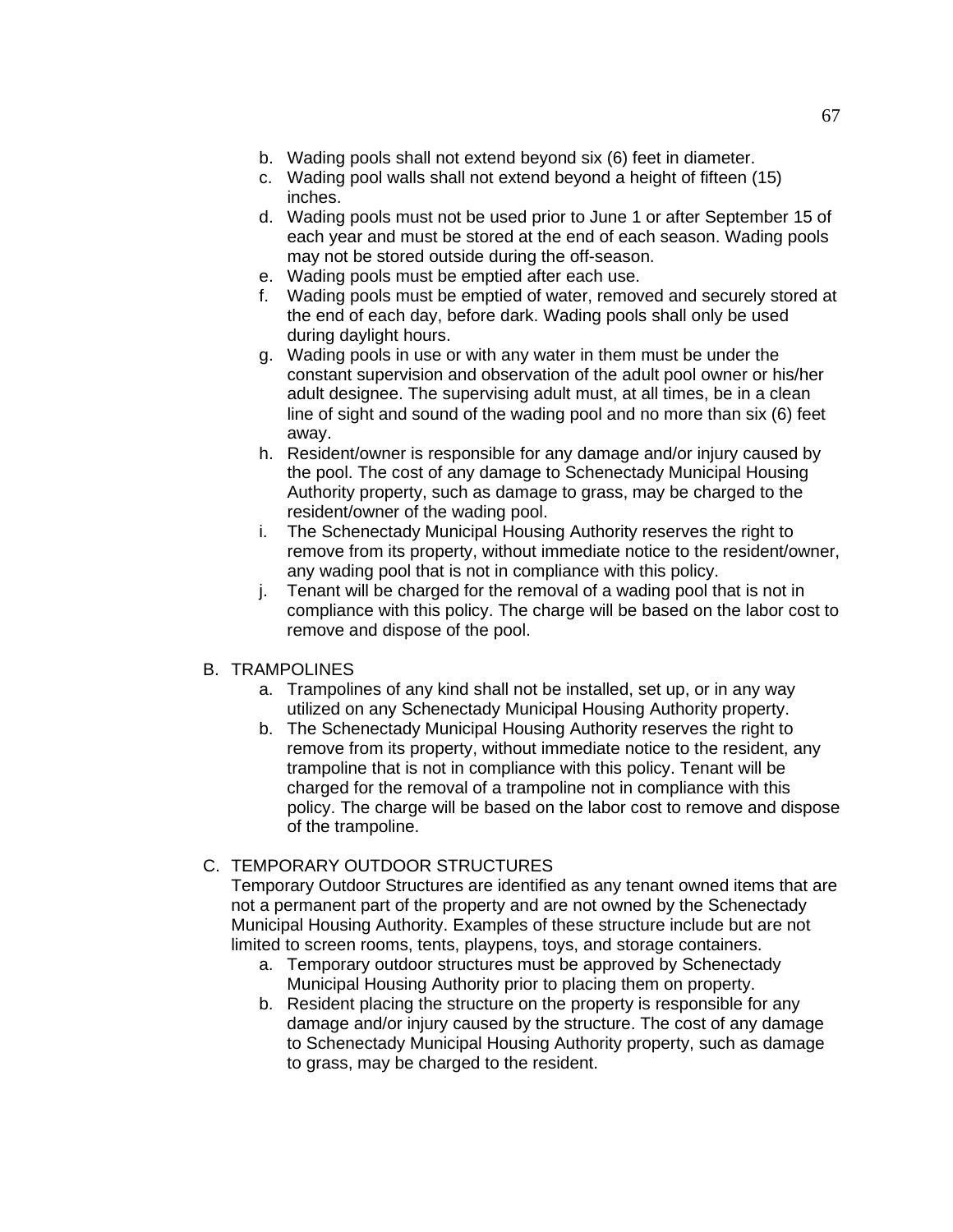c. The Schenectady Municipal Housing Authority reserves the right to remove from its property, without immediate notice to the resident, any structure that is not in compliance with this policy. Tenant will be charged for the removal of a structure not in compliance with this policy. The charge will be based on the labor cost to remove and dispose of the structure.

### D. BOUNCE HOUSES

- a. Inflatable bounce houses/recreation devices of any kind shall not be installed, set up, or in any way utilized on any Schenectady Municipal Housing Authority property.
- b. The Schenectady Municipal Housing Authority reserves the right to remove from its property, without immediate notice to the resident, any bounce houses/recreation devices that are not in compliance with this policy. Tenant will be charged for the removal of a bounce house/recreation device not in compliance with this policy. The charge will be based on the labor cost to remove and dispose of the bounce house/recreation device.

## **25.0 AIR CONDITIONER POLICY**

This policy is for the protection and benefit of all Schenectady Municipal Housing Authority residents and to ensure that SMHA is in compliance with HUD's Public Housing Assessment System (PHAS) requirements. Each air conditioner unit must meet the below listed inspection criteria:

- 1. Air conditioner may not be installed in the only window in a room; this pertains to any  $3<sup>rd</sup>$  story building or less. This is a U.S. Department of Housing and Urban Development requirement.
- 2. Residents may not install an air conditioner in any manner that will impair emergency exit or violate safety codes. It is the responsibility of the resident to insure that the air conditioner is installed properly by competent individuals.
- 3. The air conditioner unit must be operable, in good condition and free of rust and sharp edges.
- 4. The air conditioner must meet safety requirements; it must be grounded and equipped with a three wire power cord and three prong plug.
- 5. The air conditioner must plug directly into an electric wall outlet, or utilize a heavy duty three wire extension cord that is manufacturer approved for air conditioner units.
- 6. The casing must be tight to control condensation and prevent water droplets from forming on the side of the building.
- 7. If the air conditioner leaks to the inside or outside of the apartment, it must be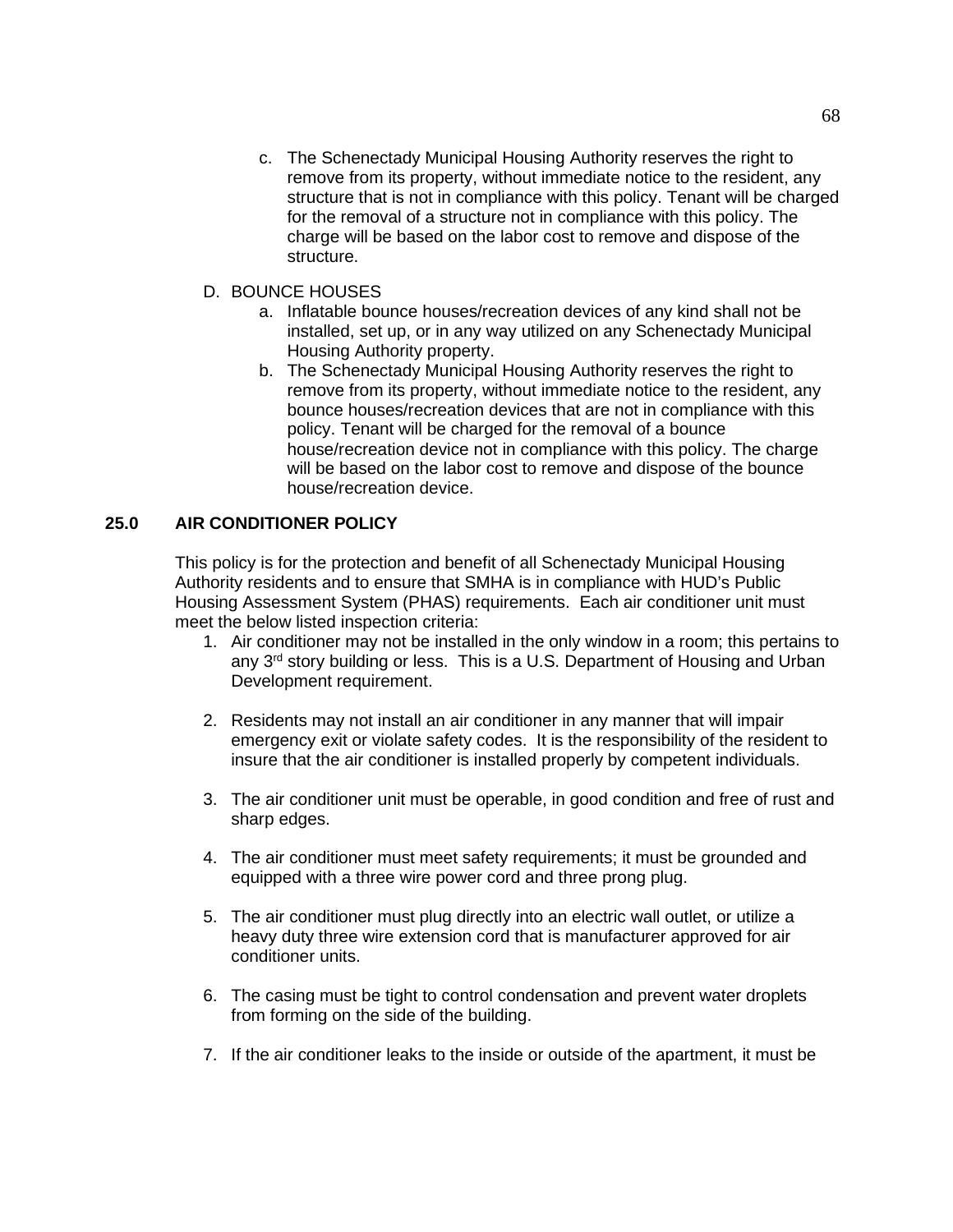disconnected and serviced immediately to prevent damage to the apartment walls and floor, and to prevent damage and discoloration to the exterior wall of a building.

- 8. Air conditioner parts must be replaced in accordance with the manufacturer's specifications. Residents may not use boards, cardboard or any materials to cover window openings.
- 9. Air conditioner units will be inspected by the Maintenance Department for safety, proper installation, appearance and general compliance with this policy. If necessary, the Housing Authority will assess charges to the resident for any non-compliance, including repair of any damages caused by improper installation, operation or maintenance of the air conditioner.
- 10. The resident is responsible for the maintenance of the air conditioner. If the unit is found to be in non-compliance with this policy, or if it presents a safety hazard, the Housing Authority will require the unit to be removed or repaired at the resident's expense. If a resident refuses to remove an air conditioner that does not comply with this policy, SMHA may, at its option, remove it and charge the resident.
- 11. Failure to remove an air conditioner that has failed SMHA's inspection after SMHA's request to do so is a serious lease violation which may results in lease cancellation.
- 12. SMHA will not install, maintain or remove personal air conditioners for residents. Management will not be liable for any damage or injury resulting from resident installation or use of air conditioners.

## **26.0 SMOKE FREE POLICY AND LEASE ADDENDUM FOR SCHENECTADY MUNICIPAL HOUSING AUTHORITY – EFFECTIVE JULY 30, 2018**

Smoking is not permitted in any building or facility of the Schenectady Municipal Housing Authority (SMHA) or on the grounds thereof in areas that are designated as Smoke-Free in accordance with this policy.

- 1. Purpose
	- The U.S. Department of Housing and Urban Development requires Public Housing Authorities to implement smoke-free policies in all of their public housing units.
	- According to the American Lung Association, cigarette smoking is the number one cause of preventable disease in the United States.
	- It is possible for environmental tobacco smoke to migrate between units in multifamily housing, causing adverse health effects for those living in neighboring residences.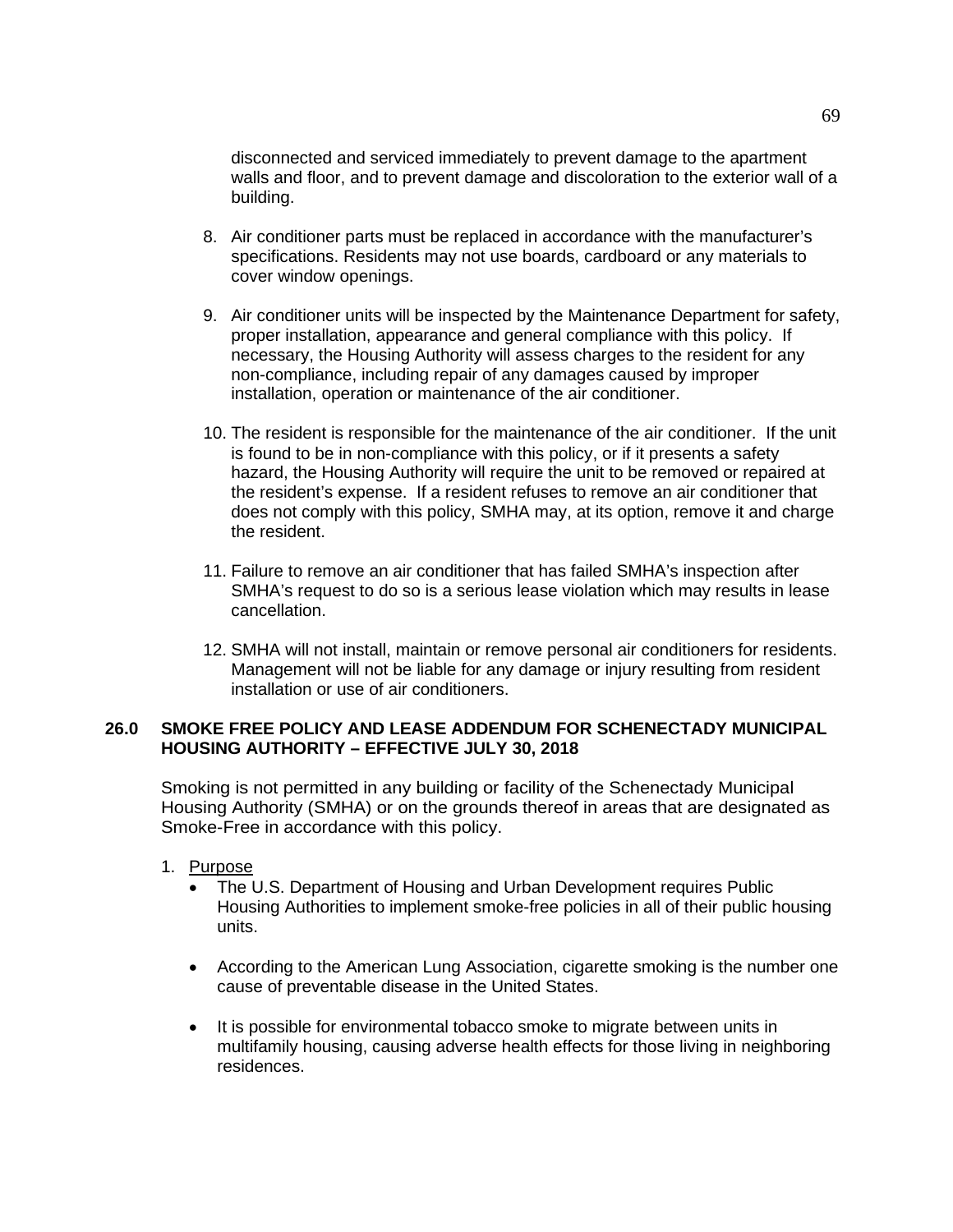- Smoking is the leading cause of fire deaths in multifamily buildings.
- It is well established fact that turnover costs are increased when apartments are vacated by smokers. Therefore, a non-smoking policy is another good approach for reducing maintenance costs.

## 2. Definitions:

- a. "Smoking" means inhaling, exhaling, breathing, carrying or possessing any lighted cigarette, cigar, or any other tobacco product or similar lighted product in any manner or in any form.
- b. "Smoke-Free Areas" mean all public housing living units and interior areas (including but not limited to hallways, rental and administrative offices, community centers, day care centers, laundry centers, and similar structures), as well as in outdoor areas within twenty-five (25) feet from public housing apartments and administrative office buildings, or the entire grounds of buildings or developments designated by SMHA to be "Smoke-Free Premises."
- c. "Smoke-Free Premises" the Downtown buildings and grounds of Lincoln Heights, Schonowee Village, and Ten Eyck Apartments, are designated by SMHA as "Smoke-Free Premises" where smoking is only allowed within "Designated Smoking Areas" which shall be established by SMHA in its sole discretion.
- d. "Designated Smoking Areas" mean any area within a "Smoke-Free Premises" specifically designated by SMHA in which smoking shall be permitted.
- 3. Smoke-Free Policy
	- a. All residents, all employees, all guests, and all visitors in or on any property owned or managed by SMHA are prohibited from smoking within any Smoke-Free Area.
	- b. Smoking in any Smoke-Free Area in or on any property owned or managed by SMHA, by any Tenant subject to this Smoke-Free Policy or any member of the household, any guest of such tenant or member of tenant's household, or any other person under such a Tenant's control will be considered a violation of Tenant's Lease Agreement and will be cause for lease termination as set forth in this policy.
	- c. SMHA may, in its sole discretion, designate specific areas where smoking is permitted on the grounds on SMHA Property.
	- d. Any deviation from the smoke-free policy by any tenant, a member of their household, or their guest will be considered a lease violation. Three (3) violations will result in eviction.
	- e. "No Smoking" signs will be posted outside and inside buildings. "Designated Smoking Area" signs may be posted to denote where smoking is permitted on a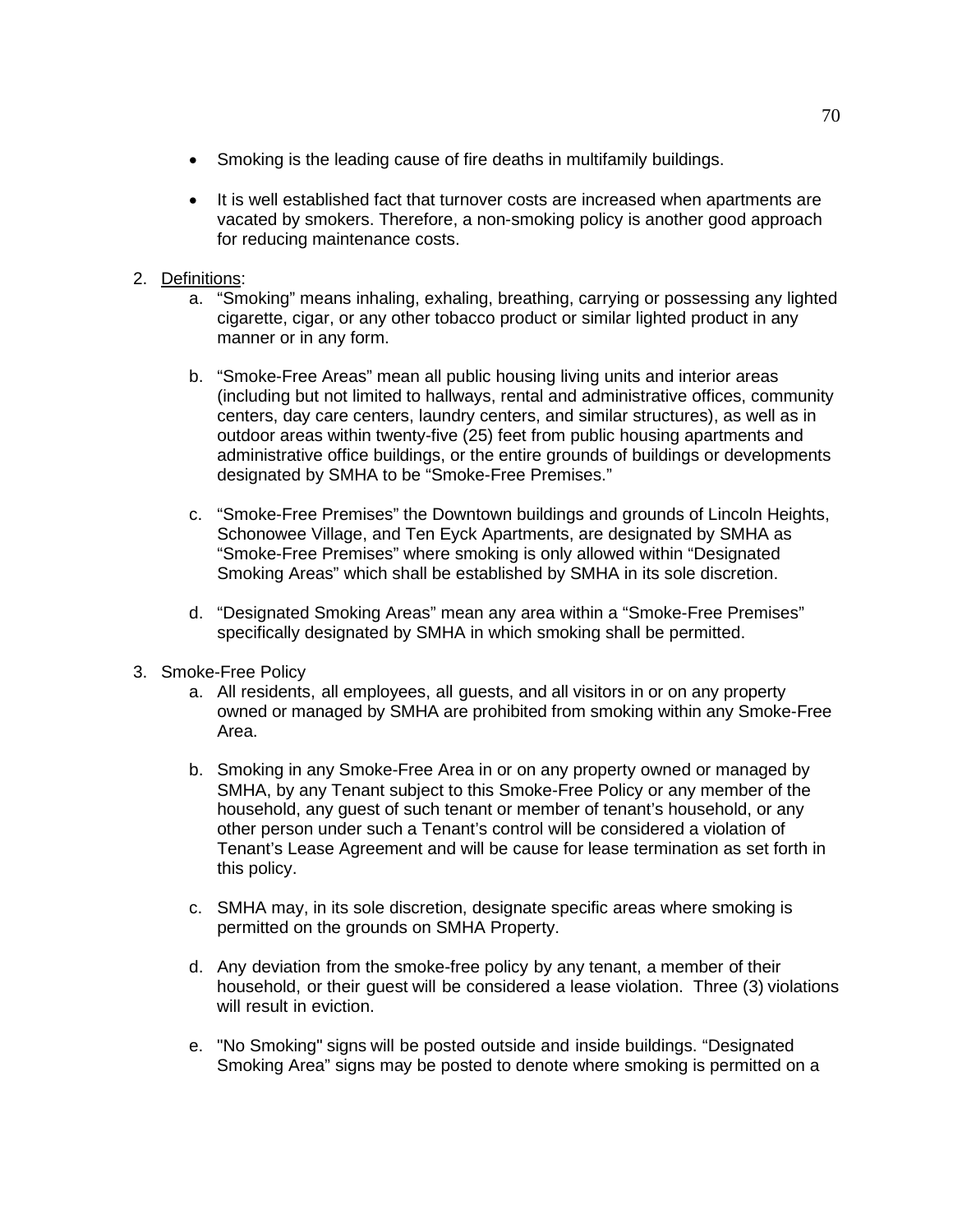Smoke-Free Premises.

- f. Tenants are responsible to inform all members of Tenant's household and any guests or visitors or Tenant or Tenant's Household about SMHA's Smoke-Free Policy.
- g. If a resident or employee smells tobacco smoke in any place in a building, they are encouraged by SMHA to report this to their Schenectady Municipal Housing Authority development office in writing as soon as possible.
- 4. Breach of Smoke Free Policy
	- a. Any deviation from the Smoke-Free Policy by any tenant, a member or their household, or their guest will constitute a serious violation of material terms of the Lease Agreement.
	- b. Any first violation of the SMHA Smoke-Free Policy will result in a written warning.
	- c. Any second violation of the SMHA Smoke-Free Policy will result in an administrative conference to discuss the violation.
	- d. Any third violation of the SMHA Smoke-Free Policy will constitute a serious and repeated violation of the material terms of the Lease Agreement for which the Lease Agreement may be terminated.
	- e. Tenant will be responsible for all costs to remove smoke odor or residue resulting from any violation of this Addendum.
- 5. Authority Not a Guarantor of a Smoke-Free Environment. Tenant acknowledges that SMHA's adoption of a Smoke-Free Policy, will not make SMHA the Guarantor of Tenant's health or of the smoke free condition of the Smoke-Free portions of the property. However, SMHA will take reasonable steps to enforce the Smoke-Free Policy. SMHA is not required to take steps in response to smoking unless SMHA has actual knowledge of the smoking and the identity of the responsible resident or tenant.
- 6. If any resident was burning tobacco or a related product prior to an employee or representative entering their apartment, or if the resident lights a tobacco or related product while an employee or representative is in the apartment, the employee or representative shall vacate your apartment immediately and shall not return until such time as there is no longer any tobacco or related product burning. This may result in a delay of services to the apartment where the violation of this Smoke-Free Policy occurred.
- 7. Disclaimer. Tenant acknowledges that SMHA's adoption of a Smoke-Free Policy, does not in any way change the standard of care that SMHA has under applicable law to render the property any safer, more habitable or improved in terms of air quality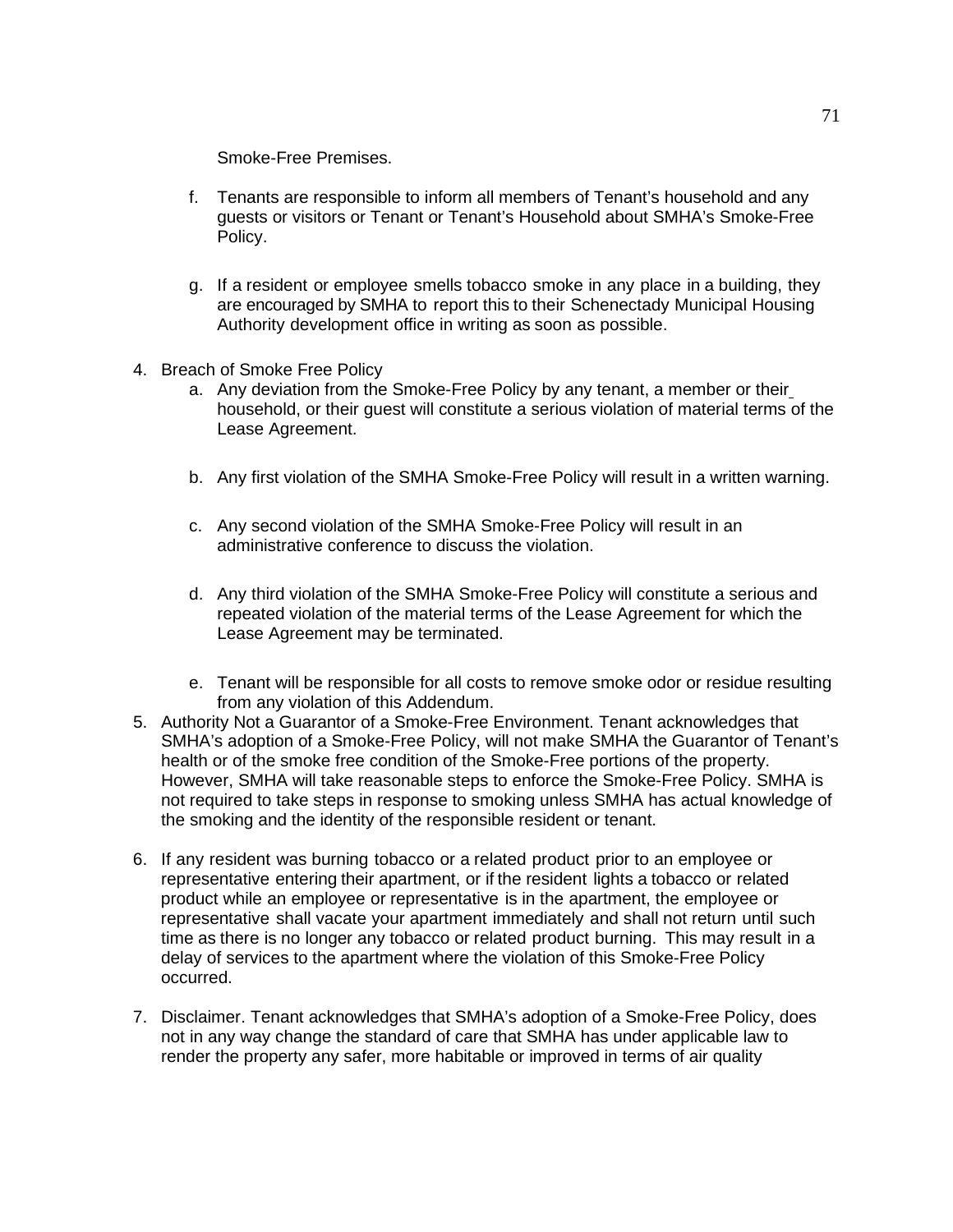standards than any other rental premises. SMHA specifically disclaims any implied or express warranties that the property will have any higher or improved air quality standards than any other rental property. SMHA cannot and does not warranty or promise that the property will be free from secondhand smoke. Tenant acknowledges that SMHA's ability to police, monitor or enforce this Smoke-Free Policy is dependent in significant part on voluntary compliance by all Tenants and Tenant's guests. Tenants with respiratory ailments, allergies or other condition relating to smoke are put on notice that SMHA does not assume any higher duty of care to enforce this Smoke-Free Policy than any other SMHA obligation under the Lease Agreement.

8. All SMHA Applicant's entering into possession of a residential unit, and all current Tenants are required to sign and comply with this Smoke-Free Policy and Lease Addendum as a condition of Admission or Continued Occupancy. This Smoke Free Policy and Lease Addendum is incorporated into the SMHA Lease Agreement by reference.

# **27.0 GRIEVANCE PROCEDURE**

#### **I. Definitions applicable to the grievance procedure: (§ 966.53)**

- A. Grievance: Any dispute a Tenant may have with respect to SMHA action or failure to act in accordance with the individual Tenant's lease or SMHA regulations that adversely affects the individual Tenant's rights, duties, welfare or status.
- B. Complainant: Any Tenant (as defined below) whose grievance is presented to the SMHA (at the central office or the development office) in accordance with the requirements presented in this procedure.
- C. Elements of due process: An eviction action or a termination of tenancy in a State or local court in which the following procedural safeguards are required:
	- 1. Adequate notice to the Tenant of the grounds for terminating the tenancy and for eviction;
	- 2. Right of the Tenant to be represented by counsel;
	- 3. Opportunity for the Tenant to refute the evidence presented by the SMHA, including the right to confront and cross examine witnesses and to present any affirmative legal or equitable defense which the Tenant may have;
	- 4. A decision on the merits of the case.
- D. Hearing Officer: A person selected in accordance with this procedure to hear grievances and render a decision with respect thereto.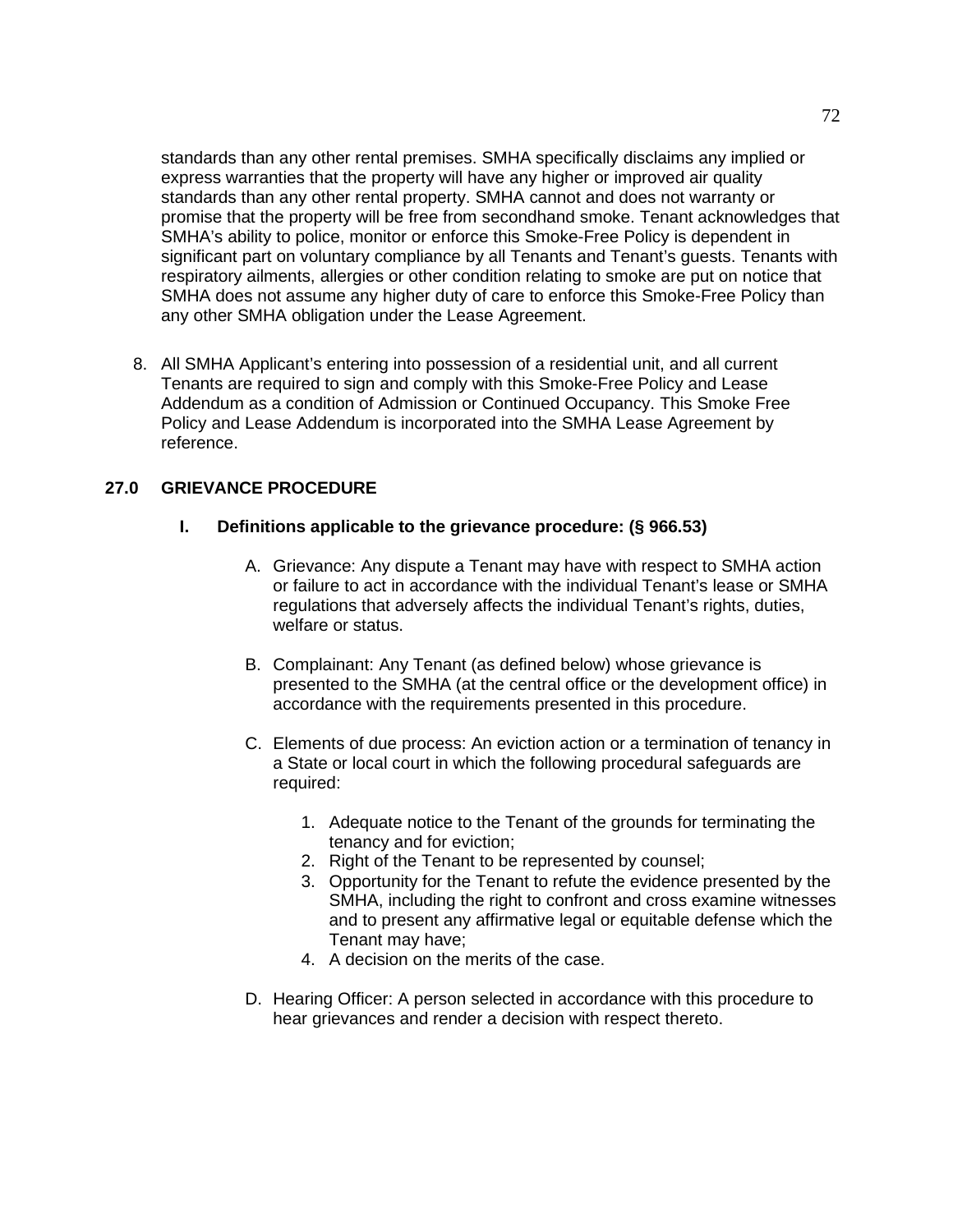- E. Hearing Panel: A three member panel selected in accordance with this procedure to hear grievances and render a decision with respect thereto.
- F. Tenant: The adult person (or persons other than a Live-in aide): (1) Who resides in the unit, and who executed the lease with the SMHA as lessee of the dwelling unit, or, if no such person now resides in the unit, (2) Who resides in the unit, and who is the remaining head of the household of the Tenant family residing in the dwelling unit.
- G. Resident Organization: An organization of residents, which also may include a resident management corporation.

### **II. Applicability of this grievance procedure (966.51)**

In accordance with the applicable Federal regulations **(24 CFR § 966.50)** this grievance procedure shall be applicable to all individual grievances (as defined in Section I above) between Tenant and the SMHA with the following exceptions:

- A. The SMHA grievance procedure shall not be applicable to disputes between Tenants not involving the SMHA or to class grievances. The grievance procedure is not intended as a forum for initiating or negotiating policy changes between a group or groups of Tenants and the SMHA's Board of Commissioners.
- B. Any grievance concerning a termination of tenancy or eviction that involves:
	- a. Any criminal activity that threatens the health, safety or right to peaceful enjoyment of SMHA's public housing premises of other residents or employees of SMHA;
	- b. Any violent or drug related criminal activity on or off SMHA's public housing premises; or
	- c. Any criminal activity that resulted in felony conviction of a household member.

This grievance procedure is incorporated by reference in all Tenant dwelling leases and will be furnished to each Tenant and all resident organizations.

Any changes proposed in this grievance procedure must provide for at least 30 days' notice to Tenants and Resident Organizations, setting forth the proposed changes and providing an opportunity to present written comments. Comments submitted shall be considered by the SMHA before any revisions are made to the grievance procedure.

### **III. Informal settlement of a grievance [966.54]**

Any grievance must be personally presented, either orally or in writing, to the SMHA's central office or the management office of the development in which the complainant resides **within ten days after the grievable event.**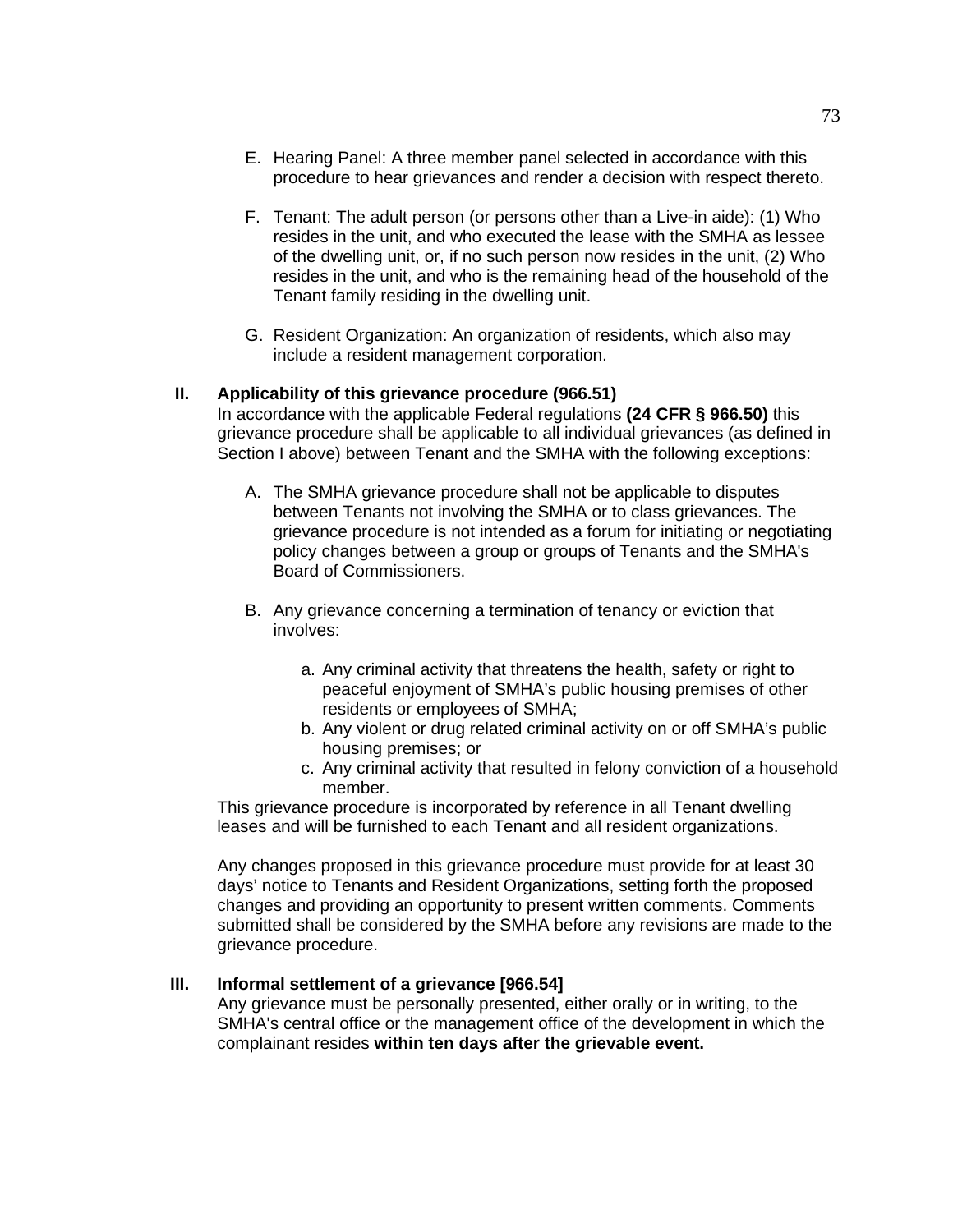Grievances related to complaints about operational matters that are received by the SMHA's central office will be referred to the person responsible for the management of the development in which the complainant resides. Grievances involving complaints related to discrimination, harassment, or disability rights will be referred to the Executive Director.

As soon as the grievance is received, it will be reviewed by the management office of the development to be certain that neither of the exclusions in paragraphs II.A or II.B above applies to the grievance. Should one of the exclusions apply, the complainant will be notified in writing that the matter raised is not subject to the SMHA's grievance procedure, with the reason thereof.

If neither of the exclusions cited above apply, the complainant will be contacted within ten working days to arrange a mutually convenient time to meet so the grievance may be discussed informally and settled without a formal grievance hearing. At the informal hearing the complainant will present the grievance and the Executive Director or designee or the person in charge of the management office will attempt to settle the grievance to the satisfaction of both parties.

Following the informal discussion, the SMHA shall prepare and either hand deliver or mail to Tenant a summary of the discussion that must specify the names of the participants, the dates of meeting, the nature of the proposed disposition of the complaint and the specific reasons thereof, and shall specify the procedures by which a formal hearing under this procedure may be obtained if the complainant is not satisfied. A copy of this summary shall also be placed in Tenant's file. A receipt signed by the complainant or a return receipt for delivery of certified mail, whether or not signed, will be sufficient proof of time of delivery for the summary of the informal discussion.

### **IV. Formal Grievance Hearing**

If the complainant is dissatisfied with the settlement arrived at in the informal hearing, the complainant must submit a written request for a formal grievance hearing to the management office of the development where Tenant resides **no later than five working days after the summary of the informal hearing is received.**

The written request shall specify:

The reasons for the grievance;

The action of relief sought from the SMHA; and

Several dates and times when the complainant can attend a grievance hearing.

If the complainant requests a hearing in a timely manner, SMHA shall schedule a hearing on the grievance at the earliest time possible for the complainant, SMHA and the hearing officer or hearing panel. The hearing shall be scheduled promptly for a time and place reasonably convenient to both the complainant and SMHA. A written notification specifying the time, place and the procedures governing the hearing shall be delivered to the complainant and the appropriate SMHA official.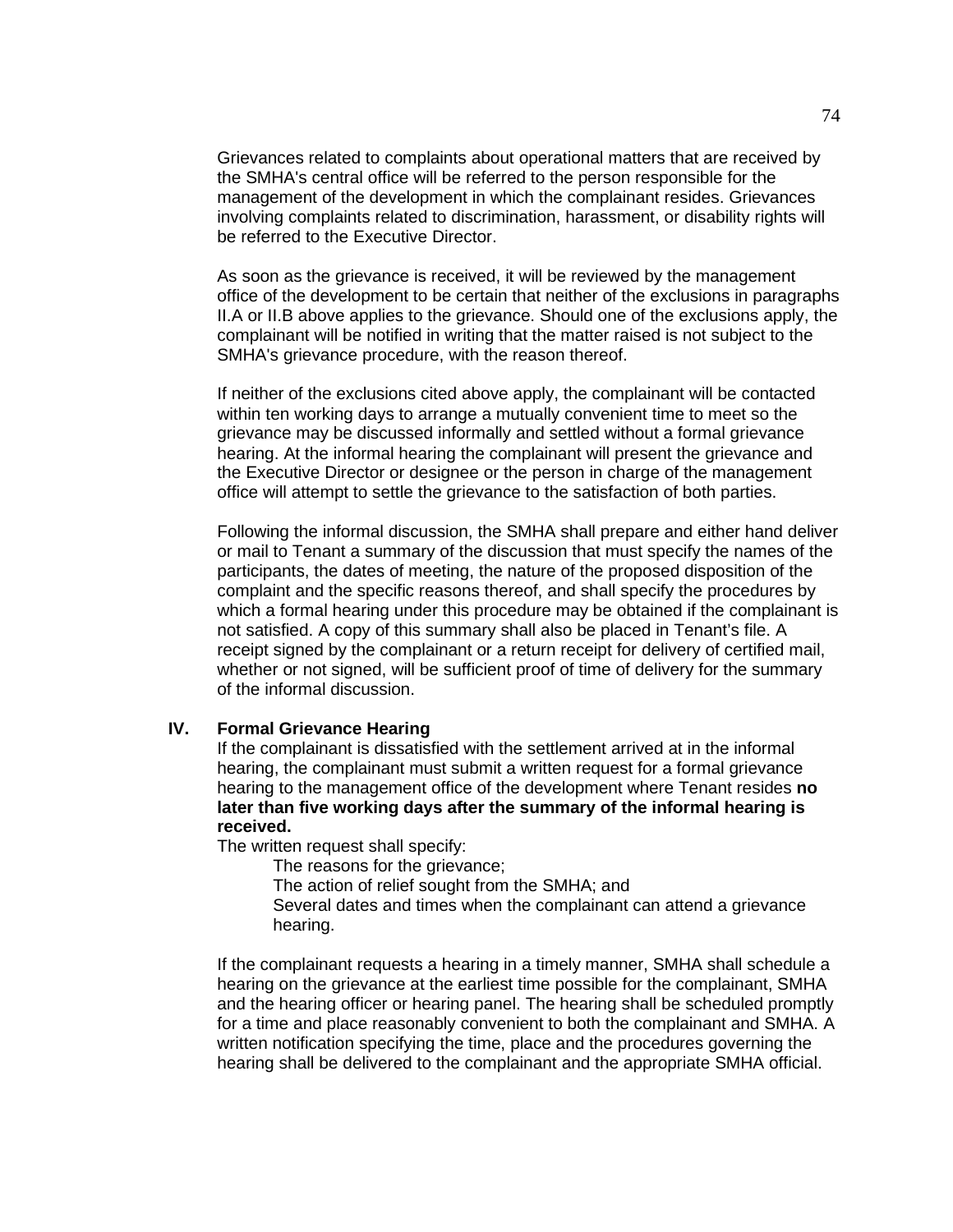If the complainant fails to request a hearing within five working days after receiving the summary of the informal hearing, the SMHA's decision rendered at the informal hearing becomes final and the SMHA is not obligated to offer the complainant a formal hearing unless the complainant can show good cause why he failed to proceed in accordance with this procedure.

Failure to request a grievance hearing does not affect the complainant's right to contest the SMHA's decision in a court hearing.

#### **V. Selecting the Hearing Officer or Hearing Panel**

A grievance hearing shall be conducted by an impartial person or persons appointed by the SMHA after consultation with the SMHA Resident Advisory Board (RAB), as described below:

A. The SMHA Executive Director or Designee shall nominate an individual or slate of impartial persons to sit as hearing officers or hearing panel members.

The SMHA Executive Director or Designee will check with each nominee to determine whether there is an interest in serving as a hearing officer or panel member, whether the nominee feels fully capable of impartiality, whether the nominee can serve without compensation, and what limitations on the nominee's time would affect such service.

Nominees will be informed that they will be expected to disqualify themselves from hearing grievances that involve personal friends, other residents of developments in which they work or reside, or grievances in which they have some personal interest.

Nominees who are not interested in serving as hearing officers or whose time is too limited to make service practical will be withdrawn and other names will be substituted.

- B. A slate of potential hearing officers or hearing panel members nominated by the SMHA shall be submitted to the SMHA RAB. Written comments from the SMHA RAB shall be considered by the SMHA before the nominees are appointed as hearing officers or panel members.
- C. When the comments from SMHA RAB have been received and considered, the nominees will be informed that they are the SMHA's official grievance hearing committee. SMHA will subsequently contact committee members in random order to request their participation as hearing panel members or hearing officers.

#### **VI. Escrow deposit required for a hearing involving rent**

Before a hearing is scheduled in any grievance involving the amount of rent which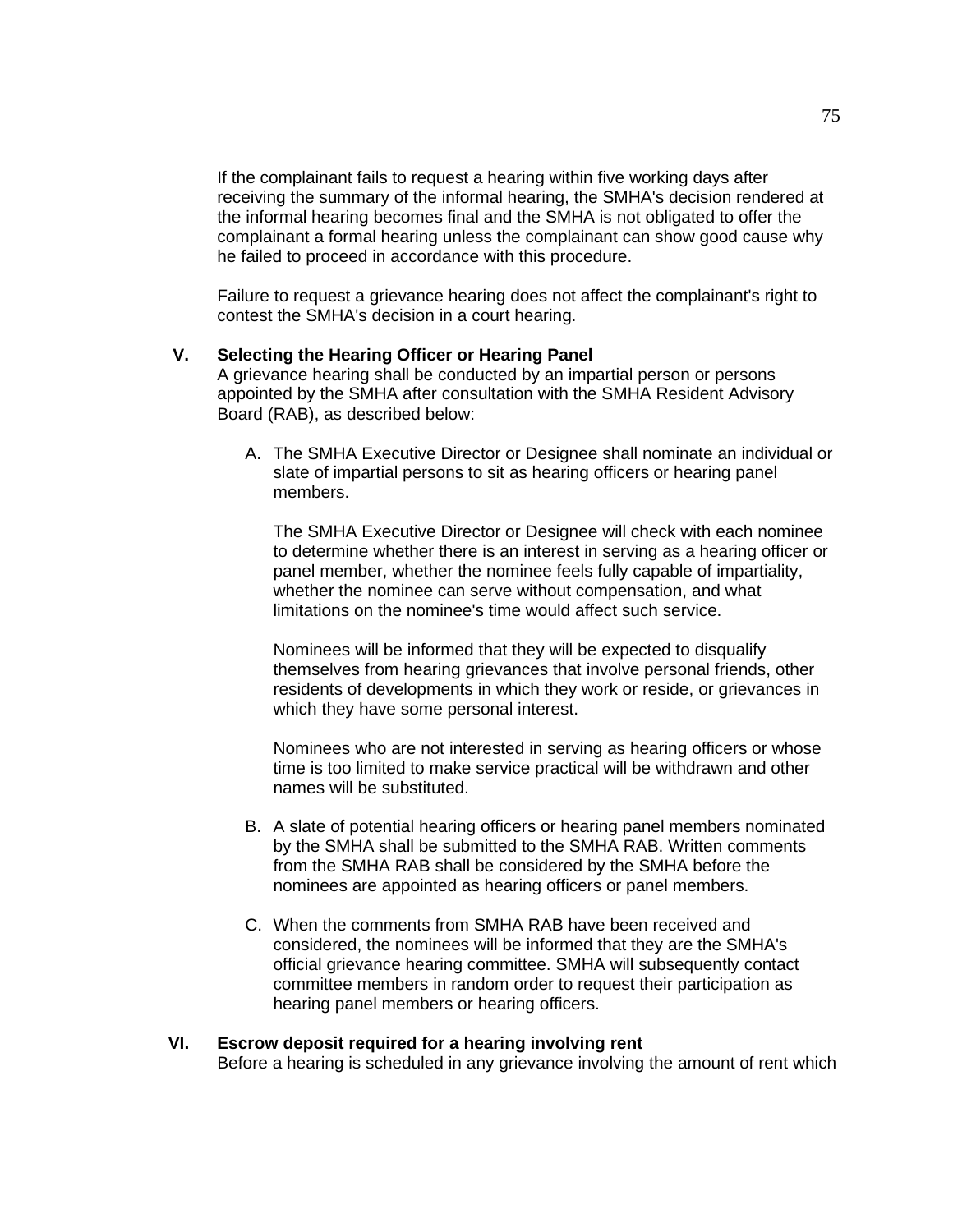the SMHA claims is due under this lease, the complainant shall pay to the SMHA an amount equal to the rent due and payable as of the first of the month preceding the month in which the act or failure to act took place. The complainant shall, thereafter, deposit the same amount of the monthly rent in an SMHA escrow account monthly until the complaint is resolved by decision of the hearing officer or hearing panel.

This requirement will not be waived by the SMHA unless the complainant is paying minimum rent and the grievance is based on a request for a hardship exemption or the Tenant's welfare benefits have been reduced for welfare fraud or failure to comply with economic self-sufficiency requirements. **In these cases only**, rent need not be escrowed.

### **VII. Scheduling hearings**

When a complainant submits a timely request for a grievance hearing, the SMHA will immediately contact hearing panel members or hearing officers in random order to request their participation until one is available on the date and at the time arranged.

Once the hearing panel or hearing officer have agreed upon the hearing date and time, the complainant, the manager of the development in which the complainant resides, and hearing panel members or officer shall be notified in writing. Notice to the complainant shall be in writing, either personally delivered to complainant or sent by mail, return receipt requested.

The written notice will specify the time, place and procedures governing the hearing.

#### **VIII. Procedures governing the hearing [966.56]**

The hearing shall be held before a hearing panel or hearing officer. The complainant shall be afforded a fair hearing, which shall include:

- A. The opportunity to examine before the hearing any SMHA documents, including records and regulations, that are directly relevant to the hearing. The Tenant shall be allowed to copy any such document at the Tenant's expense. If the SMHA does not make the document available for examination upon request by the complainant, the SMHA may not rely on such document at the grievance hearing.
- B. The right to be represented by counsel or other person chosen as the Tenant's representative and to have such person make statements on the Tenant's behalf.
- C. The right to a private hearing unless the complainant requests a public hearing.
- D. The right to present evidence and arguments in support of the Tenant's complaint to controvert evidence relied on by the SMHA or project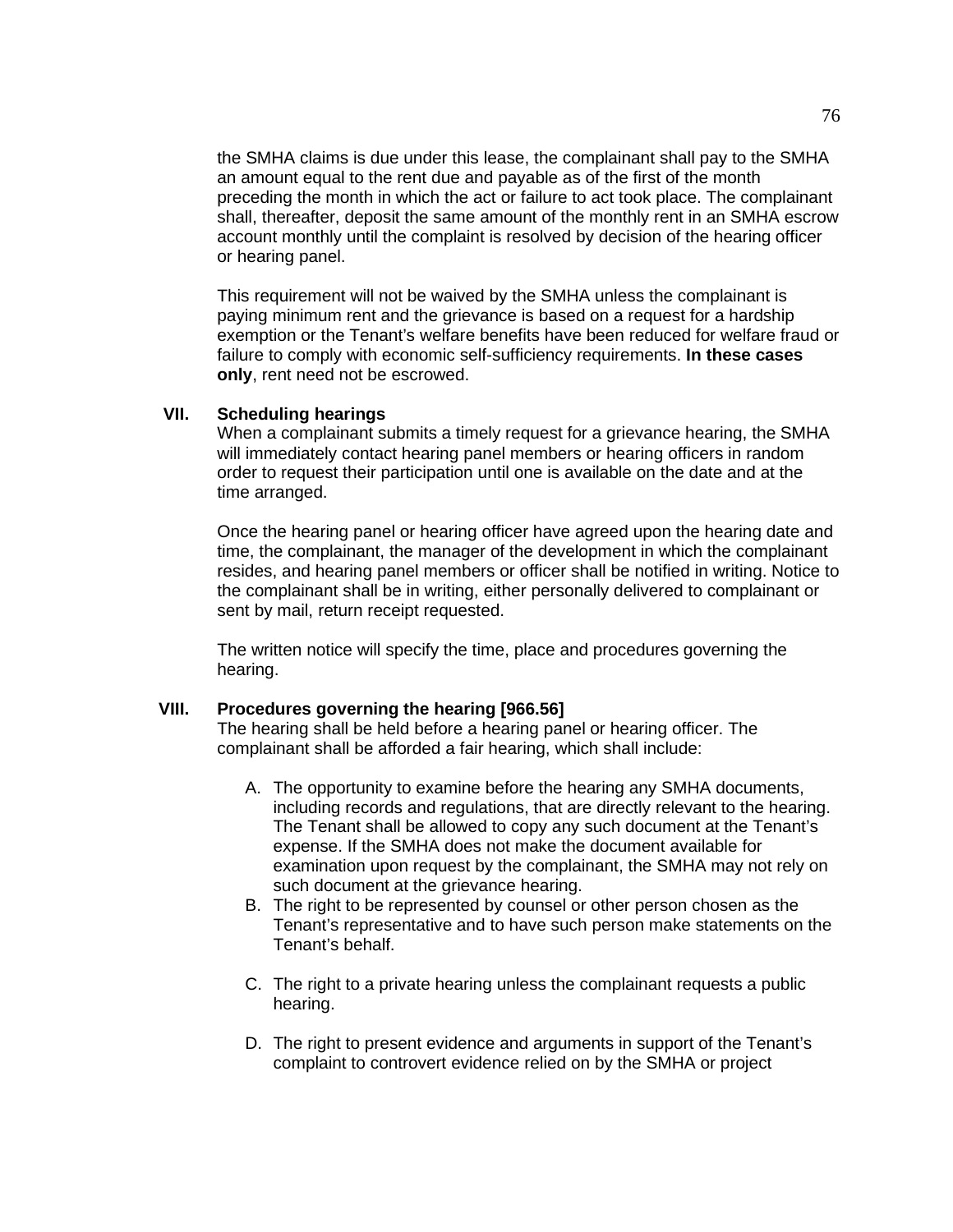management, and to confront and cross examine all witnesses upon whose testimony or information the SMHA or project management relies; and

E. A decision based solely and exclusively upon the fact presented at the hearing.

At the hearing, the complainant must first make a showing of an entitlement to the relief sought and, thereafter, the SMHA must sustain the burden of justifying the SMHA action or failure to act against which the complaint is directed.

The hearing shall be conducted informally by the hearing panel or officer. Oral or documentary evidence pertinent to the facts and issues raised by the complaint may be received without regard to admissibility under the rules of evidence applicable to judicial proceedings.

The hearing panel or officer shall require the SMHA, the complainant, counsel and other participants or spectators to conduct themselves in an orderly fashion. Failure to comply with the directions of the hearing panel or officer to obtain order may result in exclusion from the proceedings or in a decision adverse to the interests of the disorderly party and granting or denial of the relief sought, as appropriate.

The complainant or the SMHA may arrange in advance, at expense of the party making the arrangement, for a transcript of the hearing. Any interested party may purchase a copy of such transcript.

The SMHA must provide reasonable accommodation for persons with disabilities to participate in the hearing. Reasonable accommodation may include qualified sign language interpreters, readers, accessible locations, or attendants. If the Tenant is visually impaired, any notice to the Tenant which is required under this procedure must be in an accessible format.

If a hearing panel member or officer fails to disqualify himself/herself as required in Section V.A, the SMHA may remove the panel member or officer from the hearing committee, invalidate the results of the hearing and schedule a new hearing with a new hearing panel or officer.

#### **IX. Failure to appear at the hearing**

If the complainant or the SMHA fails to appear at the scheduled hearing, the hearing panel or officer may make a determination to postpone the hearing **for not to exceed five business days,** or may make a determination that the party has waived has right to a hearing.

Both the complainant and the SMHA shall be notified of the determination by the hearing panel or officer; provided, that a determination that the complainant has waived his right to a hearing shall not constitute a waiver of any right the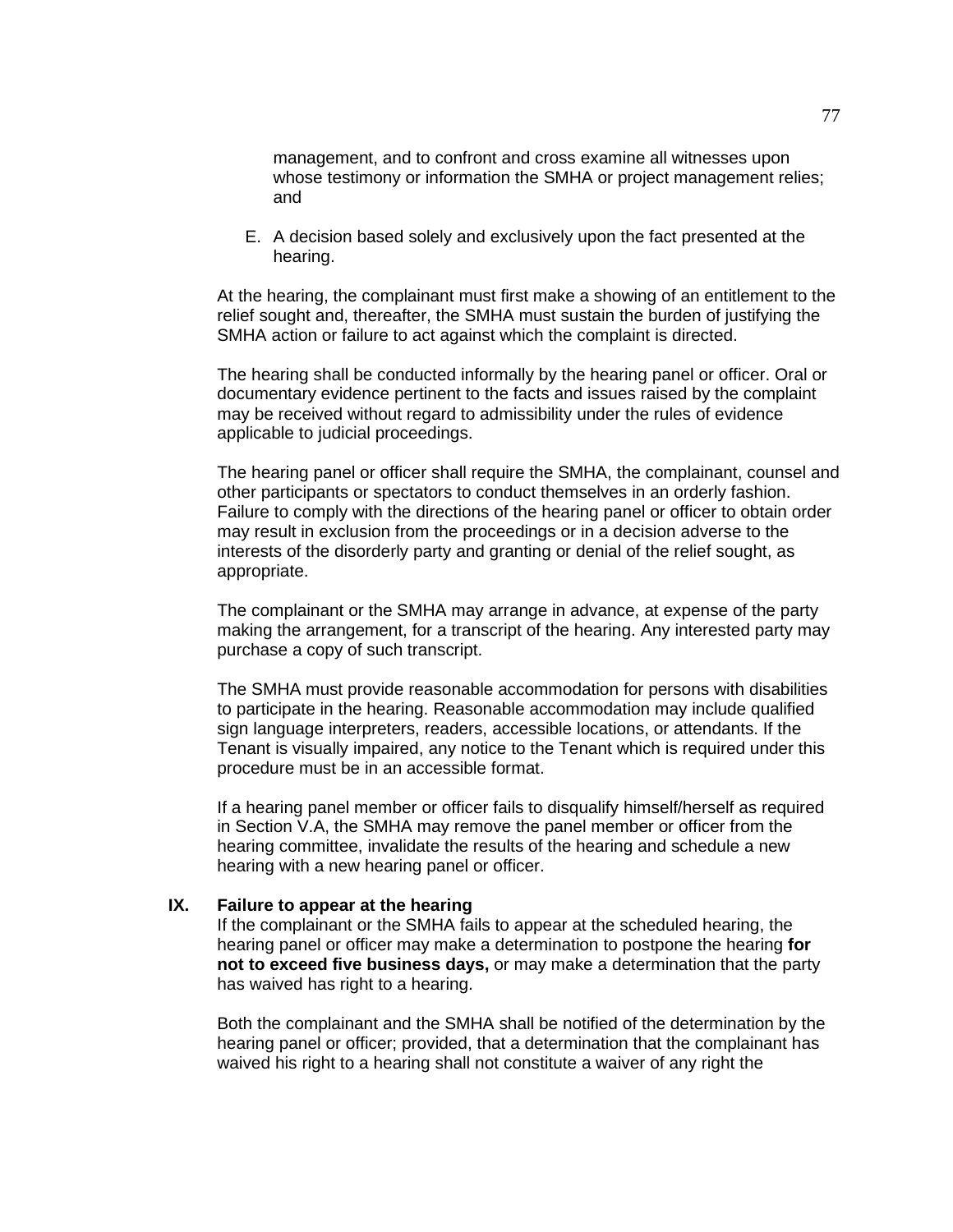complainant may have to contest the SMHA's disposition of the grievance in court.

# **X. Decision of the hearing panel or officer [966.57]**

The hearing panel or officer shall prepare a written decision, together with the reasons for the decision a reasonable time after the hearing. A copy of the decision shall be sent to the complainant and the SMHA.

The SMHA shall retain a copy of the decision in the Tenant's folder. SMHA will maintain a log of all hearing officer decisions and make that log available upon request of the hearing officer, a prospective complainant, or a prospective complainant's representative.

The decision of the hearing panel or officer shall be binding on the SMHA, which shall take all actions, or refrain from any actions, necessary to carry out the decision unless the SMHA's Board of Commissioners determines, and promptly notifies the complainant of its determination that:

A. The grievance does not concern SMHA action or failure to act in accordance with or involving the complainant's lease or SMHA regulations, which adversely affect the complainant's rights, duties, welfare or status.

B. The decision of the hearing panel or officer is contrary to applicable Federal, State or local law, HUD regulations, or requirements of the annual contributions contract between HUD and the SMHA.

C. A decision by the hearing panel or officer or Board of Commissioners in favor of the SMHA or which denies the relief requested by the complainant in whole or in part shall not constitute a waiver of, nor affect in any way, the rights of the complainant to a trial or judicial review in any court proceedings which may be brought in the matter later.

## **28.0 SPECIAL CHARGES TO TENANTS FOR REPAIR OF DAMAGES**

The Tenant shall be obligated to pay reasonable charges (other than for normal wear and tear) for the repair of damages to the dwelling unit, or to the project (including damages to project buildings, facilities or common areas) caused by the Tenant, a member of the household or a guest. [24CFR966.4]

"Wear and Tear" is defined as: Natural wear and tear means deterioration or depreciation in value by ordinary and reasonable use of the subject-matter. (Source: Black's Law Dictionary)

This schedule of special charges for repairs is incorporated into the lease by reference, and shall be publicly posted in a conspicuous manner in the Project Manager's Office and shall be furnished to applicants and Tenants on request. This schedule may be modified from time to time by SMHA provided that SMHA shall give at least 30-day written notice to each affected Tenant setting forth the proposed modification, the reasons thereof, and